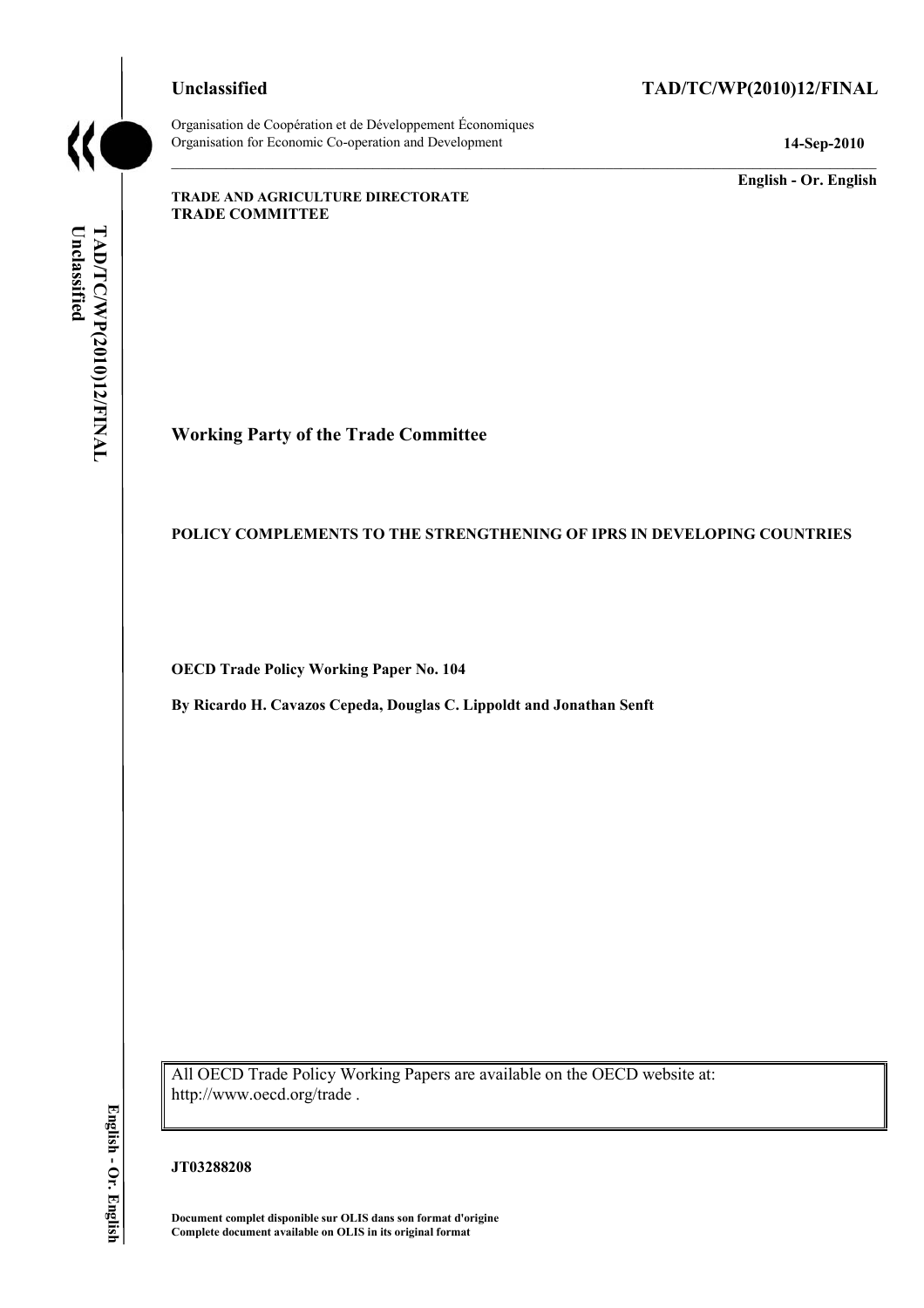## **ABSTRACT**

The past two decades have witnessed an active period of global reform with respect to policies concerning Intellectual Property Rights (IPRs). This paper examines – from an empirical, economic perspective – policies that complement the generally strengthened framework for IPRs in developing countries. The analytical approach involves three complementary levels of analysis: macro, micro and country case studies. Across all three approaches, the results point to a tendency for IPR reform to deliver positive economic results. Reforms concerning patent protection have tended to deliver the most substantial results, but the results for copyright reform and trademark reform were also positive and significant. Overall, the policy complements that were found to be most important in facilitating positive results were those related to inputs for innovative and productive processes and to the ability to conduct business. These include policies that influence the macro-environment for firms as well as the availability of resources (*e.g.* related to education), the legal and institutional conditions and the fiscal incentives.

*Keywords: intellectual property rights, innovation, patents, copyright, trademarks, policy reform, economic development.*

#### **ACKNOWLEDGEMENTS**

This study was prepared by Ricardo H. Cavazos Cepeda, Douglas C. Lippoldt and Jonathan Senft. The paper has benefited from helpful comments from Sib Hayer, Michael Hennon, Benjamin Mitra-Kahn, Michael Plummer, Jayashree Watal, BIAC and delegates to the Working Party of the Trade Committee. The authors gratefully acknowledge the contribution of Walter G. Park, American University, who kindly made available some of the underlying data utilised in this study including key indices of IPR protection.

The Working Party of the OECD Trade Committee agreed to make this paper more widely available via declassification under its responsibility.

The paper is available on the OECD website: http://www.oecd.org/trade .

#### **Copyright OECD, 2010.**

**Applications for permission to reproduce or to translate all or part of this material should be made to: OECD Publication, 2 rue André Pascal, 75775 Paris Cedex 16, France.**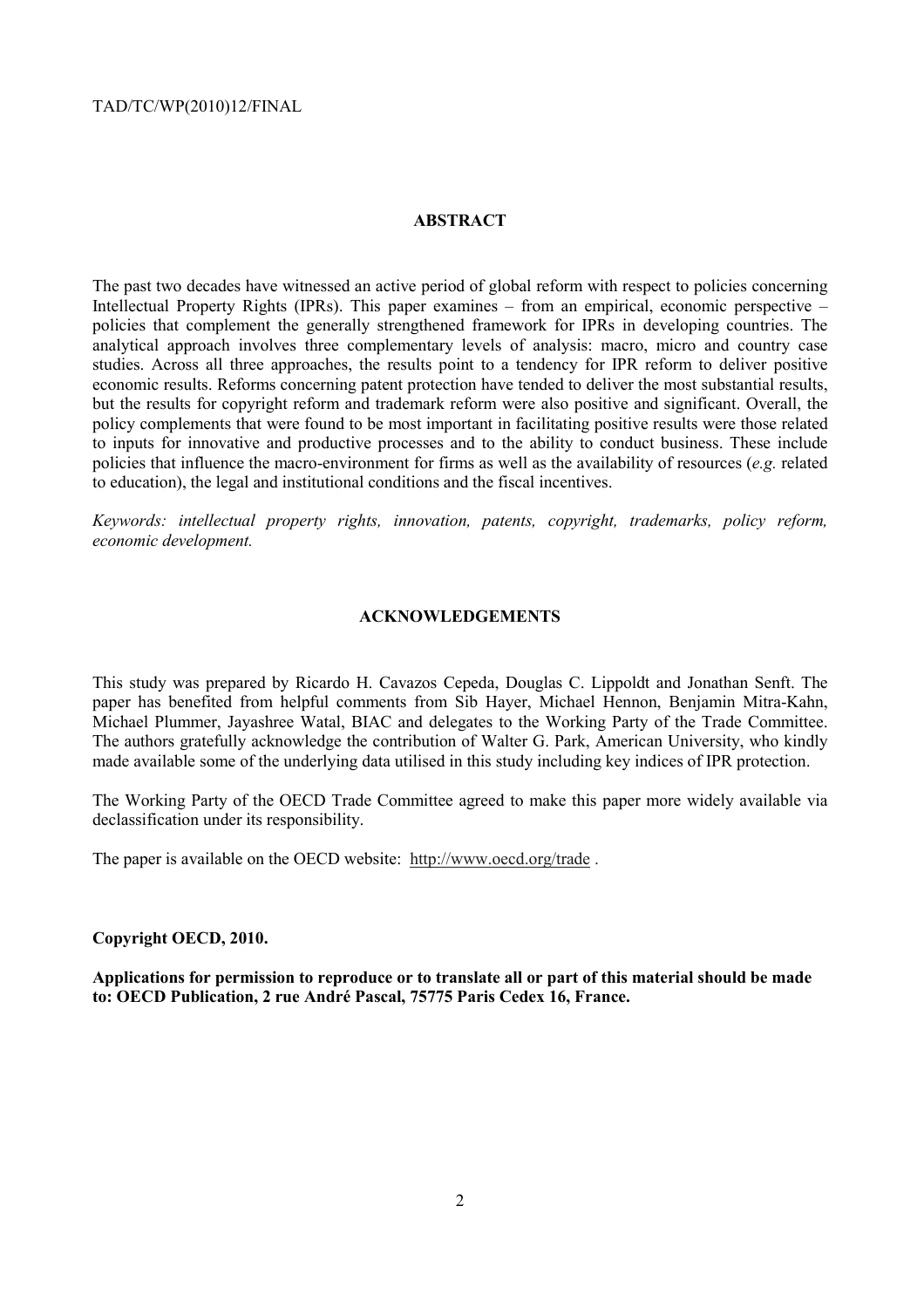# **TABLE OF CONTENTS**

| POLICY COMPLEMENTS TO THE STRENGTHENING OF IPRS IN DEVELOPING COUNTRIES 8 |  |
|---------------------------------------------------------------------------|--|
|                                                                           |  |
|                                                                           |  |
|                                                                           |  |
|                                                                           |  |
|                                                                           |  |
|                                                                           |  |
|                                                                           |  |
|                                                                           |  |
|                                                                           |  |
|                                                                           |  |
|                                                                           |  |
|                                                                           |  |
|                                                                           |  |
|                                                                           |  |
|                                                                           |  |
|                                                                           |  |
|                                                                           |  |
|                                                                           |  |
|                                                                           |  |
|                                                                           |  |
|                                                                           |  |
|                                                                           |  |
|                                                                           |  |
|                                                                           |  |
|                                                                           |  |
|                                                                           |  |

# **Figures**

# **Tables**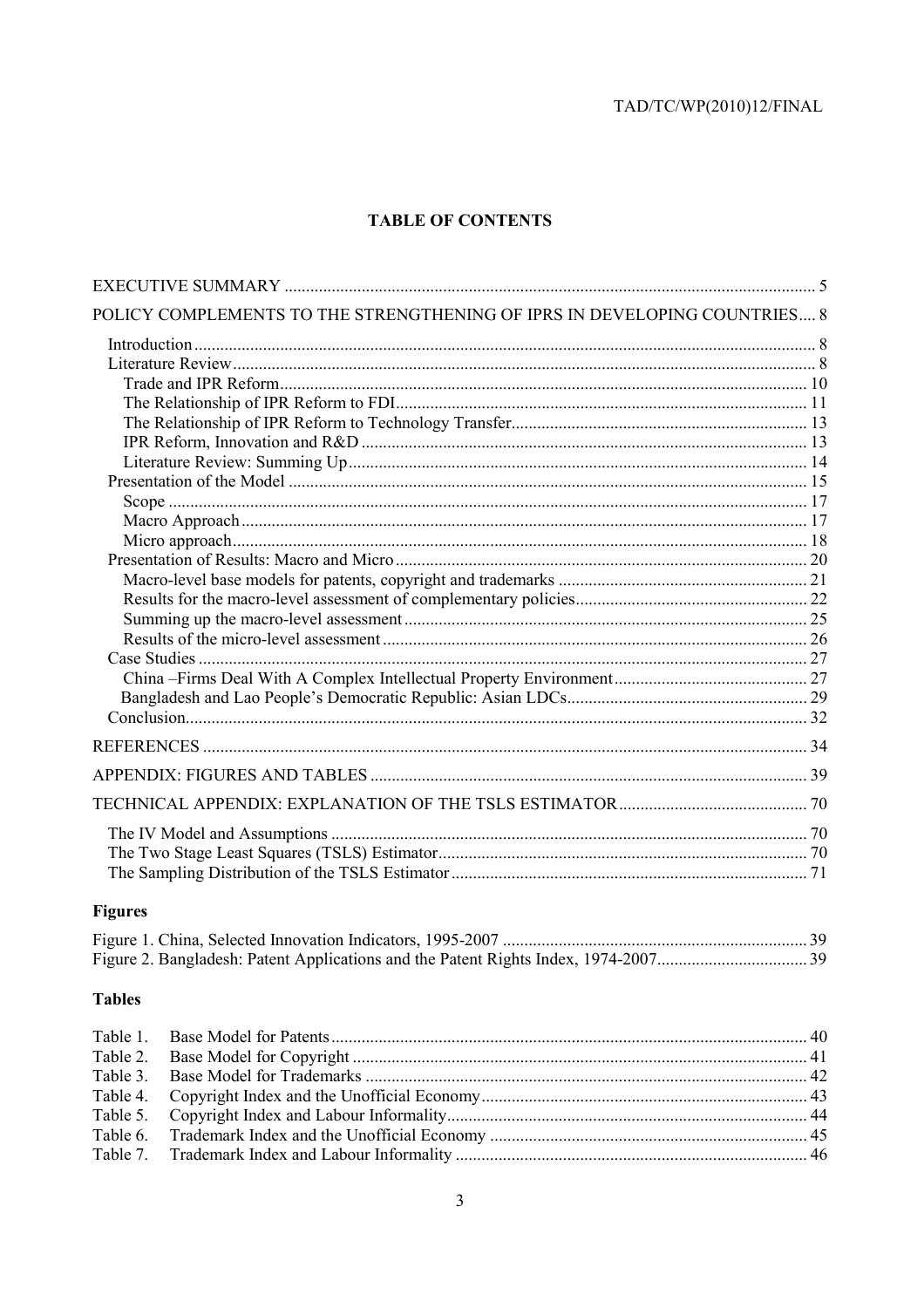| Table 8.  |                                                                                               |  |
|-----------|-----------------------------------------------------------------------------------------------|--|
| Table 9.  |                                                                                               |  |
| Table 10. |                                                                                               |  |
| Table 11. |                                                                                               |  |
|           |                                                                                               |  |
|           |                                                                                               |  |
|           |                                                                                               |  |
|           |                                                                                               |  |
|           |                                                                                               |  |
|           |                                                                                               |  |
|           |                                                                                               |  |
|           |                                                                                               |  |
|           |                                                                                               |  |
|           |                                                                                               |  |
|           |                                                                                               |  |
|           |                                                                                               |  |
|           |                                                                                               |  |
|           |                                                                                               |  |
|           |                                                                                               |  |
|           |                                                                                               |  |
|           |                                                                                               |  |
|           |                                                                                               |  |
|           | Table 30. Bangladesh: Patent Protection and Indicators of Technology Transfer, 1974 – 2007 69 |  |
|           |                                                                                               |  |

# **Boxes**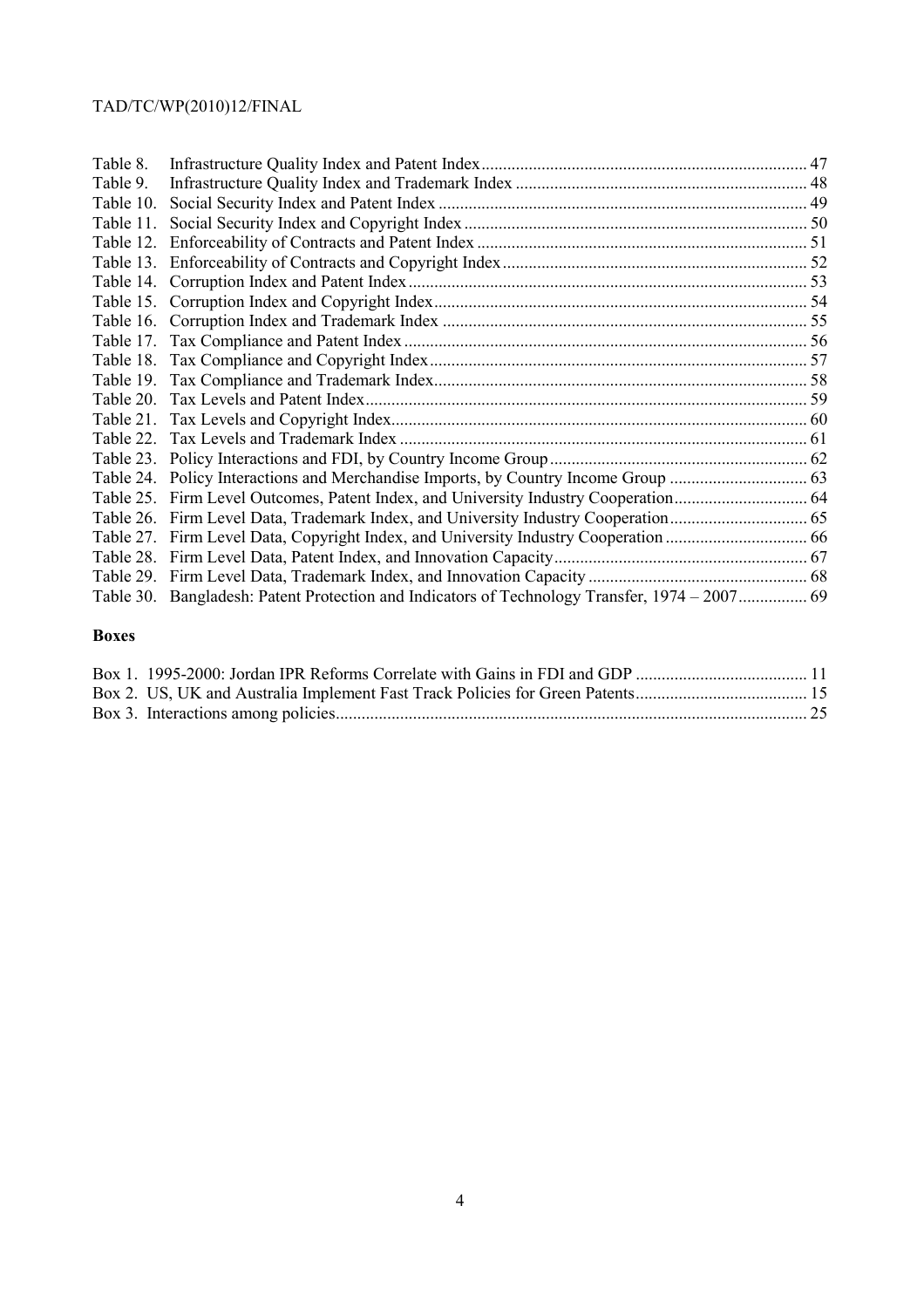# **POLICY COMPLEMENTS TO THE STRENGTHENING OF IPRS IN DEVELOPING COUNTRIES**

#### **Executive Summary**

The past two decades have witnessed an active period of global reform with respect to policies concerning Intellectual Property Rights (IPRs). This paper examines – from an empirical, economic perspective – policies that complement the generally strengthened framework for IPRs in developing countries. The paper builds on earlier work on technology transfer and IPRs conducted under the auspices of the Working Party of the Trade Committee.

A literature review in the paper provides illustrations highlighting the generally positive relationship of IPR reform to trade, foreign direct investment (FDI), technology transfer and innovation. However, it also underscores evidence of some variation in the experience of countries (*e.g.* in relation to level of development) and firms (*e.g.* in relation to size). The existence of policy complements appears to be one dimension that influences the effectiveness of IPR reform and the economic outcomes. At various points, the literature alludes to policies that complement improved protection of IPRs. Examples include policies that influence the environment for doing business, investment in research and development (R&D), development of human capital and entrepreneurial education (*e.g.* concerning the economic potential of intellectual property).

 The analytical approach laid out in the present paper delivers three complementary levels of analysis: macro, micro and country case studies. The purpose of approaching research and policy questions from multiple levels is that each level may provide a distinct set of information, thereby leading to combined insights that could not be obtained from a single point of view. From the macro approach, we aim to obtain information about the importance of institutional variables through consideration of developments over time in a panel of countries. From the micro approach, we aim to obtain information about firm-level incentives and how these incentives eventually transform into tangible resources for the firm. Finally, in the case studies we focus on a particular country's economic environment and its idiosyncrasies, in order to illustrate how these may affect the knowledge production and transfer processes. The overall objective is to identify and understand the complementary factors operating in conjunction with the protection of IPRs to deliver positive economic outcomes.

The timeframe for the macro- and micro-level analyses is 1990 to 2008 (2007 for the macro level analysis). This timeframe covers a particularly dynamic period for reform of IPR protection, including the advent of the WTO Agreement on Trade-Related Aspects of Intellectual Property Rights as well as a time of substantially increased adherence to agreements administered by the World Intellectual Property Organisation, among other developments. Thus, it provides an excellent opportunity to consider factors associated with change in the strength of IPR protection.

The results of the macro-level assessment provide a clear indication of the inter-relationships between indicators of economic performance and protection of three main types of intellectual property (patents, copyright and neighbouring rights and trademark rights). Moreover, the significance of the results across the system of equations points to a virtuous circle, whereby improvements in the IPR environment are associated with improved economic performance – in particular with respect to FDI – and, in turn, further improvements in the IPR environment. Important policy complements are identified in the course of this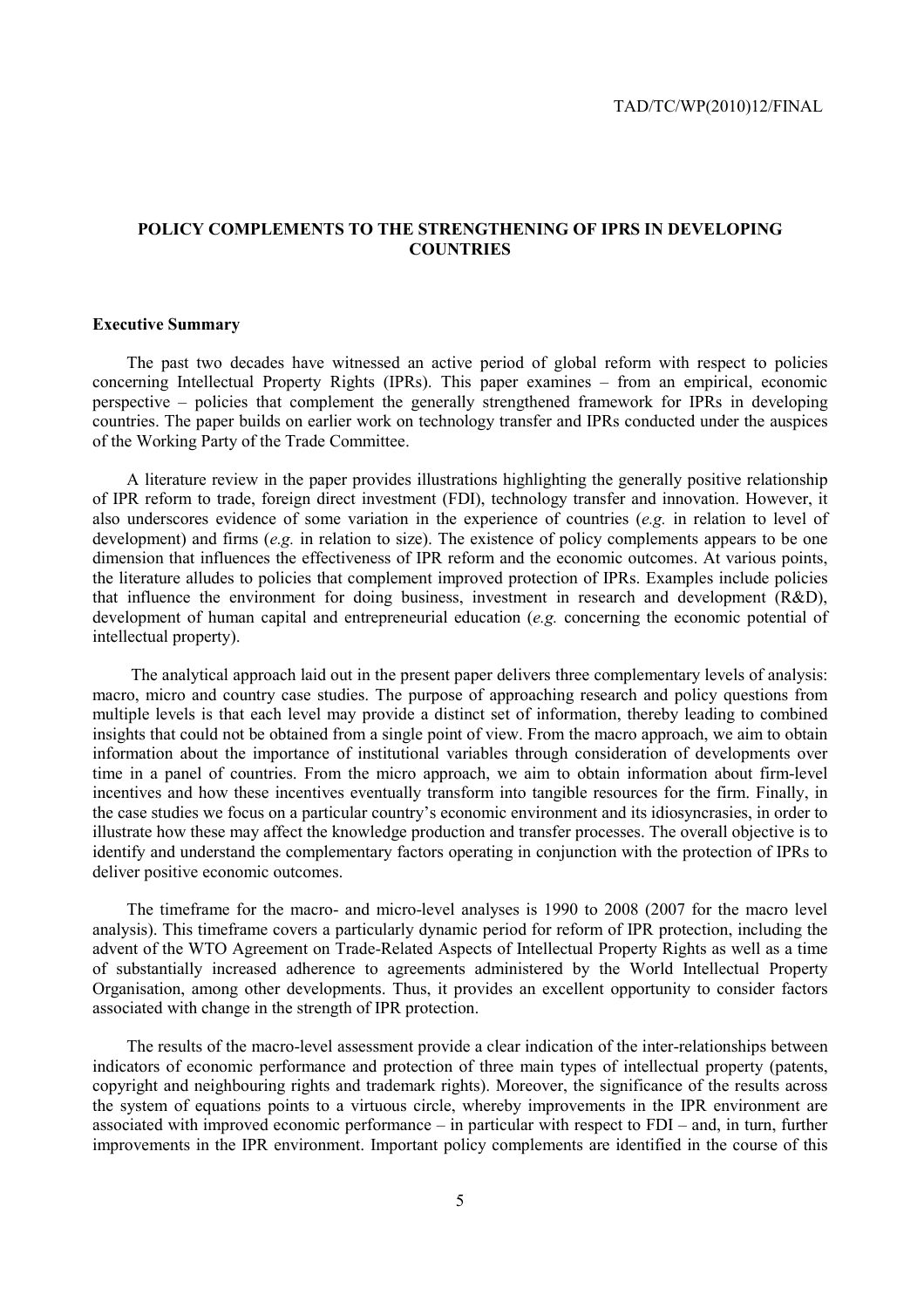assessment, notably with respect to variables that affect the ability of firms to conduct business. These complements can be grouped under four headings: those affecting the macro-environment, resources, legal and institutional, and fiscal conditions (*i.e.* taxation). The association of these complements with desired economic outcomes varied somewhat across the groups and by type of IPR.

The results of the micro-level assessment were positive in certain cases, but were less consistent than was the case for the macro-level assessment. Nonetheless, there was some evidence that firms do capitalise on the improved IPR protection taking place in conjunction with complementary factors (*e.g.* opportunities for industry-university collaboration). The strongest results were obtained in the case of trademarks, whereby in certain specifications concerning complementary policies, trademark protection had a statistically significant association in relation to the export turnover, sales and total assets of the firms in the sample. We also found a positive influence of patent right protection on export turnover (*e.g.* sale) under certain specifications with respect to complementary policies. Finally, for copyrights we found a significant association in relation to export turnover. We hypothesize that future analysis based on a more disaggregated approach may yield even stronger results.

The macro- and micro-level analyses were supplemented by case studies on China, Bangladesh and the Lao People's Democratic Republic (PDR). The China and Lao PDR studies proceeded using primarily qualitative assessments based on interviews with business executives and other experts. The study of Bangladesh employed a more quantitative analytical approach. Bangladesh and the Lao PDR, both least developed countries, were compared and contrasted.

The results of the China study indicate that rather than considering the IPR regime in isolation, innovative firms tend to take into account a combination of complementary factors including the IPR regime, other aspects of the legal system, and additional elements affecting the operation of their businesses (*e.g.* availability of human capital). The complex nature of China's intellectual property environment, which includes an important cultural dimension, has important policy implications. First, while the legal aspects of IP protection have been increasingly formalized and centralized, regional variation – in particular local weakness in enforcement – remains to be addressed. Second, achieving an effective IP regime will require reform extending beyond legal structures to include other complementary policies such as those needed to assure appropriate access to financing and talent. There are also risks of economic distortion or discrimination in the Government's strategic approach to innovation. Finally, redoubled education and awareness-building may be required to challenge social misperceptions with respect to the abuse of IPRs. In sum, if the uncertainties of the current IP environment persist, then the economy may fall short of its potential as some firms may withdraw from innovative activities or divert energy into alternative approaches for IP protection.

The case studies of Bangladesh and the Lao PDR highlight the need to consider the particular economic conditions in Least Developed Countries (LDCs) in the implementation of a strengthened IPR regime. In poor economies lacking key complements such as adequate stocks of human capital, there are challenges in reaping benefits from strengthened IPR protection. The local economy may lack the capacity to absorb optimal amounts of transferred technology or generate much domestic innovation. Here, key complements to enhanced IPR policies will include policies to promote education and training, as well as investment in basic infrastructure. In terms of strategy, it should be noted that establishment of an appropriate economic framework can help the government to leverage its efforts by mobilising private sector resources via market mechanisms. Economic opportunity can provide a strong incentive to invest. Though still at an early stage, there is already some positive evidence in this regard from Bangladesh, which has seen some improvement in technology transfer via private sector channels following the limited reforms to date. Qualitative evidence from the Lao PDR indicates that this process may also be getting underway there as well. As both countries move to integrate more fully into the global economy and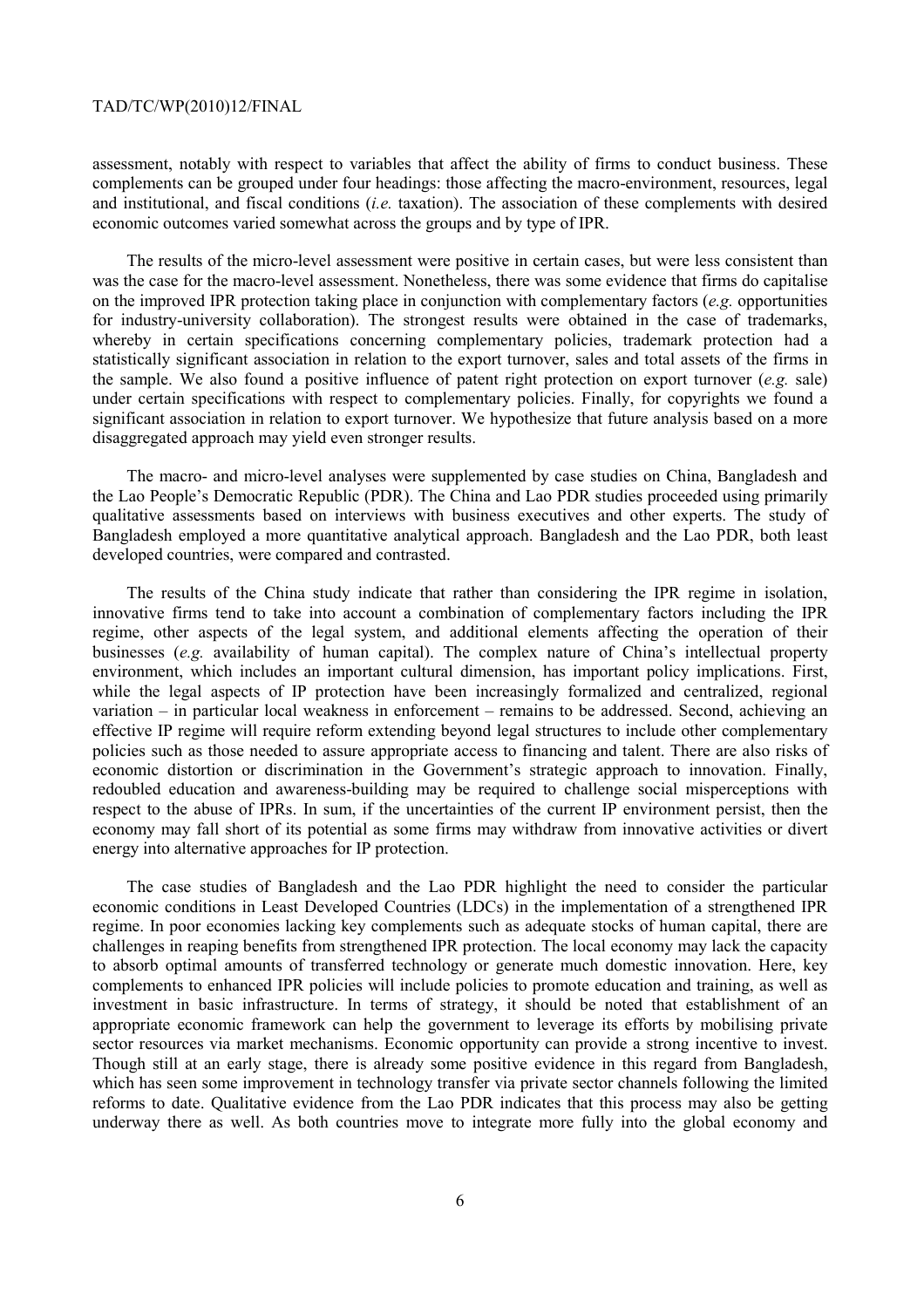develop economically, they will need to take further steps toward compliance with the requirements of the rules-based multilateral trading system.

In conclusion, across all three analytical approaches the results point to a tendency for IPR reform to deliver positive economic results. Reforms concerning patent protection have tended to deliver the most substantial results, but the results for copyright reform and trademark reform were also positive and significant. Overall, the policy complements that were found to be most important in facilitating positive results were those related to inputs for innovative and productive processes and to the ability to conduct business. These include policies that influence the macro-environment for firms as well as the availability of resources (*e.g.* related to education), the legal and institutional conditions and the fiscal incentives.

The importance of specific complements varies depending on a country's level of development and other dimensions. However, a cross-cutting theme is the importance of human capital. The knowledge and skills that people are able to put into action constitute a factor that fuels innovation and business, enabling countries to develop and capitalise on intellectual property. For all countries, investment in people appears to be one important factor in reaping the optimal benefits of IPR reform.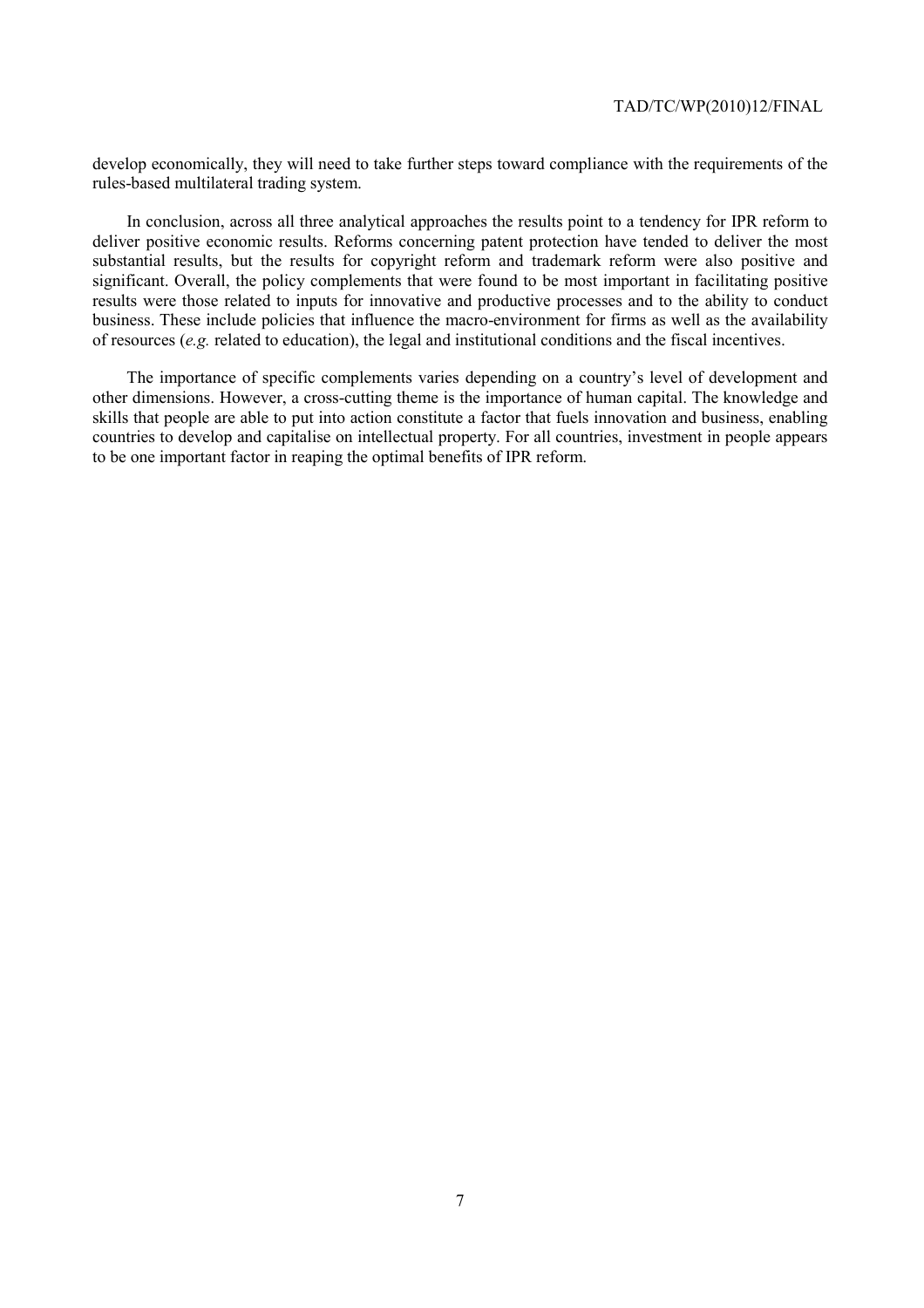# **POLICY COMPLEMENTS TO THE STRENGTHENING OF IPRS IN DEVELOPING COUNTRIES**

# **Introduction**

1. The past two decades have witnessed an active period of global reform with respect to policies concerning Intellectual Property Rights (IPRs). This paper examines – from an empirical, economic perspective – policies that complement the generally strengthened framework for IPRs in developing countries. The paper builds on earlier work on technology transfer and IPRs (Park and Lippoldt, 2008) conducted under the auspices of the Working Party of the Trade Committee (WPTC).

2. A strengthened IPR framework<sup>1</sup> can create spillovers, incentivise innovation, increase trade and trade-related investment, and boost intellectual property-intensive economic activity. Trade and foreign direct investment (FDI) are fundamental factors in this process as they are two of the main marketmediated channels by which ideas and intangible assets are disseminated internationally (Maskus, 2004). They facilitate the gradual accumulation of knowledge capital in firms, sectors and economies.<sup>2</sup> Enhancement of IPR systems and complementary policies may help to improve competitiveness – at both the macro and the micro economic levels – via improved access to, and accumulation of, knowledge capital.

3. The approach laid out in this paper delivers three complementary levels of analysis: macro, micro and country case studies. The purpose of approaching research and policy questions from multiple levels is that each level may provide a distinct set of information, thereby leading to combined insights that could not be obtained from a single point of view. From the macro approach, we aim to obtain information about the importance of institutional variables through consideration of developments over time in a panel of countries. From the micro approach, we aim to obtain information about firm-level incentives and how these incentives eventually transform into tangible resources for the firm. Finally, in the case studies we focus on a particular country's economic environment and its idiosyncrasies, in order to illustrate how these may affect the knowledge production and transfer processes. The three analytical approaches in the context of this project are discussed in more detail in the following sections of this paper. The overall objective is to identify and understand the complementary factors operating in conjunction with protection of IPRs to deliver positive economic outcomes.

4. The paper is organised as follows. The main body of the paper begins with a review of the recent literature and key citations from earlier work. This is followed by a presentation of the basic framework for the model. The empirical results of the macro, micro and case study exercises are presented in the next three sections. This is followed by a conclusion that highlights the main findings. Two appendices present the tables and charts and the underlying technical considerations, respectively. A separate annex document presents a text with a detailed narrative discussion of the China case study.

# **Literature Review**

5. The last twenty years have seen sweeping reforms in the legal regime governing intellectual property in many developing countries. The establishment of the World Trade Organisation (WTO) in 1995 was of particular importance from a trade perspective because it resulted in the inclusion of IPR issues within the

<sup>|&</sup>lt;br>|<br>| Expressions such as "strengthened protection of IPRs" or "IPR strength" are referenced and discussed at length in previous literature (*e.g.* see Maskus, 2000 and 2008), and in the next section of this paper.

<sup>2</sup> For a detailed explanation about knowledge capital, see Romer (1986) and Grossman and Helpman (1990a, 1990b).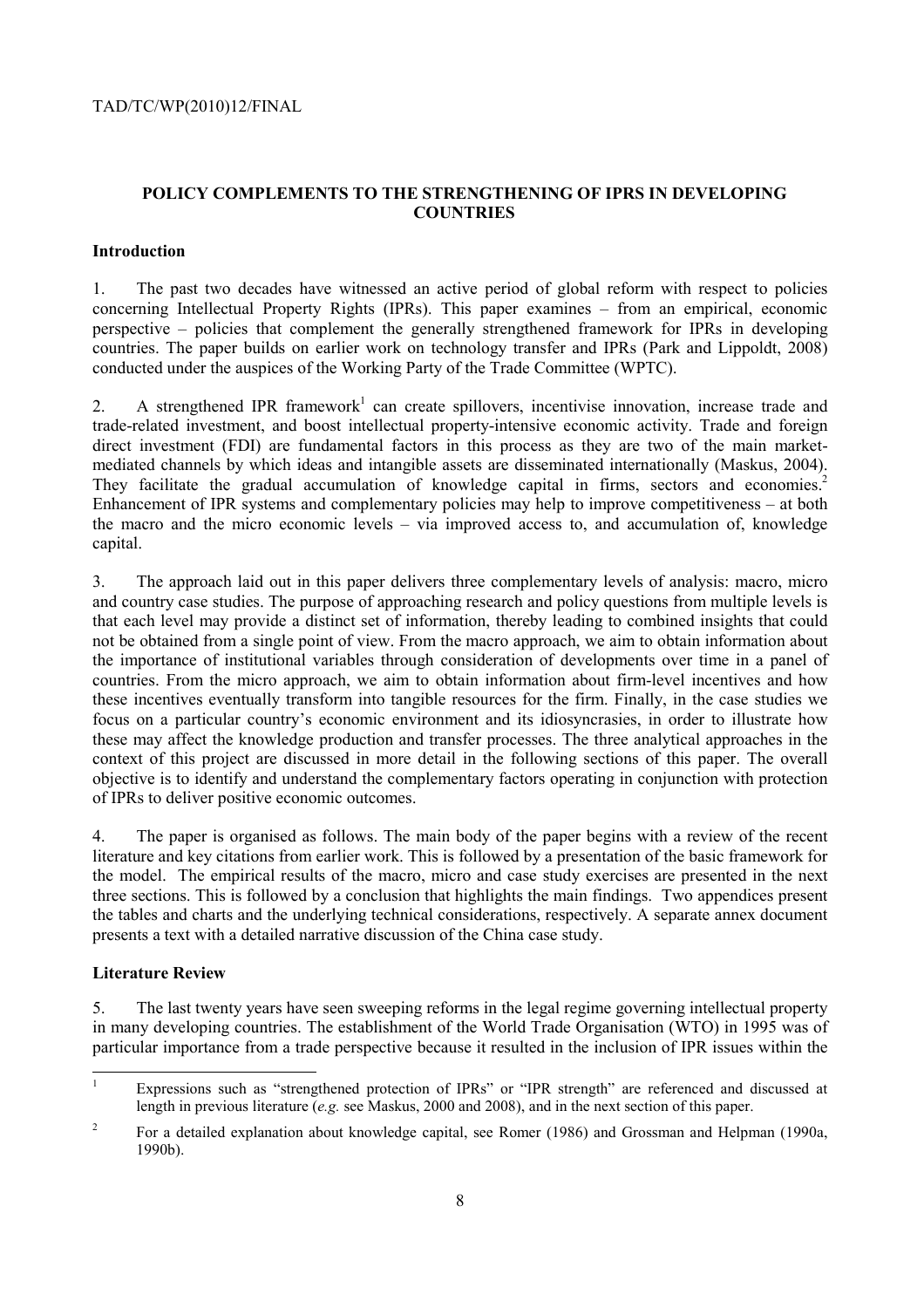ambit of the rules-based multilateral trade system. The entry into force of the WTO Agreement on Trade Related Aspects of Intellectual Property Rights (TRIPS) that year established minimum standards for IPR protection, which now cover the 153 WTO member countries, though subject to some special and differential treatment for certain groups of developing countries. Moreover, many countries have implemented bilateral and regional trade agreements securing additional IPR provisions that go beyond those found in the TRIPS Agreement (Fink and Reichenmiller, 2005). As the globalization process moves forward, reforming countries have also enacted rafts of other modernizing legislation in parallel to IPR reform, for example, with respect to education and promotion of human capital accumulation. The interaction and coherence of these policies must be taken into account, if policymakers are to optimise the outcomes.

6. This literature review is focused on research published in the interval since the previous paper in this line of work for the WPTC (*i.e.* Park and Lippoldt, 2008) and on illustrative examples from earlier work. In order to orient the reader, however, it begins with a discussion of what is meant by "strength" of IPR protection. For the purposes of the present paper, the qualification of the stringency of IPR protection in various countries as being "strong" or "weak" is made using scores from a set of indices developed by Walter Park *et al.* (1997 and 2008),<sup>3</sup> with separate indices covering patent rights, copyright and neighbouring rights, and trademark rights. Each of these indices reflects structured objective assessments of conditions based on laws on the books. The Patent Rights Index (also called the Ginarte-Park Index), in particular, is regularly cited in scholarly works and other publications concerning IPRs.<sup>4</sup>

7. There is now a substantial and growing body of research that considers the economic effects of strengthened protection of IPRs.<sup>5</sup> Economists recognize several mechanisms through which protection of IPRs can stimulate economic development and growth (Maskus, 2000) including via their incentive effects for innovation, investment and technology transfer. Thus, reform of IPR protection is often cited as one part of a general strategy for promoting economic development, in combination with other reforms (Park and Lippoldt, 2005).

8. Portions of the economic literature on IPR reform express some concerns in a development context, in particular with respect to access to technology, the ability for firms to "learn by doing", and costs of doing business. For example, some observers worry that either through competition or strategic behaviour by firms, "patent thickets" may arise blocking the ability of others to exploit new technologies or limiting innovation in related areas (*e.g.* Reichman, *et al*., 2005; Encaoua *et al*., 2003). Moreover, the limited availability of key complements, such as certain types of physical capital or technical expertise, is seen as potentially undermining the ability of some developing countries to take advantage of the opportunities provided by enhanced IPR protection. Thus, while patent reform is associated with increases in research and development (R&D) when adopted in the relatively advanced countries (Kyle and McGahan, 2009),

 It should be noted that the Patent Rights Index co-exists with other tools to measure IPR protection including those developed by Mansfield (1994), Seyoum (1996), Ostergard (2000), Lesser (2002) and Hamdan-Livramento, 2009.

 3 For details see, Park (2008) and the following papers developed via a process supervised by the WPTC: Park and Lippoldt (2005) and Park and Lippoldt (2008). A related index provides a subjective assessment of enforcement effectiveness (Park and Lippoldt, 2005).

<sup>4</sup> For examples of such citation of the Patent Rights Index, see Maskus (2008) or Lai, E. (2008), "Intellectual Property Protection in a Globalizing Era", *Economic Letter—Insights from the Federal Reserve Bank of Dallas*, Vol. 3, No. 3, available here (as of 2 May 2010): http://www.dallasfed.org/research/eclett/2008/el0803.html.

<sup>5</sup> Park and Lippoldt (2008) include a succinct review of the recent literature in their study of technology transfer, highlighting some of the debates and critiques of IPR strengthening. More recently, Hassan *et al* (2010) present an extensive review of the literature covering on intellectual property and developing countries.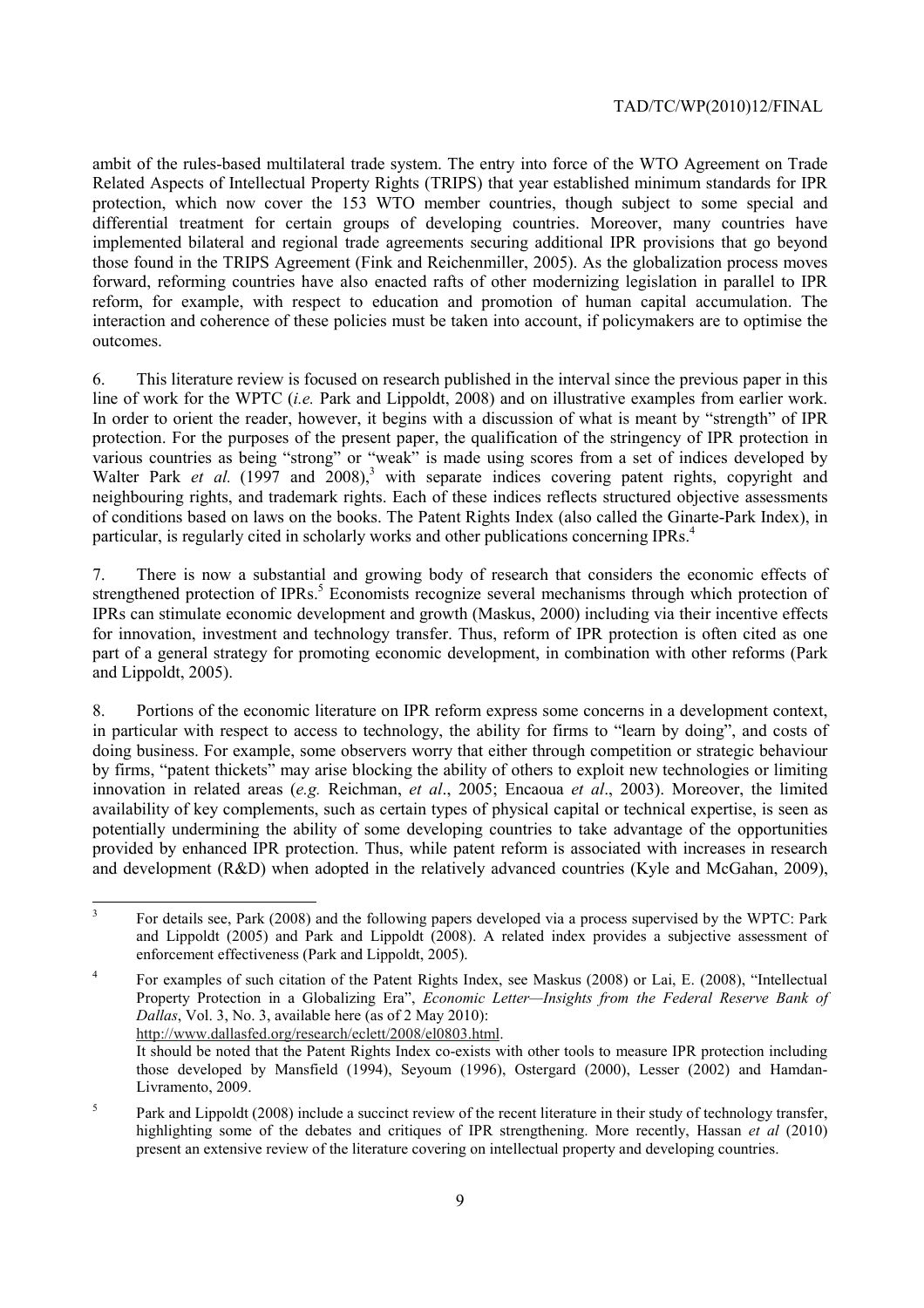this is not always the case in less advanced countries. For example, the introduction of pharmaceutical patents in less developed countries has sometimes failed to elicit a local innovation similar response (Correa, 2005). Particularly for diseases that primarily affect the poorest countries, Kyle and McGahan suggest that alternative mechanisms for inducing R&D may be more appropriate than patents.<sup>6</sup>

9. Ilias and Fergusson (2009) point out in a report for the US Congressional Research Service that an adequate system of IPR protection can benefit both developed and developing countries; it can provide a financial incentive to innovate and to diffuse the associated innovation. However, this is not unconditional. Authorities in some countries may find specific patent provisions as burdensome. The authors note that, "While the United States and other developed countries advocate for [sic] strong patent protections in order to promote innovation, there is concern that such stringent protections may delay developing countries' access to generic drugs and increase prices." Here, complementary policies can play a role in combating such a possibility, for example by promoting competition and market openness.

10. As for factors that drive IPR reform, Kanwar and Evenson (2009) consider the possibility that countries with more technological development will have stronger IPR regimes. However, controlling for other factors, they find that there is at best weak evidence supporting such a claim. While it may be true that some developing nations offer weaker protection, these researchers conclude this may be primarily due to a lack of human or financial capital that limits the ability to add protection. Noting that previous studies tended to assume determination of the strength of IPR protection as exogenous, Eicher and Garcia-Penalosa (2007) developed an analysis that endogenizes the strength of rights to show how private incentives to protect IPRs may affect economic development. Their model explains endogenous differences in IPR protection on a country basis and compares IPR protection to private investment incentives. This comparison is relevant since protection of IPRs helps to reassure stakeholders that they will be able to appropriate economic benefits of their investment in innovative activity, which can be of high risk. In other words, those with a stake in intellectual property protection are found to drive the process of IPR reform.

## *Trade and IPR Reform*

11. Strengthening of IPR protection has been shown to correlate with increased trade, though the literature is laced with nuance regarding specific conditions, variation and causality. Fink and Primo Braga (1999) set the tone early: they found that IPR protection is positively associated with international trade flows, in particular manufactured nonfuel imports (though these results did not hold for certain trade flows of high technology products). Using expanded data sets, a number of studies from the subsequent literature have also found a positive association of IPR protection, including with respect to trade flows of high technology products. For example, researchers examining Chinese trade patterns estimate that IPR stimulates China's imports, particularly for knowledge-intensive products (Awokuse and Yin, 2010).

12. Ivus (2008) argues that the TRIPS Agreement appears to have contributed to a significant increase in exports by developed countries' intellectual property (IP) intensive industries. These industries include pharmaceuticals, information and communication technologies and chemicals. Ivus maintains that the increase in IPR protection following the implementation of the TRIPS Agreement added about USD 50 billion (1994 USD) to the annual value of developed countries' exports in IP-intensive industries and that the increase in the value of these exports was driven primarily by quantity rather than price developments. Another study focusing on firm-level analysis highlights the inter-relationship of IPR reform in developed and developing countries (Liao and Wong, 2009). The study concludes that while developing countries

 6 Ryan (2010) provides a counterpoint to this argument based on a case study of bio-medical innovation and patent reform in the State of Sao Paulo, Brazil. The author finds that patents provided incentives for innovation investments and facilitated the functioning of technology markets.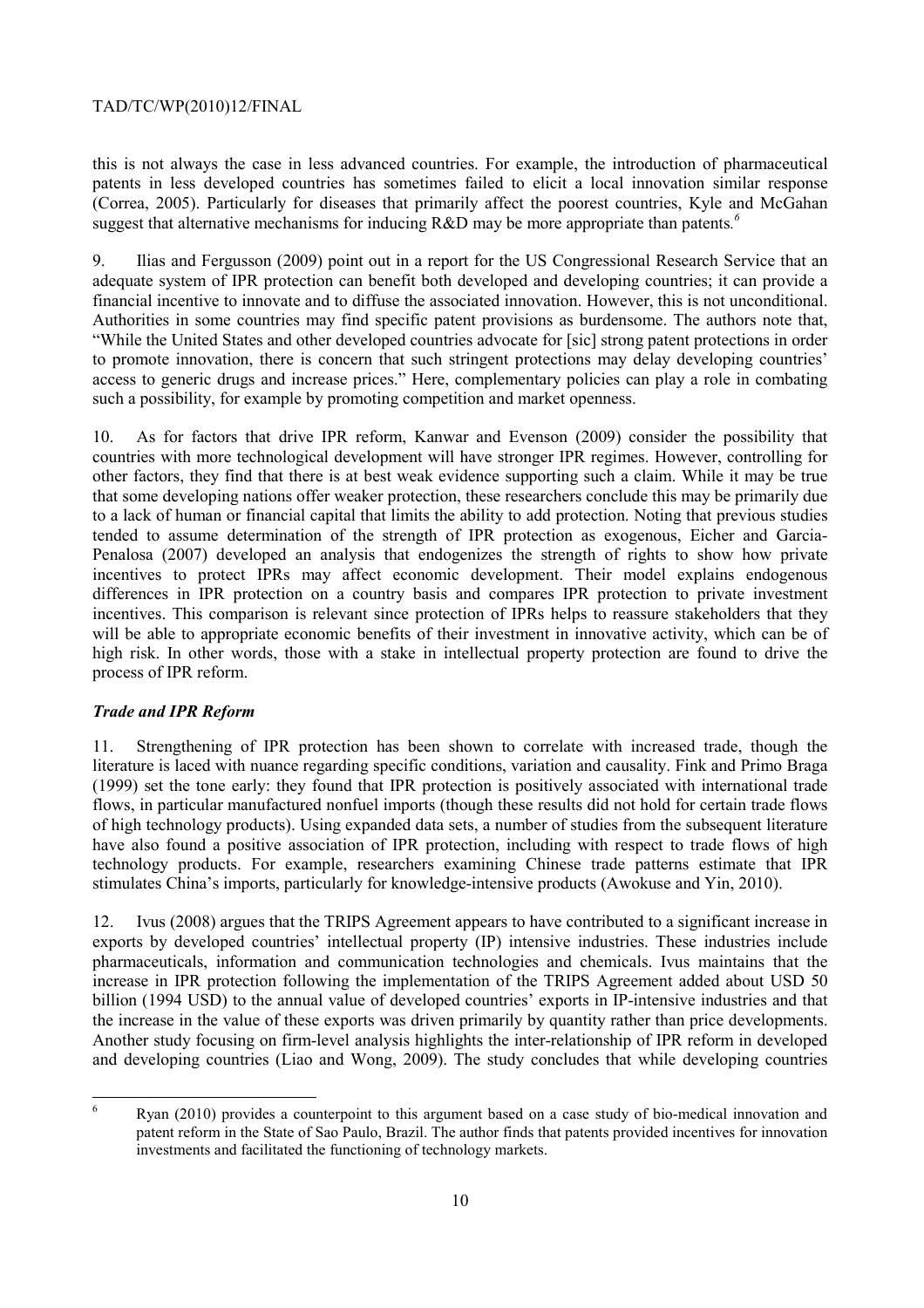may entice technology transfer from the North by providing IPR protection for incoming products, there is a need for redoubled R&D efforts in developed countries to spur needed innovation. At the same time, developing countries also have a need to adopt policies that encourage R&D within their own borders as a complement to incoming technology, as part of an overall development strategy.

# *The Relationship of IPR Reform to FDI*

13. The economic literature highlights a clear tendency for the strengthening of IPR protection in recent decades to be associated with increased inflows of FDI. An early paper in this regard was authored by Edwin Mansfield (1994), which sought to define how industry leaders considered IPR protection in investment decisions concerning developing countries and found a positive relationship. More recent studies on specific sectors or industries find that stronger IPRs in developing countries can be associated with increased technology-intensive FDI (Park and Lippoldt, 2008). While some countries with weak IPRs may nonetheless experience substantial inflows of FDI (*e.g.* by firms seeking to access a particular resource or sell into a large market for their product), it is clear that the weak IPRs tend to distort the nature of the FDI or limit the flows to less than would otherwise be the case. For example, the FDI may be for the purpose of establishing sales and distribution outlets rather than high-value production and research and development (R&D) facilities.

14. In another example, Branstetter *et al.* (2006) show that strengthened IPR protection not only improves the investment climate in the implementing countries, but also leads to increased FDI in the country producing the original innovation. They conclude that IPR reform in the "global South" may be associated with FDI increases in the "global North." As northern firms shift their production to southern affiliates, this FDI accelerates southern industrial development creating a cyclical feedback mechanism that also benefits the North. The study by Awokuse and Yin (2010) provides a concrete example concerning the relationship of IPR protection in China to FDI inflows. They conclude that, despite some shortcomings in implementation of IPR protection, IPR reforms in China have had a positive and significant effect on inward FDI. A further example of a positive association of IPR protection to FDI inflows may be found in the experience of Jordan, which saw upturns in FDI inflows following IPR and other reforms in the 1990s (Box 1).

#### **Box 1. 1995-2000: Jordan IPR Reforms Correlate with Gains in FDI and GDP**

This box provides a brief overview of the illustrative case of Jordan. Jordan entered the World Trade Organization in 2000, which was an important milestone in a period of IPR reform that began in the 1990s and covered a broad range of IPR issues including with respect to copyrights, patents and trademarks (Nawafleh, 2010). The Patent Rights Index, for example, reflects the increased level of protection established in the years leading up to Jordan's accession to the WTO and adherence to TRIPS Agreement in 2000. Jordan subsequently completed a free trade agreement (FTA) with the United States in 2001, an agreement which included additional IPR commitments. In particular, this FTA required that Jordan ratify several treaties and implement subsequent laws, considered as strengthening IPR protection beyond levels required under the TRIPS Agreement. In 2001, Jordan ratified the WIPO Copyright Treaty, which entered into effect in 2004, and the WIPO Phonograms and Performers Treaty, which came into effect in May 2004. Jordan also signed the Patent Cooperation Treaty but had not yet ratified it as of February 2010.

The implementation of IPR reforms (including patent reform) correlated with positive economic developments. GDP rose from about USD 1.7 billion in 1995 to just under USD 2.1 billion in 2005, with the strongest gains between 2000 and 2005. The gain in GDP represents a *21%* rise during the years Jordan's IPR strength (Box Chart 1). Inward FDI also made strong gains (Adnan Al-Nuemat, 2009). While this positive association does not necessarily represent a causal relationship nor does it provide information on the importance of IPRs relative to other factors, it does nonetheless provide an indication that the stronger IPR protection can be associated with positive economic developments. (It is also worth noting the period before 1995, when FDI and IPR remained relatively flat while GDP dropped from USD 1.9 billion in 1980 to USD 1.7 billion in 1995 -- a fall of roughly 12%.)

Jordan's IPR and FDI rises also correlate (albeit roughly) with a decreasing dependence on foreign aid. According to OECD's Creditor Reporting System database, which records official donor activity, Jordan became less reliant on such aid in the late eighties and early nineties (excluding the Gulf War time frame) roughly five years before FDI and IPR reforms picked up.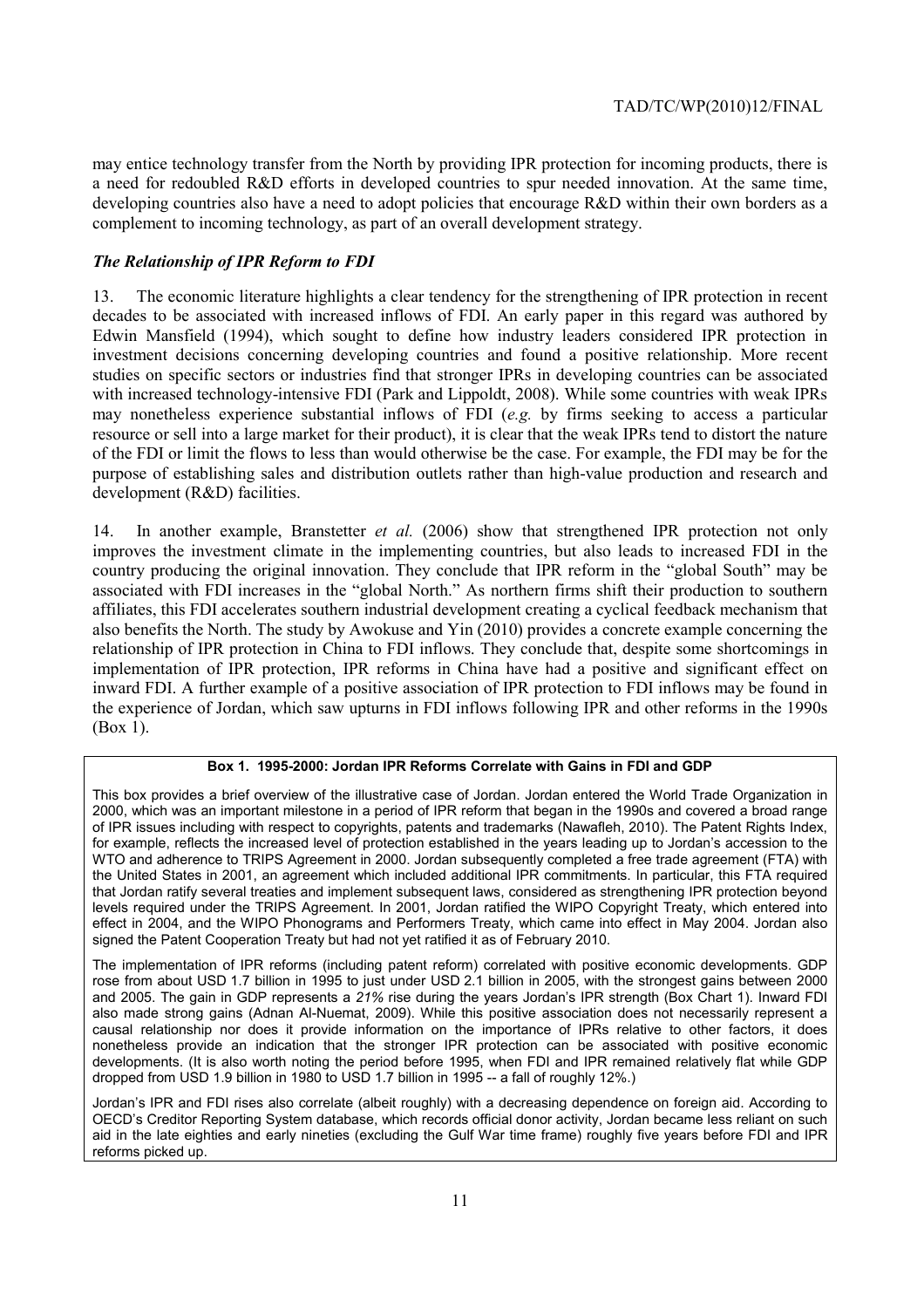

(Note: GDP in real 2000 USD thousands and inward stock of FDI in real 2000 USD millions are shown on the left axis; the Patent Rights Index score on the right axis. The Patent Rights Index scores can range from 0 to 5.)

Legal Effectiveness also rose steadily between 1980 and 2005, but saw the sharpest gains between 1990 and 2005<sup>7</sup> (Box Chart 2). Legal Effectiveness is a composite score of judicial independence, impartial courts, security of property rights (tangible and intellectual), and integrity of the legal system. Total imports also rose along the same pattern. Once again, although this association does not demonstrate causality, it does provide an indication of a potential relationship among these factors. Particularly in the case of legal effectiveness, this may signal an important complementary policy development to IPR strengthening. In other words, IPR reform may function best in an environment whereby the overall legal system is functioning well.



#### Data Sources:

*Patent Rights Index*: Ginarte and Park (1997) and Park and Wagh (2002). http://www.oecdilibrary.org.

*Index of Legal Effectiveness*: Economic Freedom Network (EFN), 2006 Dataset: http://www.freetheworld.com/release.html. Real GDP per capita (in real 2000 U.S. dollars) and Total Imports (Constant USD Billions): World Bank, World Development Indicators (WDI) 2007, CD-Rom.

*Inward FDI Stock*: United Nations Conference on Trade and Development (UNCTAD) Foreign Direct Investment Database (FDI-online). http://stats.unctad.org/fdi.

<sup>&</sup>lt;sup>-</sup> Index of Legal Effectiveness. Source: Economic Freedom Network (EFN), 2006 Dataset: http://www.freetheworld.com/release.html.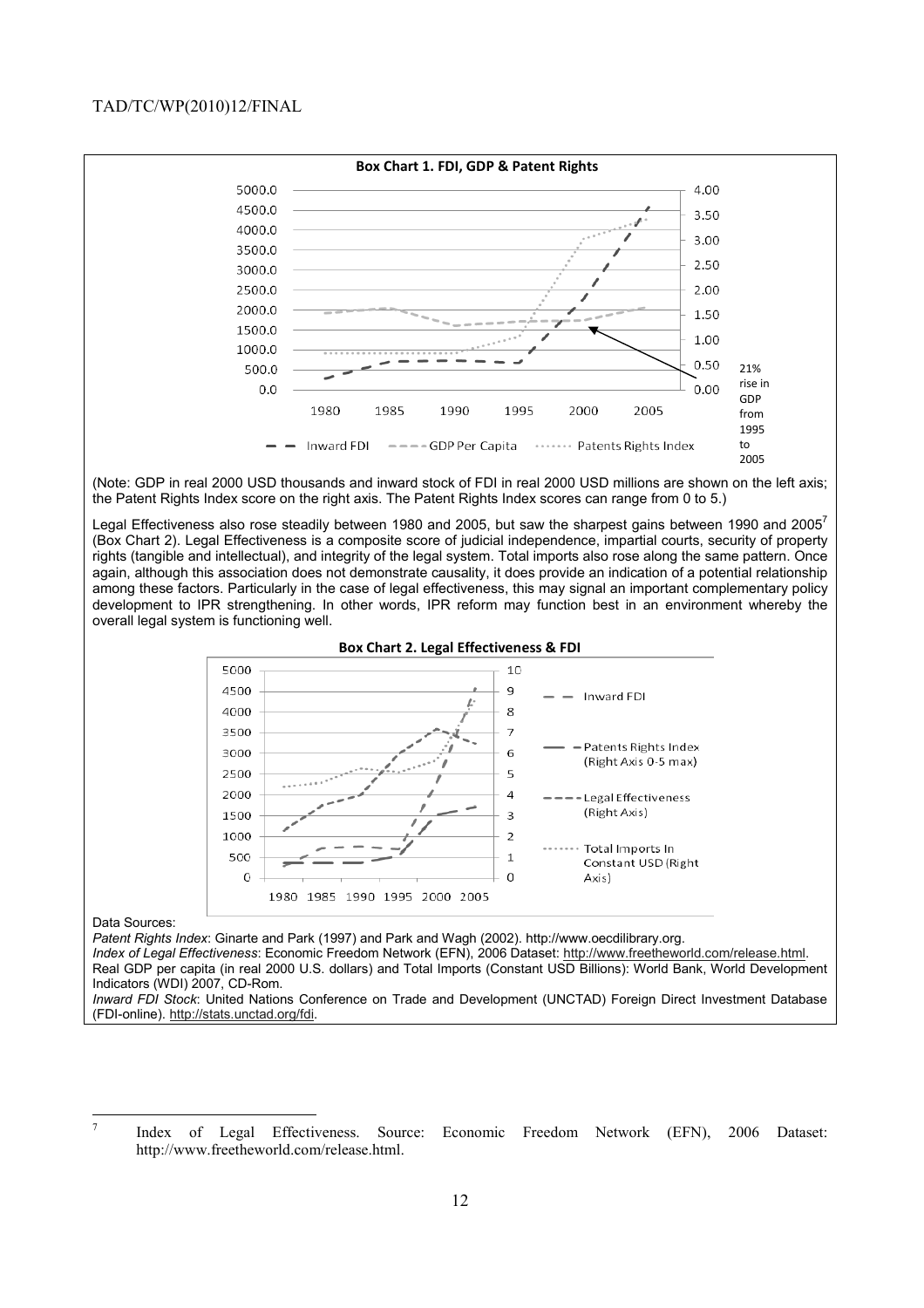# *The Relationship of IPR Reform to Technology Transfer*

15. Article 7 of the TRIPS Agreement provides that "the protection and enforcement of intellectual property rights should contribute to the transfer and dissemination of technology." Indeed, IPR strengthening in countries – particularly with respect to patents – is associated with increased technology transfer via trade and investment (Lippoldt, 2008). IPR reform is also associated with increased innovative activity as measured by domestic patent filings, albeit with some variation across countries and sectors.<sup>8</sup> Additional nuance can be found in the growing body of literature on this issue. Maskus (2004) notes that without protection from abuse of their newly developed technologies, firms may be less willing to reveal technical information associated with these innovations. The protection of patents and trade secrets provides necessary legal assurances for firms wishing to reveal proprietary characteristics of technologies to subsidiaries and licensees via contracts.

16. With respect to the literature on domestic innovation, Branstetter *et al*. (2006) find that royalty payments made by affiliates to parent firms for the use of intangible assets generally tend to increase as patent regimes are strengthened, in part due to technology transfer. They also find that IPR reform is associated with increased R&D spending by affiliates, a development that usually complements increased technology transfer and technology imports from the parent.

# *IPR Reform, Innovation and R&D*

17. The provision of adequate protection for IPRs can help to stimulate local innovation, in some cases building on the transfer of technologies that provide inputs and spillovers (Park and Lippoldt, 2008).<sup>9</sup> In other words, local innovators are introduced to technologies first through the technology transfer that takes place in an environment where protection of IPRs is assured; then, they may build upon those ideas to create an evolved product or develop alternate approaches. Stronger IPR protection may also increase labour productivity and raise the return on innovation (Eicher and Garcia-Penalosa, 2007). For example, reform of protection may permit innovators and other rights holders to appropriate a bigger portion of the economic benefits from their innovations, which then provides incentives for greater research efforts. In another example of a patent policy reform, governments are taking action to stimulate innovation related to global challenges such as climate change by facilitating expedited access to patent protection for relevant innovations (Box 2).

18. While goods and services are the focus of much of the literature and recognized for their intrinsic utility, some economists are also looking into the dissemination of ideas (Romer, 2010). Ideas can be borne from the introduction of a new item or method, a phenomenon that economists admit can be difficult to quantify. But these ideas also promote economic development, including institutional reform and process modernization. For example, Romer points to the establishment of a common vocabulary for flight controllers and pilots as being one such idea that has clear economic benefits. Congestion pricing for high-

 $\frac{1}{8}$  Patent filings are an incomplete indicator of R&D productivity. In some cases, for example, innovators may choose not to patent but rather to protect their innovations via trade secrecy or other means.

 $\overline{Q}$  The strengthening of IPR protection in developing countries is sometimes criticised as raising the cost of technology acquisition, imitation and learning-by-doing (e.g., Correa, 2005). However, there are trade-offs; an environment with weak IPRs is not without costs. For example, such an environment weakens incentives for innovation, such that there is a cost to society at large. Where IPR protection is inadequate, local partners for imports, licensing and FDI may forego support from their foreign partners (e.g., due to the foreign partners' reluctance to transfer proprietary know how and technical support). There is also a potential loss of export markets whereby infringing exports from a producer in a country with weak IPR protection may be rejected by the market or subject to sanction. In addition, there is the basic cost of imitation (depending on the product this could be as high as  $2/3$  of the original producer's costs, though probably much less for some items such as intangible digital products).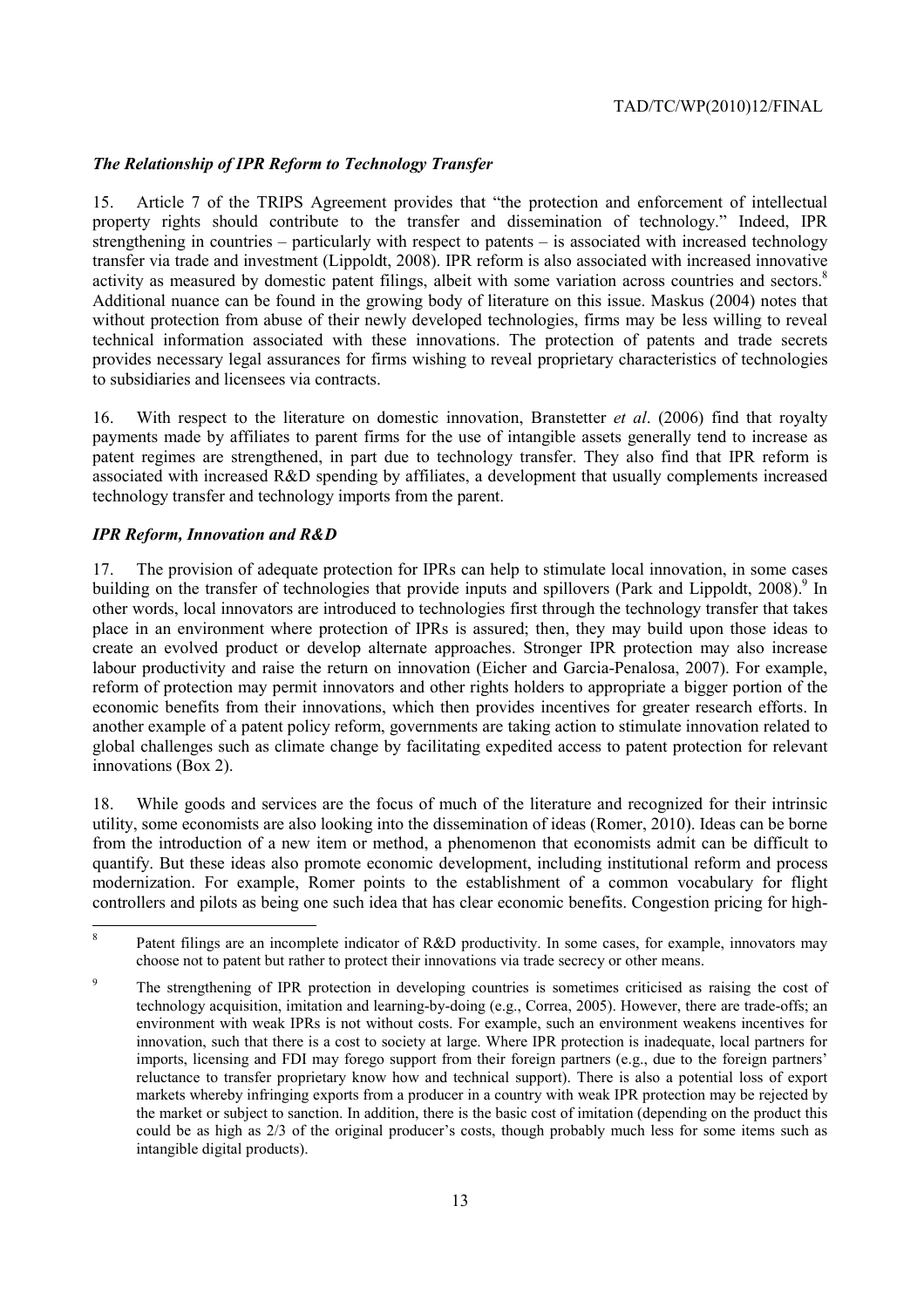traffic zones can be another. Such concepts are more abstract than tangible goods or services, but these and other ideas are sometimes embodied in innovations protected by IPR and included in the flow of technology transfer. Thus, they can have a role in innovation as it relates to economic development.

19. While such considerations are important at the national level, they also play a role in day-to-day business decisions at the firm level. Researchers recently found that stronger patent rights have been associated with faster company growth in IP-intensive industries like pharmaceuticals (Hu and Png, 2009). During the early nineties a one-standard-deviation increase in patent rights was associated with an increase in firm growth of 0.69% (an advantage amounting to nearly 1/5 of the average industry growth rate of 3.7%). The relationship of strengthened patent protection to business innovation incentives may be particularly strong when a patent corresponds to a single product and knowledge is not particularly cumulative (Hall, 2007). This is because patents amount to rights to exclude others temporarily from using an invention, thereby permitting innovators to earn rents or profits that are higher than those they would earn if there were immediate free entry into imitation of their invention.

20. On the other hand, some research suggests that not all firms are equally able to capitalise on the opportunities available as a consequence of IP reform. Small firms in developing countries may face a particular challenge in adapting to an environment of strengthened IPR protection. They are focused on day-to-day business demands, such as production and marketing. They tend to have relatively little initial knowledge of IPR issues, which are viewed as arcane and complex, and less ability to free resources to explore the possibilities afforded under the strengthened IP regimes. MacDonald and Turpin (2007) note that for smaller companies in developing South-East Asian countries, lawful imitation and copying can be seen as a more successful channel for evolving their technologies than licensing. Such firms may lack resources for in-house R&D and may find it too risky to outsource such R&D as that could entail leaks of company trade secrets. Also, small firms may be unable to mobilise resources to pursue and defend patents. Consequently, the analysis highlights a need for more user-friendly information about IPR protection that is tailored to the situation of small firms. This could be bundled with complementary policies such as business extension services in support of small business development.

21. Yang and Kuo (2008) note that stronger IPR protection can improve the export performance of firms benefitting from technology transfer. Their analysis indicates that by reducing a "Southern" firm's cost related to inward technology transfer, patent reforms could expand export opportunities. This suggests governments may have a deeper interest in facilitating such technology transfer, while pursuing complementary policies to reduce the cost of doing business.

## *Literature Review: Summing Up*

22. The foregoing literature review has provided illustrations from the literature highlighting the generally positive relationship of IPR reform to trade, FDI, technology transfer and innovation. However, it has also revealed evidence of some variation in the experience of countries (*e.g.* in relation to level of development) and firms (*e.g.* in relation to size). The existence of policy complements appears to be one dimension that seems to influence the effectiveness of IPR reform and the economic outcomes. At various points, the literature alludes to policies that complement improved protection of IPRs. Examples include policies that influence the environment for doing business, investment in R&D, development of human capital and entrepreneurial education (*e.g.* with respect to the economic potential of IP).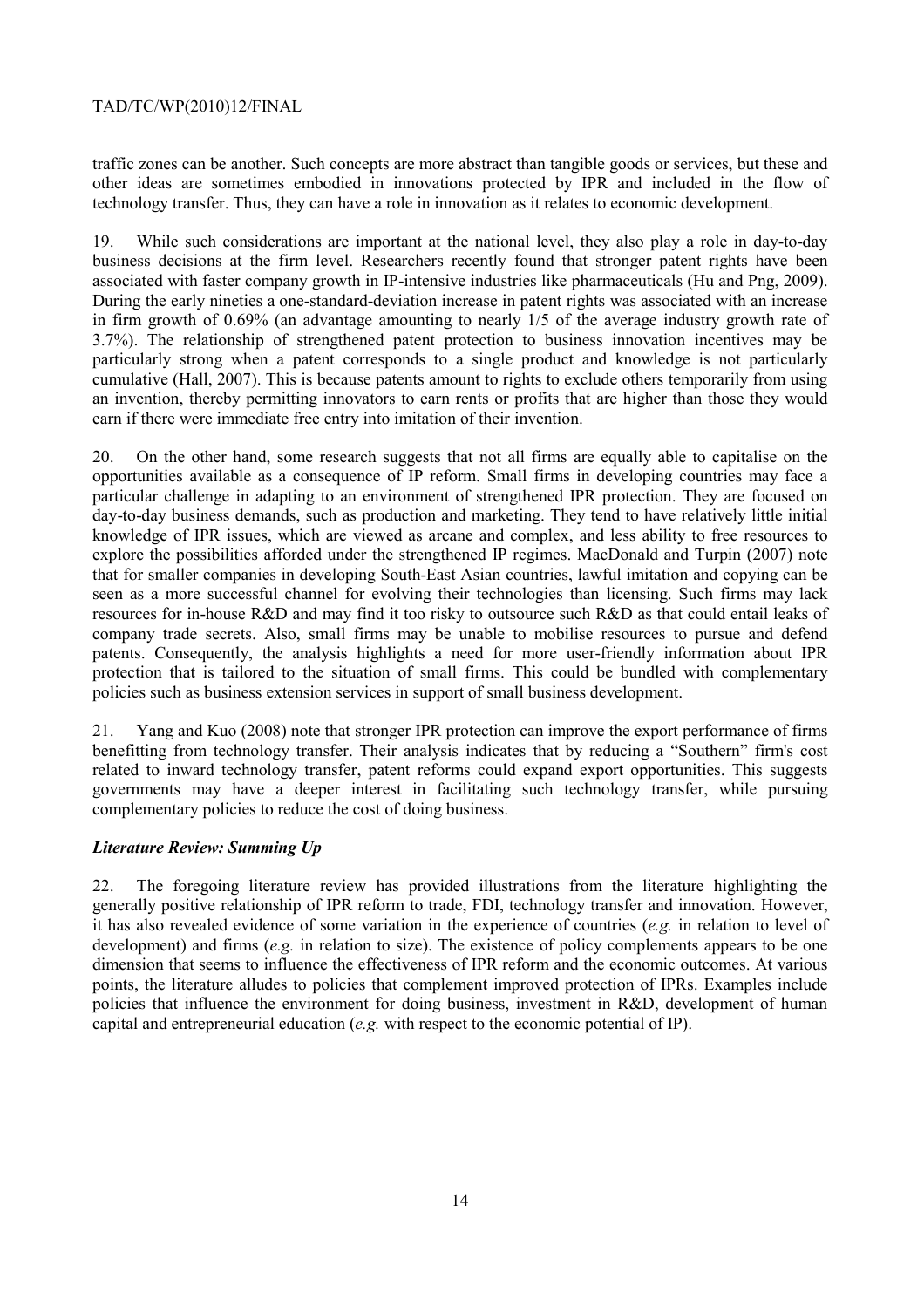### **Box 2. US, UK and Australia Implement Fast Track Policies for Green Patents**

Innovative IPR policies are being implemented in at least three OECD countries' patent offices as part of the efforts to combat climate change. Australia, the United Kingdom and the United States have put in place procedures to accelerate the patent examination period to bring inventions related to climate change to the market faster than would otherwise be the case. Such innovations, for example, may help to reduce fossil fuel consumption by increasing energy supply from sun and wind power. By expediting the handling of the corresponding patent applications, these policies are intended to increase the incentives for action.

Generally, these programmes require inventors to show that their inventions enhance the quality of the environment by contributing to the restoration or maintenance of basic natural elements. For qualifying applications, the patent offices then make available fast track procedures. Under the US program, for example, applications pertaining to environmental quality, energy conservation, development of renewable energy, or greenhouse gas emission reduction will be advanced in the queue for examination. In the US, claims must be directed to a single invention that materially enhances the quality of the environment, or that materially contributes to (i) the discovery or development of renewable energy resources; (ii) the more efficient utilization and conservation of energy resources; or (iii) greenhouse gas emission reduction.<sup>10</sup> Applicants will also be considered if the inventions contribute to the development of renewable energy and the more-efficient utilization of energy resources. The USPTO claims the programme is expected to shorten the overall pendency time by as much as twelve months. Australia predicts its process could reduce the waiting time for applications to between four and eight weeks.<sup>11</sup> The UK office reports it could take nine months to get a patent granted under its scheme, compared with the current average time of two to three years.<sup>1</sup>

Although these fast-track procedures are operating in developed countries, to the extent that they succeed they may also have significant impacts on poor developing countries. This is because such countries may be the most harmed by climate change, according to experts at the World Bank and the OECD. Many in such countries live in physically exposed locations and economically precarious conditions, and their financial and institutional capacity to adapt is  $limited.<sup>1</sup>$ 

Some observers have nonetheless expressed concerns about potential bias or distortions that could be caused by these measures. That is, the procedures place the government offices in the position of choosing which patents are eligible for a fast track and thus if an application is misjudged or submitted to the wrong queue, there may be a risk of giving some applicants an undue edge over competitors in terms of timeliness to market.<sup>14</sup> On the other hand, the patent offices are taking care to ensure that patent standards are maintained. The USPTO, for example, will not grant special lenience or an easier examination for patents under its Green Technology program, rather it will simply advance the place of these applications in the queue for consideration.

## **Presentation of the Model**

23. The analysis for the present paper was based on a stylized model of the interaction of IPR protection with other complementary policy levers and other factors seen in relation to the economic indicators of particular interest. Such an approach can help to specify the relationships to be explored. The resulting system of equations can then be estimated econometrically.

24. Drawing on findings from the previous phase of the IPR research under the auspices of the WPTC and references from the literature, the Secretariat team developed a model with four equations. It includes three equations that consider three dependent variables of particular economic interest (FDI, R&D and knowledge creation) in relation to IPRs and other complementary factors. A fourth equation is included in

<sup>14</sup> Helpful legal analysis was provided by Benjamin S. Fernandez, attorney, Faegre & Benson (Denver).

 $10$ 10 Federal Register / Vol. 74, No. 234 / Tuesday, December 8, 2009 / Notices

<sup>&</sup>lt;sup>11</sup> http://www.ipaustralia.gov.au/pdfs/news/MR\_150909\_fast\_track\_green\_patents.pdf

<sup>12</sup> http://www.ipo.gov.uk/press-release-20090512.htm

<sup>&</sup>lt;sup>13</sup> World Development Report 2010, World Bank; http://siteresources.worldbank.org/INTWDR2010/Resources/5287678-1226014527953/WDR10-Full-Text.pdf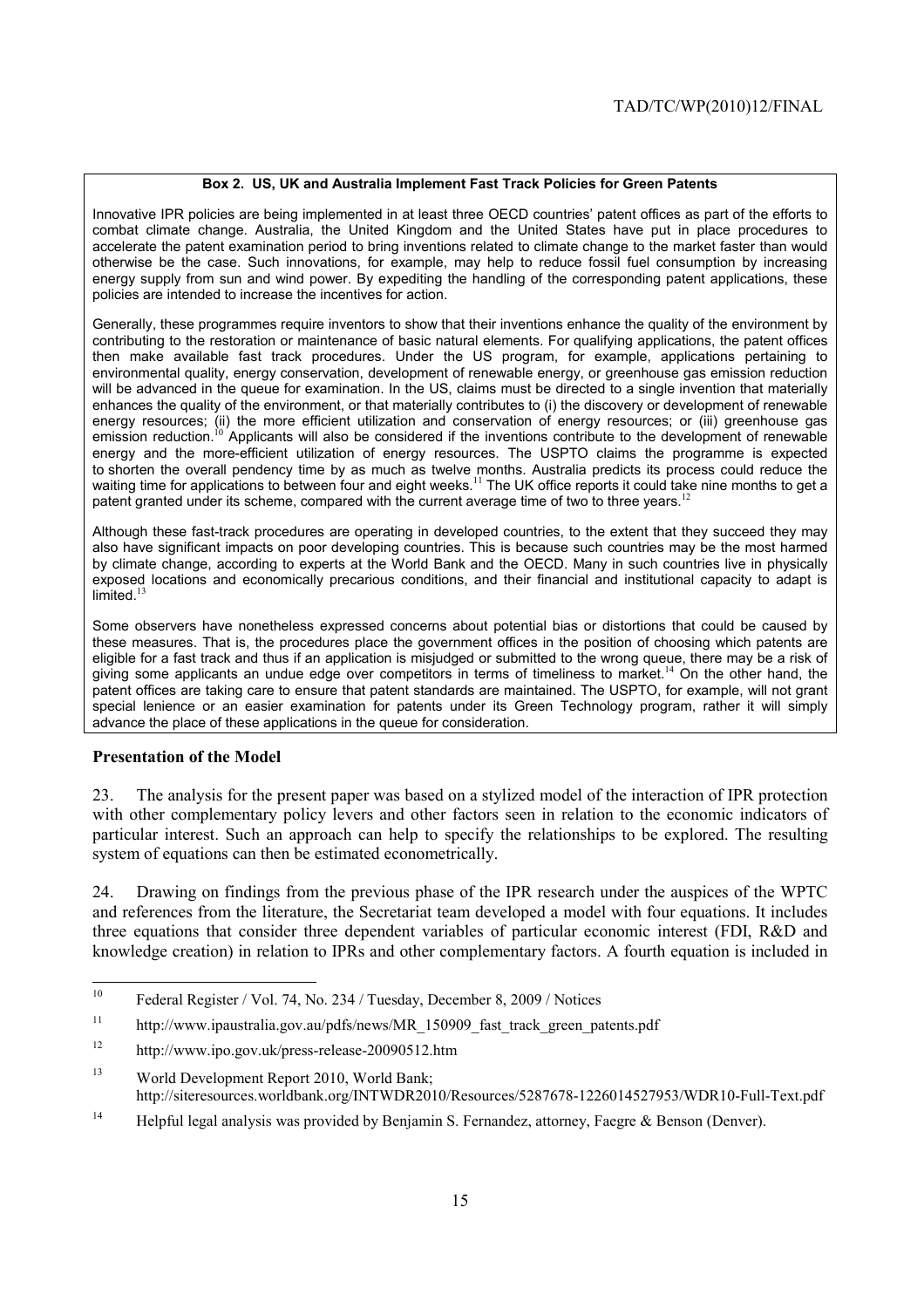order to highlight the relationship of IPR strength to various potential determinants. The model aims to consider various feedback effects that may exist. The system of equations is as follows:

 $FDI = f(IPR, GDP measures, macro-environment variables)$ 

 $R&D = f$ (resources (human and physical capital), IPR, legal environment)

 $KC = f(FDI, R&D, IPR, legal environment)$ 

 $IPR = f(FDI, R&D, WTO \text{ legal environment, other international institutional factors, domestic}$ factors such as competition policy)

Whereby:

- **FDI** represents inflows of foreign direct investment;
- **IPR** represents a measure for intellectual property rights protection (in the context of the present analysis this refers especially to patent protection, but reference is also made to copyright and trademark protection);
- **GDP measures** represent one or more measures of income (*e.g.* GDP per capita);
- **Macro-environment variables** represent policy variables that have to do with institutions, the effectiveness of government, taxes, and how easy it is to do business in the country;
- **R&D** represents the investment in research and development;
- **WTO** represents one or more variables stating whether the country is a member of the World Trade Organization and the de facto obligation to assure availability of protection for intellectual property;
- **Legal environment** represents country regulations related to enforcement of the law (perceptions of corruption);
- **Resources (human and physical capital)** represent the inputs of production for both labour and capital;
- **KC** represents a measure for the accumulation of assets related to the creation of knowledge.

25. A system of equations is employed due to the endogenous nature of several of the explanatory variables, a situation which necessitates further consideration of the underlying determinants. In addition, examination of feedback mechanisms requires provision in the model for pathways for feedback relationships and various interrelated adjustments. In particular, the variables for FDI, IPR, R&D and KC all adjust internally within the system of equations. Notably, the fact that R&D and KC are also dependent variables reflects the possibility of a feedback mechanism that policies complementary to IPR protection may have in relation to these variables.

26. Measurement error was an important consideration in operationalising this framework for econometric analyses. The intangible nature of some of the variables meant there was a particular risk of such error as compared to tangible products. For example, knowledge creation and knowledge capital were difficult to measure. Some of the data sources, discussed below, do not directly provide information on such phenomena. The use of a system of equations is the recommended course of action by econometricians because it helps in minimizing measurement error.

27. As a concrete illustration of measurement challenges, one can consider the data employed in the firm-level analysis described below. The ORBIS database will be a key source for this exercise, but it does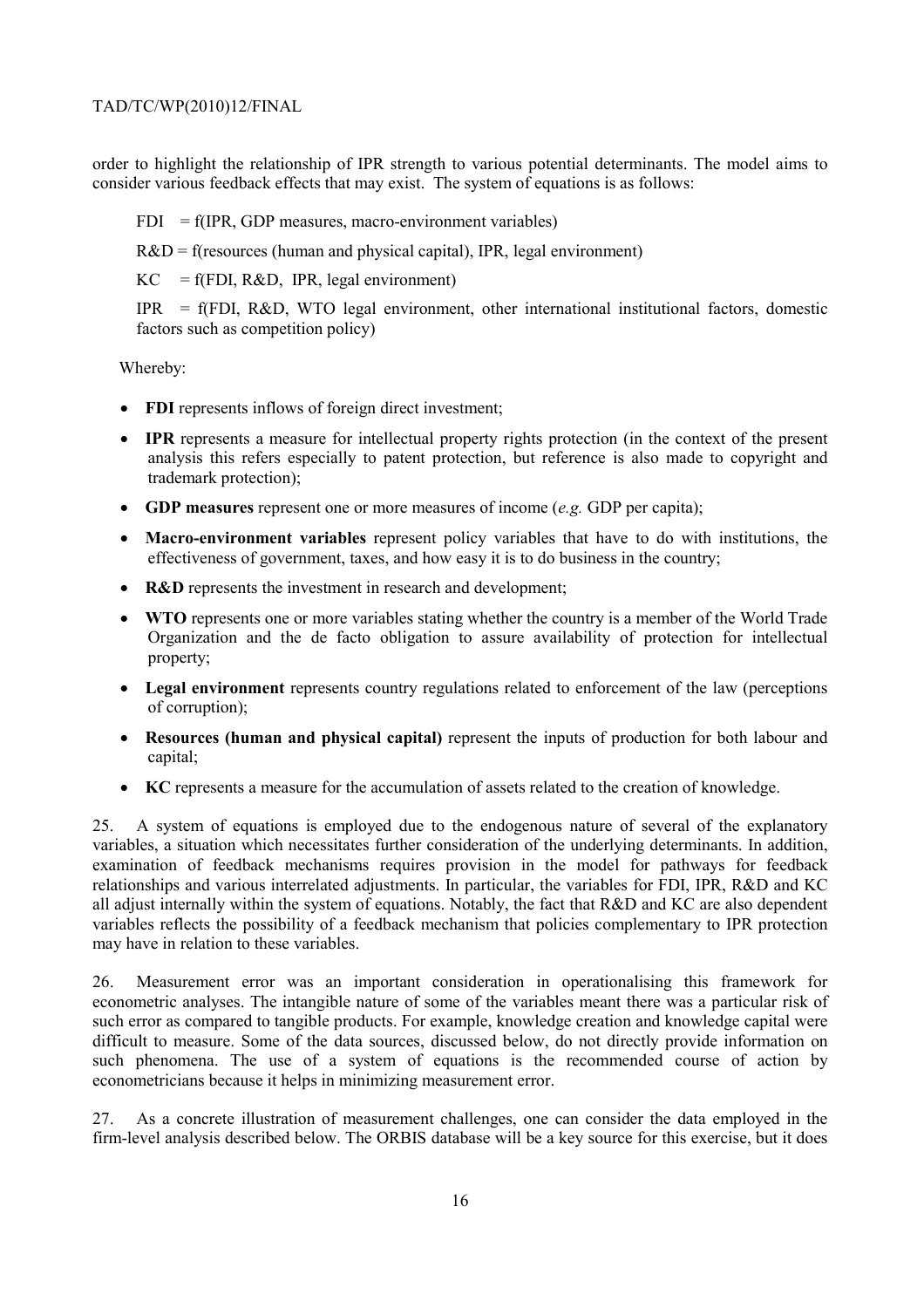not provide firm level information enabling a direct characterization of knowledge capital nor a distinction between investment in knowledge capital and investment in research and development. In previous literature, knowledge capital has been proxied as the ratio of innovation sales to total sales (Loof and Heshmati, 2002). However, the information on innovation sales is not available in the database. There are other alternatives: the candidate variables available to proxy for knowledge capital are *Intangible Fixed Assets* as proportion of *Total Fixed Assets* or as proportion of *Total Assets*. Unfortunately, these variables are associated with another potential confounding factor in that Intangible Assets could possibly contain "Goodwill." Goodwill in an accounting sense considers that an ongoing business may have some "intrinsic value" beyond its tangible assets. Such an asset, for example, might be reputation. Thus, care will be required to address such challenges or at least to identify them and ensure they are considered explicitly as the analysis advances.

28. As noted above, the analysis for the study was developed using macro, micro and case study approaches. The next subsection describes the scope of the analyses and then provides more detail on the methods to be employed under each analytical approach.

## *Scope*

29. The scope for the macro and micro levels of the study highlights the development dimensions of the issue at hand. Particular focus was given to developing countries and efforts were made to include a large and representative sample of countries from Asia, Africa, Latin America and the Caribbean, as well as countries at different levels of development (*i.e.* those with low, medium and high incomes per capita). Advanced countries were considered for purposes of comparison.

30. The target timeframe for these sections of the study was 1990 to 2008 (2007 for the macro level analysis). This timeframe covers a particularly dynamic period for reform of IPR protection, including the advent of the WTO TRIPS Agreement as well as a time of substantially increased adherence to agreements administered by WIPO, among other developments. Thus, it provides an excellent opportunity to consider factors associated with change in the strength of IPR protection. The analysis proceeded based on a dynamic assessment of developments over time.

## *Macro Approach*

31. In light of the conclusions from the literature review and the framework provided by our preliminary model, the macro analysis is structured to identify policies that accompany and complement the strengthened protection of IPRs, helping to incentivise innovation and increase trade and trade-related investment. Here, the focus is on economy-wide policies. As a first step, we augmented the dataset underlying the work by Park and Lippoldt (2008) with the Norris (2008) dataset containing data on social, economic and political characteristics of 191 nations with over 600 variables from 1971 to 2007. We also complemented this dataset with the datasets used by La Porta, Lopez de Silanes, Johnson, and Schleifer in several of their papers. By expanding the dataset we included different measures for infrastructure, both physical and human, and research and development capacity-building within countries, in particular developing countries. Since we were exploring the potential effects of those complementary policies that foster innovation or diffusion of innovation, we needed to look at the economic, political and social environments.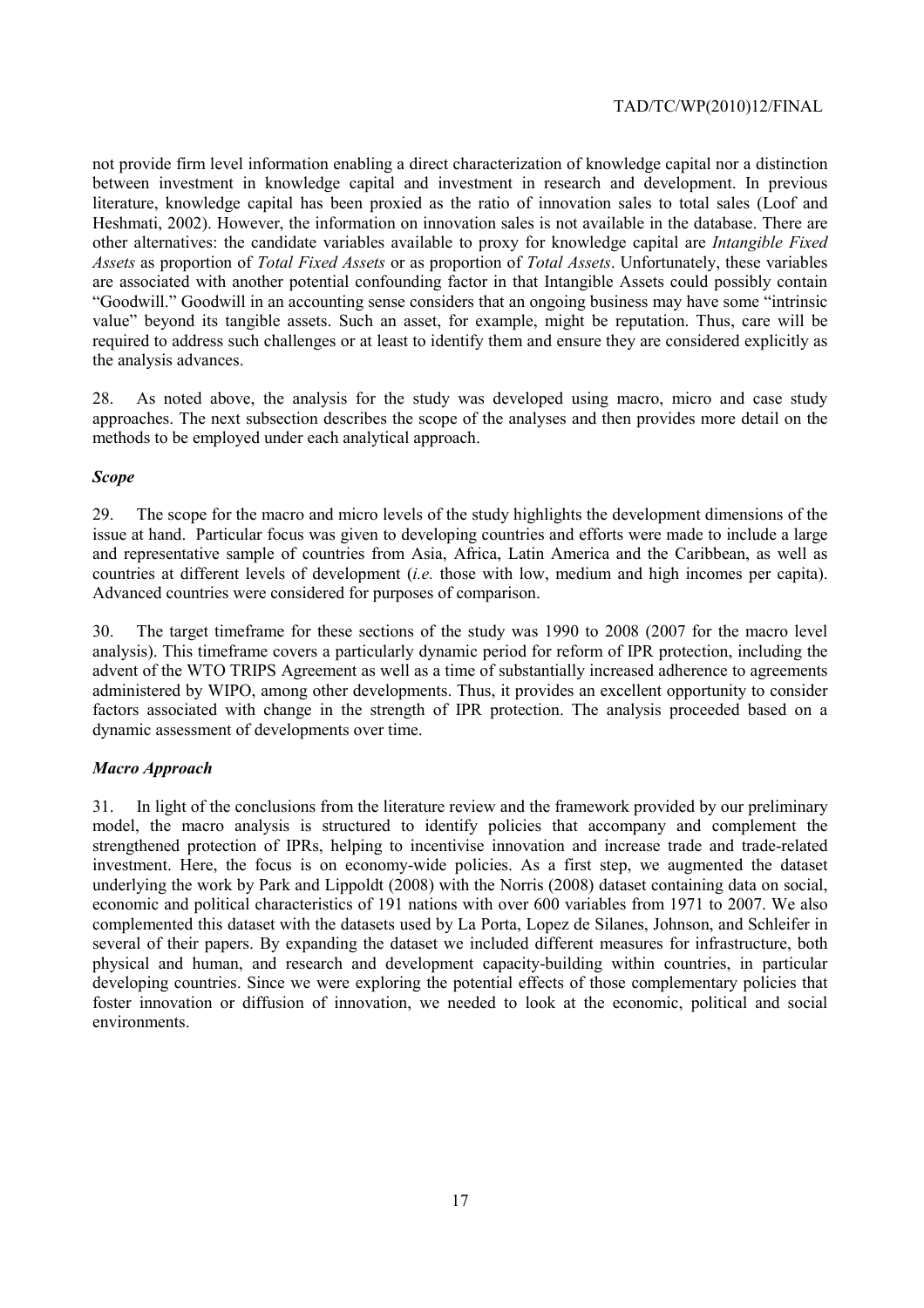32. The macro approach tested the relationship of the following policies,  $15$  among other possibilities, in conjunction with strengthened IPR protection:

- **Macroeconomic stability** (especially in relation to inflation). In principle, countries that have a consistent monetary policy of controlling inflation may preserve the value of assets and therefore provide an appropriate climate for any type of investment including research and development (Rogoff, 1985; Barro, 1996).
- **Quality of governance and quality of government.** Responsible governments may be rewarded with relatively higher in-flows of foreign direct investment to the extent that they create an economic environment with less risk than would otherwise be the case. Basically, a "responsible" government is perceived as non-corrupt, transparent, non-discriminatory, open and stable (Barro 1996; La Porta, *et. al.* 2003 and 2008). This may encourage greater innovative activity as well.
- **Enforcement or rule of the law**. Countries that are perceived as having a clear, simple, effective and expeditious judicial system could display higher levels of investment. Firms may also conduct more R&D in these countries, for example, as this factor may facilitate their ability to appropriate the benefits of their innovative activity (Barro 1996; Djankov, *et. al.* 2002; La Porta, *et. al.* 2008).
- **The presence of bureaucratic obstacles to business practices and business establishment**. These bureaucratic obstacles proxy for transaction costs; their reduction may foster increases in the number of firms in domestic markets and, on occasion, the creation of new markets (Barro 1996; Djankov, *et. al.* 2002; Glaeser, *et. al.* 2004; La Porta, *et. al.* 2003).
- **The quality of the labour force.** Countries that possess a relatively more-educated labour force may be more attractive to foreign investors, for example by reducing the extend of necessary training expenditures and increasing the quality of inputs from local labour resources including potential innovation (Barro 1996; Glaeser, *et. al.* 2004).
- **The productivity of the labour force**. Innovative firms looking to do research and development may locate in countries where labour productivity is high compared to other countries. As the concentration of such activity increases, it is likely that unit labour costs will decrease (Barro 1996; Glaeser, *et. al.* 2004).
- **The quality of the infrastructure of the country**. The quality of the roads, telecommunications networks and ports, among other types of infrastructure, can reduce the cost of doing business (Barro 1996; Glaeser, *et. al.* 2004). In conjunction with adequate IPR protection, good infrastructure may be conducive to heightened levels of some types of economic activity (*e.g.* justin-time manufacturing of IP-intensive components as inputs in global production chains).

## *Micro approach*

33. The macro-level analysis was complemented by a micro-level analysis using firm-level data in order to gain insights into these developments from the perspective of the firm. Unlike the macro-level assessment, the micro approach relied on simple regression analysis, using a single equation to consider one dependent variable at a time rather than the system of equations described above. This approach was used to provide insights into specific elements of the aforementioned system of equations. But, in view of

<sup>15</sup> These hypotheses describe the basic relationships stemming from previous research and are now presented under a unified model. There are other hypotheses which could potentially be tested within this framework. We leave the inclusion of additional variables into the model as future extensions of this work.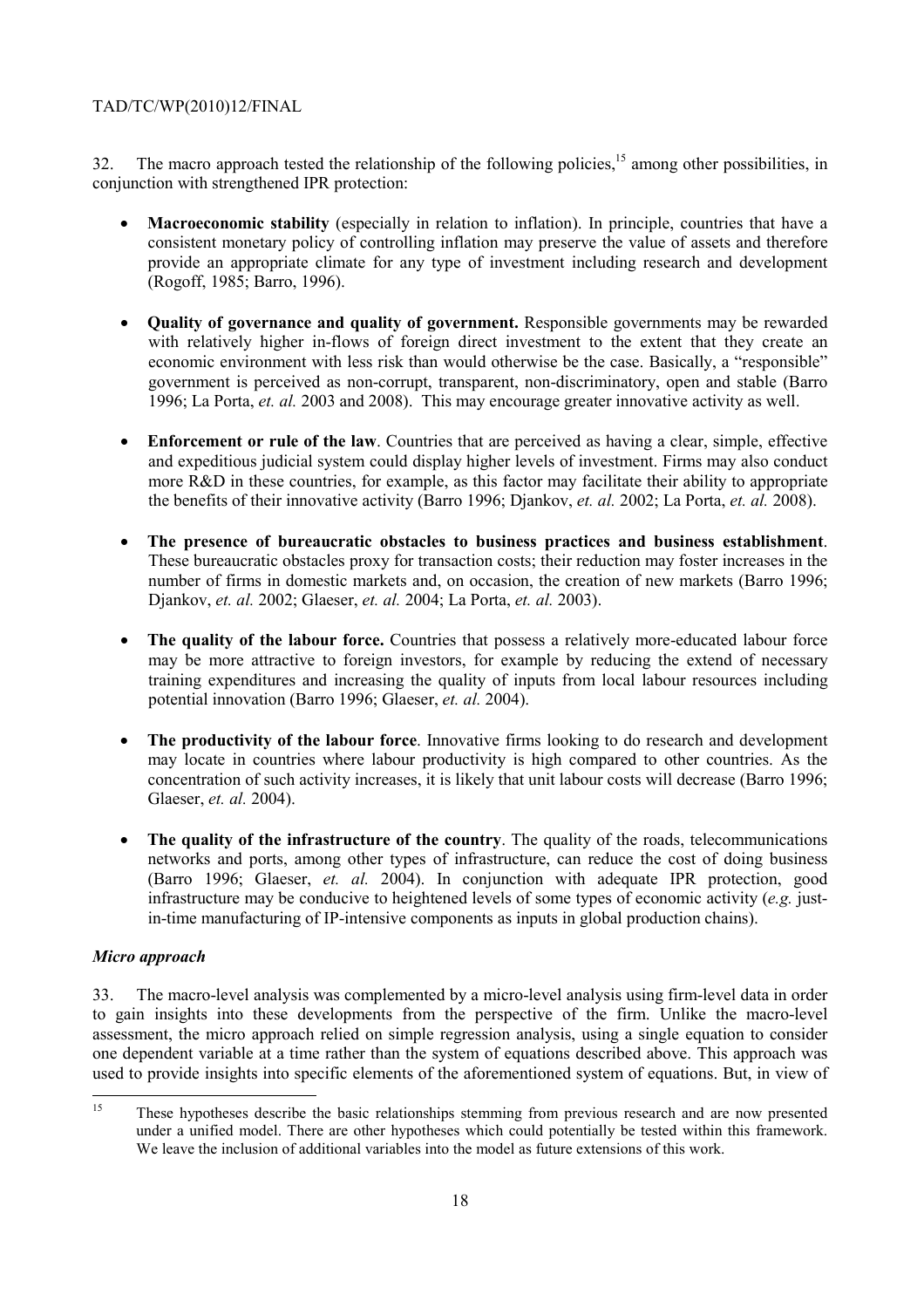the complexity of interpretation, it was preferable to proceed with a single equation approach for this exercise.

34. The broad objective of the micro approach was to explore the different motivations leading firms to innovate and how productive units utilise innovations. Two features are of particular interest. First, the analysis considered the feedback mechanism by which knowledge capital and productive capacity are enlarged thereby encouraging development and leveraging of intellectual property. In the modern economy, knowledge is at least as important an input as factors of production like labour, capital, and raw materials (Krugman and Obstfeld, 2009). Second, we sought to know the role of international trade and investment in disseminating this knowledge.

35. The micro-level analysis advanced based on the creation of a firm-level database with information coming from different sources, with the core information coming from the ORBIS database. The ORBIS database includes financial statement information on approximately 44,707,294 companies from all over the world from 1999 to 2008. It covers the 30 OECD countries in addition to several emerging economies.16 A second source for data was the expanded database underlying Park and Lippoldt (2008) which contains information on measures of protection for Intellectual Property Rights for three different types of intellectual property: patents, copyrights and trademarks. Other sources of data which enriched this new database were the datasets compiled by López-de-Silanes, La Porta, Schleifer, *et al.* for several papers published in recognized economics and law journals.<sup>17</sup> The objective of combining these datasets with the firm-level information was to obtain proxies for the availability of inputs of production such as capital and labour, labour regulations, and other institutions and historical accidents related to development and relevant to firm-level incentives.<sup>18</sup>

36. Use of a simplified econometric framework went hand in hand with three further simplifying assumptions.<sup>19</sup> In particular, we assume that firms choose to use their IP, even though we cannot observe the actual outcome of this assumption. It is possible that firms choose not to disclose their latest technological advancement immediately after it is developed, but only some time afterwards. However, if the firm's goal is to maximize profits or maximize market share then it follows the firm would choose to employ all resources available to it, including the IP resources. Secondly, the point in the production process where the use of the IP is potentially more important, but is also unknown and unobservable. Due to data limitations, we must assume this lack of information is not critical to the results of the present

<sup>16</sup> 16 The emerging economies contained in the ORBIS database are the following: Argentina, Brazil, Chile, China, Hong Kong (China), India, Indonesia, Malaysia, Morocco, Russian Federation, Singapore, South Africa, Chinese Taipei, Thailand and Tunisia.

<sup>&</sup>lt;sup>17</sup> The draft working papers and datasets are available at http://mba.tuck.dartmouth.edu/pages/faculty/rafael.laporta/publications.html

<sup>&</sup>lt;sup>18</sup> Krugman and Obstfeld (2009) consider an historical accident to be any occurrence providing a country, industry or firm with a head start relative to other competitors.

<sup>&</sup>lt;sup>19</sup> In a future stage of the research, the following relationships could be examined in order to highlight important firm level factors including IPRs and their policy complements: 1) Firm size **-** Firm size may affect the likelihood of a firm innovating and increasing exports once IPRs are protected and regulation enforced. Public policy already influences firm size. For example, this can include policies with provisions that vary by firm size such as employment protection legislation or accounting and tax policies (with provisions that influence assets, employment, number of subsidiaries, and profits, among other aspects). Therefore, if firm size matters for increased innovation, reform of public policy may have a role in this regard.<sup>19</sup> (Bernard and Jensen, 1999, 2004; Bernard, *et. al.* 2003). 2) Firm location **-** Do firms in the same industry cluster together and therefore increase their innovation, generate greater profits and boost exports when IPRs are well protected? This could involve investigating potential economies of scale due to clustering and knowledge spillovers related to location (Bernard and Jensen, 1999, 2004; Bernard, *et. al.* 2003; Krugman and Obstfeld, 2009).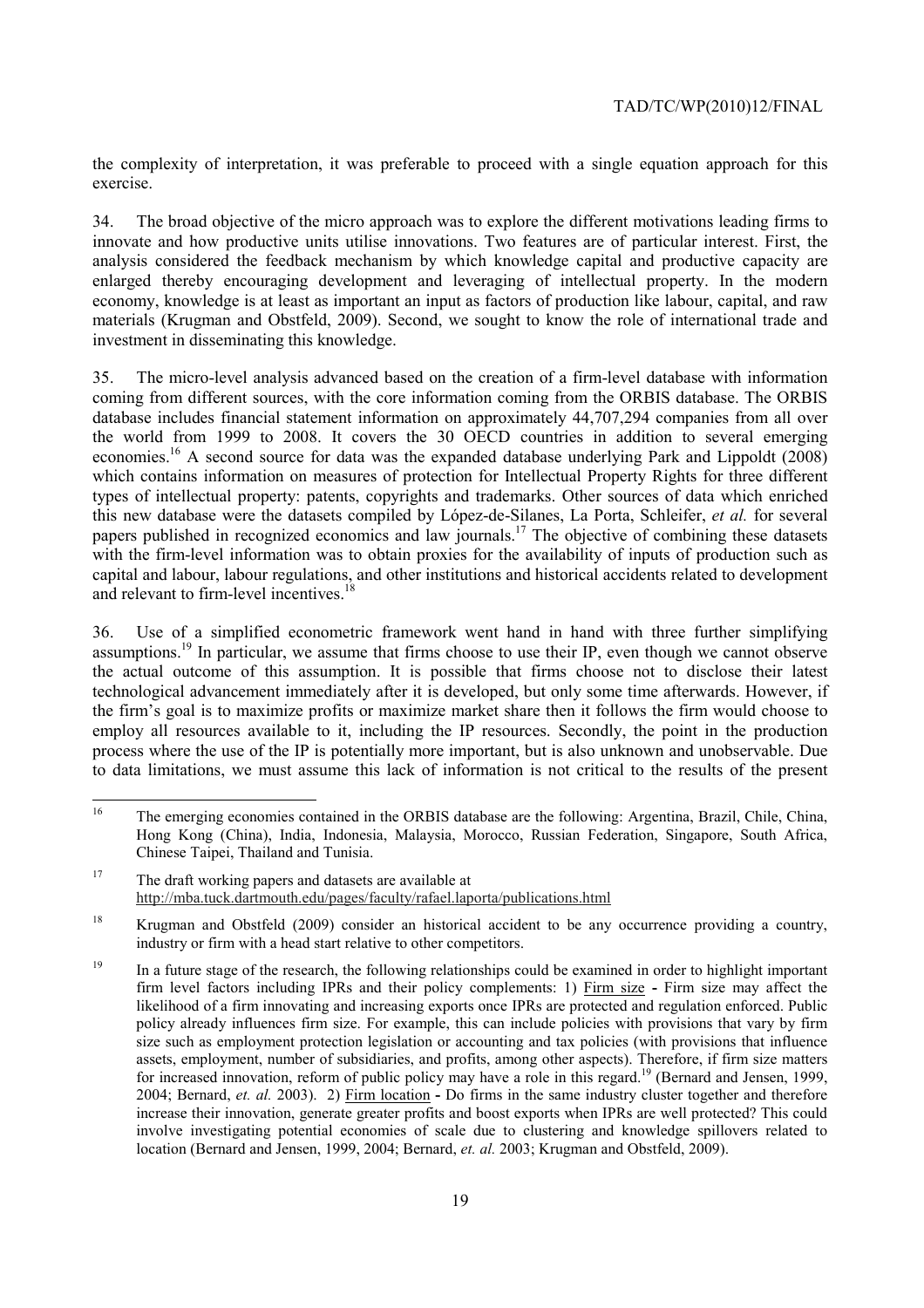assessment. Finally, most of the indicators we have for IPR protection, in particular the patent, copyright and trademark indices developed by Park *et al*., represent a country's efforts to protect IPRs in terms of laws on the books. This presents an aggregation problem since firms operate in different sectors subjected to varying degrees of technological change and there is little variation within the Park et al indices according to the conditions in each sector.

# **Presentation of Results: Macro and Micro**

37. The development process is difficult and for the majority of developing countries it is linked to FDI and international trade with developed countries. As noted in the literature review above, FDI has also long been considered an important channel for technology transfer. Among the possible mechanisms are knowledge spillovers, labour turnover, linkages and advanced specialized inputs. Currently, most of world trade has shifted to intermediate inputs and it has been argued that countries with higher growth rates and higher levels of R&D as a proportion of Gross Domestic Product produce intermediate goods of higher quality, which aids in producing more efficient capital goods and better final consumption goods.<sup>20</sup> This process allows developing countries to gradually close the gap between their current technology and the technological frontier, which increases the country's income and well-being.

The econometric model specified in this paper tries to address the aforementioned pattern and shed light into the development process. However, the analysis of IPR reform is not straightforward as for certain other types of policy because of the inter-related nature of IPR policy and other types of institutional change. The revision of IPR legislation may interact with other types of institutional change, and the effects of such change may take time to appear and the channels by which we can observe modifications may vary. Moreover, the growth process associated with R&D for new technologies can only be fully appreciated over the long-run. Adding to the difficulties, it is usually the case that acquiring technology involves making complementary investments. In Keller (1997), international trade is found to enable domestic firms to raise their productivity by importing specialized foreign intermediate goods. For this process to trigger domestic innovation, complementary investments have to take place. Therefore, identifying the characteristics of the environment that allow more R&D to occur is fundamental to ensuring an appropriate policy framework for development. If the current environment is not conducive for a country to engage in R&D on its own, then certain additional measures may need to be taken to modify these conditions in order to create an environment conducive towards R&D and thus economic growth.

39. The model has four equations addressing areas related to country and firm performance through the economic environment. Each one of the equations in the model attempts to capture the behaviour of a fundamental component related to the IP environment, technology research and transfer, and growth. For example, FDI captures the effects of technology transfer across countries; the level of R&D for new products captures the investment made in developing new technologies coupled with foreign ones brought from outside; service imports and licensing fees capture part of the confidence in the country's business environment; and finally, the IPR protection level captures the specific measure related to the reputation of the country's institutions enabling the environment to become conducive for growth. The key is to consider these variables jointly since policies intended to affect one of them directly may also affect the others indirectly.

40. A base specification for the model was estimated and then modified accordingly to test various policies affecting different areas of the IPR environment. Particular attention was paid to the evolution of inflows of FDI, the level of IPR protection (measured by the Patent Rights Index), the level of R&D in a country, and finally the amount of service imports going into countries. For example, one would not expect

 $20\,$ 20 For more on this issue, see TAD/TC/WP(2010)14, "Have Changes In Factor Endowments Been Reflected In Trade Patterns And What Effect Has This Had On Relative Wages?", forthcoming.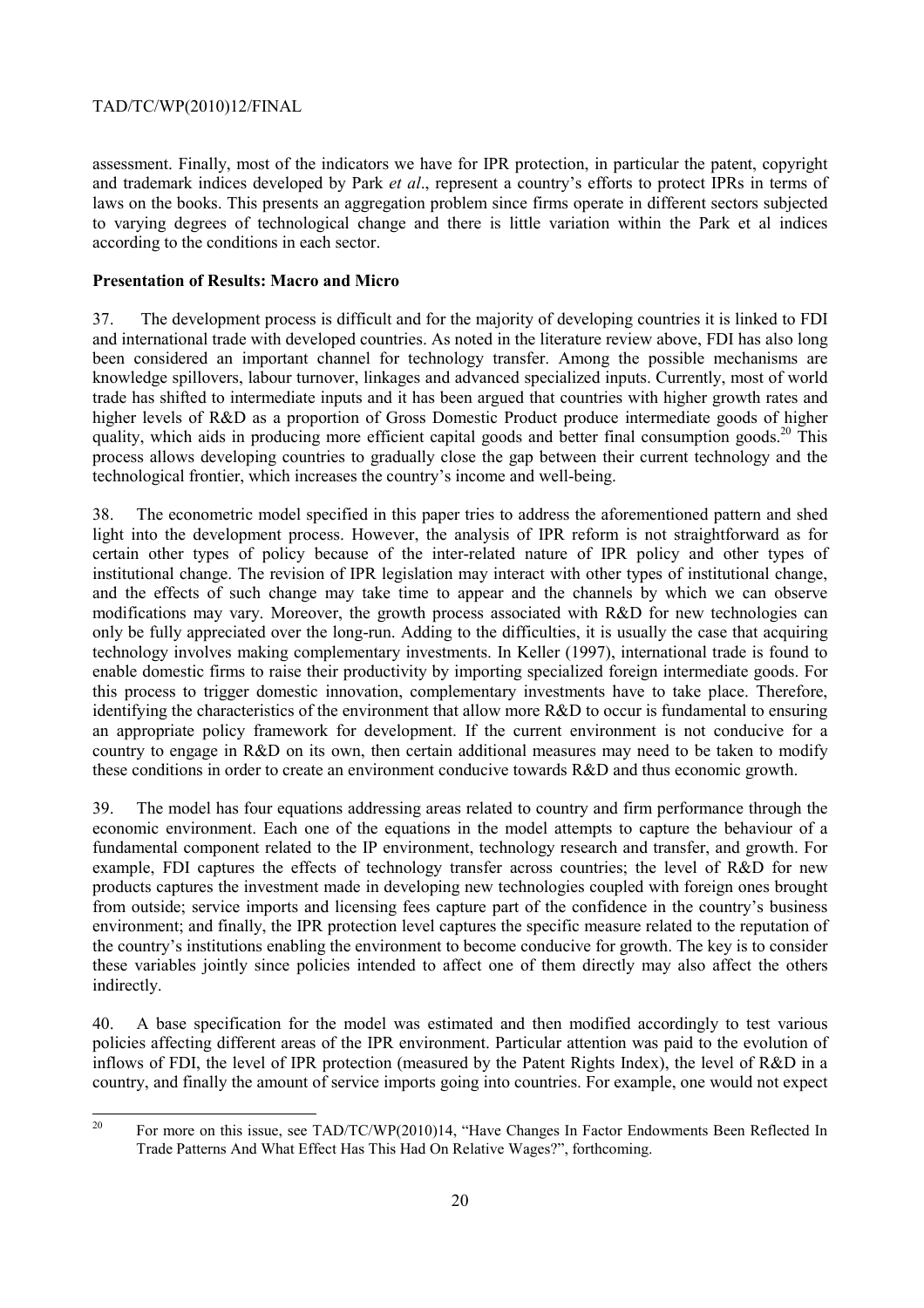an education policy to affect the inflow of FDI directly, but rather through R&D, which is affected by the IPR environment, which is affected by FDI.

# *Macro-level base models for patents, copyright and trademarks*

41. The results<sup>21</sup> for the base model for patents are encouraging for a number of reasons (Tables 1 through 22). They suggest a positive and statistically significant relationship between the level of IPR protection and FDI (equation 1); the level of FDI and the level of IPR protection (equation 2); the level of IPR protection and the level of R&D done inside the country (equation 3); and the amount of service imports corresponding to license fees. We observe the feedback mechanism where a country that increased its protection of IPRs was rewarded by an increase in FDI; in this particular case, a 1% increase in the protection of IPRs measured by the Patent Rights Index was associated with a 2.8% increase in the inflow of FDI. Similarly, a 1% increase in the inflow of FDI implied on average an increase in IPR protection by 0.3%. Thus, we are looking at the virtuous cycle between IPR protection and FDI. In addition, we also capture the positive influence of IPRs on the level of R&D in a country, as shown by the sign and statistical significance of the parameter estimate of the Patent Rights Index in equation 3. For a 1% increase in the level of protection of IPRs there was on average a 0.7% increase in the domestic level of R&D. Finally, these positive results are compounded by the last equation where a 1% increase in the level of IPR protection was associated with an increase in service imports by 2%.

42. The results for the base model for copyrights are also encouraging and follow the same pattern as the ones for patents. We observe a positive relationship between the Copyright Index and FDI. For a 1% increase in copyright protection there was a 6.8% increase in FDI. Likewise for a 1% increase in FDI, there was on average a 0.075% increase in copyright protection by the host country. There appears to be a virtuous cycle related to FDI and protection of IP. When countries experienced a marginal increase in IPR protection, this drew a more than proportional amount of FDI; as they further increased the protection within the ranges covered in the time period of this study, they experienced further inflow of FDI. This positive relationship is again seen with respect to R&D, where a 1% increase in copyright protection was associated with a 3.3% increase in domestic R&D. In the case of copyright protection, we do not observe an increase in service imports in the form of licensing fees, as the parameter estimate was not statistically significant. Thus, there is no clear relationship in this instance.

43. The base model for trademarks displays relationships similar to those found in the two preceding base models. Whenever a country increased its trademark protection level by 1%, it recorded an increase of 3.8% increase in FDI. The feedback mechanism is present again, whereby a 1% increase in FDI was associated with an increase in the domestic level of trademark protection of 0.16%. Similarly, when trademark protection increased by 1% domestic, it was associated with an R&D increase of 1.4%. Unlike the situation for copyrights, in this case there is a statistically significant increase in service imports in the form of licensing fees and payments. A 1% increase in trademark protection was associated with a 2.9% increase in service imports.

44. The base models for the three included forms of IP (patents, copyrights, and trademarks) present broadly similar patterns. The statistical results suggest that for the period of the study, increases in the protection of the IPRs carried economic benefits in the form of higher inflows of FDI, increases in the levels of domestically conducted R&D, and increases in the level of service imports as measured by licensing fees. A feedback mechanism is observed whereby the inflows of FDI create incentives for countries to keep elevating their levels of IPR protection to continue receiving the benefits of even more FDI inflows. In the base specification, attention should also be paid to the legal institutions variable and its

 $21$ 21 The estimation of this model was done through Two Stage Least Squares, as described in the Technical Appendix to this paper.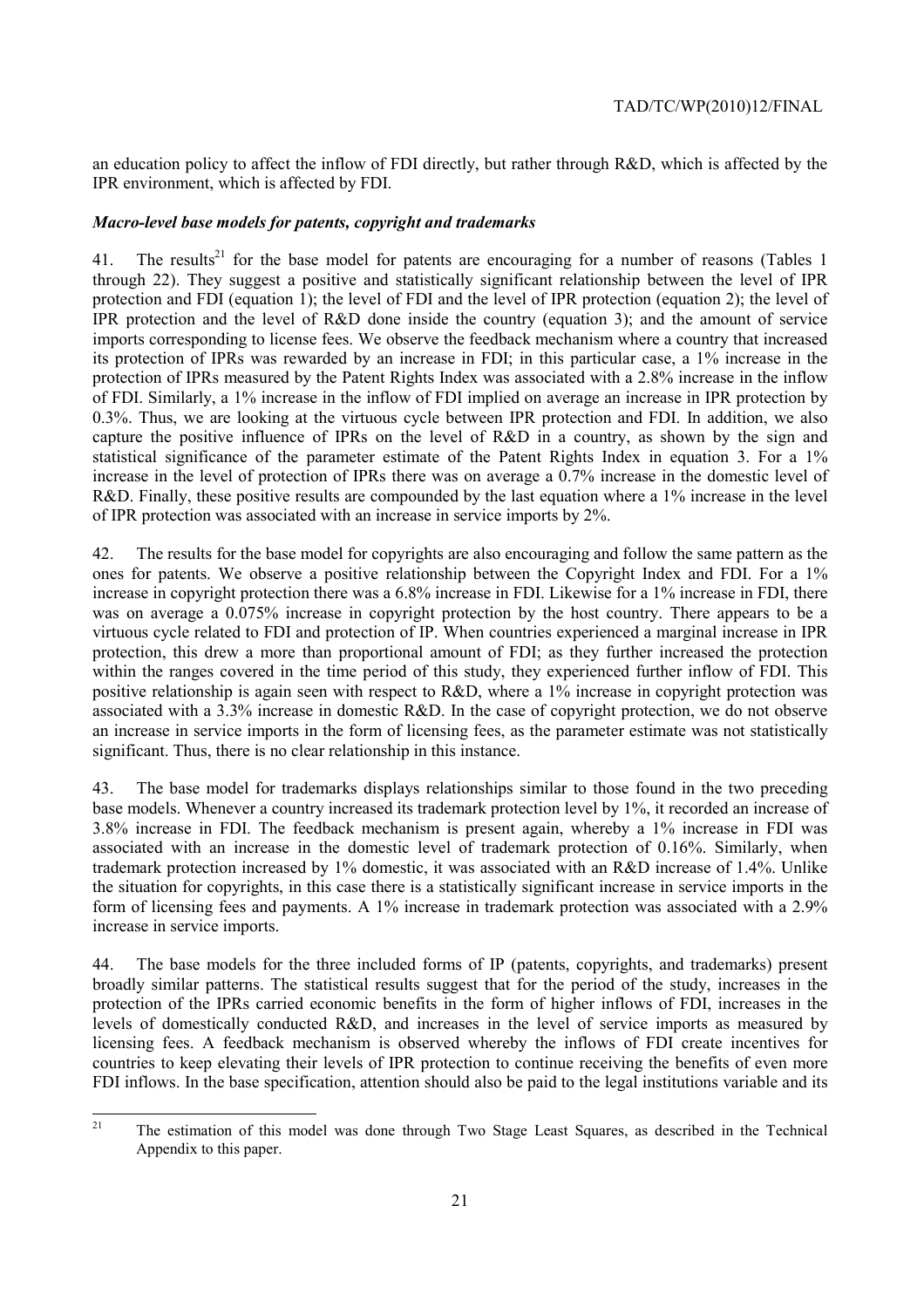impact on R&D. Certainly, without protection, an economic agent could spend significant resources developing a novel idea that could be easily appropriated. This situation potentially leaves the economic agent without profits and with a considerable loss. Situations such as this inhibit future innovation and therefore should be avoided.

# *Results for the macro-level assessment of complementary policies*

45. Within the macro-level assessment, a detailed examination of policy complements was carried out. Consideration of the coefficients for the control variables presented in Tables 1 through 22 provides insights into relevant complementary policies. The analysis of complementary policies meant looking into the characteristics of the IPR environment including variables related to the institutional, educational, social and political framework of the study countries. A large dataset was compiled to test and identify the impact of different complementary measures to IPR protection. There were four broad sets in which these variables were classified: macro-environment, resources, legal and institutional, and fiscal. The classifications were made somewhat arbitrarily, but they aim to group variables that impact the specified area of concern. The overarching framework considers that innovation results from the interaction of norms, markets, incentives, regulations, and infrastructure for the creation and use of technology. Education systems encourage skills and technical competence. Venture capital markets finance the investments of small companies in different sectors. Mass communication systems foster access to knowledge. These and other elements contribute to the skills, talents, capital, and competition that support innovation.

46. The variables grouped under the macro-environment set are related to the government's performance in running the macroeconomic aspect of the economy. As per the original scoping paper [TAD/TC/WP(2009)25/REV1], the variables tested were: corruption, the number of state owned enterprises in the economy, the average level of inflation, the number of bureaucratic delays, the risk of contract repudiation (another proxy for legal institutions), the government's effectiveness, the size of the unofficial economy, and labour informality.

47. The last two of the aforementioned variables (the size of the unofficial economy and labour informality) provided interesting results for copyrights and trademarks, but not for patents. The direction of the results was similar: a larger unofficial economy and more informal labour were associated with constrained inflows of FDI. In particular, the magnitude of the effect was for a 1% increase in the size of the unofficial economy to be associated with was a -0.03% and -0.01% decrease in FDI inflows in the case of copyrights and trademarks, respectively. The parameter estimates of these variables with respect to patents fall in the same direction as the ones mentioned already, but are not statistically significant. Overall, in this context, reducing the size of the unofficial economy and labour's informality tended to be associated with increased inflows of FDI, while having a positive effect on the level of R&D. These effects, through the feedback mechanism, were likely to be eventually reflected in higher future levels of IPR protection.

48. Additional variables falling in line with expectations were the number of state owned enterprises in the economy index, the risk of contract repudiation, and the indicator for government effectiveness. These variables proxy for the manner in which the government interacts with markets. The state owned enterprise index captures market competition, the risk of contract repudiation and the indicator for government effectiveness capture among other things the quality of public service provision and bureaucracy, the competence of civil servants, the independence of the civil service from political pressures, and the credibility of the government's commitment to policies. Even though, the parameter estimates associated with these variables were not statistically significant their sign suggests less government intervention in the form of state owned enterprises, lower risk of contract repudiation, and higher government effectiveness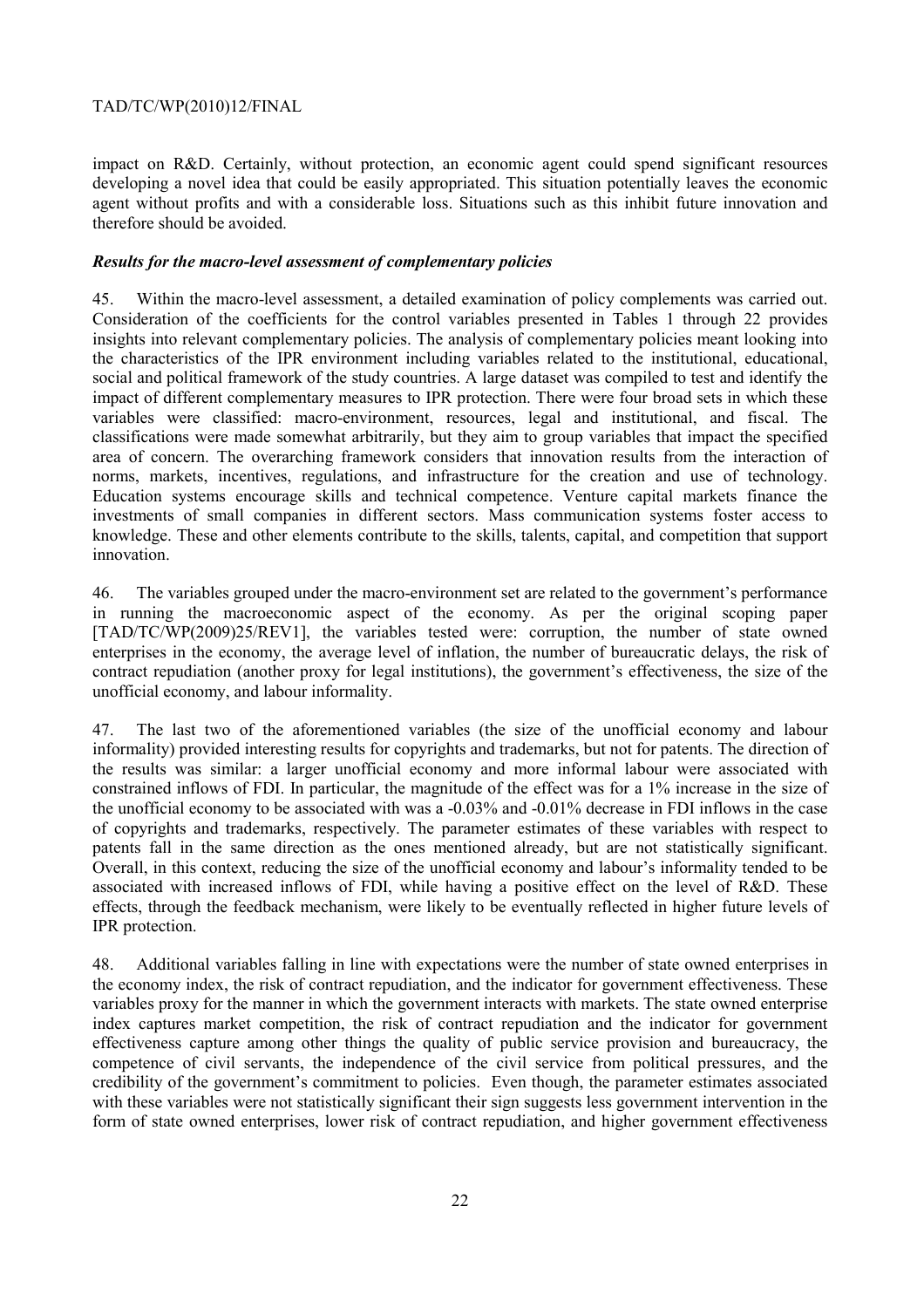may have had some relationship with increased FDI inflows which would in turn have an effect on the IPR environment.

49. Thus, a key finding is the degree of interrelatedness between domestic variables and FDI. In that same line of thought, recall that countries which have adopted relatively open trade regimes have often grown substantially faster than more protectionist countries. The present findings fit with similar conclusions by Branstetter and Saggi (2009) state that there appears to be a clear and positive relationship between the degree of IPR enforcement in developing countries and investment by US firms.

50. The variables grouped under the resources set have to do with the capacity building endowments available inside countries. We include these because they capture quality differences in the inputs required to manufacture higher-value intermediate goods or final consumption goods. In this category, we grouped human and physical capital variables. For example, this group included indicators for the size of the population, secondary school enrolment, literacy rates, infant mortality rates, physical infrastructure (index), unemployment protection laws and social security guarantees. As stated, these variables serve as proxies for the quality of the endowments available within countries.

51. The results for the resources set were robust and statistically significant for the infrastructure quality index for patents and trademarks. In the case of patents, a 1% increase in the quality of the infrastructure was associated with a 0.15% increase in R&D, which would then influence the level of IPR protection and affect FDI inflows. Recall, R&D spending is the main cause for technical change. Countries with positive and high levels of R&D will converge to parallel growth paths with similar positive growth rates while other countries will stagnate. Similarly, for trademarks a 1% increase in the quality of the infrastructure was associated with a 0.06% increase in R&D. Note the parameter estimate's magnitude is smaller relative to the one obtained for patents. One explanation may be that patents require more physical inputs than trademarks, being the most direct incentive for developing commercially useful new technologies and products. Finally, the infrastructure index's parameter estimate was positive but not statistically significant for the case of copyrights.

52. The social security index was another variable with important influence according to the statistical results for patents and copyrights. This index measures social security benefits as the average of: (1) old age, disability and death benefits; (2) sickness and health benefits; and (3) unemployment benefits. It attempts to capture one dimension related to the quality of the labour force within countries. The relationship postulated is a higher quality labour force will be more productive and better suited for complex activities such as research and development. A 1% increase in the social security index implies a 1.9% and a 0.8% increase in R&D in the case of patents and the case of copyrights, respectively. This variable also had a positive sign with respect to R&D in the case of trademarks, however, it was not statistically significant and should be interpreted with care.

53. The next set of variables was classed in the legal and institutional category. In the base specification, we already attempted to capture the legal institutions of the countries. In order to test other variables which attempt to capture in alternative ways the legal and institutional dimension of the environment, the base model was modified. This way of proceeding avoided situations where explanatory variables in the same regression model suffer from high correlation coefficients because they measure similar but not identical dimensions of the aspects of the countries' institutions. However, it is still necessary to test them because they could capture these different dimensions in better ways. Therefore, the legal institutions variable was removed from the base specification and tested subsequently.

54. Variables such as the enforceability of contracts, corruption within the country, the quality of the bureaucracy, citizen's perceptions of the judicial branch of government, and certain administrative impediments to start a business were tested. The variables measuring the enforceability of contracts and the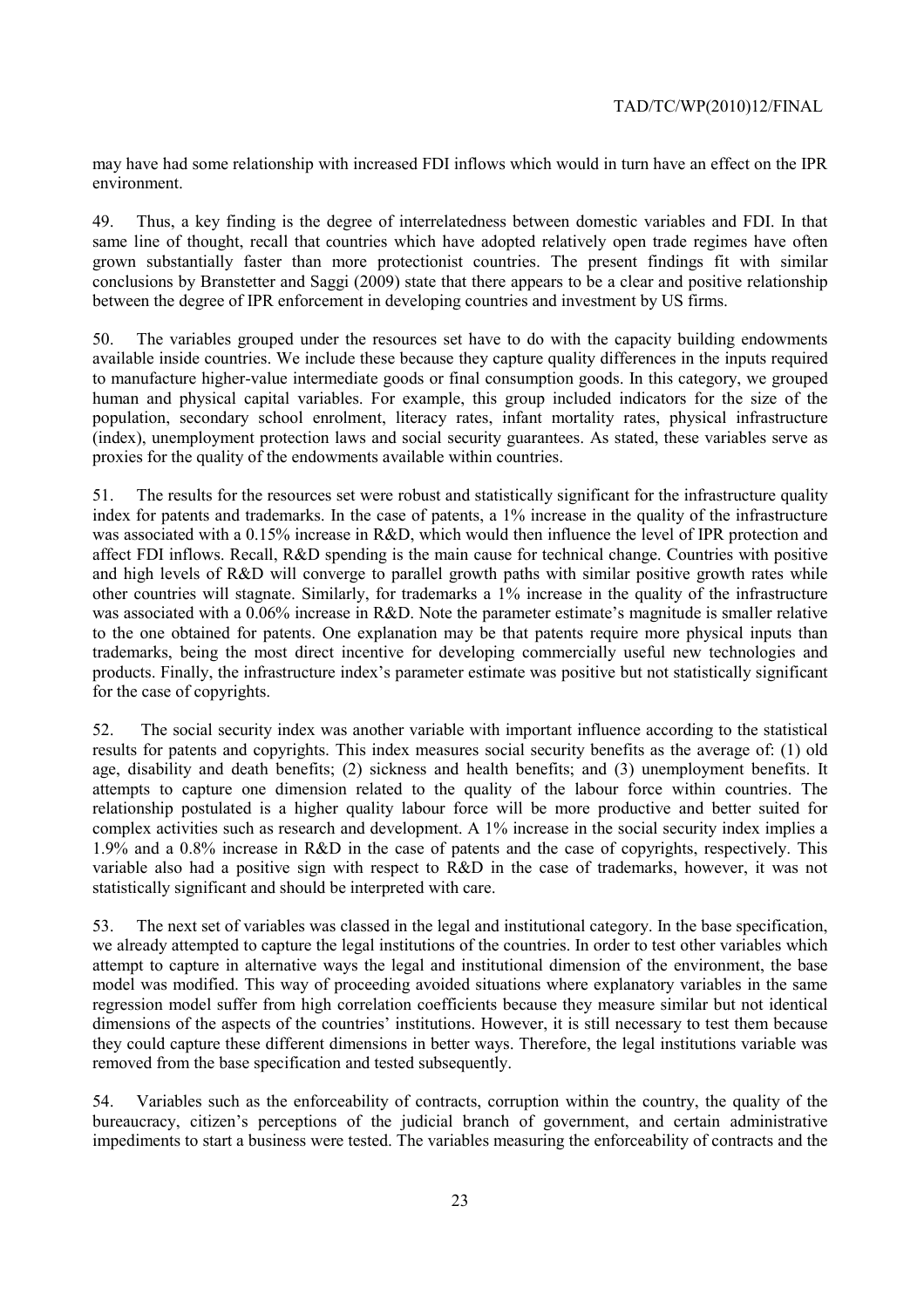corruption within the country were the ones performing according to expectations. Results showed that great enforceability of contracts was associated with greater service imports, at least in the case of patents and copyrights. The magnitude of this increase is as follows: for a 1% increase in the enforceability of contracts, the associated increase in services imports was 0.27% for patents and 0.25% for copyrights. These results support the notion that patents are a direct incentive for developing commercially useful new technologies and products because they provide a legal foundation for that exchange. The parameter estimates for the case of trademarks were not statistically significant. The other variable which performed according to expectations was the corruption index. The impact of this variable is greater for patents than for copyrights or trademarks. In the case of patents a 1% decrease in the country's corruption implies an increase of 0.15% in R&D and a 0.03% increase in patent protection. For copyrights, a 1% decrease in corruption was associated with a 0.04% increase in copyright protection. For trademarks, a 1% decrease in corruption implies a 0.1% increase in R&D. Given the difficulties surrounding the measurement of institutions and the legal system, the other variables tested did not perform according to expectations. Obtaining a more accurate measure for these variables could be a topic for future investigation.

55. The last set of variables was composed of variables grouped under the fiscal dimension. They have to do with the tax burden imposed by countries on firms located within their borders. Analyzing this dimension is relevant because previous empirical studies document a negative relationship between FDI and host country tax rates. With regards to taxes, the parameter estimates confirmed empirical research in previous studies. The results imply that countries in which economic agents comply with paying their taxes see higher inflows of FDI and more service imports. On the other hand, countries where the tax level is higher see smaller inflows of FDI and smaller inflows of service imports. In particular, a 1% increase in compliance by economic agents with regards to paying taxes implies increases of 0.36% in FDI and 0.7% in service imports for the case of copyrights; increases of 0.64% in FDI and 0.87% in service imports for the case of trademarks; and for the case of patents an increase 0.46% in service imports, given that this variable's parameter with respect to FDI inflows was not statistically significant. With respect to the tax level, the results showed a negative relationship to both inflows of FDI and service imports. In particular, a 1% increase in the tax level implies lower FDI inflows (-3.6%) and lower service imports (-3.2%), for trademarks. It has the same relationship with copyrights, implying lower FDI inflows (-3.4%) and service imports (-4%). Finally for patents the effect is similar, however, only statistically significant for FDI inflows. A 1% increase in the tax level implies lower FDI inflows (-3.5%). The results for these variables underscore that they have a more than proportional association with FDI inflows and service imports. The results highlight the importance of a solid tax base in order to not curtail valuable resources coming from outside, which play an important role in development. FDI has the potential to offer two major sources of welfare gains: 1) it can lower prices by shifting production to lower cost locations; and 2) it has the potential to encourage industrial development by introducing new technologies.

56. Further, we tested an index capturing the frequency of price controls in the economy. In this sense our goal was to capture the flexibility in the ability of markets to adjust to changing conditions (an example would be entry and exit of firms). Unfortunately, this variable was not statistically significant.<sup>22</sup> (See also Box 3, which presents an additional assessment of policy considerations).

 $22$ There are reasons as to why market competition would be important with regards to innovation. For example, in early Schumpeterian models a higher degree of competition led to lower monopoly profits and thus a lower rate of innovation. With respect to product market competition, other studies have found that at least a little competition is always growth-enhancing. That is, starting from the minimal degree of product market competition and holding constant the case of imitation, a marginal increase in product market competition always raises the growth rate. On the other hand, with respect to imitation, these same studies found that a lot of imitation is always bad for growth. That is, as the ease of imitation goes to infinity the growth rate always falls to zero. Nonetheless, it has also been documented that the effect of product market competition on growth is monotonically positive, but sometimes it has an inverse "u" shape, whereas the effect of imitation on growth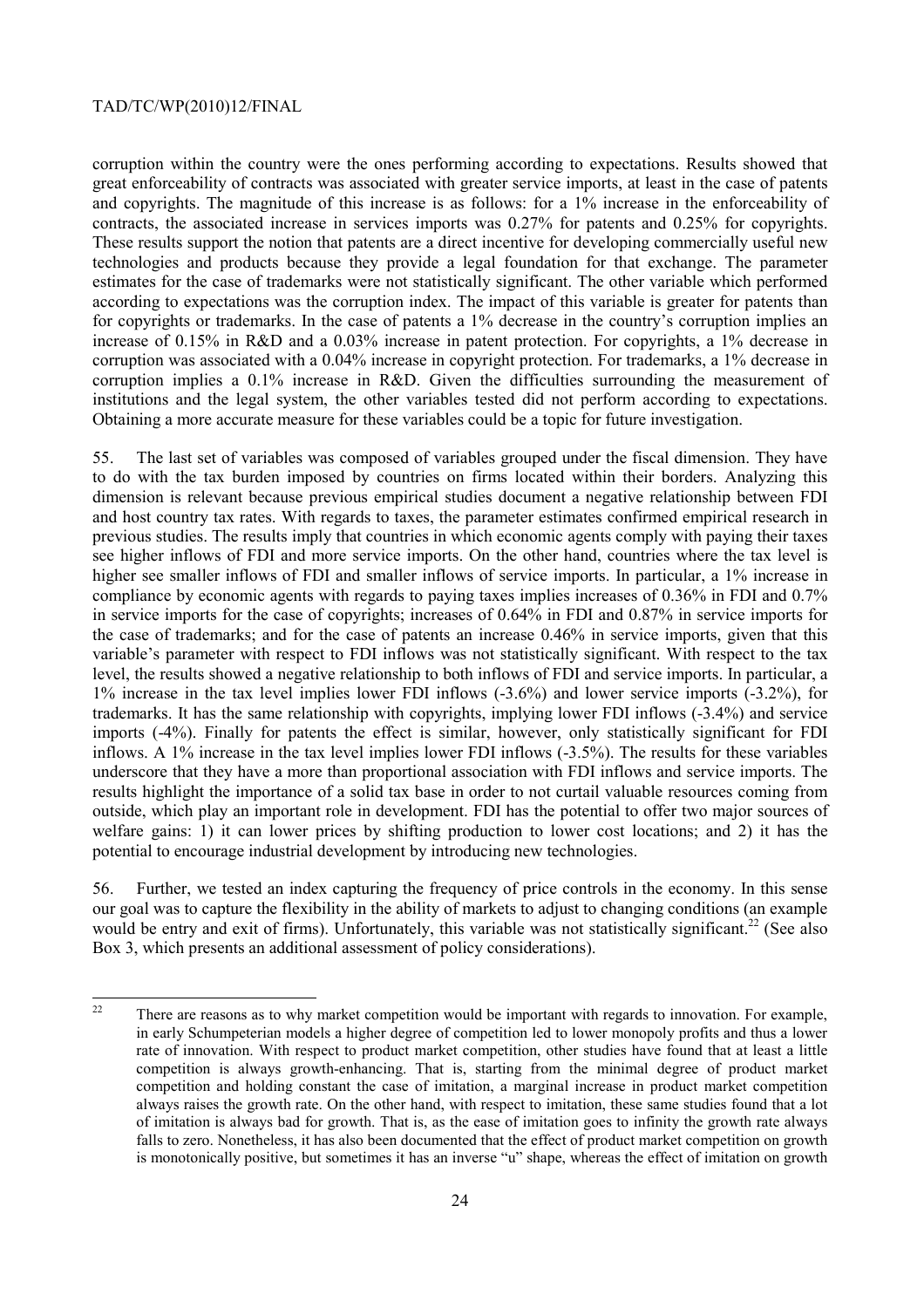#### **Box 3. Interactions among policies**

In addition to the results obtained from the system of equations, we test the relationship between several policy dimensions jointly with the Patent Rights Index (Tables 23 and 24). In other words, we ran regression analyses including interaction terms combining the indicator for the strength of patent rights with other economic parameters, as a way of testing which interactions were important for maximizing merchandise imports and FDI. The specification of the regression models for this exercise followed the econometric specifications in Park and Lippoldt (2008). We did so because the authors identified several institutions affecting the functioning of the country overall. These same institutions operate in the background in the IPR environment, and thus, should be tested in this setting.

There were only select cases in which we found statistically significant results in this supplementary exercise. However, the significance of particular indicators was more apparent when countries were disaggregated by income levels. The significant results were mostly linked to the effectiveness of the country's legal institutions interacting with the indicator for the strength of patent protection based on laws on the books. The more efficiently these institutions operate, the better the IPR environment will be preserved. At the end of the day, the incentive to innovate depends not on the rents of a successful innovator per se, but rather on the difference in rents between the successful innovator and the unsuccessful one. Therefore, a first outcome we can draw from these regressions is that the operation of patent rights in conjunction with the broader the legal institutions or the judicial branch in the country permit the successful innovator protect these incremental rents.

For middle income countries, we found that a 1% increase in the interaction term representing the combination of economic openness and patent protection was associated with a 3% increase in FDI. Similarly, conditional on being a LDC, having a better business environment with high levels of IPR protection implied a discrete change in FDI of approximately 24%. Looking at merchandise imports, the results show the importance of the legal system. For high income economies, a 1% increase in the indicator for the interaction of the functioning of legal systems and patent protection was associated with an 8% increase in merchandise imports. Additionally, conditional on the economy being a LDC, having a 1% better score for the functioning of the legal system and patent protection combined implied a 4% increase in merchandise imports. For LDCs, a 1% increase in the indicator for the property rights regime interacted with patent rights yielded an even larger implied increase in merchandise imports of approximately 17%.

The remaining statistical results were not conclusive in a statistical sense and thus we do not discuss them here. Note, the statistically significant results are consistently related to the factors which have the highest impact on the business environment, such as the legal system and the protection and preservation of property rights. Therefore, more research should be devoted to the accurate measurement of these variables, because these are the ones which create an enabling environment for firms to operate, stimulate economies and generate economic growth.

#### *Summing up the macro-level assessment*

-

57. The results of the macro-level assessment provide a clear indication of the inter-relationships of the variables indicating key dimensions of economic performance and those relating to protection of three main types of intellectual property (patents, copyright and neighbouring rights, and trademarks). Moreover, the significance of the results across the system of equations points to a virtuous circle, whereby improvements in the IPR environment are associated with improved economic performance – in particular with respect to FDI – and, in turn, further improvements in the IPR environment. Important policy complements are identified in the course of this assessment, notably with respect to variables that affect the ability to conduct business. These complements can be grouped under four headings: those affecting the macro-environment, resources, legal and institutional, and fiscal conditions. The association of these complements with desired economic outcomes varied somewhat across the groups and by type of IPR.

usually is inverse "u" shaped but sometimes is monotonically negative. Growth is always enhanced by more competition because more competition raises the incentive for a firm to escape competition by innovating and a lot of imitation is bad for growth. Anti-trust policy addresses product market competition and patent legislation affects the ease of imitation these two institutions affect growth through their direct effect on the incentives to innovate in each industry and through their influence on the cross-country distribution of technological gaps.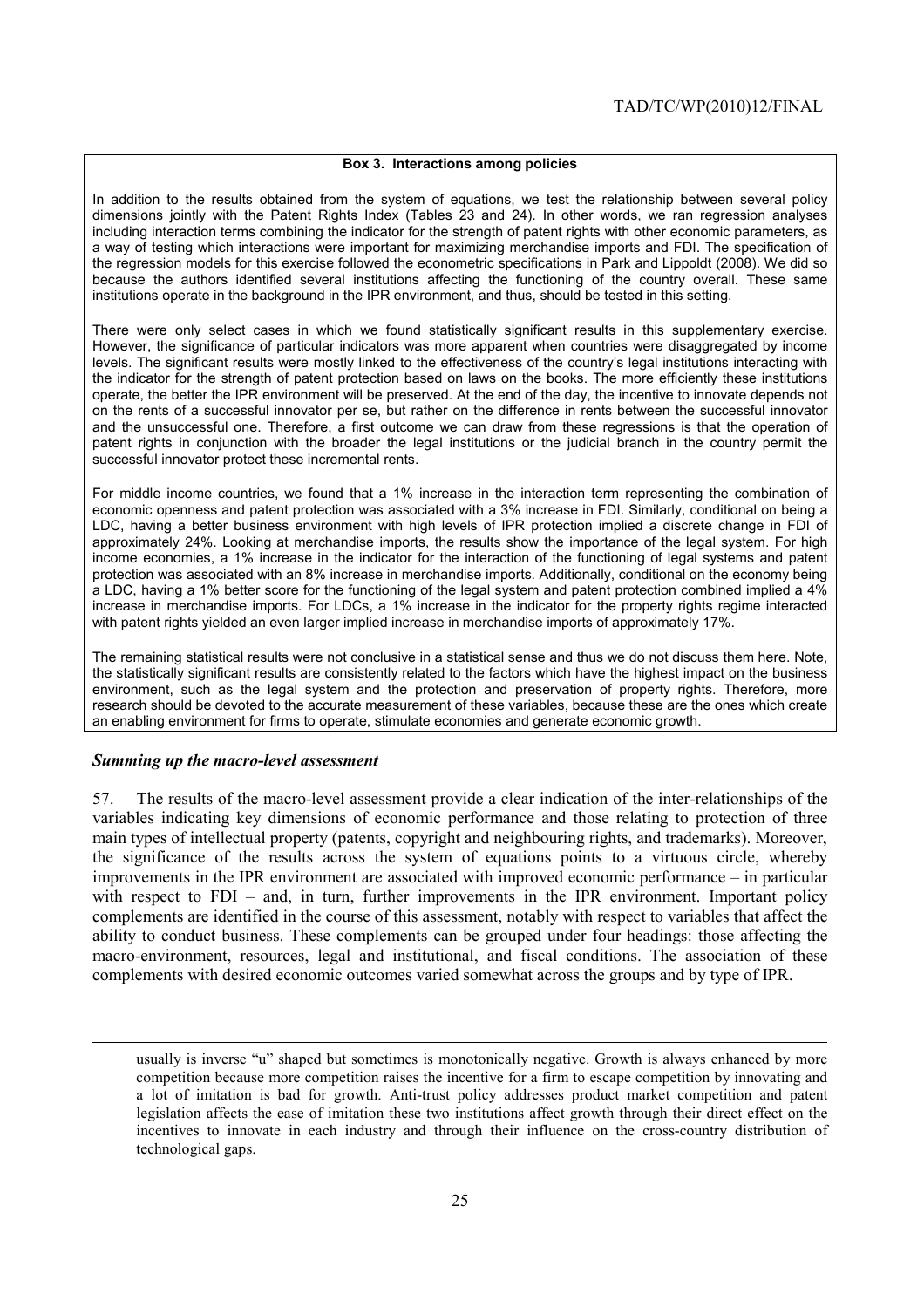# *Results of the micro-level assessment*

58. As noted above, given difficulties in interpretation, the approach in this part of the research was simplified to obtain a first glimpse at the inner workings of the firm. Single equation regression models were developed and analyzed focusing on four different dependent variables, each individually in turn: export turnover, firm total sales, firm total assets, and firm total intangible fixed assets. The focus fell on them because the effect of IP and trade would likely appear in these indicators of firm performance. We analyze these separately for the cases of patents, copyrights and trademarks. The results are presented in Tables 25 to 29.

59. The selection of independent and control variables for inclusion in this exercise proceeded based on insights from the literature and previous iterations of the work in the WPTC. Among the variables included in the simple regression models were: inward FDI, the individual IPR index of concern (either Patent Rights, Copyright, or Trademark Rights), the level of GDP per capita, an indicator for openness, a measure for the business environment, a measure for the legal institutions within the country, a measure for property rights, and a measure for government effectiveness. These variables were part of all the models because they cover relevant dimension of the business environment. We then included other variables in addition in order to identify certain dimensions that could also exert influence in the outcome variables in question. These additional variables included a measure of cooperation between university research and industry, a measure for innovative capacity, a measure for the rule of law, a measure for regulatory quality, and a measure for political stability.

60. The results of the micro-level assessment were positive in certain cases, but less clear cut than was the case for the macro-level outcomes. Nonetheless, there was some evidence that firms do capitalise on improved IPR protection taking place in conjunction with complementary factors such as opportunities for industry-university collaboration. For example, when the model included the variable measuring the cooperation between industry and university research, the Trademark Index had a statistically significant association in relation to export turnover, sales and total assets. In the case when the mode included the variable intended to measure innovative capacity, one sees statistically significant results for the Trademark Index with respect to sales and total assets. For patents we observed a positive influence of the Patent Rights Index with respect to export turnover, but only when we included the university and industry cooperation variable and the innovation capacity variable. However, the parameter estimate for the Patent Rights Index was not statistically significant in the first case, so interpretation has to be done with care. For the innovation capacity variable an increase in 1% of the Patent Rights Index was associated with an increase in export turnover of approximately USD 270 000 per year. Finally, for copyrights we observed the same situation as for patents, export turnover was the only variable affected by the variable measuring cooperation between industry and universities. The other variables tested at this stage did not provide any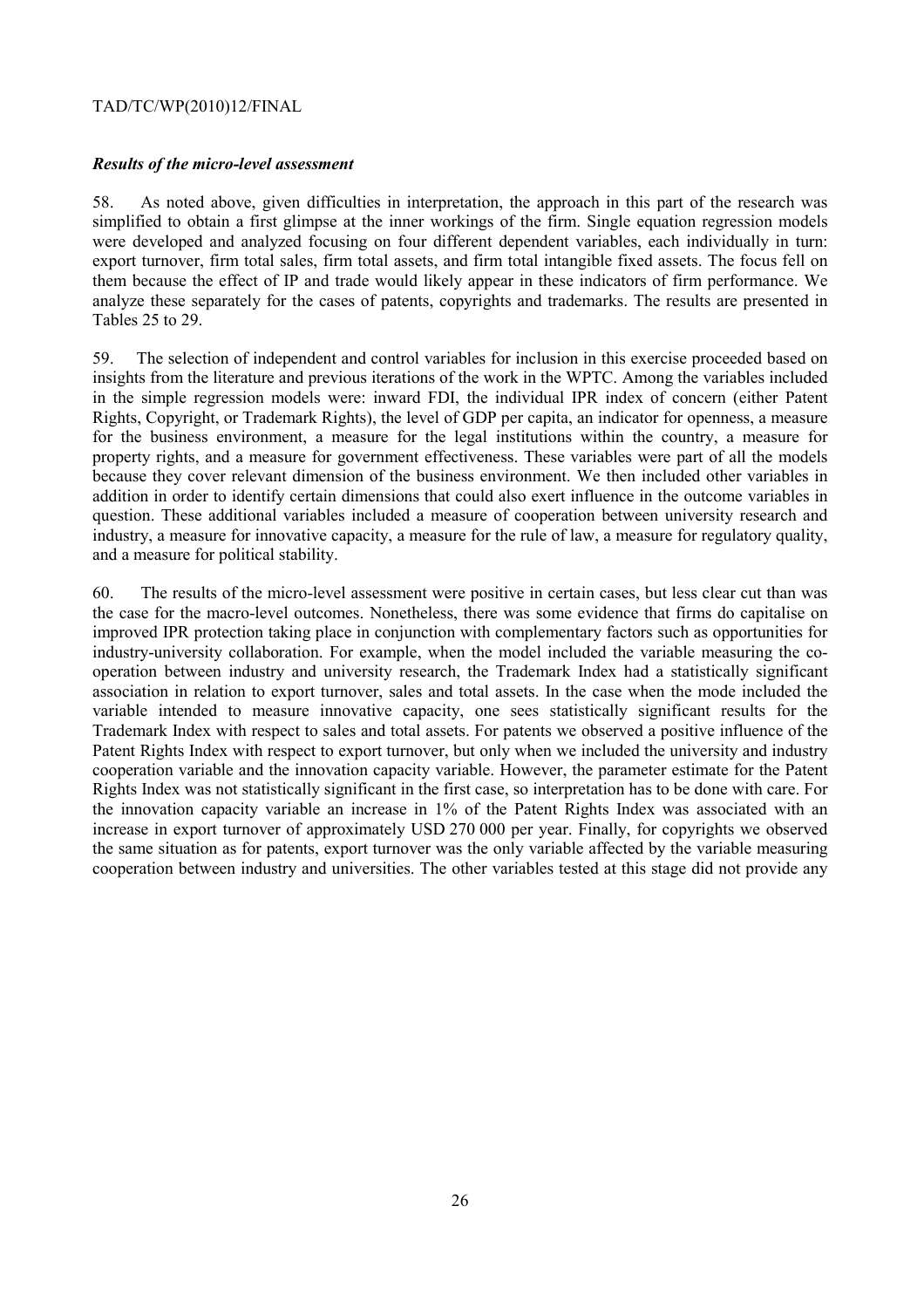meaningful results in a statistical sense and therefore are not mentioned.<sup>23</sup> (Future research to expand the analysis based on a more disaggregated approach may yield stronger results.<sup>24</sup>)

# **Case Studies**

61. Case studies are included here in order to provide concrete illustrations of the economic implications of strengthened IPR protection in developing countries, to highlight specific contexts for the working of some of the aforementioned relationships with respect to IPR protection, and to help shed light on questions that may remain unclear from the macro and micro analyses (*e.g.* due to lack of data for certain indicators). Three case studies have been conducted with a view to obtaining contrasting examples, one from a large emerging economy – China – and two from least developed countries (LDCs) – Bangladesh and the Lao People's Democratic Republic (PDR). These case studies have been developed with support from consultants with particular country expertise in order to ensure country-specific features (*e.g.* institutions) are taken into account. The underlying paper for the China study is presented in the Annex to the present paper [TAD/TC/WP(2010)12/ANN].

# *China –Firms Deal With A Complex Intellectual Property Environment25*

62. China has made progress in strengthening the protection of intellectual property and expanding its R&D base over the past two decades, as attested by indicators such as the Patent Rights Index<sup>26</sup> or statistics on Gross Expenditure on R&D (Figure 1). Meanwhile, in firms the understanding of intellectual property has gone beyond a mechanical interpretation of IPR law. Instead, with years of experience in innovation, imitation and knowledge management, firms have begun to realize that intellectual property protection is part of a complex business environment including various cultural, economic and strategic factors. In light of on-going developments in these areas related to IP, firms are not only adjusting their R&D strategies, but also their product and marketing strategies. This case study explores these issues based on numerous interviews with enterprise managers working in China.

63. China has developed into one of the most attractive investment destinations, not only for labourintensive manufacturing but also for innovative and high-tech industries.<sup>27</sup> However, the uncertainty

 $23$ 23 We also ran separate single equation regression models interacting the Patent Rights Index with indicators for property rights, government effectiveness, doing business and legal institutions, respectively. The objective was to explore and test the joint variation between the variables currently included in the model and the Patents Rights Index. Expectations for these interaction variables were to find a positive correlation with the IPR indicator, as was the case for the macro-level results. Unfortunately, the parameter estimates for these variables exhibited mixed results since the interaction terms obtained the expected signs but each variable individually obtained an unexpected sign. Therefore, we do not show these results and more analysis should be done to verify their robustness. Recall the variation of these variables is at the country level and this could be creating an unexpected effect with the firm level data since there is heterogeneity in the firms' exposure to these variables.

<sup>&</sup>lt;sup>24</sup> Further research could usefully explore the importance of variation at the country level. The small impact of the regression coefficients could be verified in further analysis because the IPR indicators take this dimension into account.

<sup>&</sup>lt;sup>25</sup> This sub-section draws on a paper prepared for the OECD by Minyuan Zhao, University of Michigan. The full text is presented in the annex to the present paper, [TAD/TC/WP(2010)12/REV1/ANN].

<sup>&</sup>lt;sup>26</sup> This index is based on laws on the books and considers protection of patent rights in five areas: membership in international treaties, coverage of patentable subject matter, restrictions on patent protection, enforcement provisions, and duration of protection (Park, 2008).

<sup>27</sup> For example, see A. T. Kearney (2007), *New Concerns in an Uncertain World: The 2007 A.T. Kearney FDI Confidence Index*, Global Business Policy Council.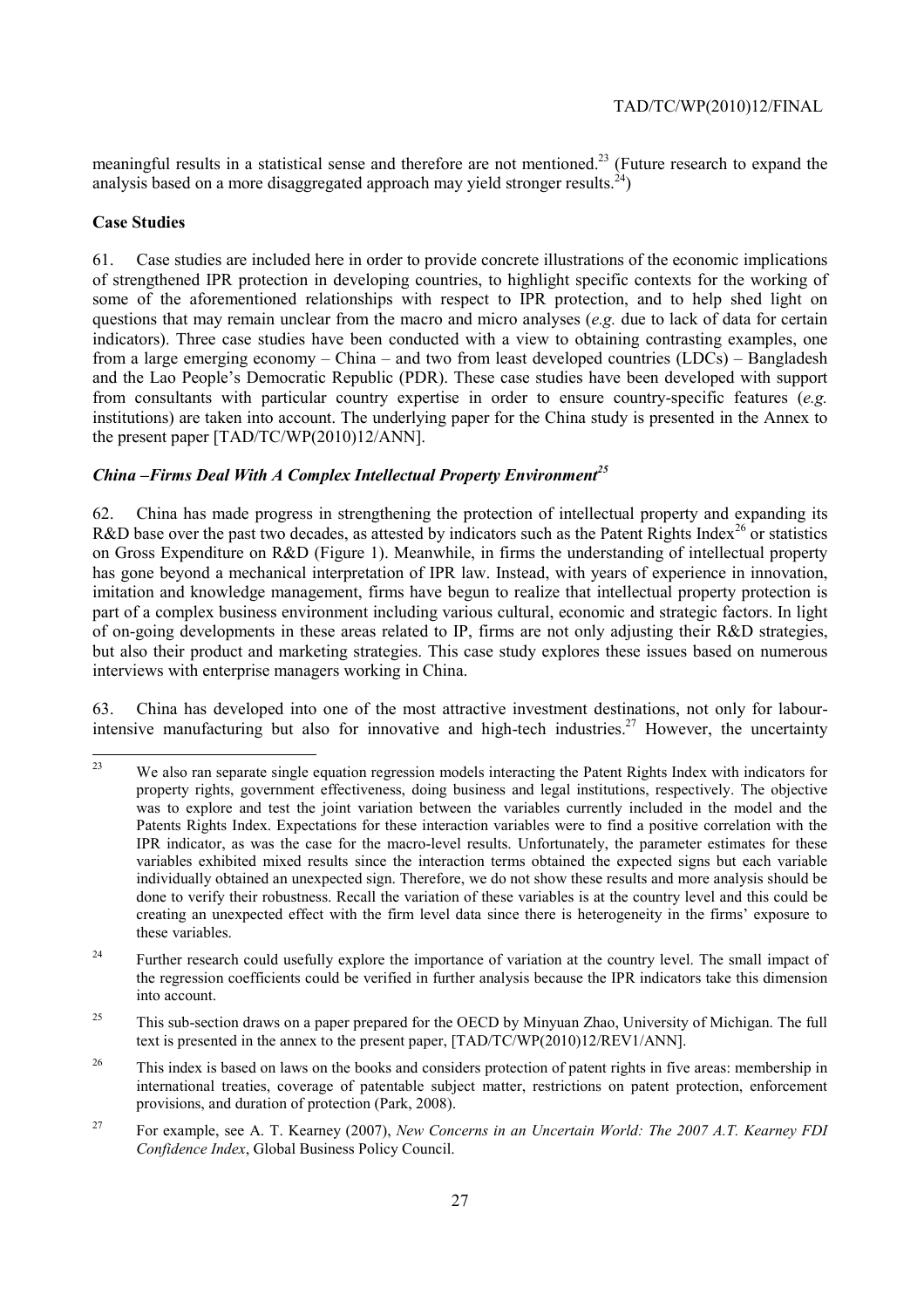around the protection of intellectual property is still an important deterrent for foreign as well as domestic firms engaging in R&D-related activities. Two unique features of the Chinese economy add to the challenge. First, culturally, there is a very positive view of efforts to learn a trade from others and bring it to perfection, an attitude with long historical roots. For example, Fernandez and Underwood (2006) recount stories of Chinese efforts to reproduce European products to perfection, as far back as the 1650s. In the 21<sup>st</sup> century, the "Tomato Garden" (a pirated version of Microsoft's Windows XP) and the HiPhone (a counterfeit version of Apple's iPhone) have large followings in China, not only because of their relatively low costs, but also because of the imitation skills embraced by large parts of Chinese society. Second, in the current political economic structure of China, policy-making at the level of the central government is not always effectively translated into enforcement at the local level (Lin *et al.*, 2009). This is partly an issue of incentives for local officials, for whom local economic growth in GDP is set as a criterion for compensation and promotion. Thus, in areas where firms maintain a heavy reliance on imitation, local officials have a strong incentive to employ a discretionary IPR policy, despite the numerous national campaigns to crack down on abuse (Lieberthal and Lieberthal, 2003). Authorities in areas with a high level of foreign investment are more aware of intellectual property issues and are usually more proactive in protecting intellectual property for the sake of local economic development (Ordish and Adcock, 2008).

64. In such an environment, the ability of firms to develop, protect and exploit IP may depend on internal strategies and the presence of certain complementary factors including size, financing, and supply of talent. First, the availability of some intellectual property protection strategies may depend on the scale of operations. Multinational enterprises (MNEs) may be able to resort to intellectual property segmentation strategies, whereby no unit or partner in China has access to all of the components necessary to exploit the intellectual property commercially. Similarly, MNEs or other large firms may be able to divide R&D tasks such that no one individual has access to the full set of critical intellectual property components. Moreover, such firms may be able to provide adequate compensation and incentives in order to retain critical talent (turnover being associated with intellectual property "leakage). Large firms find it much easier to identify and collaborate with reliable partners and suppliers. Small, private enterprises may have an advantage in their ability to control access to critical intellectual property (*e.g.* trade secrets) and also in flexibility to opportunistically capitalise on it, but also may find more constraints in financing R&D and retaining talent.

65. As more and more Chinese firms develop their R&D capacity and obtain their own intellectual property, the general public's perception of intellectual property is likely to change and a greater domestically-driven push for stronger intellectual property protection is expected. Although as of 2005 China only accounted for 0.8% of triadic patents (*i.e.* patents filed in Japan, the US and major European countries), China aims to increase R&D spending to 2.5% of GDP and join the top five countries receiving triadic patents by 2015<sup>28</sup>. To get ready for global competition, Chinese companies are also consciously building up their intellectual property portfolios. For example, in the automotive sector, access to technology, brand names and other intellectual property assets appears to have been a main motivation for Chinese efforts to acquire foreign producers.<sup>29</sup> This increased stakes in intellectual property are already contributing to a shift in the balance of domestic business perspectives on intellectual property. Yet, the technological capacity for abuse of intellectual property has also mounted and it remains a challenge for any firm to guard against imitation and ensure returns from R&D investments.

 $\overline{28}$ 28 Triadic patents are important indications of the quality of content since they represent novel ideas in the developed world. Moreover, because patents protect the owners' IP rights within the granting countries, applying for triadic patents is often an indication of future entry into these markets.

<sup>&</sup>lt;sup>29</sup> Examples of such takeover efforts include those of the Shanghai Automotive Industrial Corporation (SAIC) to acquire Britain's MG Rover, Beijing Automotive Industry Holding Group (BAIC) to purchase relevant assets from SAAB, and Geely Auto to acquire Volvo.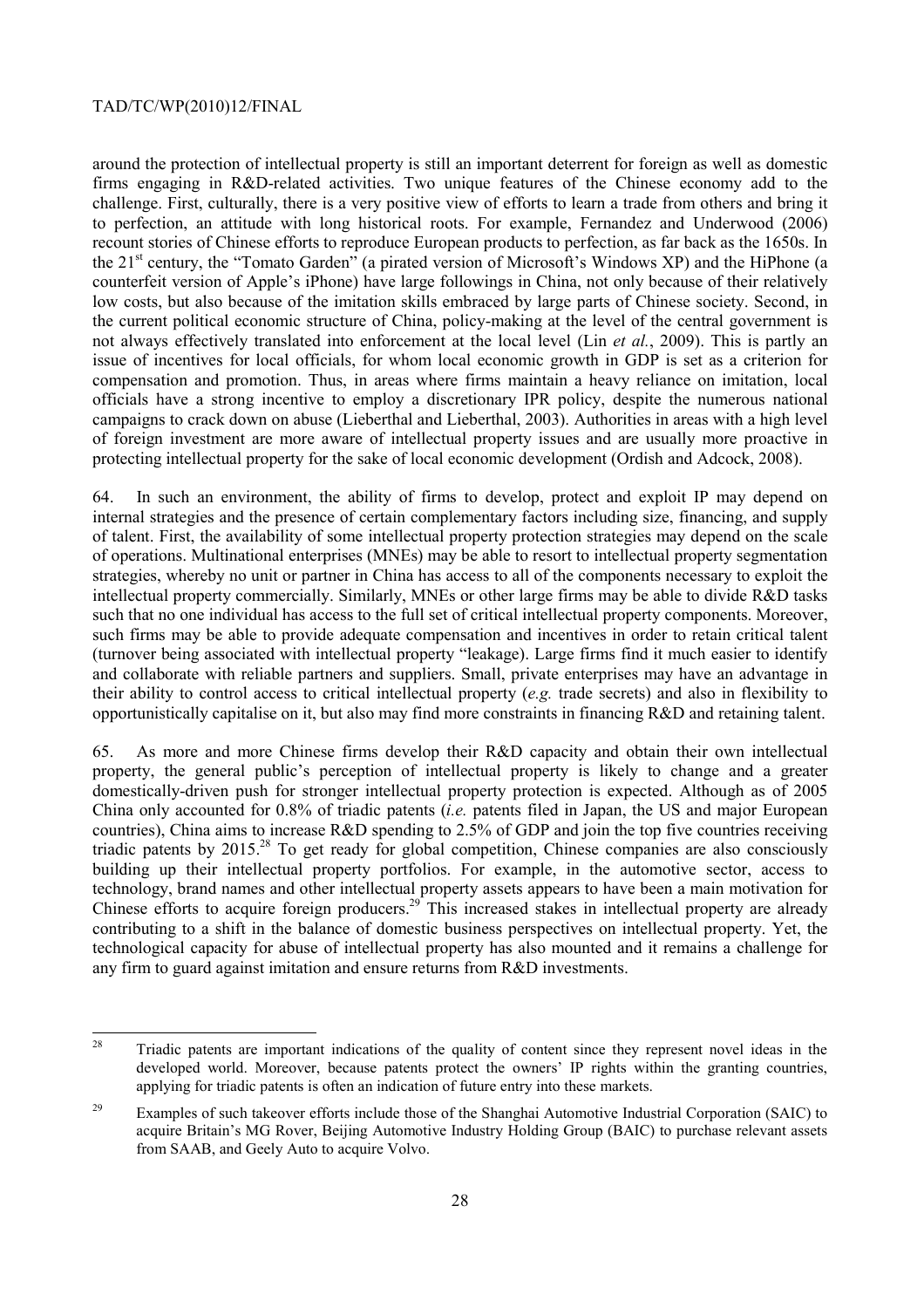66. Rather than viewing intellectual property protection in China through a specific index, firms tend to look into a combination of complementary factors including the legal system and elements beyond. The multi-dimensional nature of China's intellectual property environment has important policy implications. First, while the legal side of intellectual property protection has been increasingly formalized and centralized, regional variation – in particular local weakness in enforcement – remains to be addressed. Second, achieving an effective IPR regime will require reform extending beyond legal structures to include other complementary policies such as those needed to assure appropriate access to capital and talent. There are also risks of distortion or discrimination in the Government's strategic approach to innovation; can one promote a healthy market for intellectual property while allowing government agencies to handpick "flagship" projects. Finally, redoubled education and awareness-building may be required to challenge social misperceptions with respect to the abuse of intellectual property. In sum, if the uncertainties of the current intellectual property environment persist, then the economy may fall short of its potential as some firms may withdraw from innovative activities or divert energy into alternative approaches for intellectual property protection (Zhao *et al.*, 2010).

# **Bangladesh and Lao People's Democratic Republic: Asian LDCs30**

67. Despite their shared status as least developed countries (LDCs), Bangladesh and the Lao People's Democratic Republic (PDR) present economic contrasts. Bangladesh is a relatively large country and a member of WIPO and WTO; it is an active participant in certain global production networks, particularly with respect to textiles and clothing. The Lao PDR is a small country that has launched economic reforms in some areas, joined WIPO and is preparing to join the WTO; nonetheless, it remains less well integrated into the global economy.

68. The case study for Bangladesh considers the situation primarily using a quantitative empirical analysis, whereas due to data limitations a qualitative approach is used for analysis of the situation in the Lao PDR. The studies reveal continued low levels of effective protection for IPRs in both countries. Whereas the Patent Rights Index score for China in 2005 was above 4 on a scale of 5 (Figure 1), in the case of Bangladesh, the score was below 2 (Figure 2) indicating weakness in terms of laws on the books. The Lao PDR was not covered by the Patent Rights Index, but lagging IPR performance is evident from its slow progress in ratification of key international accords (*e.g.* it is not yet party to the TRIPS Agreement nor the Berne Convention for the Protection of Literary and Artistic Works) and from interviews with foreign investors operating there.

## *Bangladesh*

69. Bangladesh is bordered by India and Myanmar and has a population of 156 million people, the  $7<sup>th</sup>$ largest in the world (CIA World Fact Book 2009). The GDP growth rate has been in the range of 5 to 6% per year since 1995, despite the substantial continued role played by inefficient state-owned enterprises and the slow pace of economic reform. Although about two-thirds of Bangladeshis are farmers, more than three quarters of Bangladesh's export earnings come from the garment industry, which began attracting foreign investors in the 1980s due to availability of abundant cheap labour. A large part of the country's earnings also come from remittances sent by emigrants living in other countries.

70. Bangladesh, despite being a member of WTO, has made slow progress in adopting TRIPS requirements due in part to the transition measures available to LDCs. Some trade partners have reacted to the weak enforcement of IPR protection in Bangladesh; for example, the United States placed Bangladesh

 $30$ 30 This section draws heavily on a background report prepared by Thitima Puttitanun, San Diego State University, and consultant to the Secretariat.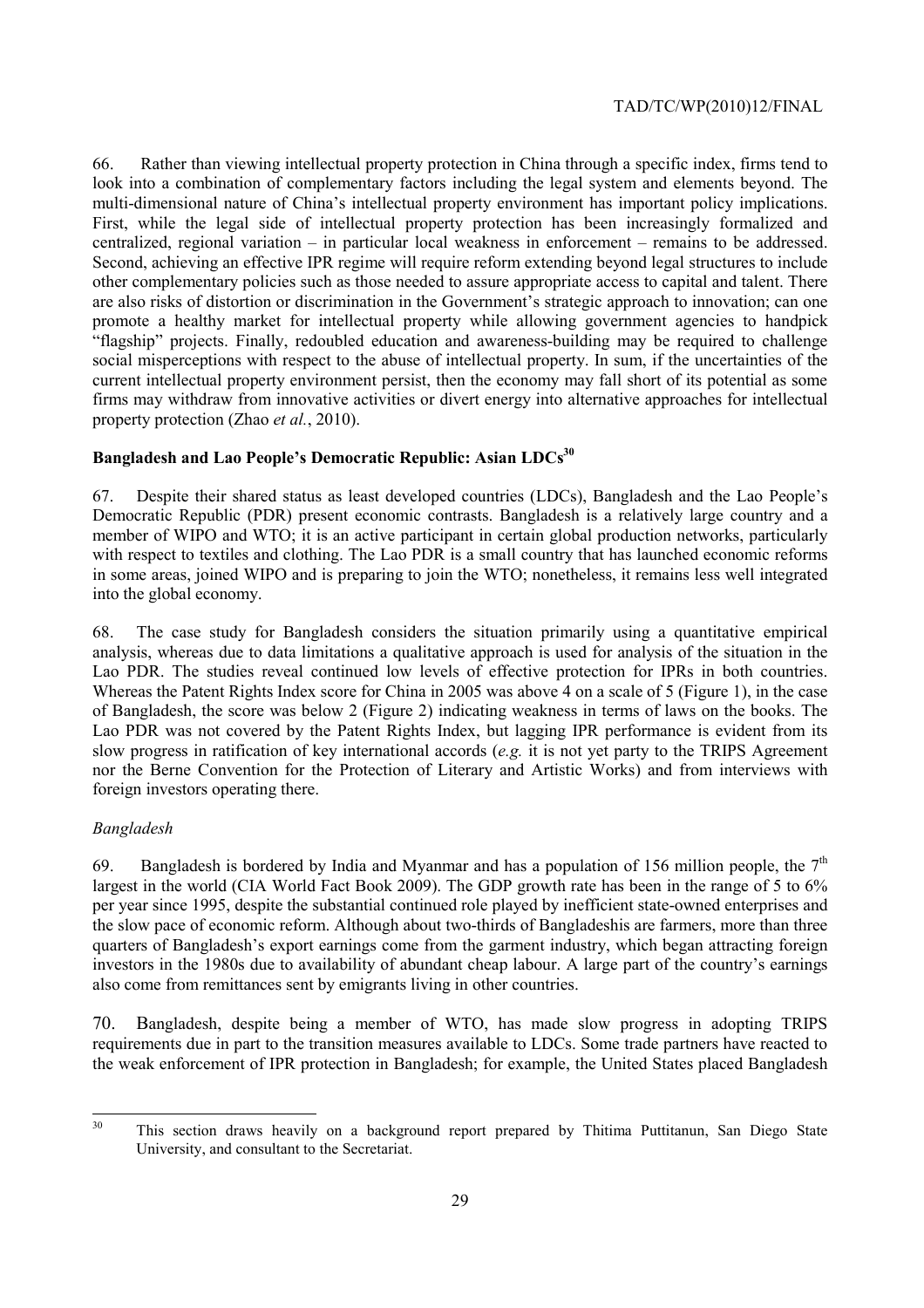on its 2008 IPR Watch List under the Special 301 process. The most cited areas of violation concern copyright and trademark abuse.

71. In the case of Bangladesh, regression analysis is conducted to determine the association of change in patent protection with illustrative indicators for economic inflows, technology transfer and innovation (Table 30). The analysis controls for other economic factors that may influence these flows. The dataset is aggregate ad the national level and covers the period from 1974 to 2007. Although there was only limited change in the patent laws during this period, regression analysis reveals that the change in Patent Rights Index scores was significantly associated (at the 99% confidence level) with improved FDI inflows, imports and patent registrations by foreign inventors. The control variables were not significant in any of these runs.

72. These developments provide an indication of a probable acceleration in technology transfer to Bangladesh following the modest patent reforms there to date.<sup>31</sup> A t the same time, the lack of a significant association between patent reform and patent filings by domestic innovators may signal a lack of capacity to innovate, use of alternative means to protect innovations (e.g. trade secrets) or a lack of interest due to weak incentives<sup>32</sup>

73. In terms of complementary policies, further iterations of the regression analysis (not shown in the table) point to policies associated with economic freedom as being important for FDI and non-resident patenting. The economic freedom indicator in effect reflects policies to assure freedom in terms of personal choice, voluntary exchange coordinated by markets, freedom to enter and compete in markets, and protection of persons and their property from abuse. Such factors are critical in shaping economic incentives. Also, the coefficient for the rate of economic growth is significant in certain specifications, which provides investors with an indication of potential for expansion in future economic returns.

74. An enterprise study of Bangladesh (Gehl Sampath, 2007a, b) surveyed opinions from domestic firms of all sizes. They found that under current conditions in the country, IPR protection does not generally function as a direct incentive for innovation nor as an indirect incentive for enabling knowledge spillovers through technology transfer. The explanation may be that local firms do not have the ability to imitate. Rather, improved IPR is perceived as giving protection to foreign firms who sell their products in the local market. In addition, some firms may file for patent protections to prevent competitors from other countries taking advantage of a failure to protect in Bangladesh.

## *Lao PDR*

75. The Lao PDR is a small landlocked country neighbouring Thailand, Burma (Myanmar), Vietnam, Cambodia and China. Since 1986, the Lao PDR's government has engaged in reforms to decentralise control, encourage private enterprise and open the country to FDI. This has contributed to an acceleration in growth, which has averaged about 6% per year since 1988 (with the exception of the Asian finance crisis in 1997). Despite this increased pace of growth, the Lao PDR remains poor. Infrastructure, particularly in rural areas, is underdeveloped. The country relies on international aid from the International Monetary

 $31$ 31 A separate regression analysis was run using a more general IPR indicator covering seven types of IP protection (Hamdan-Livramento's TRIPS Index, 2009), but the results were not statistically significant. Also at the disaggregate level (by industry and by country of origin), this broad indicator of IPR protection in Bangladesh did not appear to be significantly associated with FDI. Thus, it appears that to date legal changes in the patent regime have had a more potent effect than change in the general environment for IP.

<sup>&</sup>lt;sup>32</sup> Overall, although these findings should be interpreted with caution due to the small size of the sample, they help illustrate the investment and intellectual property environments in Bangladesh.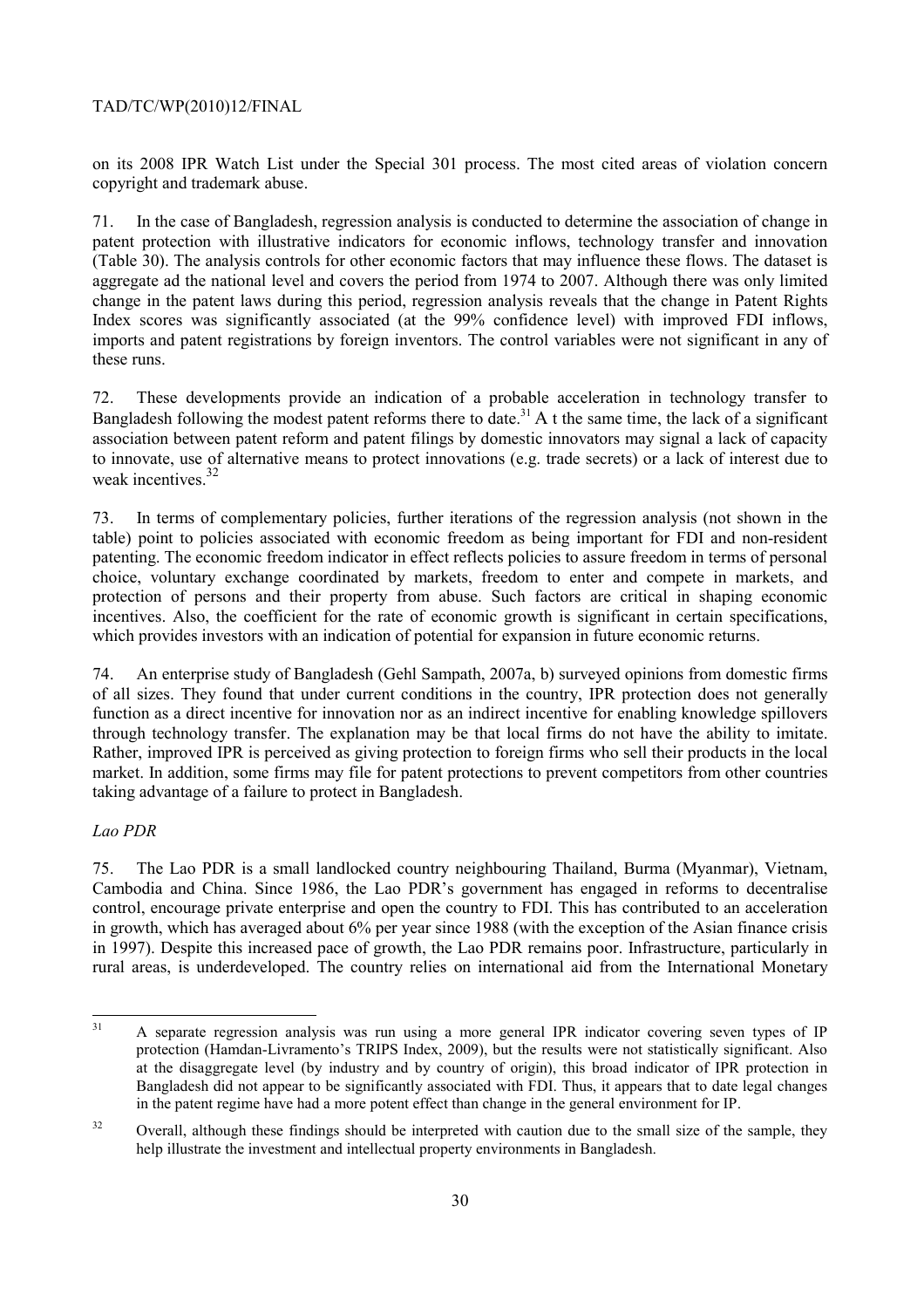Fund (IMF), Asian Development Bank (ADB) and other international sources, to cover about 80% of its capital investment.<sup>33</sup>

76. In the case of the Lao PDR, the analysis proceeded using a qualitative approach based on in-depth interviews with a small sample of Thai participants active in the Laotian economy, supplemented by further material from the literature.<sup>34</sup> Lao international economic relations have been influenced in recent decades by Thailand, which has been a dominant investor in the Lao PDR since 1988. Between 1988 and 1994, Thai investment in the Lao PDR was over six times greater than that of the second largest investor, the United States (USD 554 million versus USD 86 million (Gunawardana and Sisombat, 2008). In 2004, Thailand accounted for 34% of all FDI flows into the Lao PDR. This dominant position of Thailand in the Lao economy is expected to continue for the foreseeable future due to its geographical proximity, cultural links and the existing close trade and investment ties.

77. At least among the small sample of investors interviewed for this study, the predominant view is that the weak IPR protection is not currently dissuasive to investment. This is in part due to the weak local imitative capacity in the areas of economic activity for these investors. In addition, some of these investors find protection due to the nature of their activities, which can be hard to imitate (*e.g.* construction). One respondent noted that some investors may accord low priority to IPR protection, because the emphasis now is on production for the domestic market (where local competition is weak) rather than export. However, all of the executives agree that the current level of IPR protection can potentially create problems for investors in the future. Even though firms in the Lao PDR generally may not have the technical capacity for imitative activity, there are imitated brand name products that enter the market from other countries, notably China. Such imported counterfeit products are available to customers in all of the main cities in Lao PDR. One executive suggested that poverty may contribute to the willingness of consumers to purchase such products.

78. Thus, the investors interviewed for this case study believe that stronger IPR laws will be needed to counter the growing influx of imported counterfeit and pirated goods, and to prepare for the day when domestic firms will have stronger technological capacity. The investors feel that upgrading the IPR system will help cultivate a better investment environment in the country. One respondent noted that the Lao government is interested in improving the IPR strength to meet WTO requirements, but requires foreign assistance in beefing up enforcement due to resource limitations.

79. In terms of complementary policies, the executives suggest that expansion of education and technical training are needed to enhance the stock of human capital. This factor is perceived as one of the most important for attracting greater inflows of FDI. One of the executives believes that as of now, the potential for Lao PDR to absorb technology from foreign investment is extremely low, due in part to the low educational level. Thus, it is a close complement to IPR strengthening. More broadly, one executive

 $33$ The Lao PDR is currently participating in the construction of two regional transportation routes: 1) the East-West Economic Corridor from Vietnam through Laos and Thailand and on to Myanmar (1450 kilometers), and 2) the North-South Economic Corridor that will connect China and Thailand via the Lao PDR. These routes are scheduled to open in 2012 and are expected to contribute to a substantial growth in trade.

<sup>&</sup>lt;sup>34</sup> The sample consisted of 6 investors (4 usable replies) and one reply from a Thai government representative: 1) Transportation, Mr. Suvit Perapate, TIFFAICD Co., Ltd., 180 employees, first investment in Lao PDR in 2010; 2) Construction, Mr. Kosol Wattayu, Hi-Steel Products Co.,Ltd., 300 employees, first investment in Lao PDR in 2007; 3) Construction, Mr. Montri Prokongsai, Chor Karncharng Co., Ltd., 1200 employees, first investment in Lao PDR in 2005; 4) Agriculture & Food, Mr. Tumnong Polthongmarg, CP (Lao) Co.,Ltd., 400 employees (in Lao PDR), first investment in Lao PDR in 2006; 5) Thai Trade Ambassador, in the Lao PDR, Mr. Chalermpol Pongshababnapa.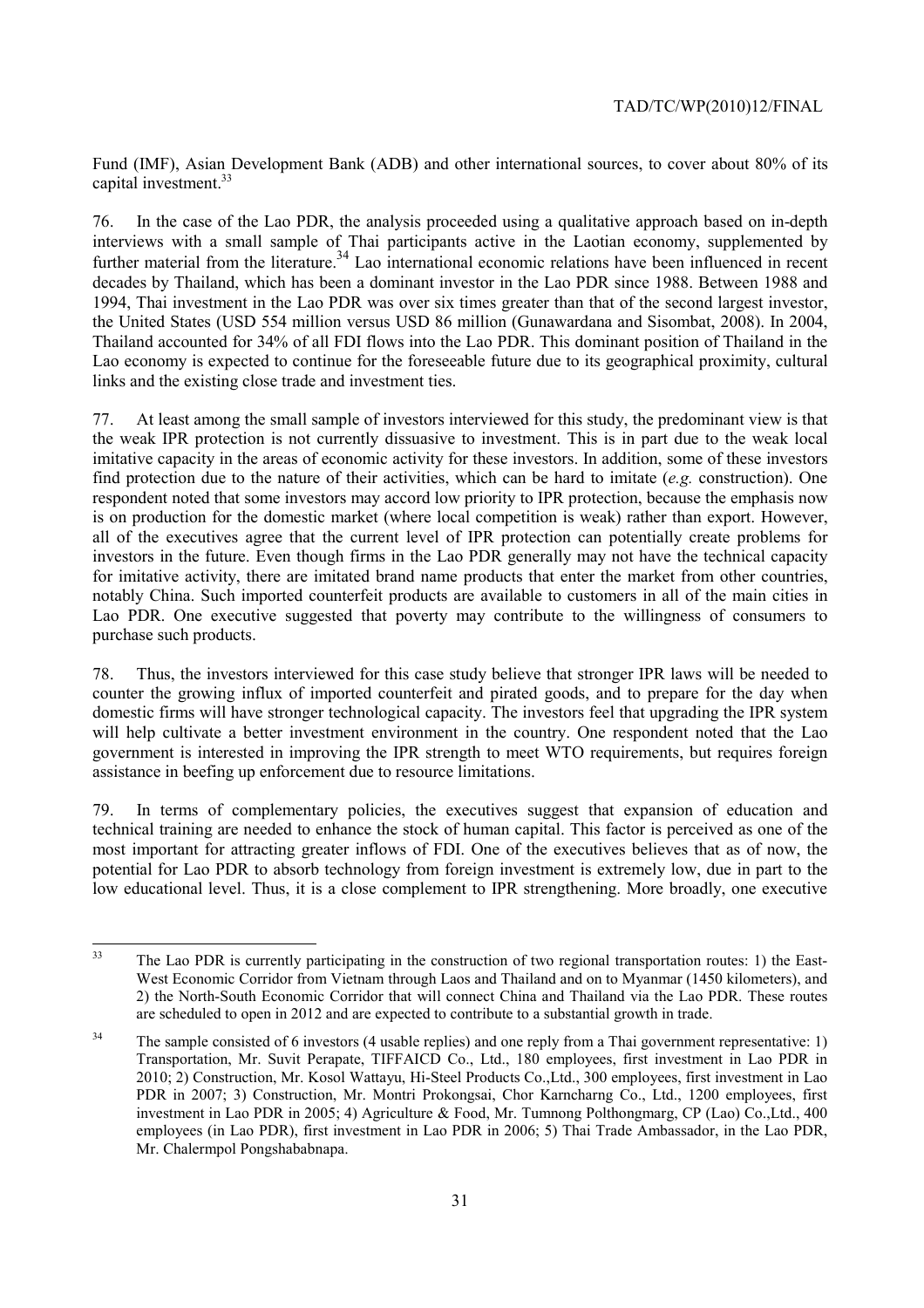noted that the physical infrastructure could play an important role in promoting foreign investment. He believes that aid from other nations can help speed up this process.

# *Summing up – Bangladesh and the Lao PDR*

80. The foregoing case studies highlight the need to consider the particular economic conditions in LDCs in the development of a strengthened IPR regime. In more advanced developing countries, there is evidence that the stronger IPR protection implemented in recent decades has tended to be associated with significantly larger inflows of FDI, imports and technology, as well as increased domestic innovation. However, in poor economies lacking key complements such as adequate stocks of human capital, there are challenges in reaping benefits from strengthened IPR protection. The local economy may lack the capacity to absorb optimal amounts of technology transfer or generate much domestic innovation. Here, key complements to enhanced IPR policies will include policies to promote education and training, as well as investment in basic infrastructure.

81. In terms of strategy, it should be noted that establishment of an appropriate economic framework can help the government to leverage its efforts by mobilising private sector resources via market mechanisms. Economic opportunity can provide a strong incentive to invest. Though still at an early stage, there is already some evidence in this regard from Bangladesh, which has seen some improvement in technology transfer via private sector channels following the limited reforms to date. Qualitative evidence from the Lao PDR indicates that this process may also be getting underway there as well.

82. The moves by Bangladesh and the Lao PDR to integrate more fully in the global economy also entail abiding by the rules of the multilateral trading system. For Bangladesh, as a WTO member, and the Lao PDR, as a candidate to join the WTO, compliance with the TRIPS Agreement standards is needed in order to benefit fully from economic integration and avoid costly sanction. At the same time, LDCs are accorded special flexibilities under TRIPS (*e.g.* with respect to the temporary waiver on implementation of full patent protection on pharmaceutical products) and there are other built in TRIPS flexibilities available to all WTO members (*e.g.* in defining the means to protect plant varieties). These flexibilities permit some adaptation of the TRIPS requirements to the resource limitations and needs of LDCs, a feature that can help to make compliance a more feasible objective. In addition, assistance in support of compliance is available from the WTO, WIPO and leading participants in the multilateral trading system (including governments and the private sector), among other sources.<sup>35</sup> Here it is useful to recall that steps towards TRIPS compliance are not simply a cost. In addition to the technology transfer benefits and incentives for domestic innovation discussed above, an appropriate IPR regime can provide benefits to the domestic economy in the near term – even in less developed countries – by enabling creative industries to leverage cultural expressions and some forms of traditional knowledge, for example, and thereby contribute to growth.

## **Conclusion**

83. This paper considers the wave of IPR reform that has rolled out globally over the past two decades. Building on earlier work on technology transfer and IPRs conducted under the auspices of the Working Party of the Trade Committee, the analytical approach laid out in the paper employs three complementary levels of analysis (macro, micro and country case studies) to examine the economic implications of this IPR reform and variation in associated economic performance. In considering this variation, the analysis looks at the policy complements that may have been associated with positive economic outcomes or that may have influenced further IPR reform.

<sup>35</sup> 35 For example, see the information on technical co-operation that is posted on the WTO web site: http://www.wto.org/english/tratop\_e/trips\_e/intel9\_e.htm).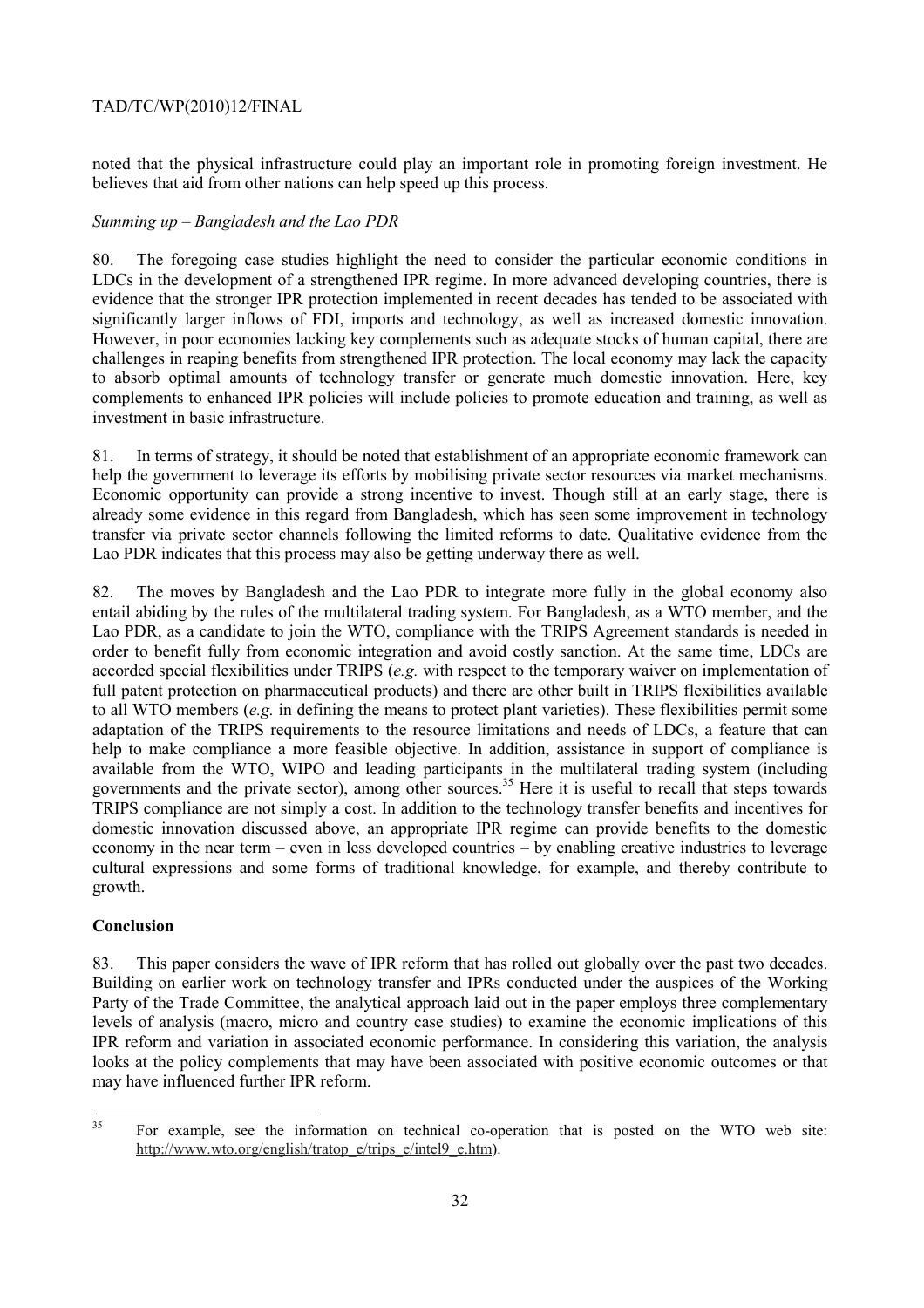84. Under each approach, the analysis has found a tendency for IPR reform to deliver positive economic results. Reforms concerning patent protection have tended to deliver the most substantial results, but the results for copyright reform and trademark reform were also positive and significant. Overall, the policy complements that were found to be most important in facilitating positive results were those related to inputs for innovative and productive processes and to the ability to conduct business. These include policies that influence the macro-environment for firms as well as the available resources (*e.g.* related to education), legal and institutional conditions, and fiscal incentives.

85. The importance of specific complements varies depending on a country's level of development and other dimensions. However, a cross-cutting theme is the importance of human capital. The knowledge and skills that people are able to put into action constitute a factor that fuels innovation and business, enabling countries to develop and capitalise on intellectual property. For all countries, investment in people appears to be one important factor in reaping the optimal benefits of IPR reform.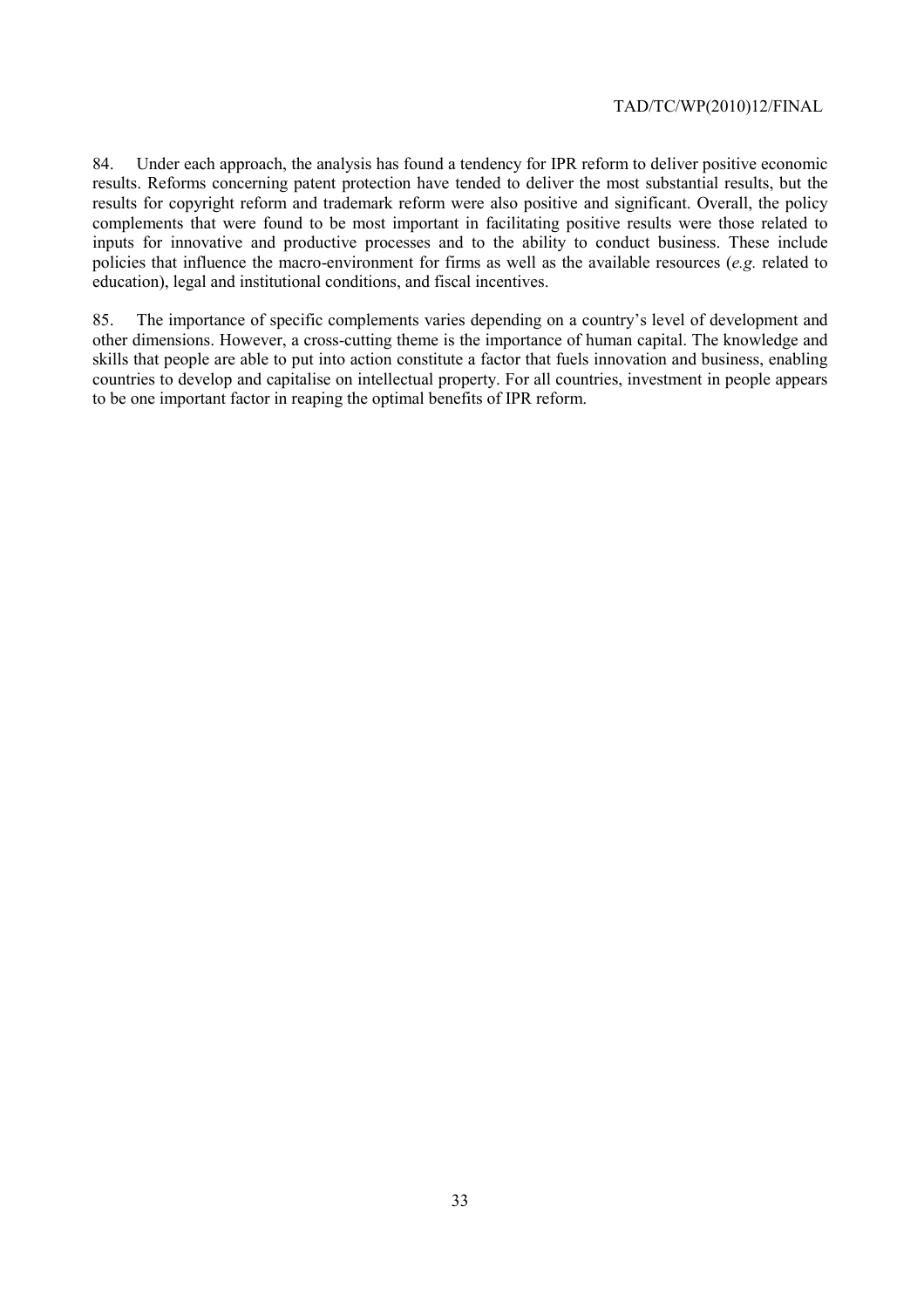#### **REFERENCES**

- Adnan Al-Nuemat, A. (2009), "Obstacles and Solutions Facing Foreign Direct Investment in Jordan", *European Journal of Social Sciences*, Volume 9, Number 2, pp. 323-328.
- Awokuse, T. and Y. Hong (2008), "Do Stronger Intellectual Property Rights Protection Induce More Bilateral Trade? Evidence from China's Imports," American Agricultural Economics Association 2008 Annual Meeting, July 27-29, 2008, Orlando, Florida 6143.
- Barro, B. (1996), "Determinates of Economic Growth: A Cross-Country Empirical Study," NBER Working Paper, August 1996.
- Bernard, A. B. and J. Bradford Jensen (1999), "Exceptional Exporter Performance: Cause, Effect, Or Both?"*Journal of International Economics*, 47, pp. 1-25.
- Bernard, A. B. and J. Bradford Jensen (2004), "Why some firms export," *Review of Economics and Statistics*, Vol. 86 No. 2, May, pp. 561-569.
- Bernard, A. B., J. Eaton, J. Bradford Jensen and Samuel Kortum (2003), "Plants and Productivity in International Trade," *American Economic Review*, Vol. 93. No. 4, September.
- Branstetter, L., Fisman, R. and C. Fritz Foley (2006), "Do Stronger Intellectual Property Rights Increase International Technology Transfer? Empirical Evidence From U.S. Firm-Level Panel," *The Quarterly Journal of Economics,* February, 2006.
- Branstetter, L. and K. Saggi (2009), "Intellectual Property Rights, Foreign Direct Investment, and Industrial Development," NBER Working Papers 15393, National Bureau of Economic Research.
- Correa, C. M. (2005), "How Intellectual Property Rights Can Obstruct Progress", SciDev.Net, 4 April.
- Djankov, S., R. La Porta, F. López-de-Silanes and A. Shleifer (2002), "Courts: The Lex Mundi Project," CEPR Discussion Papers 3344, CEPR Discussion Papers.
- Eicher, T. and C. Garcia-Penalosa (2007), "Endogenous Strength Of Intellectual Property Rights: Implications For Economic Development And Growth," *European Economic Review*, October 2007.
- Encaoua, D., D. Guellec and C. Martínez (2003), "The Economics Of Patents: From Natural Rights To Policy Instruments", *Cahiers de la maison des sciences économiques*, CNRS, Série verte no. 2003.124, Paris, October.
- Fernandez, J. A. and L. Underwood (2006), China CEO: Voices of Experience from 20 International Business Leaders. John Wiley and Sons.
- Fink, C. and C. A. Primo Braga (1999), "How Stronger Protection of Intellectual Property Rights Affects International Trade Flows," Policy Research Working Paper Series 2051, The World Bank.
- Fink, C. and P. Reichenmiller (2005), "Tightening TRIPS: The Intellectual Property Provisions of Recent US Free Trade Agreements," (Rep. No. Trade Note 20). Washington, DC: World Bank.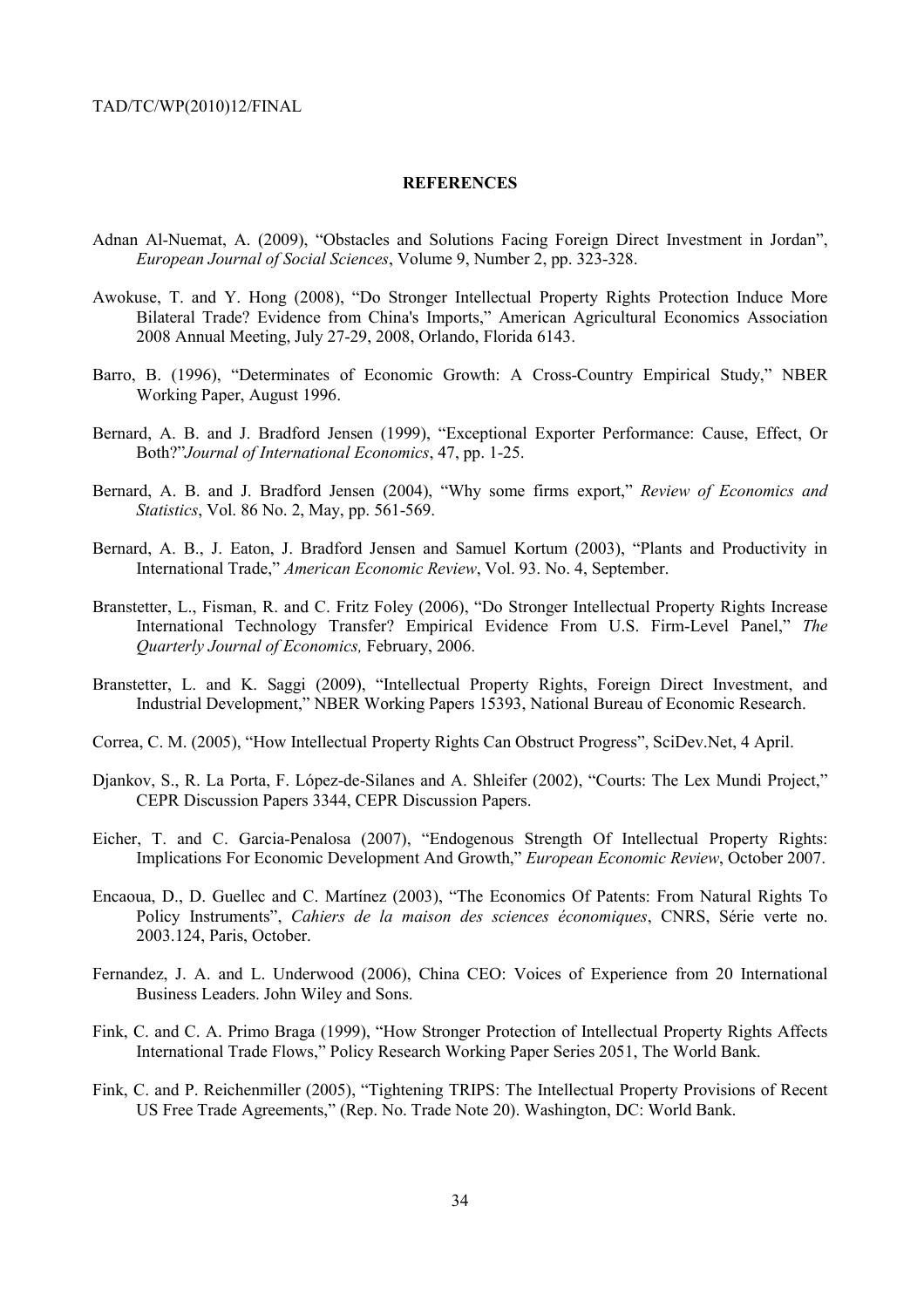- Ginarte, J. C. and W. G. Park (1997), "Intellectual Property Rights and Economic Growth," *Contemporary Economic Policy* 15 (July), 3: 51–61.
- Glaeser, E. L., R. La Porta, F. Lopez-de-Silane and A. Shleifer (2004), "Do Institutions Cause Growth?," NBER Working Papers 10568, National Bureau of Economic Research.
- Grossman, G. N. and E. Helpman (1990a). "Comparative Advantage and Long-Run Growth" *American Economic Review*, vol. 80, No. 4, September, pp. 796-815.
- Grossman, G. N. and E. Helpman (1990b). "Trade, Knowledge Spillovers, and Growth," NBER Working Paper 3485, October.
- Gunawardana, P. J. and S. Sisombat (2008) "An Overview of Foreign Investment Laws and Regulations in Lao PDR," *International Journal of Business and Management*, 3(5): 31-43.
- Hamdan-Livramento, I. M. (2009) "How Compliant Are Developing Countries With Their TRIPS Obligations?" Chaire en Economie et Management de l'Innovation (CEMI), January 2009 ; CEMI Working Paper-2009-001.
- Hall, B. H. (2007), "Patents and Patent Policy," Oxford Review of Economic Policy, Oxford University Press, vol. 23(4), pages 568-587, Winter.
- Hassan, E., Yaqub, O. and S. Diepeveen (2010), *Intellectual Property and Developing Countries: A Review of the Literature*, Rand Europe, prepared for the UK Intellectual Property Office and the UK Department for International Development.
- Hu, A. G. Z. and Ivan P. L Png (2009), "Patent Rights and Economic Growth: Cross-Country Evidence," November 12, 2009. CELS 2009 4th Annual Conference on Empirical Legal Studies Paper.
- Ilias, S. and I. Fergusson (2009), "Intellectual Property Rights and International Trade," *Congressional Research Service,* RL34292, June 3, 2009.
- Ivus, O. (2008), "Do Stronger Intellectual Property Rights Raise High-Tech Exports to the Developing World?" Working paper of Department of Economics, University of Calgary, October, 2008.
- Kanwar, S. and R. Evenson (2009), "On the Strength of Intellectual Property Protection that Nations Provide", *Journal of Development Economics,* Number 90, pp. 50-56.
- Keller, W. (1997), "Are International R&D Spillovers Trade-Related? Analyzing Spillovers Among Randomly Matched Trade Partners," NBER Working Paper 6065, National Bureau of Economic Research, Inc.
- Krugman, P. and M. Obstfeld (2009), *International Economics: Theory and Policy*. 8<sup>th</sup> Ed., Pearson-Addison Wesley, Boston, MA.
- Kyle, M. and A. McGahan (2009), "Investments in Pharmaceuticals Before and After TRIPS," NBER Working Papers 15468, National Bureau of Economic Research, Inc.
- Lai, E. (2008), "International Public Goods and Transfer of Technology Under a Globalized Intellectual Property Regime," edited by Keith E. Maskus and Jerome H. Reichman Cambridge: Cambridge University Press, 2005," *World Trade Review*, Cambridge University Press, vol. 7(03).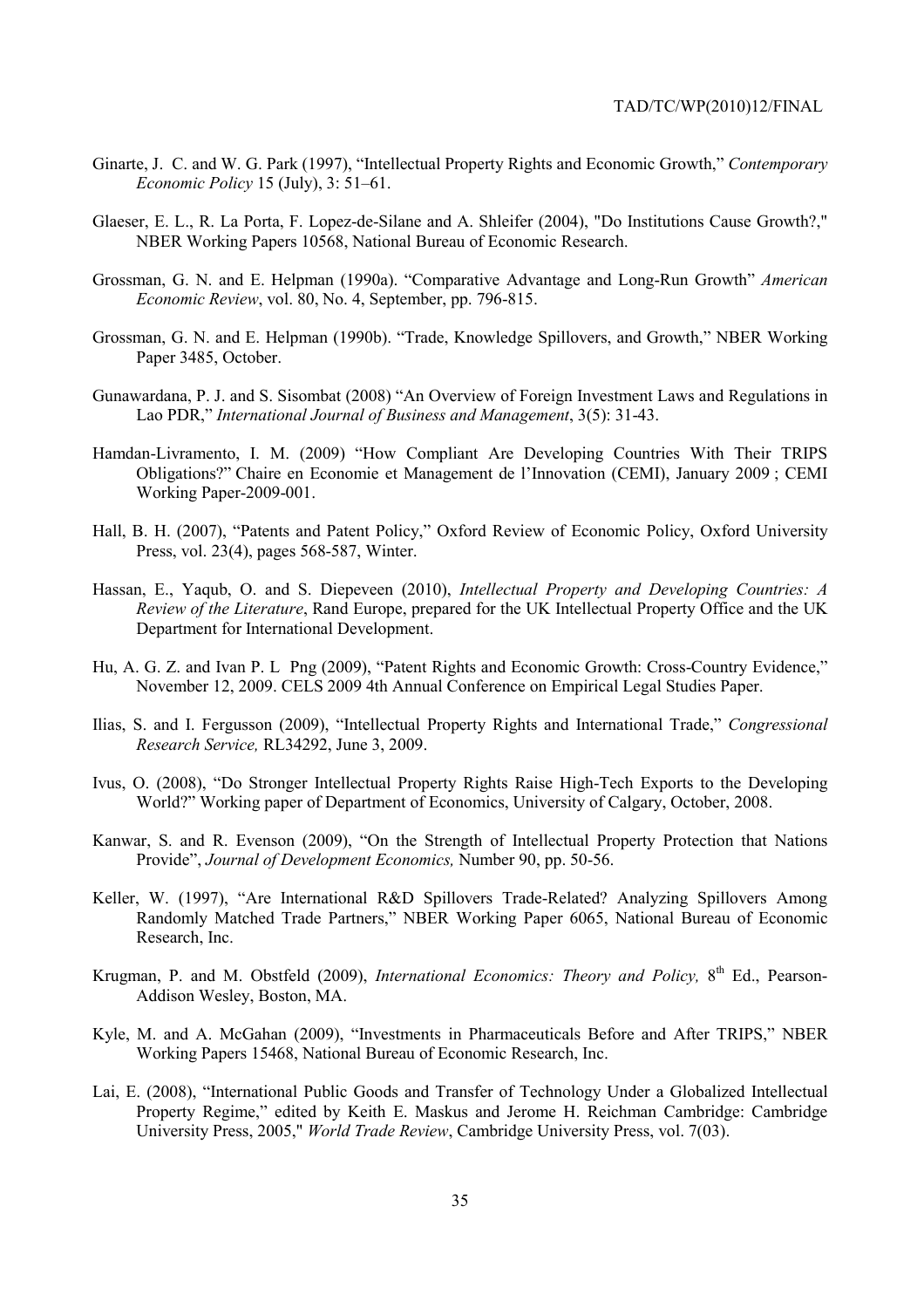- La Porta, R., F. López-de-Silanes and A. Shleifer (2008), "The Economic Consequences of Legal Origins" *Journal of Economic Literature,* June.
- La Porta, R., F. López-de-Silanes, A. Shleifer and J. Botero (2005), "The Regulation of Labor,"*Quarterly Journal of Economics*.
- La Porta, R., E. Glaser, F. López-de-Silanes and A. Shleifer (2004). "Do Institutions Cause Growth?", *Journal of Economic Growth*.
- La Porta, R., F. López-de-Silanes, C. Pop-Eleches and A. Shleifer (2004). "Judicial Checks and Balances,", *Journal of Political Economy.*
- La Porta, R., S. Djankov, F. López-de-Silanes and A. Shleifer (2003). "Courts: The Lex Mundi Project," *Quarterly Journal of Economics*, May.
- Lesser, W. (2002), "The Effects of Intellectual Property Rights on Foreign Direct Investment and Imports into Developing Countries in the Post TRIPs Era," *IP Strategy Today*, No.5.
- Liao , P-C. and K-y. Wong (2009), "R&D subsidy, intellectual property rights protection, and North–South trade: How good is the TRIPS agreement?" *Japan and the World Economy*, Volume 21, Issue 2, March 2009.
- Lieberthal, K. and G. Lieberthal (2003), China Tomorrow: The Great Transition. *Harvard Business Review* (October 2003).
- Lin, C., P. Lin and F. Song (2009), Property Rights Protection and Corporate R&D: Evidence from China*. Journal of Development Economics.*
- Loof, H. and A. Heshmati (2002), "Knowledge capital and performance heterogeneity: A firm-level innovation study," *International Journal of Production Economics*, 76.
- Mansfield, E. (1994), "Intellectual Property Protection, Foreign Direct Investment, and Technology Transfer" International Finance Corporation (IFC), Discussion Paper Number 19.
- Maskus, K. E. (2000) "Intellectual Property Rights in the Global Economy," *Institute for International Economics*, Washington DC, August 2000.
- Maskus, K. (2004), "Encouraging International Technology Transfer", Issue Paper No. 7, UNCTAD-ICTSD Project on IPRs and Sustainable Development, May.
- Maskus, K. E. (editor) (2008), Intellectual Property, Growth and Trade, Volume 2 in the series Frontiers of Economics and Globalisation, Elsevier.
- MacDonald, S. and T. Turpin (2007), "Technology Transfer and IPR Policy for Small and Medium Sized Firms in South-East Asia," *Prometheus*, Volume 25, No. 4, December 2007.
- Nawafleh, A. (2010), "Development of Intellectual Property Laws and Foreign Direct Investment in Jordan", *Journal of International Commercial Law and Technology*, Vol. 5, Issue 3, pp. 142-153.
- Norris, P. (2008), "Driving Democracy: Do power-sharing institutions work?" Cambridge UniversityPress, New York/Cambridge.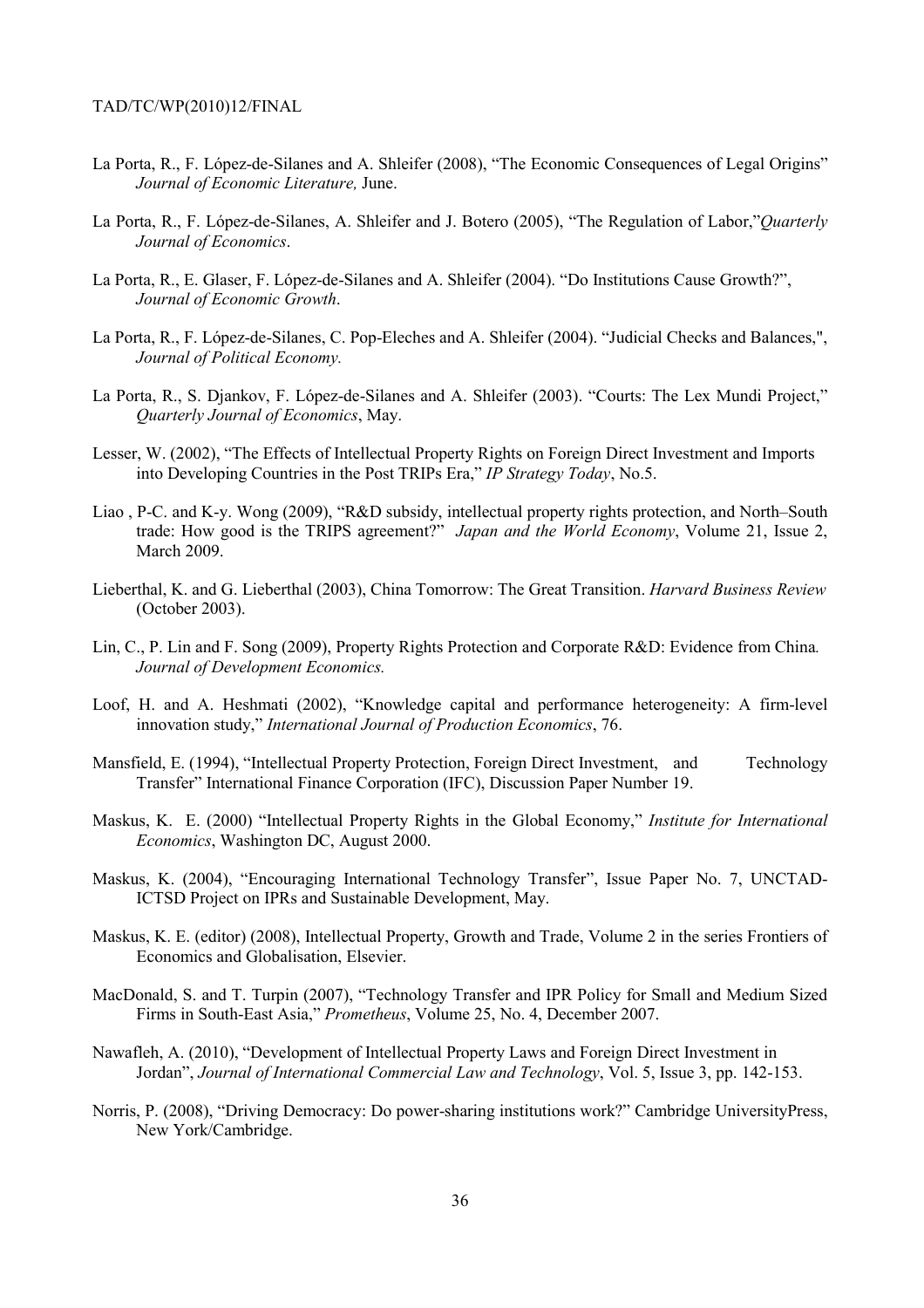- OECD (2009), TAD/TC/WP (2009)25/REV1 (2009) "Policy Complements to the Strengthening of IPRs in Developing Countries: Scoping Paper".
- Orbis Database (2005), Bureau Van Dijk Electronic Publishing.
- Ordish, R. and A. Adcock (2008), *China Intellectual Property Challenges and Solutions: An Essential Business Guide.* Singapore: John Wiley and Sons (Asia).
- Ostergard, R. L. (2000), "The Measurement of Intellectual Property Rights Protection." *Journal of International Business Studies*, Vol. 31 No. 2.
- Park, W. G. and A. Wagh (2002), "Index of Patent Rights", *Economic Freedom of the World: 2002 Annual Report.*
- Park, W. G. and D. Lippoldt (2005), "International Licensing and the Strengthening of Intellectual Property Rights in Developing Countries during the 1990s,", *OECD Economic Studies,* Vol. 40, Number 1.
- Park, W. G. and D. Lippoldt (2008), "Technology Transfer and the Economic Implications of the Strengthening of Intellectual Property Rights in Developing Countries," *OECD Trade Policy Working Paper Number 62, January 25,* 2008.
- Reichman, J. and K. E. Maskus (editors) (2005), *International Public Goods and Transfer of Technology Under a Globalized Intellectual Property Regime*, Cambridge University Press, ISBN-13 978-0- 521-84196-2 hardback.
- Rogoff, K. (1985), "The Optimal Degree of Commitment to an Intermediate Monetary Target" *The Quarterly Journal of Economics*, Vol. 100, No. 4, November.
- Romer, P. M. (1986), "Increasing Returns and Long-Run Growth," *Journal of Political Economy*, Vol. 94, No. 5, October.
- Romer, P. M. (1990), "Endogenous Technological Change," *Journal of Political Economy*, Vol. 98, No. 5, Part 2, October.
- Romer. P. M. (2010), "Which Parts of Globalization Matter for Catch-Up Growth?", NBER Working Paper 15755, National Bureau of Economic Research, February 2010.
- Rose, A. K. (2005), "Which International Institutions Promote International Trade?" *Review of International Economics*, Vol. 13.
- Ryan, M. (2010), "Patent Incentives, Technology Markets, and Public–Private Bio-Medical Innovation Networks in Brazil", *World Development*, Vol. 38, No. 8, August, pp. 1082–1093.
- Sampath, G. P. (May 2007), Intellectual Property Rights and Innovation in a Least Developed Country Context: The Case of Bangladesh; for the Least Developed Country Report 2007 of the UNCTAD.
- Seyoum, B. (1996), "The Impact of Intellectual Property Rights on Foreign Direct Investment," *Columbia Journal of World Business,* 31(1).
- Stiglitz, J. (2000), *Economics of the Public Sector*, 3rd edition.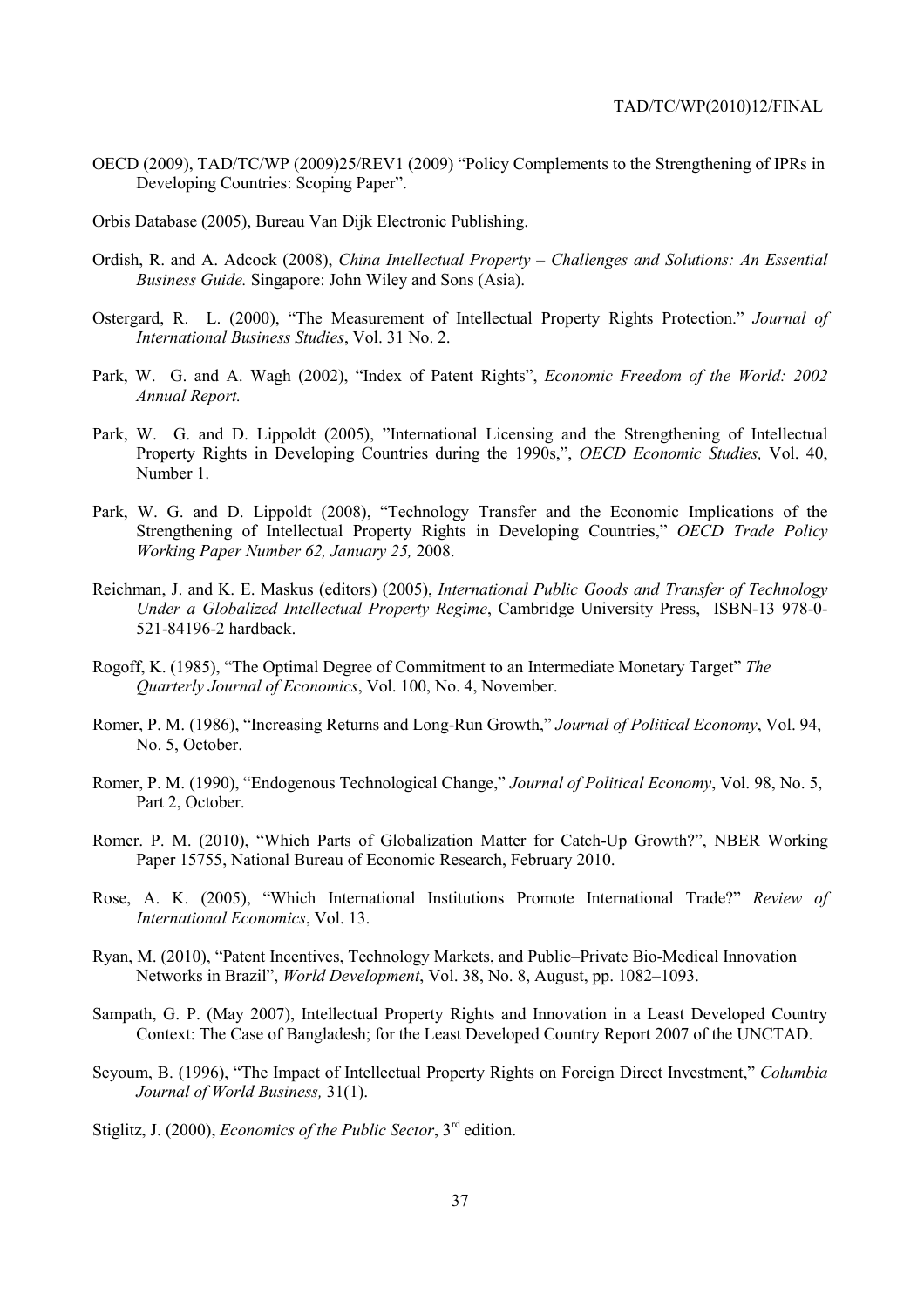- Yang, C-H and N-F Kuo (2008), "Trade-Related Influences, Foreign Intellectual Property Rights and Outbound International Patenting," *Science Direct,* Research Policy 37, January 31, 2008.
- Zhao, M. (2010), The 3G Wireless Technology Standards in China: A Game Theoretical Perspective, forthcoming working paper.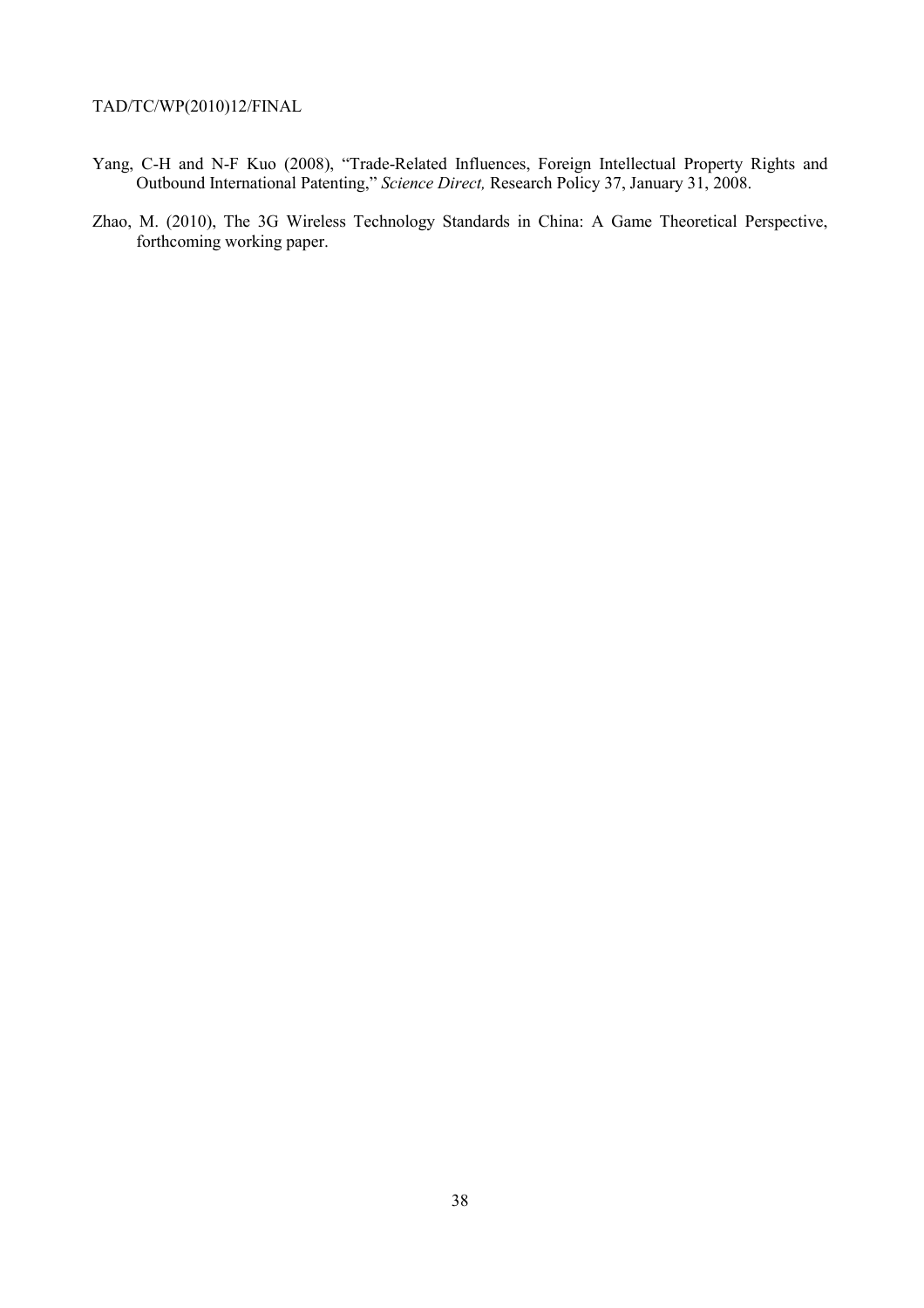



**Figure 1. China, Selected Innovation Indicators, 1995-2007** 

Notes: 1) The Patent Rights Index scores refer to 1995, 2000 and 2005; the intervening years are interpolated. 2) GERD = Gross expenditure on research and development. *Sources*: OECD (2008) and Park (2008).





*Source*: WIPO statistics Database for Resident and Non-resident Patent Applications; Park (2008) for the patent rights index.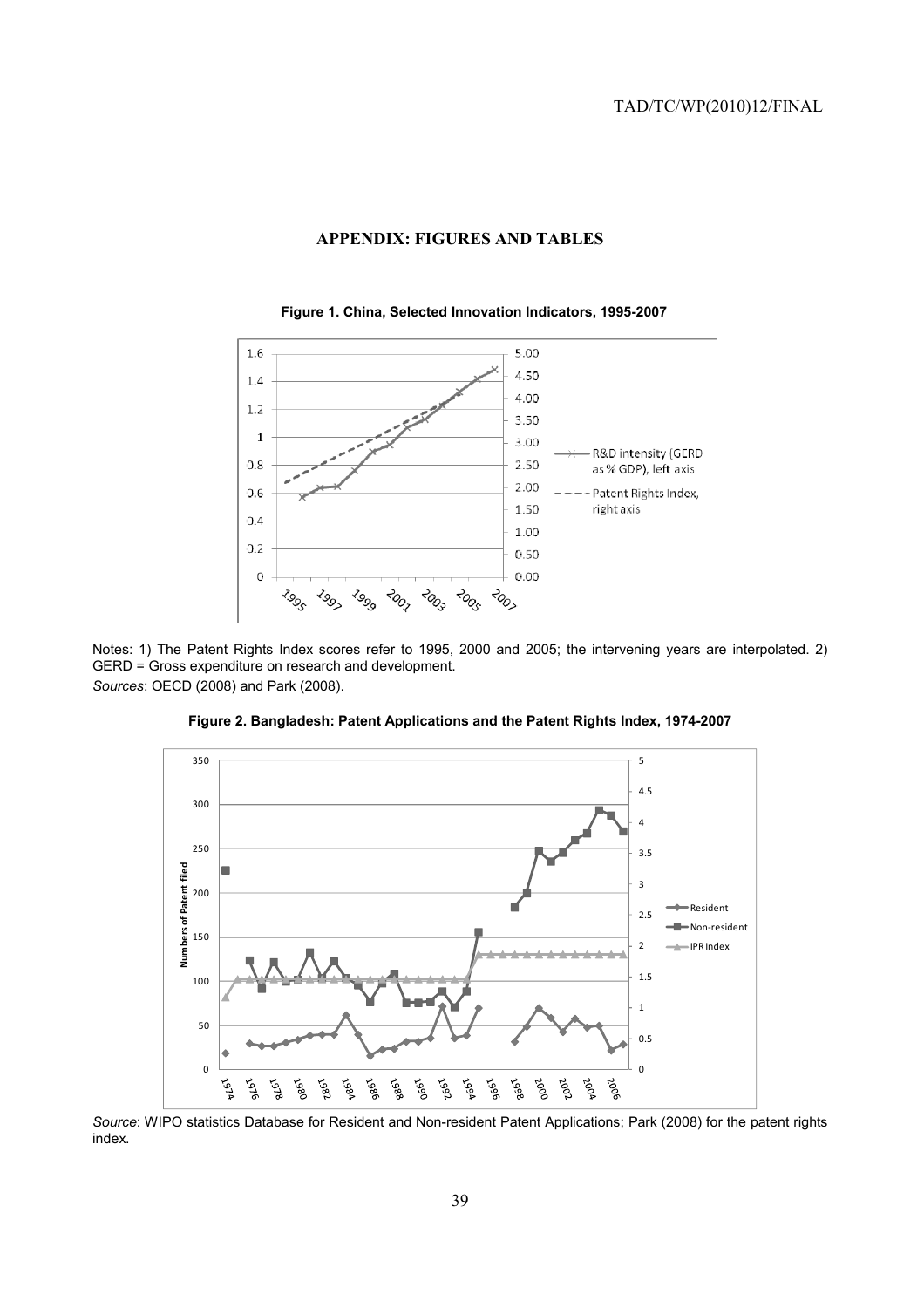| <b>VARIABLES</b>                 | Log of FDI | Log Patent  | Log Research       | Log Knowledge |
|----------------------------------|------------|-------------|--------------------|---------------|
|                                  |            | index       | and<br>Development | Capital       |
|                                  |            |             |                    |               |
| Log Patent Index                 | 2.819***   |             | $0.751*$           | $2.046**$     |
|                                  | (0.764)    |             | (0.435)            | (0.793)       |
| Log Per Capita GDP               | 0.0757     |             |                    |               |
|                                  | (0.103)    |             |                    |               |
| Log of Free Trade                | $-0.320$   |             |                    |               |
|                                  | (0.596)    |             |                    |               |
| Unofficial Economy               | 0.210      |             |                    |               |
|                                  | (0.430)    |             |                    |               |
| Log Legal Institutions           | $-0.0785$  |             | 1.355***           | $-1.810**$    |
|                                  | (0.487)    |             | (0.370)            | (0.913)       |
| Government Effectiveness (dummy) | 0.318      | $-0.0118$   |                    |               |
|                                  | (0.247)    | (0.0430)    |                    |               |
| Log Doing Business               | $-0.00506$ |             |                    |               |
|                                  | (0.0863)   |             |                    |               |
| Log Research and Development     |            | 8.88e-05    |                    | $1.474***$    |
|                                  |            | (0.0434)    |                    | (0.279)       |
| Log of FDI                       |            | $0.301***$  |                    |               |
|                                  |            | (0.0337)    |                    |               |
| Log of Research Quality          |            | $-0.601***$ | 0.0735             |               |
|                                  |            | (0.226)     | (0.869)            |               |
| Log University                   |            | 0.229       | 1.899**            |               |
|                                  |            | (0.183)     | (0.812)            |               |
| Percent of Secondary Enrollment  |            |             | 0.00289            |               |
|                                  |            |             | (0.00412)          |               |
| Log of Population                |            |             | $-0.0518$          |               |
|                                  |            |             | (0.0778)           |               |
| Constant                         | 6.135***   | $-1.213***$ | $-6.365***$        | 6.876***      |
|                                  | (1.249)    | (0.262)     | (0.712)            | (2.163)       |
| Observations                     | 113        | 113         | 113                | 113           |
| R-squared                        | 0.433      | $-0.213$    | 0.764              | 0.493         |
|                                  |            |             |                    |               |

# **Table 1. Base Model for Patents**

Standard errors in parentheses

\*\*\* p<0.01, \*\* p<0.05, \* p<0.1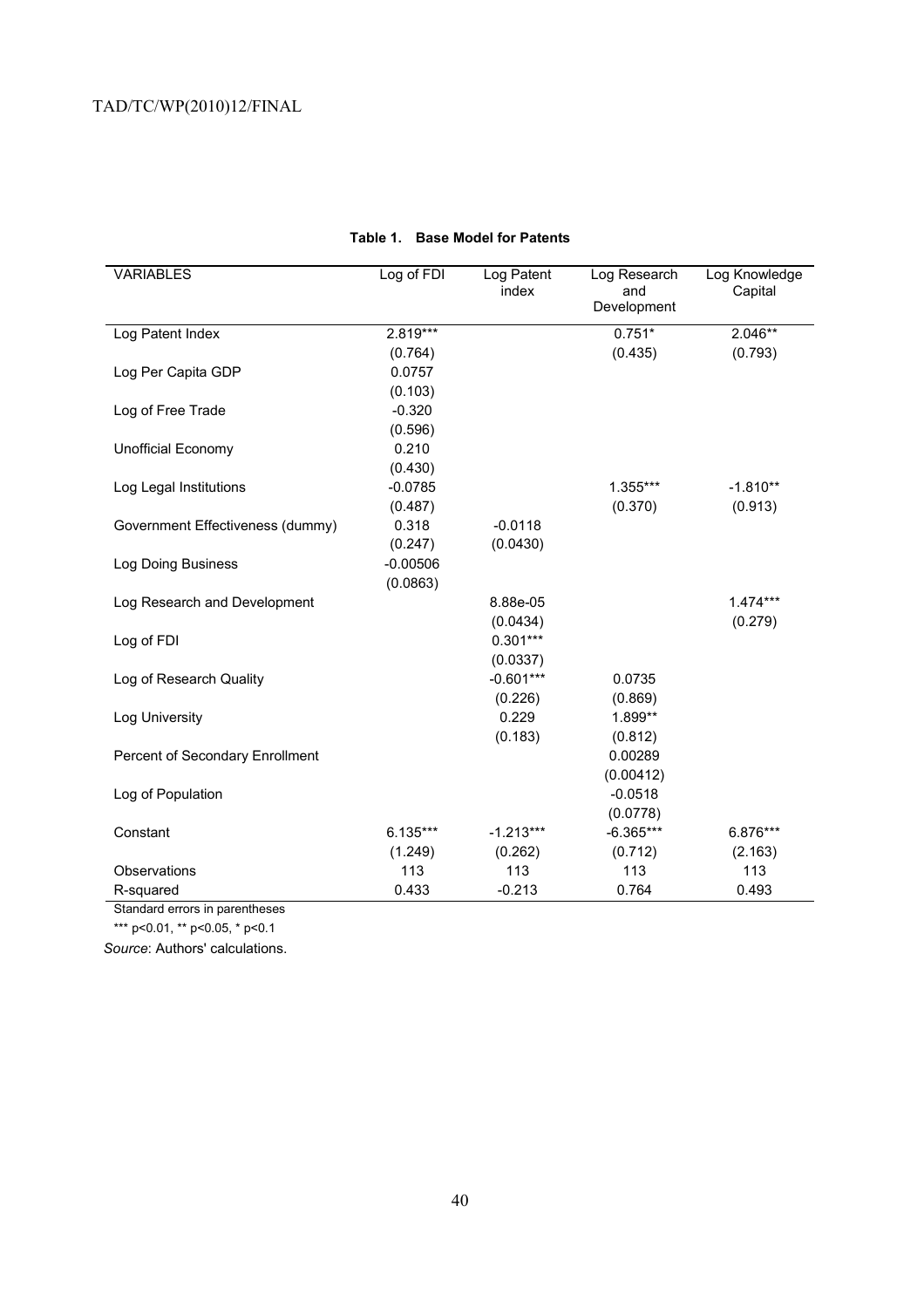| <b>VARIABLES</b>                 | Log of FDI | Log Copyright<br>Index | Log Research<br>and | Log Knowledge<br>Capital |
|----------------------------------|------------|------------------------|---------------------|--------------------------|
|                                  |            |                        | Development         |                          |
| Log Copyright Index              | $6.826*$   |                        | 3.312***            | 1.966                    |
|                                  | (3.939)    |                        | (0.596)             | (1.882)                  |
| Log Per Capita GDP               | 0.143      |                        |                     |                          |
|                                  | (0.442)    |                        |                     |                          |
| Log of Free Trade                | 1.758      |                        |                     |                          |
|                                  | (1.615)    |                        |                     |                          |
| Labour Informality               | 0.264      |                        |                     |                          |
|                                  | (0.864)    |                        |                     |                          |
| Log Legal Institutions           | $-1.834*$  |                        | 1.088***            | $-3.066***$              |
|                                  | (0.954)    |                        | (0.314)             | (1.074)                  |
| Government Effectiveness (dummy) | 0.429      | $-0.0547**$            |                     |                          |
|                                  | (0.410)    | (0.0260)               |                     |                          |
| Log Doing Business               | $-0.0461$  |                        |                     |                          |
|                                  | (0.247)    |                        |                     |                          |
| Log Research and Development     |            | $0.127***$             |                     | 2.052***                 |
|                                  |            | (0.0279)               |                     | (0.334)                  |
| Log of FDI                       |            | $0.0727***$            |                     |                          |
|                                  |            | (0.0179)               |                     |                          |
| Log of Research Quality          |            | 0.0145                 | $-0.374$            |                          |
|                                  |            | (0.149)                | (0.709)             |                          |
| Log University                   |            | $-0.279**$             | 2.162***            |                          |
|                                  |            | (0.135)                | (0.635)             |                          |
| Percent of Secondary Enrollment  |            |                        | 0.000845            |                          |
|                                  |            |                        | (0.00228)           |                          |
| Log of Population                |            |                        | $-0.0301$           |                          |
|                                  |            |                        | (0.0586)            |                          |
| Constant                         | 11.26      | $-0.757***$            | $-3.071***$         | 12.88***                 |
|                                  | (8.518)    | (0.161)                | (0.639)             | (2.179)                  |
| Observations                     | 108        | 108                    | 108                 | 108                      |
| R-squared                        | $-0.476$   | $-0.054$               | 0.522               | 0.375                    |

# **Table 2. Base Model for Copyright**

Standard errors in parentheses

\*\*\* p<0.01, \*\* p<0.05, \* p<0.1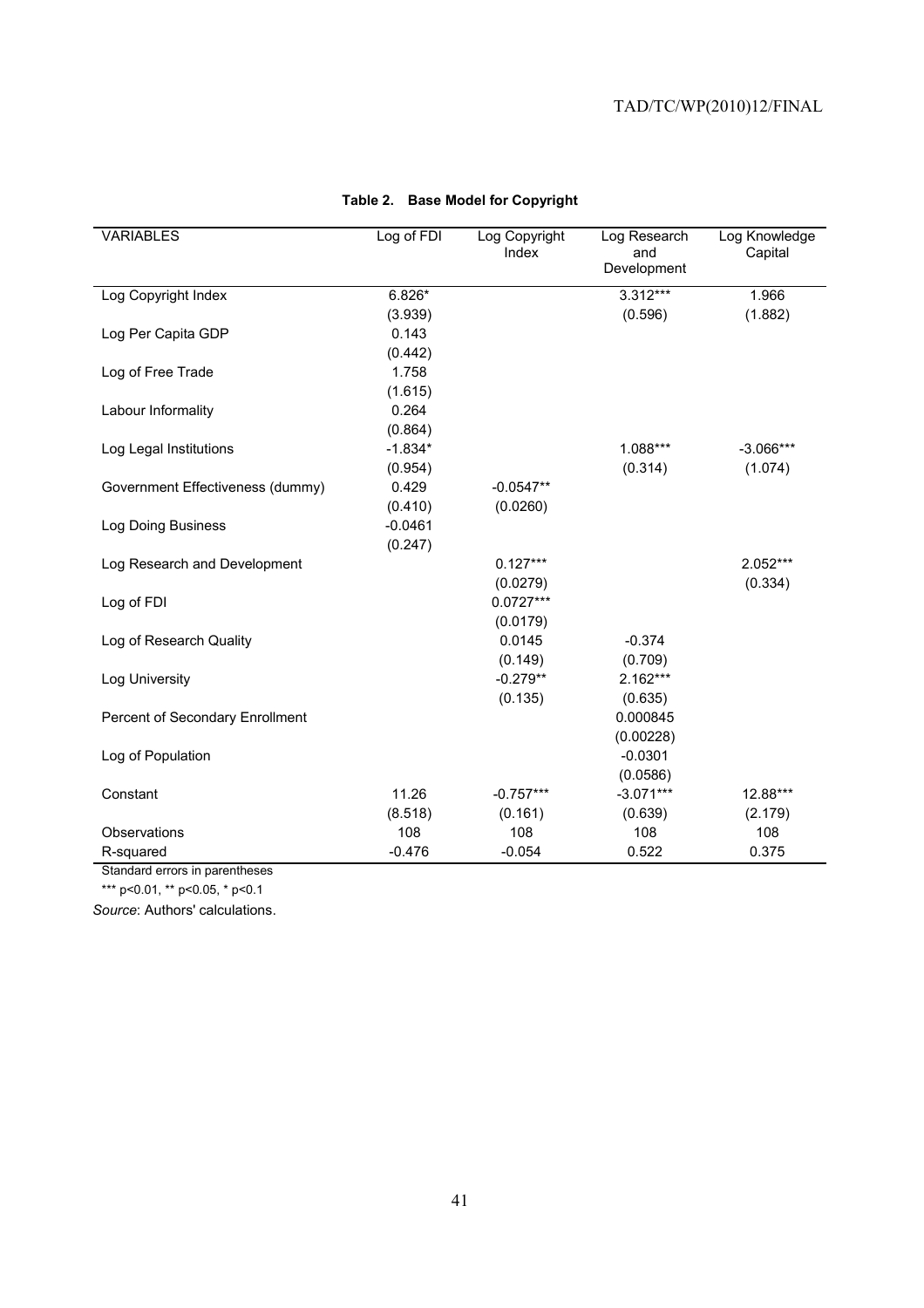| <b>VARIABLES</b>                 | Log of FDI | Log Trademark<br>Index | Log Research<br>and<br>Development | Log Knowledge<br>Capital |
|----------------------------------|------------|------------------------|------------------------------------|--------------------------|
| Log Trademark Index              | 3.784***   |                        | $1.436***$                         | 2.973***                 |
|                                  | (0.720)    |                        | (0.270)                            | (0.949)                  |
| Log Per Capita GDP               | 0.0276     |                        |                                    |                          |
|                                  | (0.142)    |                        |                                    |                          |
| Log of Free Trade                | 0.635      |                        |                                    |                          |
|                                  | (0.952)    |                        |                                    |                          |
| <b>Unofficial Economy</b>        | $-0.0659$  |                        |                                    |                          |
|                                  | (0.845)    |                        |                                    |                          |
| Log Legal Institutions           | $-1.726**$ |                        | 1.378***                           | $-1.367$                 |
|                                  | (0.677)    |                        | (0.297)                            | (1.038)                  |
| Government Effectiveness (dummy) | $0.911***$ | $-0.185***$            |                                    |                          |
|                                  | (0.250)    | (0.0440)               |                                    |                          |
| Log Doing Business               | $-0.155$   |                        |                                    |                          |
|                                  | (0.155)    |                        |                                    |                          |
| Log Research and Development     |            | $0.271***$             |                                    | 1.381***                 |
|                                  |            | (0.0558)               |                                    | (0.313)                  |
| Log of FDI                       |            | $0.165***$             |                                    |                          |
|                                  |            | (0.0278)               |                                    |                          |
| Log of Research Quality          |            | 0.0209                 | $-0.532$                           |                          |
|                                  |            | (0.311)                | (0.739)                            |                          |
| Log University                   |            | $-0.666**$             | 2.632***                           |                          |
|                                  |            | (0.307)                | (0.666)                            |                          |
| Percent of Secondary Enrollment  |            |                        | $-0.00113$                         |                          |
|                                  |            |                        | (0.00223)                          |                          |
| Log of Population                |            |                        | 0.00422                            |                          |
|                                  |            |                        | (0.0470)                           |                          |
| Constant                         | 13.62***   | $-1.143***$            | $-4.587***$                        | 10.05***                 |
|                                  | (2.750)    | (0.308)                | (0.481)                            | (1.969)                  |
| Observations                     | 92         | 92                     | 92                                 | 92                       |
| R-squared                        | 0.152      | $-0.654$               | 0.801                              | 0.362                    |

# **Table 3. Base Model for Trademarks**

Standard errors in parentheses

\*\*\* p<0.01, \*\* p<0.05, \* p<0.1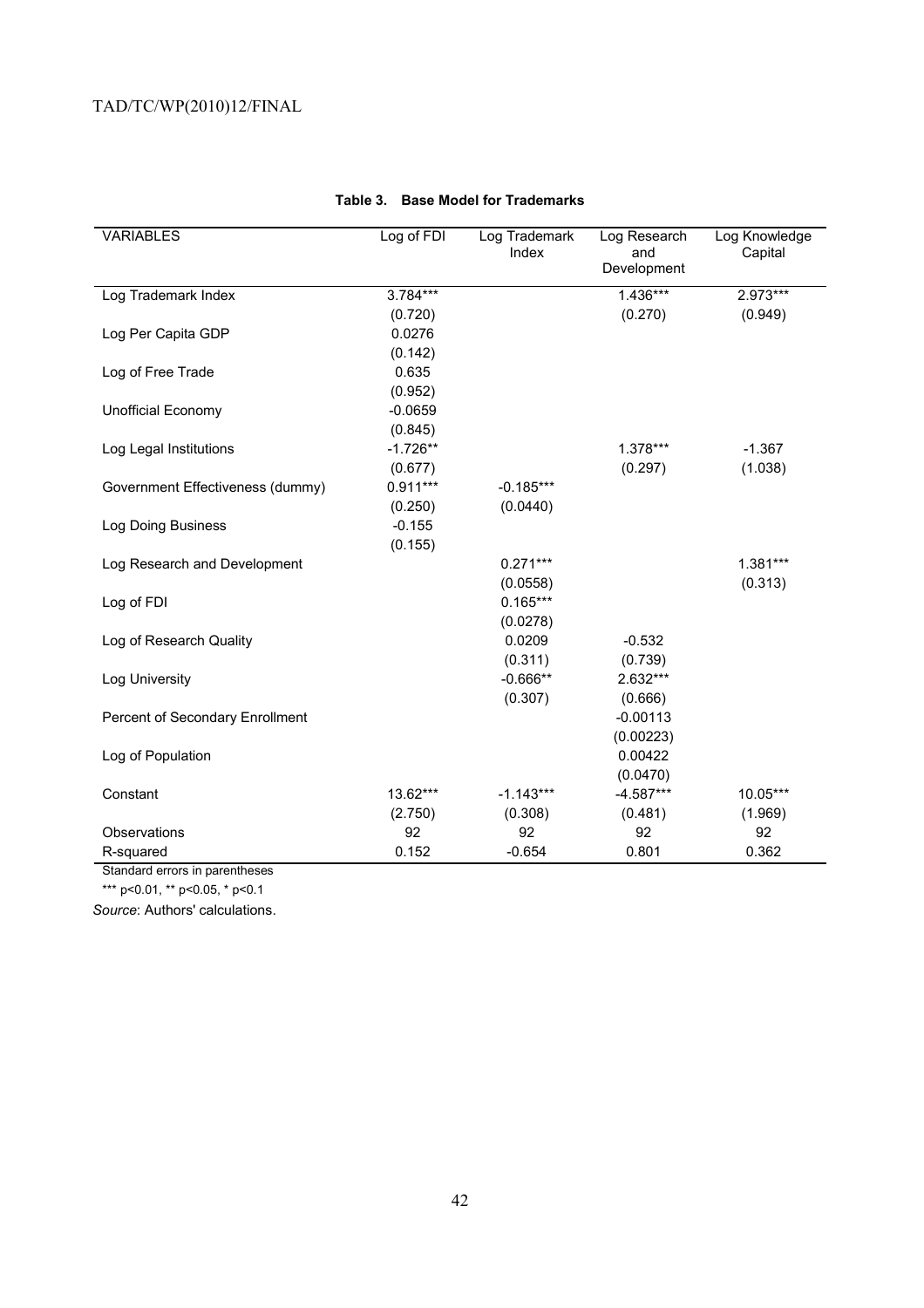| <b>VARIABLES</b>                 | Log of FDI   | Log Copyright<br>Index | Log Research<br>and | Log Knowledge<br>Capital |
|----------------------------------|--------------|------------------------|---------------------|--------------------------|
|                                  |              |                        | Development         |                          |
| Log Copyright Index              | $-0.652$     |                        | $2.647***$          | 2.336                    |
|                                  | (2.288)      |                        | (0.681)             | (1.625)                  |
| Log Per Capita GDP               | 0.332        |                        |                     |                          |
|                                  | (0.298)      |                        |                     |                          |
| Log of Free Trade                | 0.835        |                        |                     |                          |
|                                  | (1.107)      |                        |                     |                          |
| <b>Unofficial Economy</b>        | $-0.0322***$ |                        |                     |                          |
|                                  | (0.00999)    |                        |                     |                          |
| Log Legal Institutions           | $-0.960$     |                        | $0.791**$           | $-1.481$                 |
|                                  | (0.734)      |                        | (0.336)             | (1.029)                  |
| Government Effectiveness (dummy) | $0.713**$    | $-0.0339$              |                     |                          |
|                                  | (0.309)      | (0.0356)               |                     |                          |
| Log Doing Business               | 0.236        |                        |                     |                          |
|                                  | (0.188)      |                        |                     |                          |
| Log Research and Development     |              | $0.169***$             |                     | 1.584***                 |
|                                  |              | (0.0415)               |                     | (0.336)                  |
| Log of FDI                       |              | $0.0746**$             |                     |                          |
|                                  |              | (0.0297)               |                     |                          |
| Log of Research Quality          |              | $-0.440$               | 0.628               |                          |
|                                  |              | (0.286)                | (0.928)             |                          |
| Log University                   |              | $-0.0863$              | $1.515*$            |                          |
|                                  |              | (0.274)                | (0.817)             |                          |
| Percent of Secondary Enrollment  |              |                        | 0.000403            |                          |
|                                  |              |                        | (0.00251)           |                          |
| Log of population                |              |                        | $-0.116$            |                          |
|                                  |              |                        | (0.0854)            |                          |
| Constant                         | 6.652        | $-0.399$               | $-2.964***$         | 10.15***                 |
|                                  | (5.213)      | (0.344)                | (0.680)             | (2.030)                  |
| Observations                     | 99           | 99                     | 99                  | 99                       |
| R-squared                        | 0.489        | 0.025                  | 0.599               | 0.410                    |

# **Table 4. Copyright Index and the Unofficial Economy**

Standard errors in parentheses

\*\*\* p<0.01, \*\* p<0.05, \* p<0.1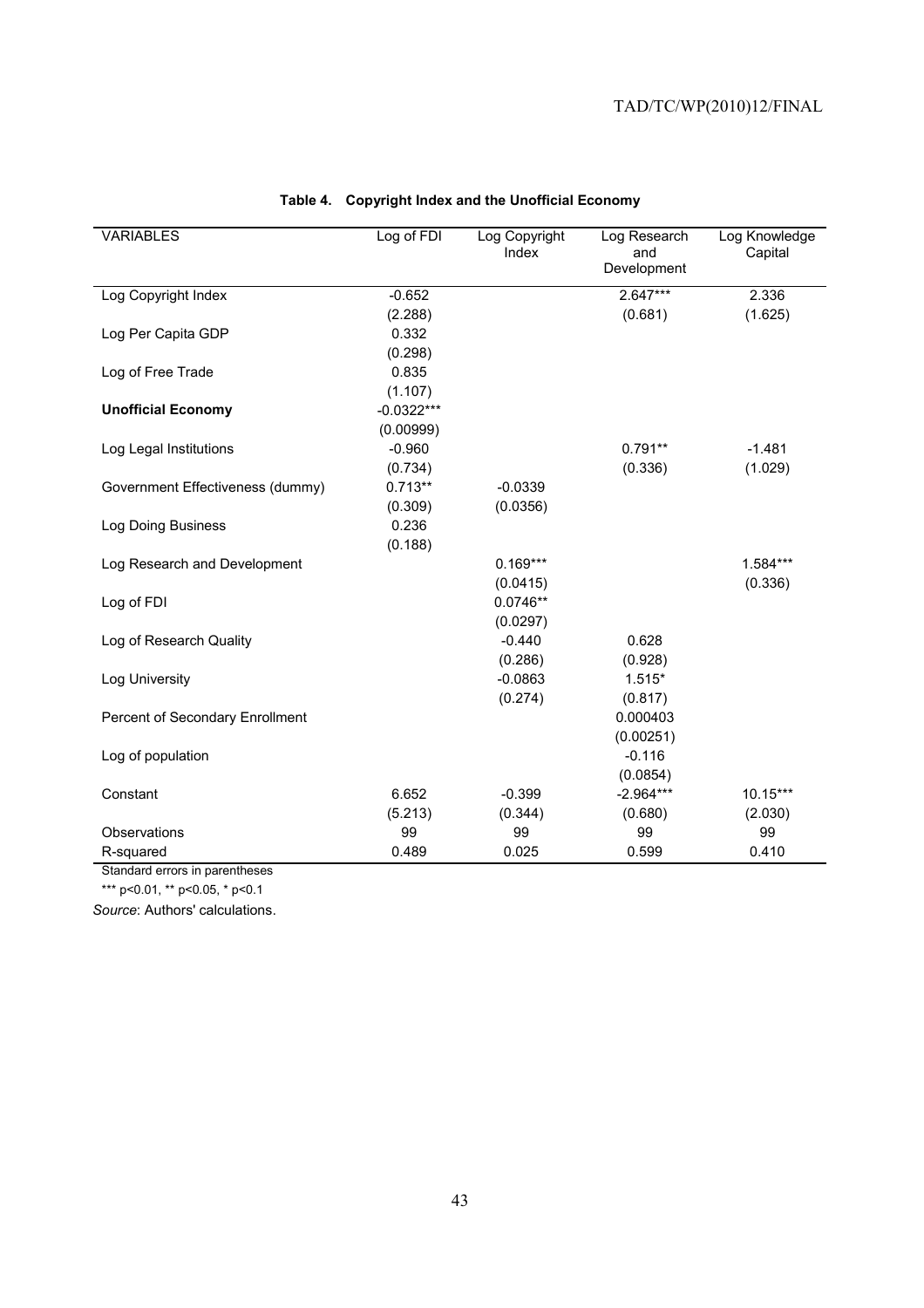| <b>VARIABLES</b>                 | Log of FDI  | Log Copyright<br>Index | Log Research<br>and<br>Development | Log Knowledge<br>Capital |
|----------------------------------|-------------|------------------------|------------------------------------|--------------------------|
| Log Copyright Index              | $1.723**$   |                        | $0.849**$                          | 4.308***                 |
|                                  | (0.738)     |                        | (0.362)                            | (1.096)                  |
| Log Per Capita GDP               | $0.451**$   |                        |                                    |                          |
|                                  | (0.201)     |                        |                                    |                          |
| Log of Free Trade                | $-1.674*$   |                        |                                    |                          |
|                                  | (0.977)     |                        |                                    |                          |
| <b>Labour Informality</b>        | $-0.0213**$ |                        |                                    |                          |
|                                  | (0.0102)    |                        |                                    |                          |
| Log Legal Institutions           | 0.892       |                        | 1.195***                           | 0.813                    |
|                                  | (0.682)     |                        | (0.411)                            | (1.546)                  |
| Government Effectiveness (dummy) | $-0.0207$   | $-0.0991$              |                                    |                          |
|                                  | (0.305)     | (0.0816)               |                                    |                          |
| Log Doing Business               | 0.134       |                        |                                    |                          |
|                                  | (0.183)     |                        |                                    |                          |
| Log Research and Development     |             | 0.0923                 |                                    | 0.679                    |
|                                  |             | (0.109)                |                                    | (0.476)                  |
| Log of FDI                       |             | $0.146**$              |                                    |                          |
|                                  |             | (0.0606)               |                                    |                          |
| Log of Research Quality          |             | $-0.820**$             | $2.140***$                         |                          |
|                                  |             | (0.408)                | (0.816)                            |                          |
| Log University                   |             | 0.480                  | $-0.131$                           |                          |
|                                  |             | (0.411)                | (0.734)                            |                          |
| Percent of Secondary Enrollment  |             |                        | 0.00150                            |                          |
|                                  |             |                        | (0.00273)                          |                          |
| Log of population                |             |                        | $-0.353***$                        |                          |
|                                  |             |                        | (0.109)                            |                          |
| Constant                         | 9.328***    | $-1.311$               | $-3.584***$                        | 6.472**                  |
|                                  | (2.735)     | (0.808)                | (0.736)                            | (2.771)                  |
| Observations                     | 47          | 47                     | 47                                 | 47                       |
| R-squared                        | 0.654       | 0.107                  | 0.895                              | 0.364                    |

# **Table 5. Copyright Index and Labour Informality**

Standard errors in parentheses

\*\*\* p<0.01, \*\* p<0.05, \* p<0.1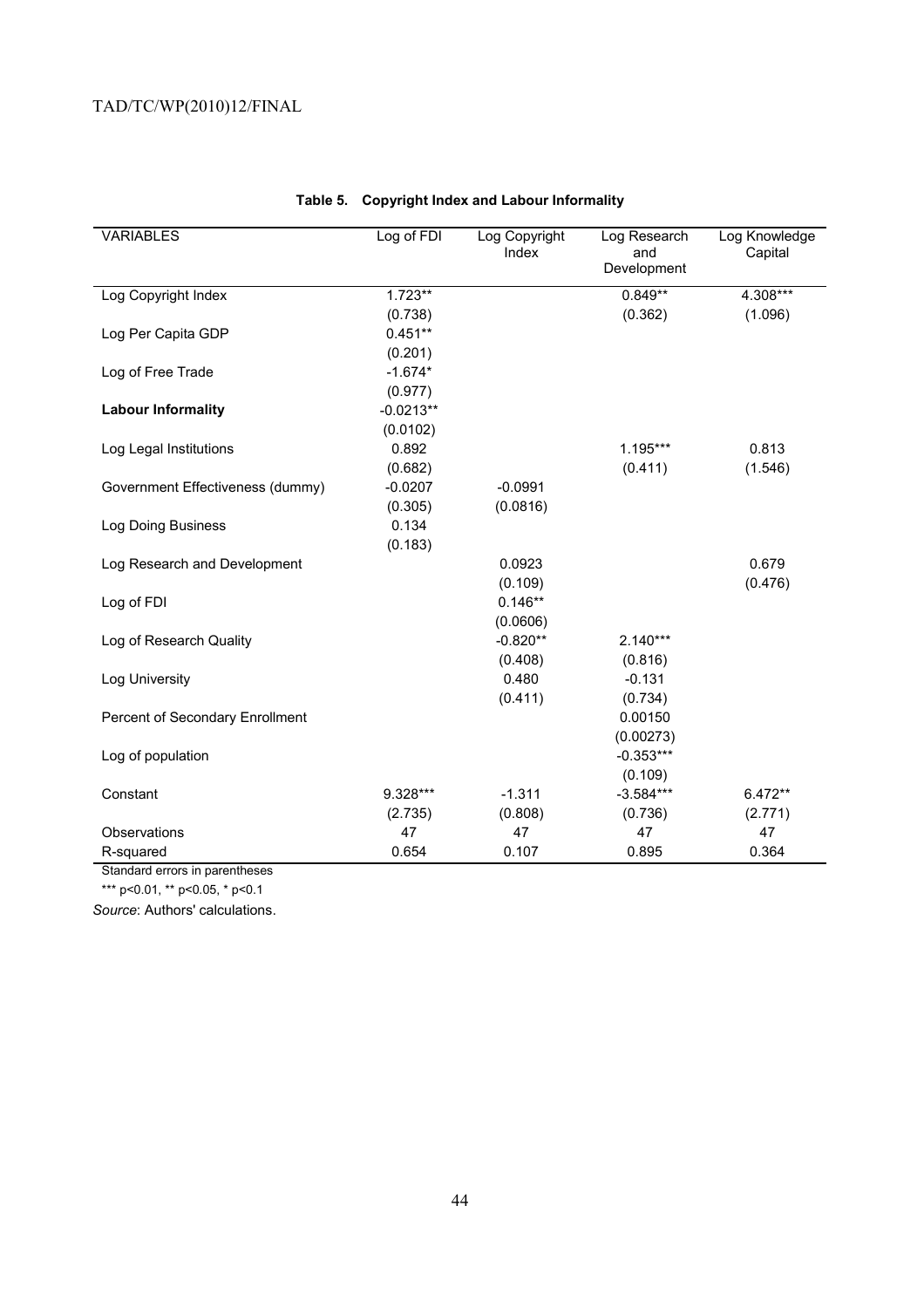| <b>VARIABLES</b>                 | Log of FDI  | Log Trademark | Log Research       | Log Knowledge |
|----------------------------------|-------------|---------------|--------------------|---------------|
|                                  |             | Index         | and<br>Development | Capital       |
|                                  |             |               |                    |               |
| Log Trademark Index              | 2.276***    |               | $1.187***$         | 0.378         |
|                                  | (0.638)     |               | (0.246)            | (0.850)       |
| Log Per Capita GDP               | 0.0817      |               |                    |               |
|                                  | (0.177)     |               |                    |               |
| Log of Free Trade                | 1.166       |               |                    |               |
|                                  | (1.158)     |               |                    |               |
| <b>Unofficial Economy</b>        | $-0.0189**$ |               |                    |               |
|                                  | (0.00951)   |               |                    |               |
| Log Legal Institutions           | $-1.004$    |               | 1.027***           | $-1.411$      |
|                                  | (0.774)     |               | (0.305)            | (1.104)       |
| Government Effectiveness (dummy) | $0.522*$    | $-0.129**$    |                    |               |
|                                  | (0.288)     | (0.0598)      |                    |               |
| Log Doing Business               | $-0.209$    |               |                    |               |
|                                  | (0.174)     |               |                    |               |
| Log Research and Development     |             | $0.297***$    |                    | 1.779***      |
|                                  |             | (0.0806)      |                    | (0.342)       |
| Log of FDI                       |             | $0.142***$    |                    |               |
|                                  |             | (0.0331)      |                    |               |
| Log of Research Quality          |             | $-0.563$      | 0.869              |               |
|                                  |             | (0.453)       | (0.698)            |               |
| Log University                   |             | $-0.410$      | 1.593***           |               |
|                                  |             | (0.409)       | (0.601)            |               |
| Percent of Secondary Enrollment  |             |               | $-0.00217$         |               |
|                                  |             |               | (0.00228)          |               |
| Log of Population                |             |               | $-0.120**$         |               |
|                                  |             |               | (0.0539)           |               |
| Constant                         | 11.05***    | $-0.475$      | $-4.057***$        | 9.022***      |
|                                  | (3.288)     | (0.486)       | (0.469)            | (2.073)       |
| Observations                     | 84          | 84            | 84                 | 84            |
| R-squared                        | 0.363       | $-0.435$      | 0.804              | 0.445         |

## **Table 6. Trademark Index and the Unofficial Economy**

Standard errors in parentheses

\*\*\* p<0.01, \*\* p<0.05, \* p<0.1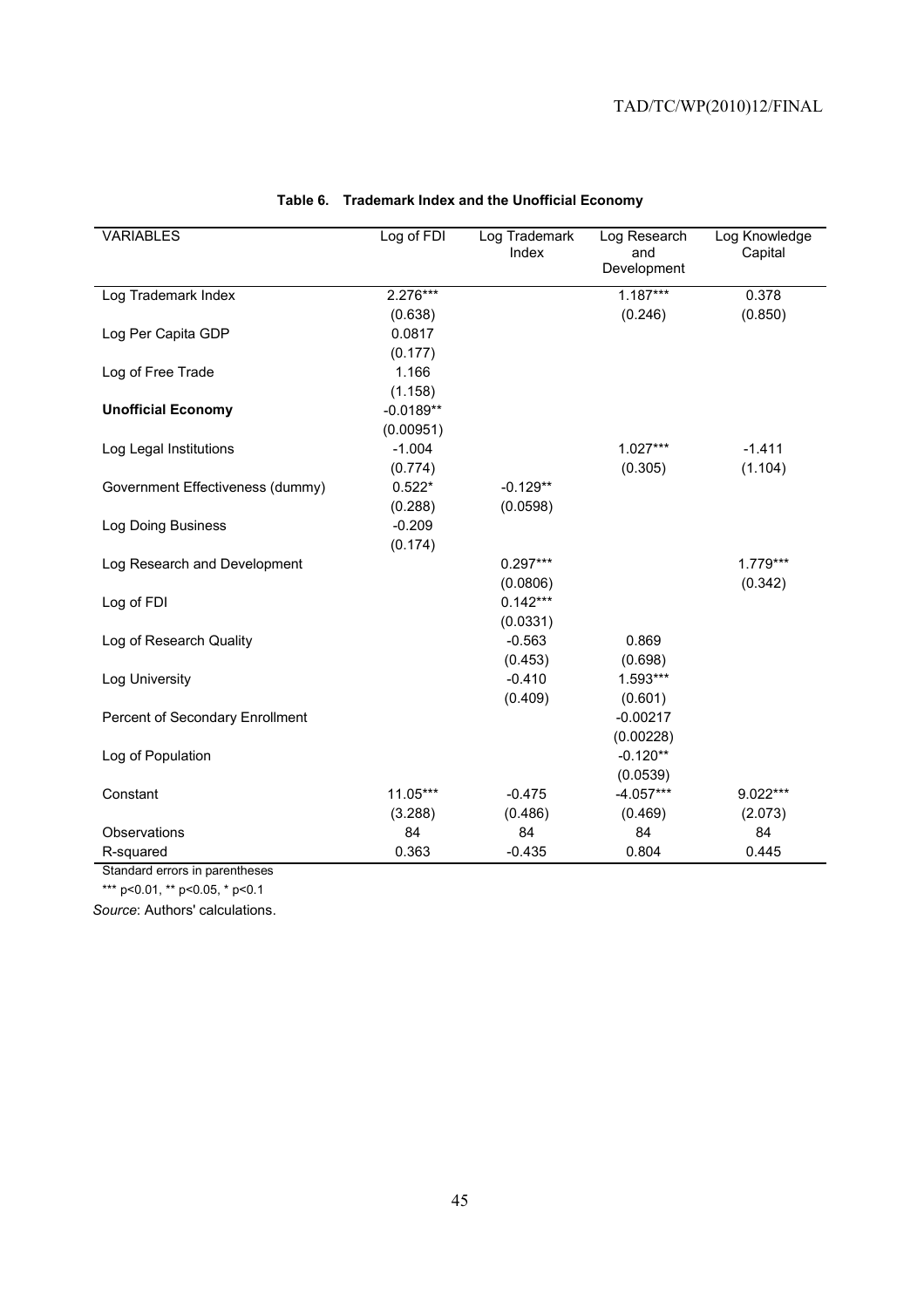| <b>VARIABLES</b>                 | Log of FDI   | Log Trademark<br>Index | Log Research<br>and<br>Development | Log Knowledge<br>Capital |
|----------------------------------|--------------|------------------------|------------------------------------|--------------------------|
| Log Trademark Index              | $-0.681$     |                        | $-0.265$                           | 0.738                    |
|                                  | (0.582)      |                        | (0.303)                            | (0.607)                  |
| Log Per Capita GDP               | $1.034***$   |                        |                                    |                          |
|                                  | (0.223)      |                        |                                    |                          |
| Log of Free Trade                | $-0.621$     |                        |                                    |                          |
|                                  | (1.496)      |                        |                                    |                          |
| <b>Labour Informality</b>        | $-0.0406***$ |                        |                                    |                          |
|                                  | (0.0129)     |                        |                                    |                          |
| Log Legal Institutions           | $-0.840$     |                        | 0.613                              | $-0.661$                 |
|                                  | (0.829)      |                        | (0.440)                            | (1.040)                  |
| Government Effectiveness (dummy) | $-0.0149$    | 0.00680                |                                    |                          |
|                                  | (0.347)      | (0.123)                |                                    |                          |
| Log Doing Business               | $0.376*$     |                        |                                    |                          |
|                                  | (0.215)      |                        |                                    |                          |
| Log Research and Development     |              | 0.0919                 |                                    | 1.391***                 |
|                                  |              | (0.136)                |                                    | (0.301)                  |
| Log of FDI                       |              | 0.0644                 |                                    |                          |
|                                  |              | (0.0721)               |                                    |                          |
| Log of Research Quality          |              | $-0.330$               | $3.824***$                         |                          |
|                                  |              | (0.783)                | (1.020)                            |                          |
| Log University                   |              | $-0.0169$              | $-1.227$                           |                          |
|                                  |              | (0.701)                | (0.788)                            |                          |
| Percent of Secondary Enrollment  |              |                        | 0.000851                           |                          |
|                                  |              |                        | (0.00235)                          |                          |
| Log of Population                |              |                        | $-0.587***$                        |                          |
|                                  |              |                        | (0.116)                            |                          |
| Constant                         | 3.873        | $-0.699$               | $-2.892***$                        | 8.059***                 |
|                                  | (3.743)      | (0.920)                | (0.716)                            | (1.942)                  |
| Observations                     | 40           | 40                     | 40                                 | 40                       |
| R-squared                        | 0.739        | 0.158                  | 0.906                              | 0.649                    |

# **Table 7. Trademark Index and Labour Informality**

Standard errors in parentheses

\*\*\* p<0.01, \*\* p<0.05, \* p<0.1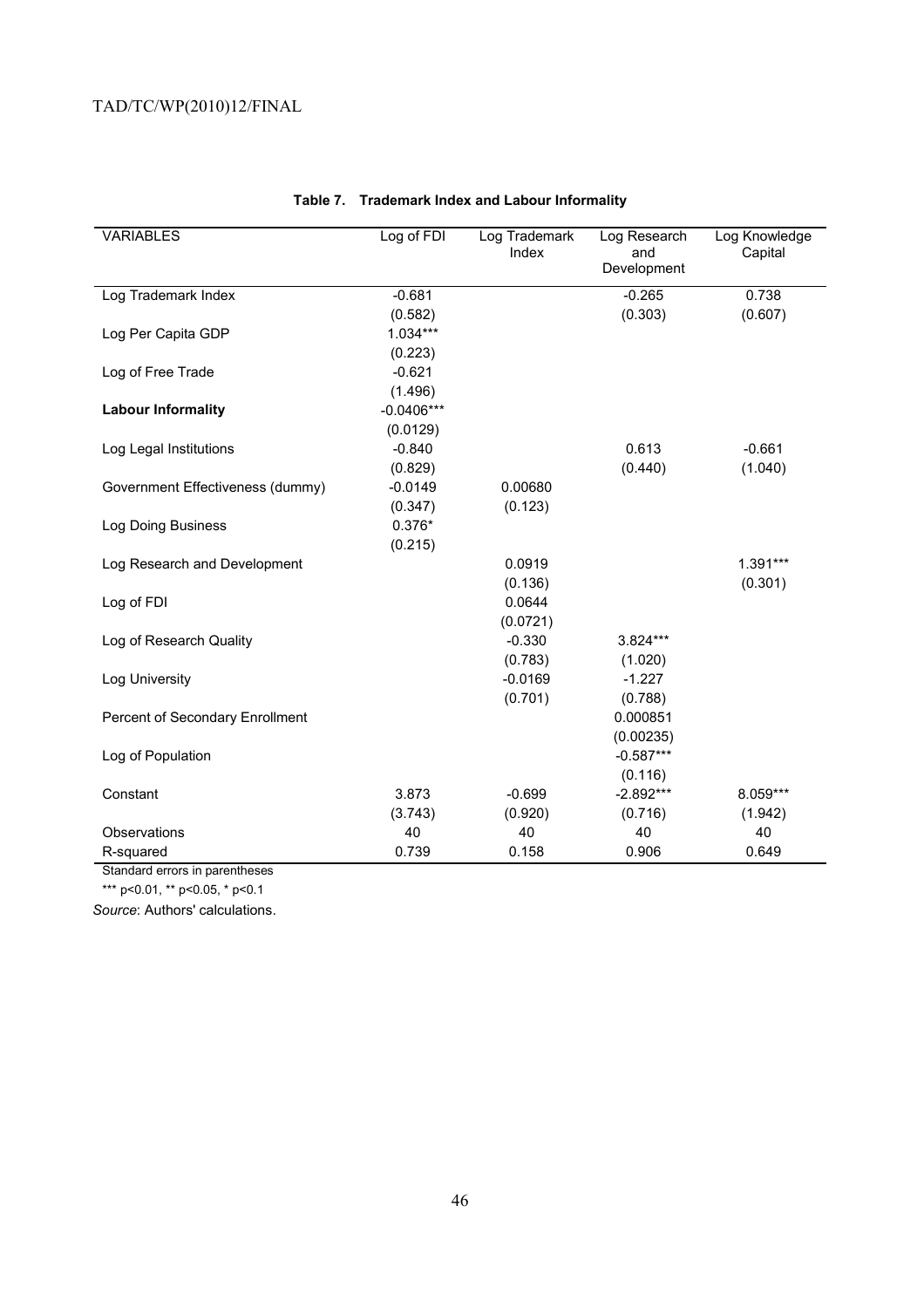| <b>VARIABLES</b>                    | Log of FDI | Log Patent<br>Index | Log Research<br>and<br>Development | Log Knowledge<br>Capital |
|-------------------------------------|------------|---------------------|------------------------------------|--------------------------|
| Log Patent Index                    | $2.589***$ |                     | 0.376                              | $2.160***$               |
|                                     | (0.884)    |                     | (0.434)                            | (0.624)                  |
| Log Per Capita GDP                  | $-0.0541$  |                     |                                    |                          |
|                                     | (0.174)    |                     |                                    |                          |
| Log of Free Trade                   | $-0.465$   |                     |                                    |                          |
|                                     | (0.939)    |                     |                                    |                          |
| Log Legal Institutions              | 0.000921   |                     | $0.794**$                          | $-0.689$                 |
|                                     | (0.574)    |                     | (0.341)                            | (0.796)                  |
| Government Effectiveness (dummy)    | $0.410*$   | $-0.0662$           |                                    |                          |
|                                     | (0.238)    | (0.0491)            |                                    |                          |
| Log Doing Business                  | $-0.0254$  |                     |                                    |                          |
|                                     | (0.110)    |                     |                                    |                          |
| Log Research and Development        |            | $0.102*$            |                                    | $1.077***$               |
|                                     |            | (0.0560)            |                                    | (0.249)                  |
| Log of FDI                          |            | $0.308***$          |                                    |                          |
|                                     |            | (0.0370)            |                                    |                          |
| Log of Research Quality             |            | $-1.177***$         | $2.371***$                         |                          |
|                                     |            | (0.333)             | (0.809)                            |                          |
| Log University                      |            | $0.699**$           | $-0.602$                           |                          |
|                                     |            | (0.277)             | (0.688)                            |                          |
| Percent of Secondary Enrollment     |            |                     | $-0.000268$                        |                          |
|                                     |            |                     | (0.00323)                          |                          |
| Log of Population                   |            |                     | $-0.177***$                        |                          |
|                                     |            |                     | (0.0630)                           |                          |
| <b>Infrastructure Quality Index</b> |            |                     | $0.151***$                         |                          |
|                                     |            |                     | (0.0573)                           |                          |
| Constant                            | 8.336***   | $-1.084***$         | $-4.914***$                        | 4.942***                 |
|                                     | (2.115)    | (0.399)             | (0.720)                            | (1.738)                  |
| Observations                        | 88         | 88                  | 88                                 | 88                       |
| R-squared                           | 0.348      | $-0.066$            | 0.797                              | 0.368                    |

# **Table 8. Infrastructure Quality Index and Patent Index**

Standard errors in parentheses

\*\*\* p<0.01, \*\* p<0.05, \* p<0.1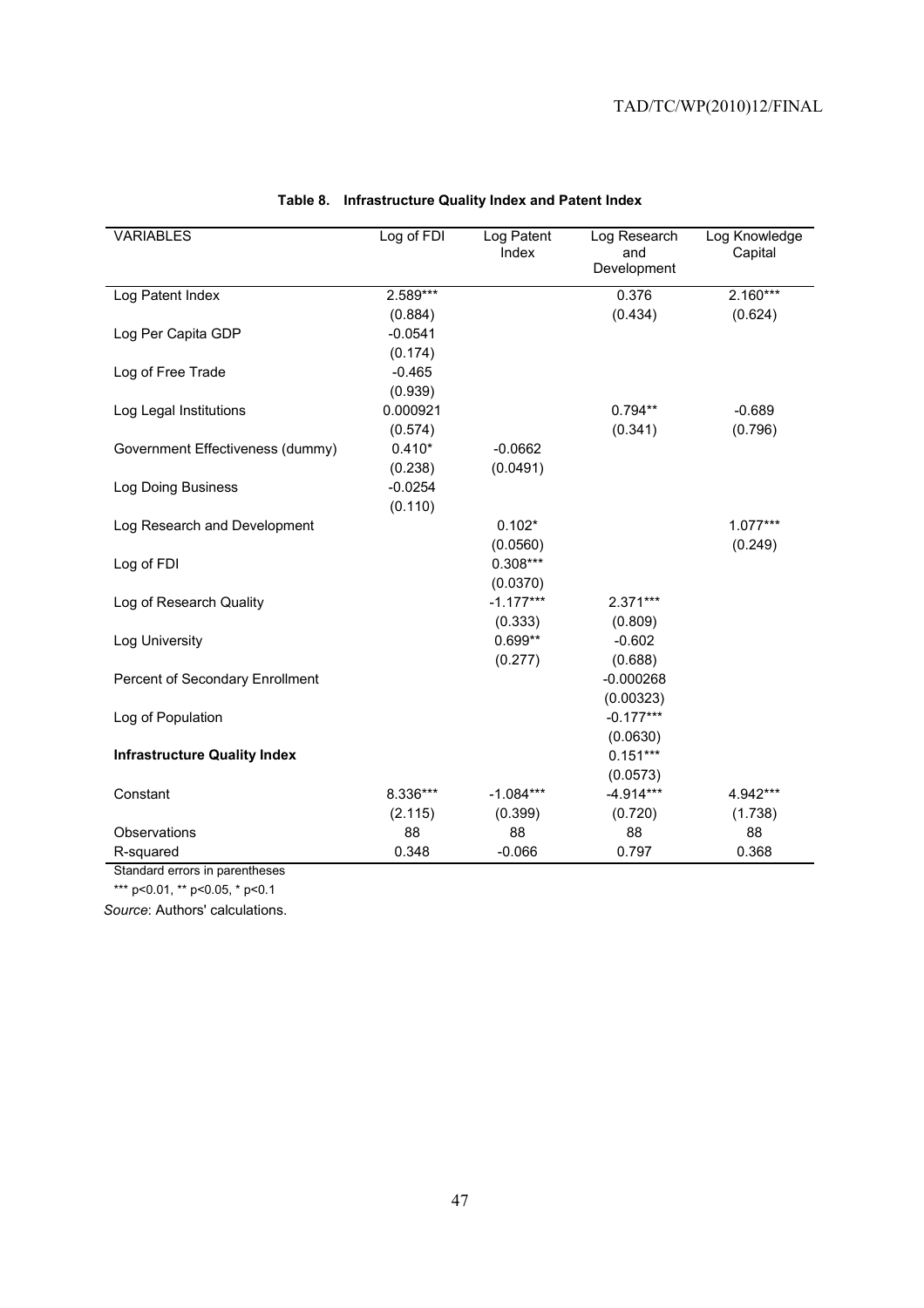| <b>VARIABLES</b>                    | Log of FDI | Log Trademark<br>Index | Log Research<br>and | Log Knowledge<br>Capital |
|-------------------------------------|------------|------------------------|---------------------|--------------------------|
|                                     |            |                        | Development         |                          |
| Log Trademark Index                 | 2.818***   |                        | $0.860***$          | 1.539**                  |
|                                     | (0.513)    |                        | (0.270)             | (0.745)                  |
| Log Per Capita GDP                  | $-0.111$   |                        |                     |                          |
|                                     | (0.160)    |                        |                     |                          |
| Log of Free Trade                   | 0.373      |                        |                     |                          |
|                                     | (1.029)    |                        |                     |                          |
| Log Legal Institutions              | $-0.236$   |                        | $0.804**$           | $-0.343$                 |
|                                     | (0.624)    |                        | (0.321)             | (1.006)                  |
| Government Effectiveness (dummy)    | $0.505*$   | $-0.194***$            |                     |                          |
|                                     | (0.264)    | (0.0670)               |                     |                          |
| Log Doing Business                  | $-0.216$   |                        |                     |                          |
|                                     | (0.148)    |                        |                     |                          |
| Log Research and Development        |            | $0.299***$             |                     | $1.214***$               |
|                                     |            | (0.0984)               |                     | (0.332)                  |
| Log of FDI                          |            | $0.227***$             |                     |                          |
|                                     |            | (0.0509)               |                     |                          |
| Log of Research Quality             |            | $-0.734$               | 2.106**             |                          |
|                                     |            | (0.624)                | (0.846)             |                          |
| Log University                      |            | $-0.0953$              | 0.177               |                          |
|                                     |            | (0.476)                | (0.736)             |                          |
| Percent of Secondary Enrollment     |            |                        | $-0.00253$          |                          |
|                                     |            |                        | (0.00274)           |                          |
| Log of Population                   |            |                        | $-0.142**$          |                          |
|                                     |            |                        | (0.0567)            |                          |
| <b>Infrastructure Quality Index</b> |            |                        | $0.0682*$           |                          |
|                                     |            |                        | (0.0399)            |                          |
| Constant                            | $13.01***$ | $-1.513***$            | $-3.995***$         | 7.759***                 |
|                                     | (3.016)    | (0.528)                | (0.509)             | (1.847)                  |
| Observations                        | 75         | 75                     | 75                  | 75                       |
| R-squared                           | 0.185      | $-0.547$               | 0.822               | 0.384                    |

# **Table 9. Infrastructure Quality Index and Trademark Index**

Standard errors in parentheses

\*\*\* p<0.01, \*\* p<0.05, \* p<0.1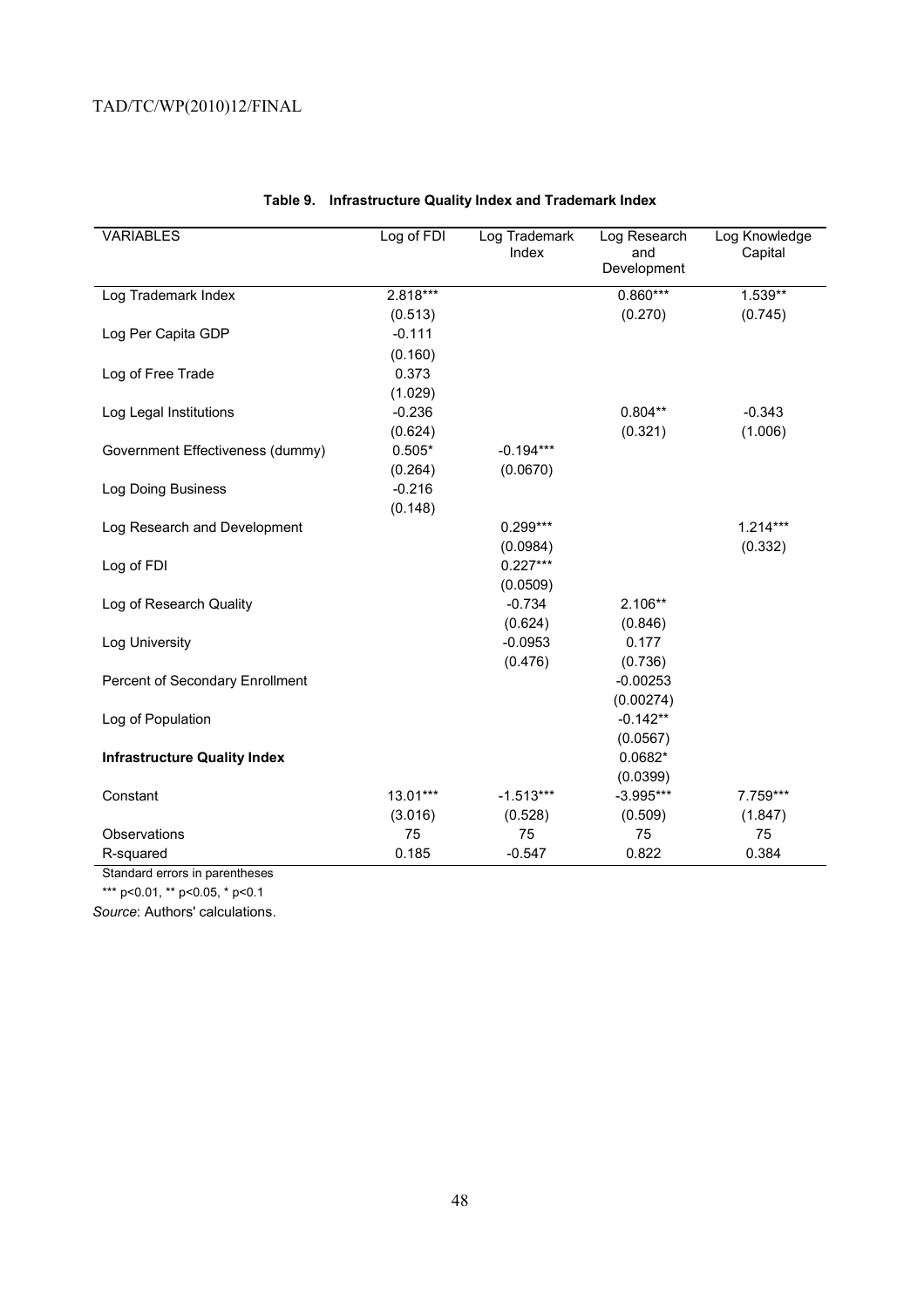| <b>VARIABLES</b>                  | Log of FDI | Log Patent<br>Index | Log Research<br>and<br>Development | Log Knowledge<br>Capital |
|-----------------------------------|------------|---------------------|------------------------------------|--------------------------|
| Log Patent Index                  | $2.417***$ |                     | $0.856**$                          | 2.827***                 |
|                                   | (0.754)    |                     | (0.403)                            | (0.691)                  |
| Log Per Capita GDP                | 0.0715     |                     |                                    |                          |
|                                   | (0.138)    |                     |                                    |                          |
| Log of Free Trade                 | $-0.186$   |                     |                                    |                          |
|                                   | (0.713)    |                     |                                    |                          |
| Log Legal Institutions            | 0.187      |                     | $1.107***$                         | $-0.0229$                |
|                                   | (0.578)    |                     | (0.357)                            | (0.786)                  |
| Government Effectiveness (dummy)  | $0.401*$   | $-0.0267$           |                                    |                          |
|                                   | (0.233)    | (0.0517)            |                                    |                          |
| Log Doing Business                | 0.0431     |                     |                                    |                          |
|                                   | (0.0984)   |                     |                                    |                          |
| Log Research and Development      |            | $-0.0640$           |                                    | $0.852***$               |
|                                   |            | (0.0590)            |                                    | (0.247)                  |
| Log of FDI                        |            | $0.349***$          |                                    |                          |
|                                   |            | (0.0484)            |                                    |                          |
| Log of Research Quality           |            | $-0.591**$          | 1.406                              |                          |
|                                   |            | (0.280)             | (0.864)                            |                          |
| Log University                    |            | 0.410               | 0.816                              |                          |
|                                   |            | (0.253)             | (0.778)                            |                          |
| Percent of Secondary Enrollment   |            |                     | $-0.00520$                         |                          |
|                                   |            |                     | (0.00419)                          |                          |
| Log of Population                 |            |                     | $-0.108$                           |                          |
|                                   |            |                     | (0.0794)                           |                          |
| <b>Social Security Laws Index</b> |            |                     | 1.867***                           |                          |
|                                   |            |                     | (0.461)                            |                          |
| Constant                          | $6.120***$ | $-1.996***$         | $-6.777***$                        | 2.574                    |
|                                   | (1.521)    | (0.451)             | (0.759)                            | (1.827)                  |
| Observations                      | 103        | 103                 | 103                                | 103                      |
| R-squared                         | 0.419      | $-0.424$            | 0.792                              | 0.519                    |

# **Table 10. Social Security Index and Patent Index**

Standard errors in parentheses

\*\*\* p<0.01, \*\* p<0.05, \* p<0.1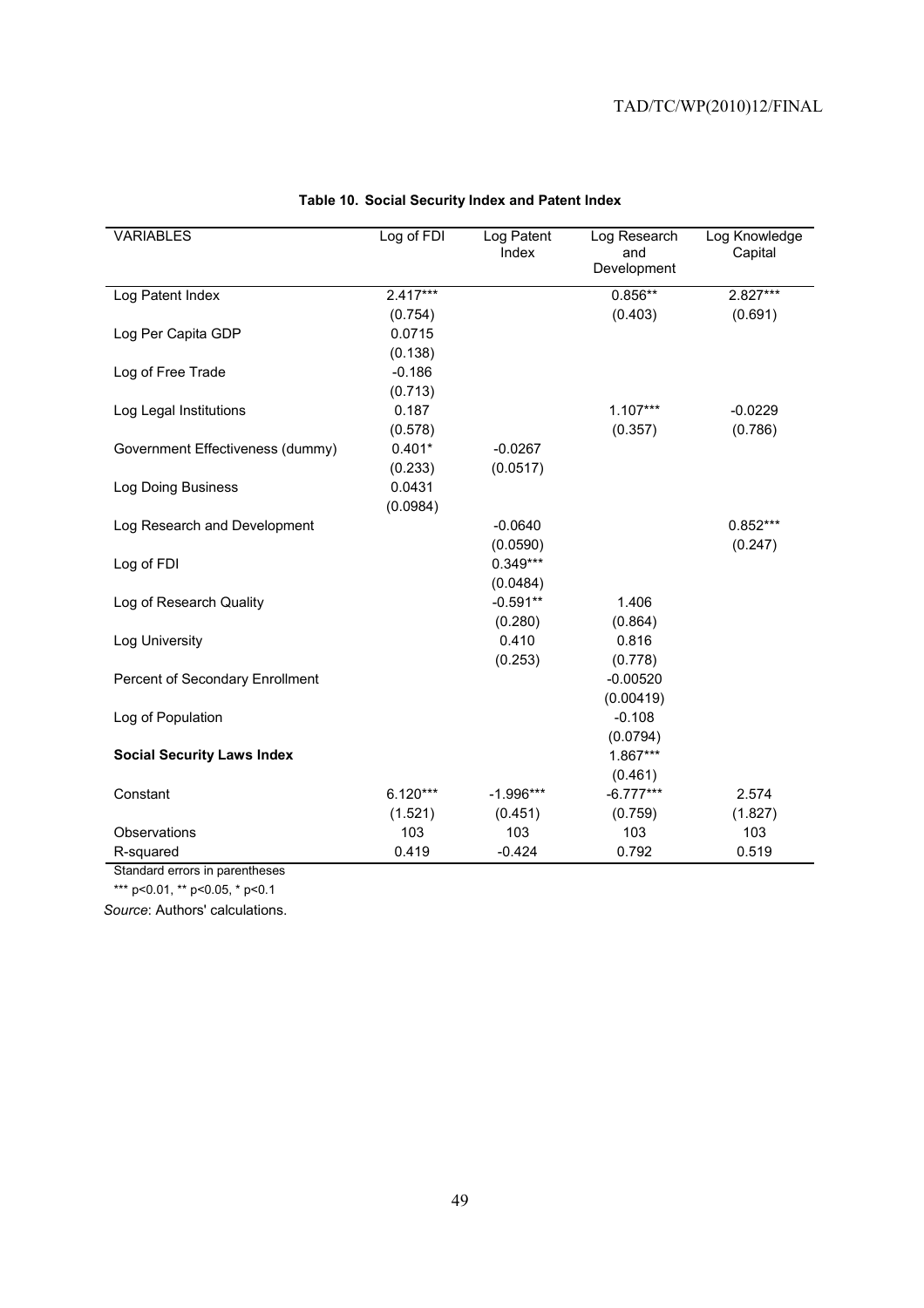| <b>VARIABLES</b>                  | Log of FDI | Log Copyright<br>Index | Log Research<br>and<br>Development | Log Knowledge<br>Capital |
|-----------------------------------|------------|------------------------|------------------------------------|--------------------------|
| Log Copyright Index               | 2.431      |                        | 2.609***                           | 4.872***                 |
|                                   | (2.077)    |                        | (0.713)                            | (1.574)                  |
| Log Per Capita GDP                | 0.148      |                        |                                    |                          |
|                                   | (0.277)    |                        |                                    |                          |
| Log of Free Trade                 | 0.376      |                        |                                    |                          |
|                                   | (1.000)    |                        |                                    |                          |
| Log Legal Institutions            | $-0.423$   |                        | $0.941***$                         | $-0.134$                 |
|                                   | (0.683)    |                        | (0.327)                            | (0.989)                  |
| Government Effectiveness (dummy)  | $0.688**$  | $-0.0619*$             |                                    |                          |
|                                   | (0.281)    | (0.0346)               |                                    |                          |
| Log Doing Business                | 0.0861     |                        |                                    |                          |
|                                   | (0.172)    |                        |                                    |                          |
| Log Research and Development      |            | $0.132***$             |                                    | $0.916***$               |
|                                   |            | (0.0409)               |                                    | (0.321)                  |
| Log of FDI                        |            | $0.101***$             |                                    |                          |
|                                   |            | (0.0311)               |                                    |                          |
| Log of Research Quality           |            | $-0.225$               | 0.251                              |                          |
|                                   |            | (0.270)                | (0.919)                            |                          |
| Log University                    |            | $-0.0724$              | $1.512*$                           |                          |
|                                   |            | (0.255)                | (0.809)                            |                          |
| Percent of Secondary Enrollment   |            |                        | $-0.000454$                        |                          |
|                                   |            |                        | (0.00285)                          |                          |
| Log of Population                 |            |                        | $-0.0944$                          |                          |
|                                   |            |                        | (0.0913)                           |                          |
| <b>Social Security Laws Index</b> |            |                        | $0.805*$                           |                          |
|                                   |            |                        | (0.416)                            |                          |
| Constant                          | $9.226*$   | $-0.987***$            | $-3.258***$                        | 8.572***                 |
|                                   | (4.788)    | (0.330)                | (0.698)                            | (1.964)                  |
| Observations                      | 99         | 99                     | 99                                 | 99                       |
| R-squared                         | 0.306      | $-0.038$               | 0.625                              | 0.288                    |

# **Table 11. Social Security Index and Copyright Index**

Standard errors in parentheses

\*\*\* p<0.01, \*\* p<0.05, \* p<0.1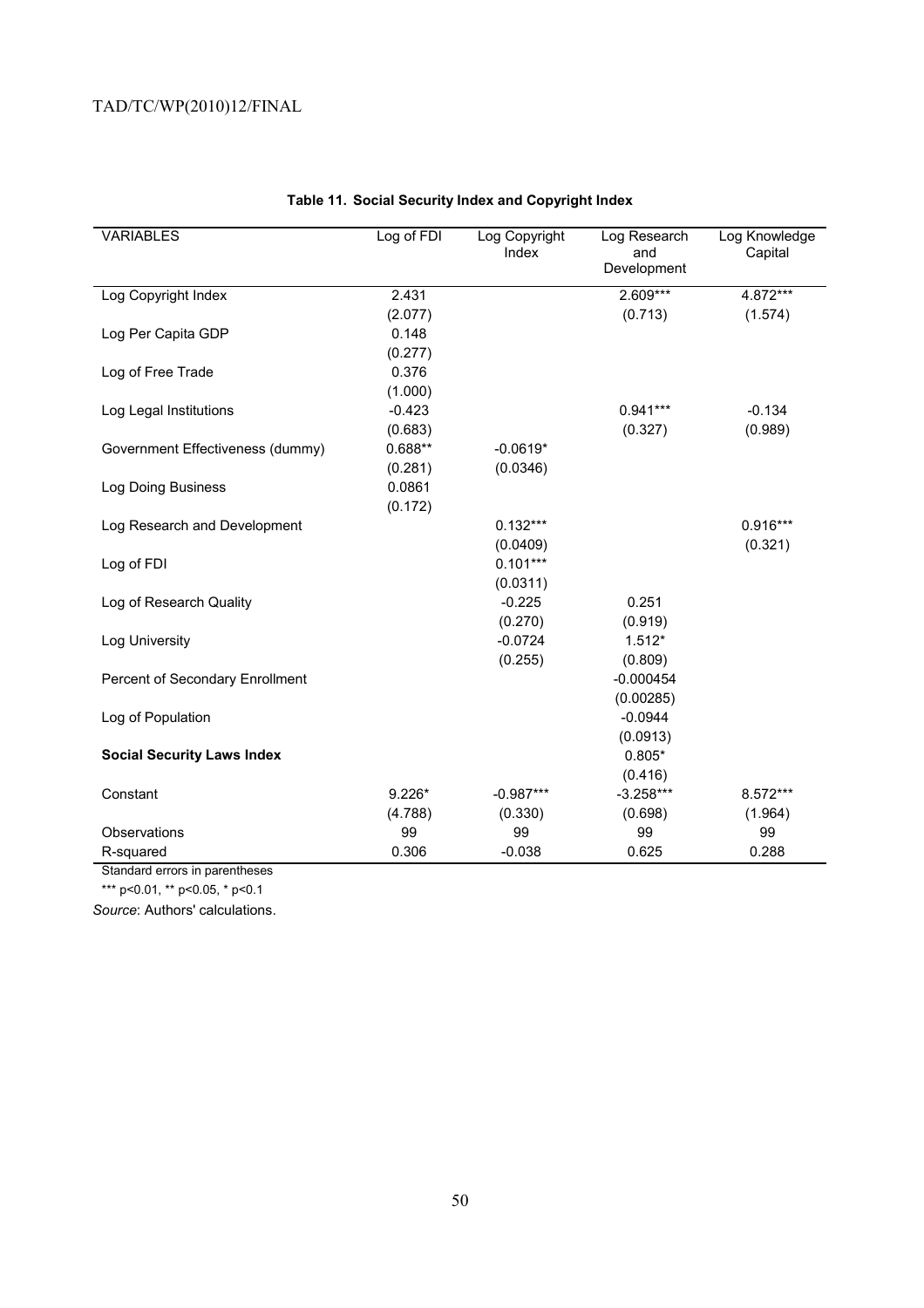| <b>VARIABLES</b>                   | Log of FDI | Log Patent<br>Index | Log Research<br>and | Log Knowledge<br>Capital |
|------------------------------------|------------|---------------------|---------------------|--------------------------|
|                                    |            |                     | Development         |                          |
| Log Research and Development       |            | $0.188***$          |                     | $0.650***$               |
|                                    |            | (0.0541)            |                     | (0.200)                  |
| Log FDI                            |            | $0.193***$          |                     |                          |
|                                    |            | (0.0322)            |                     |                          |
| Log Research Quality               |            | $-2.030***$         | $6.453***$          |                          |
|                                    |            | (0.348)             | (0.891)             |                          |
| Log University Research            |            | $1.340***$          | $-3.360***$         |                          |
|                                    |            | (0.355)             | (0.933)             |                          |
| <b>Government Effectiveness</b>    | $0.394*$   | 0.00396             |                     |                          |
|                                    | (0.222)    | (0.0554)            |                     |                          |
| <b>Enforceability of Contracts</b> |            | 0.00605             | $-0.0153$           | $0.279**$                |
|                                    |            | (0.0351)            | (0.0882)            | (0.141)                  |
| <b>Frequency of Price Controls</b> |            | $-0.0222*$          |                     |                          |
|                                    |            | (0.0132)            |                     |                          |
| Log Patent Index                   | 1.564      |                     | $2.009***$          | 1.568**                  |
|                                    | (1.178)    |                     | (0.409)             | (0.679)                  |
| Log GDP Per Capita                 | 0.126      |                     |                     |                          |
|                                    | (0.215)    |                     |                     |                          |
| Log Free Trade                     | 0.0754     |                     |                     |                          |
|                                    | (1.293)    |                     |                     |                          |
| Log Doing Business                 | $-0.0218$  |                     |                     |                          |
|                                    | (0.127)    |                     |                     |                          |
| Log Secondary School Enrollment    |            |                     | $-0.00543*$         |                          |
|                                    |            |                     | (0.00293)           |                          |
| Log Population                     |            |                     | $-0.219***$         |                          |
|                                    |            |                     | (0.0541)            |                          |
| Constant                           | $6.934**$  | 0.558               | $-6.189***$         | 2.576**                  |
|                                    | (2.705)    | (0.379)             | (0.598)             | (1.049)                  |
| Observations                       | 87         | 87                  | 87                  | 87                       |
| R-squared                          | 0.447      | 0.455               | 0.742               | 0.505                    |

# **Table 12. Enforceability of Contracts and Patent Index**

Standard errors in parentheses

\*\*\* p<0.01, \*\* p<0.05, \* p<0.1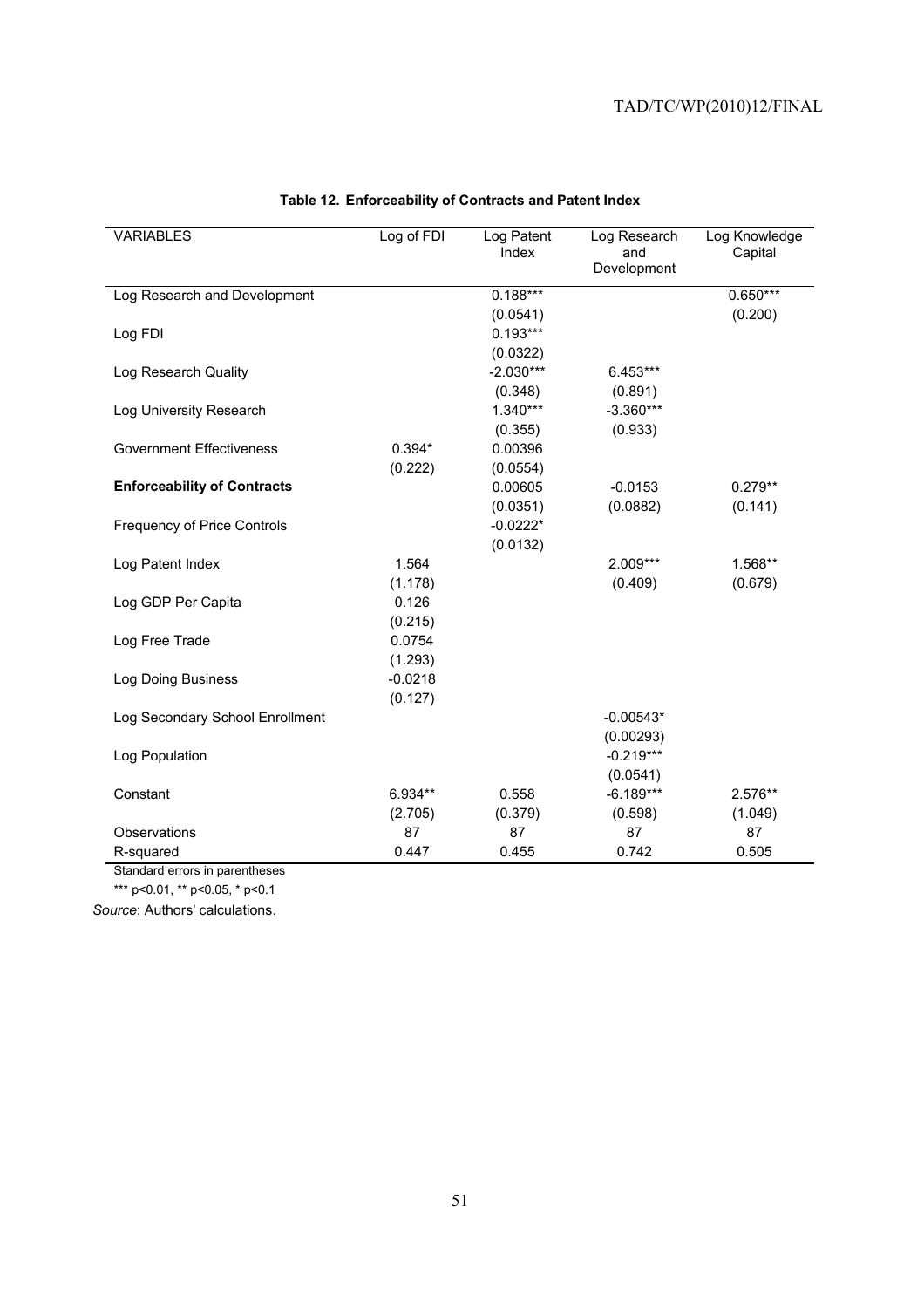| <b>VARIABLES</b>                   | Log of FDI | Log Copyright<br>Index | Log Research<br>and<br>Development | Log Knowledge<br>Capital |
|------------------------------------|------------|------------------------|------------------------------------|--------------------------|
| Log Research and Development       |            | $0.284***$             |                                    | $1.023***$               |
|                                    |            | (0.0525)               |                                    | (0.218)                  |
| Log FDI                            |            | 0.0216                 |                                    |                          |
|                                    |            | (0.0264)               |                                    |                          |
| Log Research Quality               |            | $-1.737***$            | 4.674***                           |                          |
|                                    |            | (0.356)                | (0.842)                            |                          |
| Log University Research            |            | $0.617*$               | $-1.192$                           |                          |
|                                    |            | (0.366)                | (0.924)                            |                          |
| <b>Government Effectiveness</b>    | $0.430*$   | 0.0386                 |                                    |                          |
|                                    | (0.240)    | (0.0490)               |                                    |                          |
| <b>Enforceability of Contracts</b> |            | 0.0236                 | $-0.0755$                          | $0.254*$                 |
|                                    |            | (0.0348)               | (0.0982)                           | (0.147)                  |
| <b>Frequency of Price Controls</b> |            | $-0.0138$              |                                    |                          |
|                                    |            | (0.00996)              |                                    |                          |
| Log Copyright Index                | $-2.352*$  |                        | 2.627***                           | 0.223                    |
|                                    | (1.217)    |                        | (0.523)                            | (1.099)                  |
| Log GDP Per Capita                 | $0.757***$ |                        |                                    |                          |
|                                    | (0.218)    |                        |                                    |                          |
| Log Free Trade                     | 0.596      |                        |                                    |                          |
|                                    | (0.900)    |                        |                                    |                          |
| Log Doing Business                 | 0.234      |                        |                                    |                          |
|                                    | (0.171)    |                        |                                    |                          |
| Log Secondary School Enrollment    |            |                        | $-0.000435$                        |                          |
|                                    |            |                        | (0.00186)                          |                          |
| Log Population                     |            |                        | $-0.108$                           |                          |
|                                    |            |                        | (0.0659)                           |                          |
| Constant                           | 0.371      | $0.999***$             | $-3.302***$                        | 4.963***                 |
|                                    | (3.425)    | (0.352)                | (0.526)                            | (1.147)                  |
| Observations                       | 84         | 84                     | 84                                 | 84                       |
| R-squared                          | 0.431      | 0.140                  | 0.649                              | 0.527                    |

# **Table 13. Enforceability of Contracts and Copyright Index**

Standard errors in parentheses

\*\*\* p<0.01, \*\* p<0.05, \* p<0.1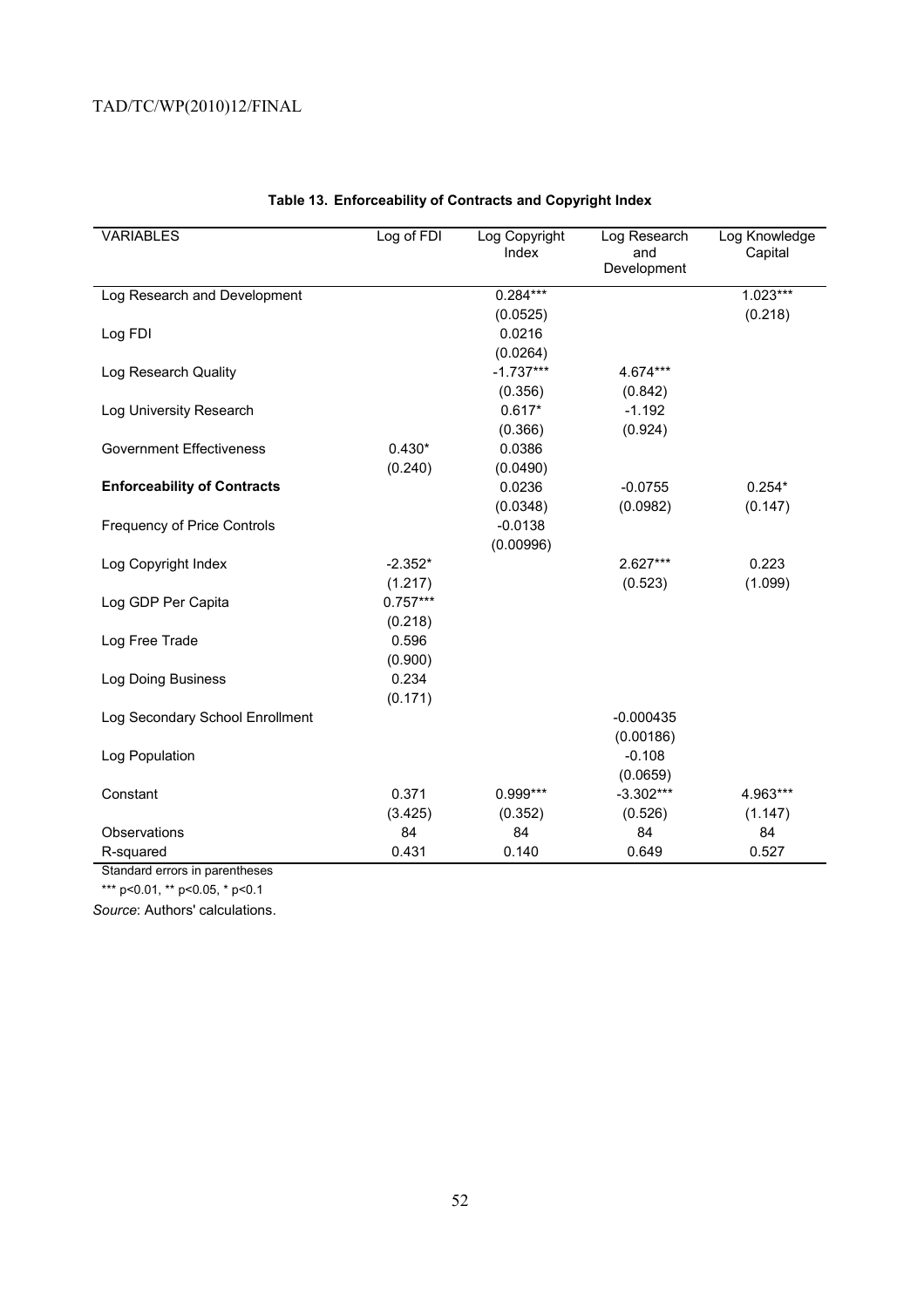| <b>VARIABLES</b>                   | Log of FDI | Log Patent<br>Index | Log Research<br>and | Log Knowledge<br>Capital |
|------------------------------------|------------|---------------------|---------------------|--------------------------|
|                                    |            |                     | Development         |                          |
| Log Research and Development       |            | 0.0165              |                     | $1.023***$               |
|                                    |            | (0.0563)            |                     | (0.258)                  |
| Log FDI                            |            | $0.260***$          |                     |                          |
|                                    |            | (0.0370)            |                     |                          |
| Log Research Quality               |            | $-1.011***$         | 2.072*              |                          |
|                                    |            | (0.265)             | (1.088)             |                          |
| Log University Research            |            | $0.436*$            | 0.0504              |                          |
|                                    |            | (0.255)             | (1.059)             |                          |
| Government effectiveness           | $0.554***$ | $-0.0164$           |                     |                          |
|                                    | (0.199)    | (0.0579)            |                     |                          |
| <b>Corruption Index</b>            |            | $0.0339*$           | $0.154**$           | 0.00760                  |
|                                    |            | (0.0203)            | (0.0636)            | (0.126)                  |
| <b>Frequency of Price Controls</b> |            | 0.000542            |                     |                          |
|                                    |            | (0.0118)            |                     |                          |
| Log Patent Index                   | 2.097***   |                     | 1.082*              | 2.229***                 |
|                                    | (0.740)    |                     | (0.582)             | (0.777)                  |
| Log GDP Per Capita                 | 0.0463     |                     |                     |                          |
|                                    | (0.144)    |                     |                     |                          |
| Log Free Trade                     | $-0.219$   |                     |                     |                          |
|                                    | (0.773)    |                     |                     |                          |
| Log Doing Business                 | $-0.00557$ |                     |                     |                          |
|                                    | (0.109)    |                     |                     |                          |
| Log Secondary School Enrollment    |            |                     | $-5.49e-05$         |                          |
|                                    |            |                     | (0.00482)           |                          |
| Log Population                     |            |                     | $-0.0973$           |                          |
|                                    |            |                     | (0.0816)            |                          |
| Constant                           | 7.139***   | $-0.722$            | $-5.336***$         | 3.184***                 |
|                                    | (1.602)    | (0.441)             | (0.818)             | (1.206)                  |
| Observations                       | 106        | 106                 | 106                 | 106                      |
| R-squared                          | 0.495      | 0.250               | 0.749               | 0.568                    |

# **Table 14. Corruption Index and Patent Index**

Standard errors in parentheses

\*\*\* p<0.01, \*\* p<0.05, \* p<0.1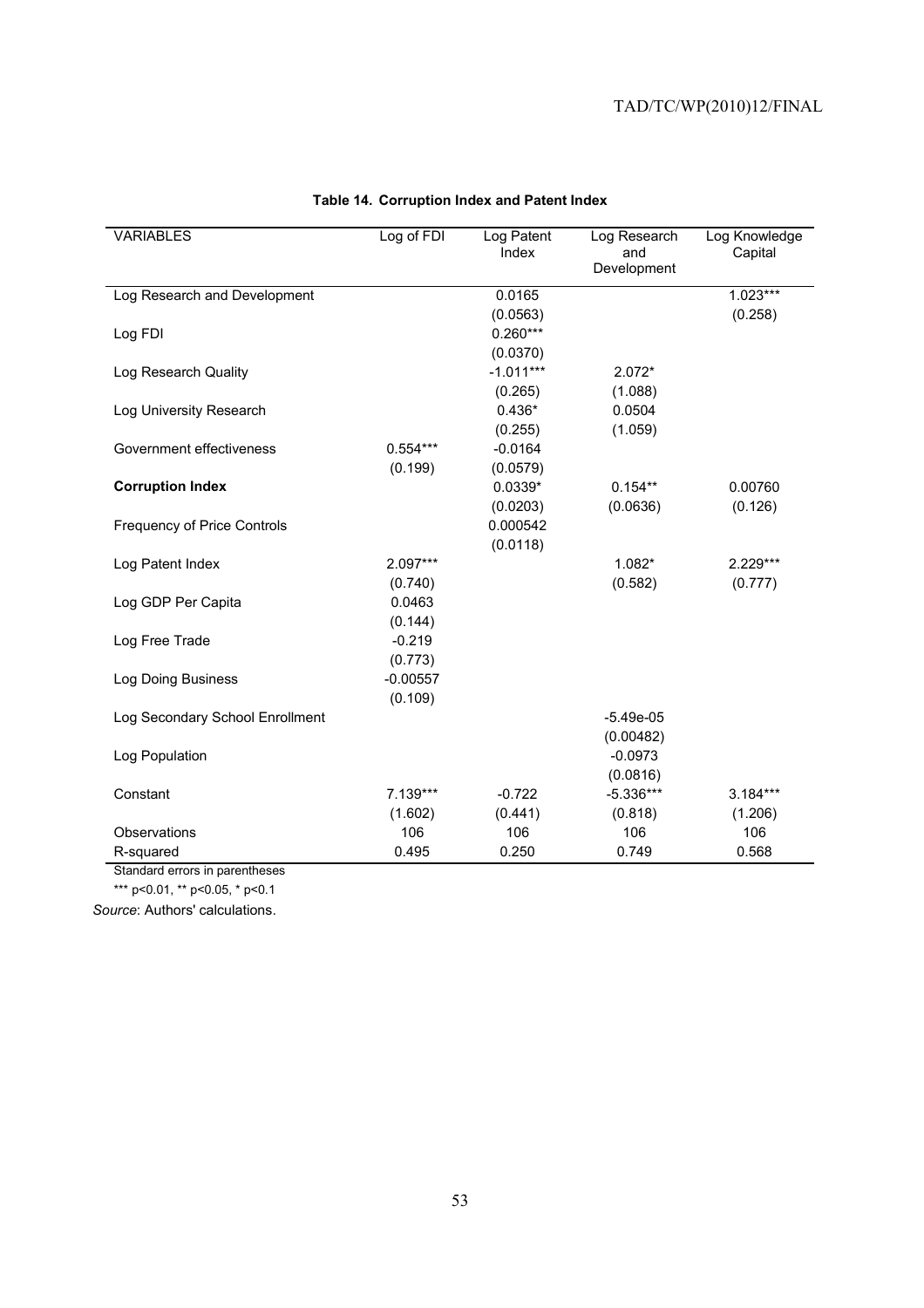| <b>VARIABLES</b>                   | Log of FDI | Log Copyright<br>Index | Log Research<br>and<br>Development | Log Knowledge<br>Capital |
|------------------------------------|------------|------------------------|------------------------------------|--------------------------|
| Log Research and Development       |            | $0.198***$             |                                    | $1.492***$               |
|                                    |            | (0.0513)               |                                    | (0.284)                  |
| Log FDI                            |            | $-0.0780**$            |                                    |                          |
|                                    |            | (0.0344)               |                                    |                          |
| Log Research Quality               |            | $-0.567**$             | 1.298                              |                          |
|                                    |            | (0.249)                | (0.929)                            |                          |
| Log University Research            |            | $-0.118$               | 1.173                              |                          |
|                                    |            | (0.260)                | (0.842)                            |                          |
| <b>Government Effectiveness</b>    | 1.076***   | 0.00767                |                                    |                          |
|                                    | (0.234)    | (0.0570)               |                                    |                          |
| <b>Corruption Index</b>            |            | $0.0448**$             | 0.0679                             | 0.0927                   |
|                                    |            | (0.0217)               | (0.0971)                           | (0.161)                  |
| <b>Frequency of Price Controls</b> |            | 0.00707                |                                    |                          |
|                                    |            | (0.0131)               |                                    |                          |
| Log Copyright Index                | $-1.305$   |                        | 1.395                              | $-2.255$                 |
|                                    | (1.253)    |                        | (0.999)                            | (1.552)                  |
| Log GDP Per Capita                 | 0.228      |                        |                                    |                          |
|                                    | (0.193)    |                        |                                    |                          |
| Log Free Trade                     | $-1.182$   |                        |                                    |                          |
|                                    | (0.918)    |                        |                                    |                          |
| Log Doing Business                 | 0.0783     |                        |                                    |                          |
|                                    | (0.152)    |                        |                                    |                          |
| Log Secondary School Enrollment    |            |                        | 0.00468                            |                          |
|                                    |            |                        | (0.00319)                          |                          |
| Log Population                     |            |                        | $-0.172*$                          |                          |
|                                    |            |                        | (0.100)                            |                          |
| Constant                           | $8.747***$ | $1.037**$              | $-3.241***$                        | 4.543***                 |
|                                    | (3.027)    | (0.415)                | (0.660)                            | (1.610)                  |
| Observations                       | 102        | 102                    | 102                                | 102                      |
| R-squared                          | 0.438      | 0.120                  | 0.717                              | 0.497                    |

# **Table 15. Corruption Index and Copyright Index**

Standard errors in parentheses

\*\*\* p<0.01, \*\* p<0.05, \* p<0.1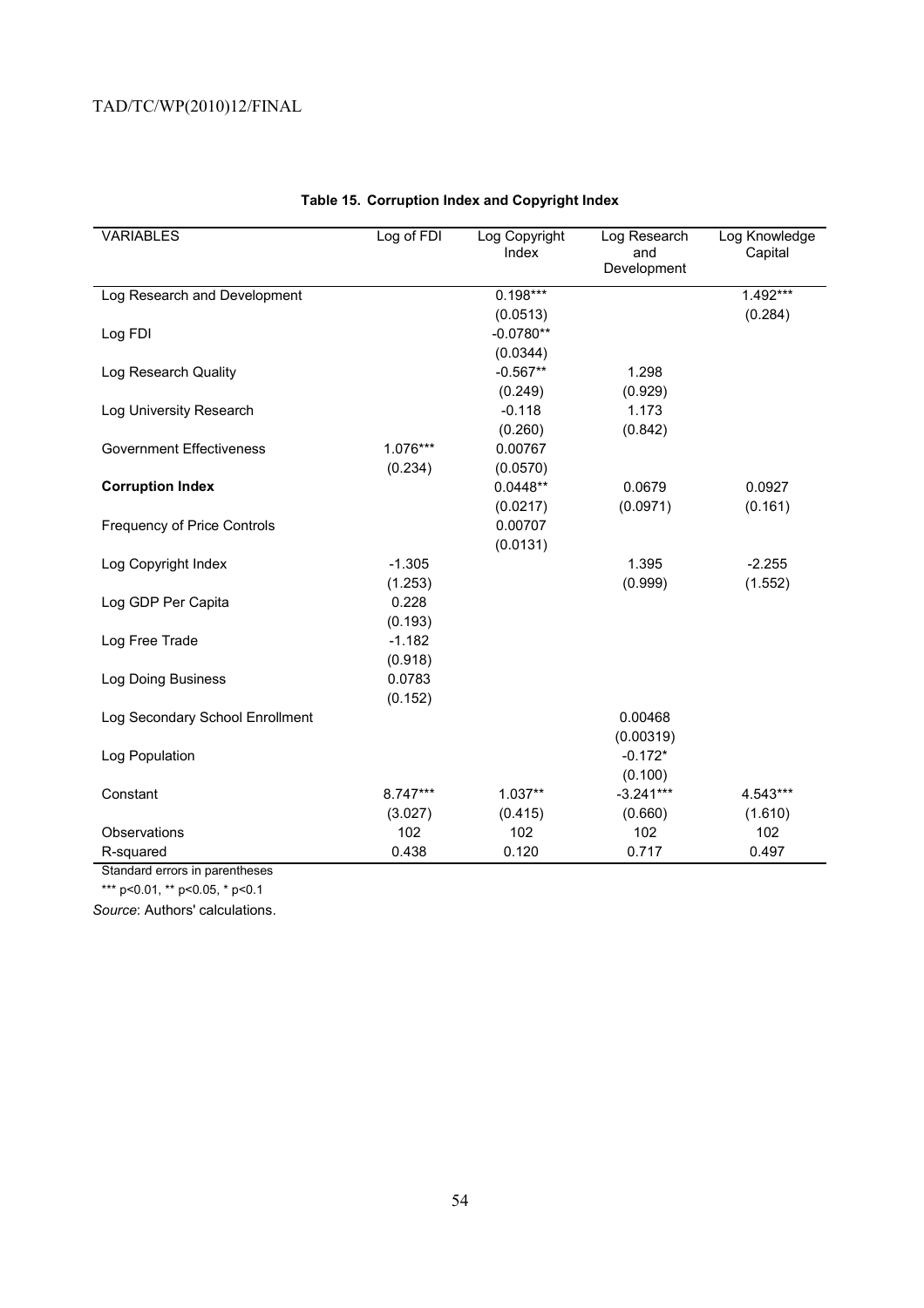| <b>VARIABLES</b>                   | Log of FDI | Log Trademark<br>Index | Log Research<br>and | Log Knowledge<br>Capital |
|------------------------------------|------------|------------------------|---------------------|--------------------------|
|                                    |            |                        | Development         |                          |
| Log Research and Development       |            | $0.348***$             |                     | $1.115***$               |
|                                    |            | (0.0633)               |                     | (0.286)                  |
| Log FDI                            |            | $0.128***$             |                     |                          |
|                                    |            | (0.0277)               |                     |                          |
| Log Research Quality               |            | $-0.445$               | 1.031               |                          |
|                                    |            | (0.350)                | (0.855)             |                          |
| Log University Research            |            | $-0.479$               | 1.486*              |                          |
|                                    |            | (0.342)                | (0.845)             |                          |
| <b>Government Effectiveness</b>    | $0.503**$  | $-0.105*$              |                     |                          |
|                                    | (0.219)    | (0.0541)               |                     |                          |
| <b>Corruption Index</b>            |            | $-0.0267$              | $0.104*$            | 0.0955                   |
|                                    |            | (0.0225)               | (0.0590)            | (0.128)                  |
| <b>Frequency of Price Controls</b> |            | $-0.00475$             |                     |                          |
|                                    |            | (0.0102)               |                     |                          |
| Log Trademark Index                | $3.550***$ |                        | $1.613***$          | $1.825*$                 |
|                                    | (0.657)    |                        | (0.315)             | (0.961)                  |
| Log GDP Per Capita                 | $-0.154$   |                        |                     |                          |
|                                    | (0.164)    |                        |                     |                          |
| Log Free Trade                     | 0.365      |                        |                     |                          |
|                                    | (0.987)    |                        |                     |                          |
| Log Doing Business                 | $-0.329**$ |                        |                     |                          |
|                                    | (0.158)    |                        |                     |                          |
| Log Secondary School Enrollment    |            |                        | $-3.50e-05$         |                          |
|                                    |            |                        | (0.00276)           |                          |
| Log Population                     |            |                        | $-0.0581$           |                          |
|                                    |            |                        | (0.0492)            |                          |
| Constant                           | $13.44***$ | $-0.197$               | $-3.242***$         | 6.276***                 |
|                                    | (2.955)    | (0.412)                | (0.514)             | (1.039)                  |
| Observations                       | 87         | 87                     | 87                  | 87                       |
| R-squared                          | 0.314      | $-0.323$               | 0.754               | 0.537                    |

# **Table 16. Corruption Index and Trademark Index**

Standard errors in parentheses

\*\*\* p<0.01, \*\* p<0.05, \* p<0.1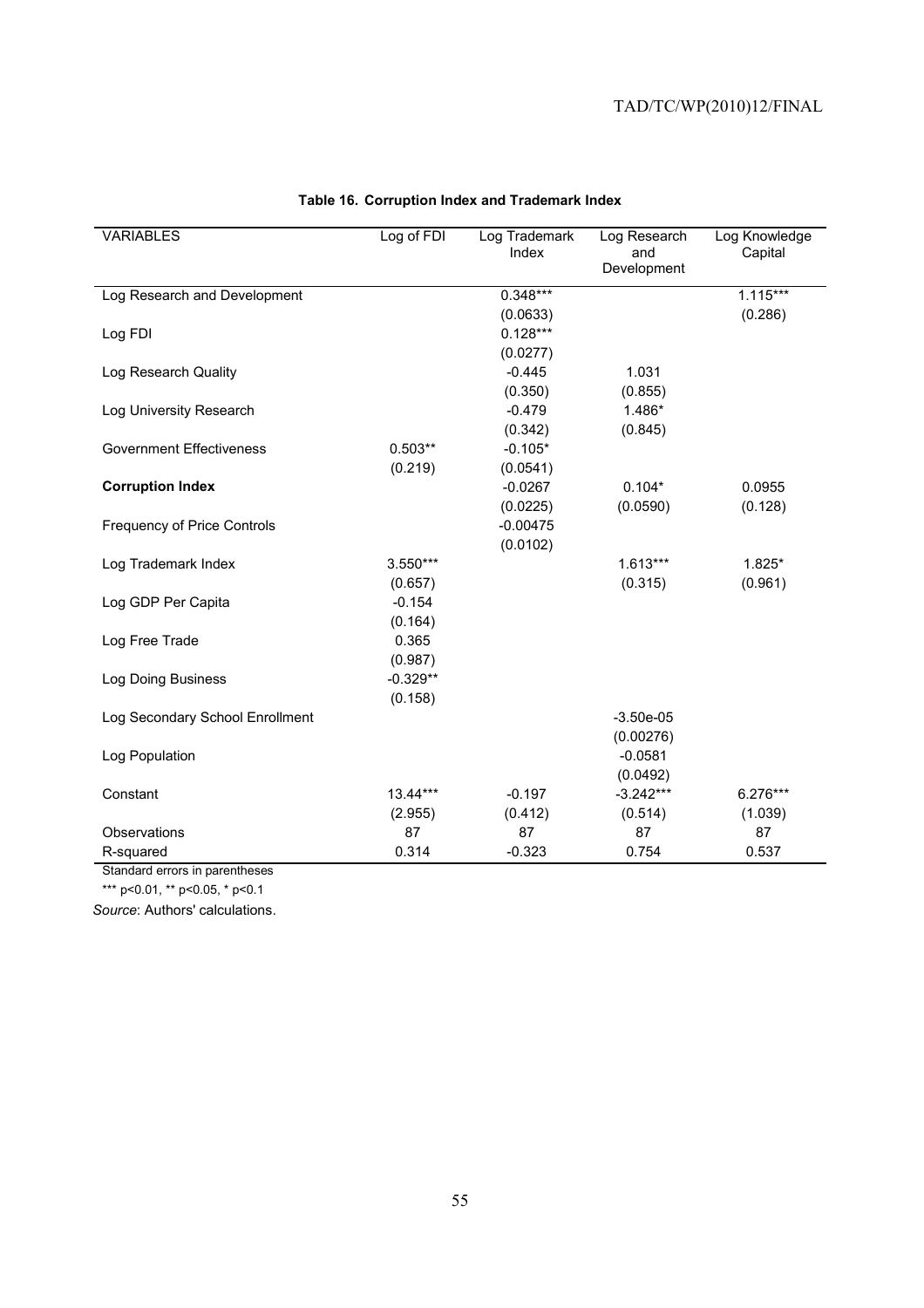| <b>VARIABLES</b>                 | Log of FDI | Log Patent<br>Index | Log Research<br>and<br>Development | Log Knowledge<br>Capital |
|----------------------------------|------------|---------------------|------------------------------------|--------------------------|
| Log Patent Index                 | 2.920***   |                     | $0.913***$                         | 2.514***                 |
|                                  | (1.023)    |                     | (0.333)                            | (0.782)                  |
| Log Per Capita GDP               | $-0.207$   |                     |                                    |                          |
|                                  | (0.189)    |                     |                                    |                          |
| Log of Free Trade                | 0.815      |                     |                                    |                          |
|                                  | (1.285)    |                     |                                    |                          |
| Log Legal Institutions           | $-0.744$   |                     | $0.933***$                         | $-1.434$                 |
|                                  | (0.673)    |                     | (0.352)                            | (1.022)                  |
| Government Effectiveness (dummy) | 0.285      | 0.000201            |                                    |                          |
|                                  | (0.251)    | (0.0481)            |                                    |                          |
| Log Doing Business               | $-0.0695$  |                     |                                    |                          |
|                                  | (0.128)    |                     |                                    |                          |
| <b>Tax Compliance</b>            | 0.0870     | 0.0582              | $-0.341***$                        | $0.465**$                |
|                                  | (0.181)    | (0.0395)            | (0.0729)                           | (0.213)                  |
| Log Research and Development     |            | $0.209***$          |                                    | $0.660**$                |
|                                  |            | (0.0608)            |                                    | (0.264)                  |
| Log of FDI                       |            | $0.211***$          |                                    |                          |
|                                  |            | (0.0279)            |                                    |                          |
| Log of Research Quality          |            | $-1.259***$         | 3.453***                           |                          |
|                                  |            | (0.330)             | (0.735)                            |                          |
| Log University                   |            | $0.451*$            | $-0.187$                           |                          |
|                                  |            | (0.247)             | (0.631)                            |                          |
| Percent of Secondary Enrollment  |            |                     | $-0.000437$                        |                          |
|                                  |            |                     | (0.00315)                          |                          |
| Log of Population                |            |                     | $-0.119*$                          |                          |
|                                  |            |                     | (0.0644)                           |                          |
| Constant                         | 8.178***   | 0.147               | $-6.254***$                        | 4.396**                  |
|                                  | (2.780)    | (0.403)             | (0.638)                            | (1.841)                  |
| Observations                     | 79         | 79                  | 79                                 | 79                       |
| R-squared                        | 0.145      | 0.156               | 0.817                              | 0.235                    |

# **Table 17. Tax Compliance and Patent Index**

Standard errors in parentheses

\*\*\* p<0.01, \*\* p<0.05, \* p<0.1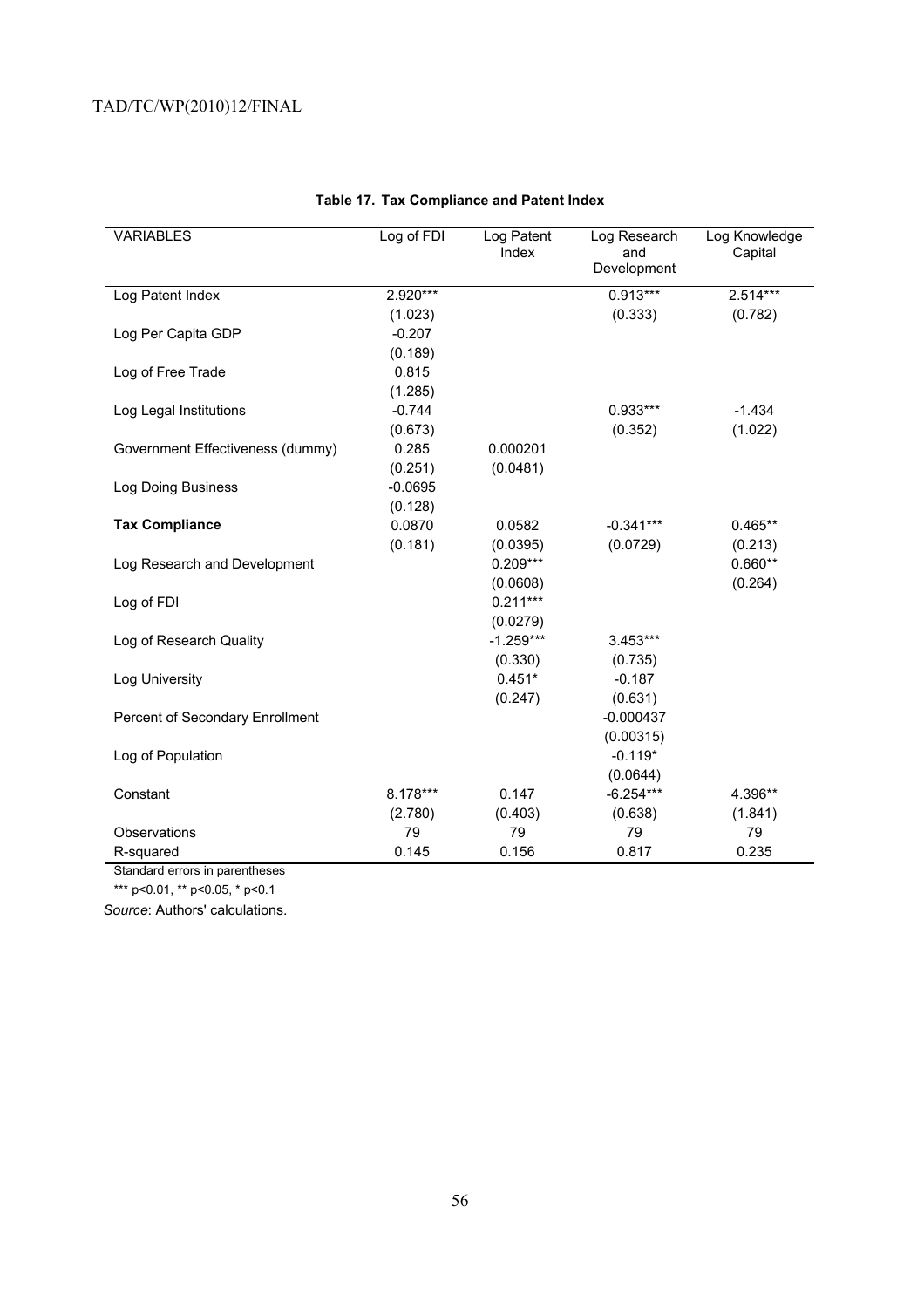| <b>VARIABLES</b>                 | Log of FDI | Log Copyright<br>Index | Log Research<br>and<br>Development | Log Knowledge<br>Capital |
|----------------------------------|------------|------------------------|------------------------------------|--------------------------|
| Log Copyright Index              | $3.416***$ |                        | $2.174***$                         | 3.599**                  |
|                                  | (1.211)    |                        | (0.439)                            | (1.518)                  |
| Log Per Capita GDP               | $-0.102$   |                        |                                    |                          |
|                                  | (0.192)    |                        |                                    |                          |
| Log of Free Trade                | 1.947**    |                        |                                    |                          |
|                                  | (0.972)    |                        |                                    |                          |
| Log Legal Institutions           | $-1.447*$  |                        | 0.920***                           | $-1.736$                 |
|                                  | (0.777)    |                        | (0.318)                            | (1.190)                  |
| Government Effectiveness (dummy) | 0.284      | $-0.0579$              |                                    |                          |
|                                  | (0.280)    | (0.0428)               |                                    |                          |
| Log Doing Business               | $-0.0228$  |                        |                                    |                          |
|                                  | (0.147)    |                        |                                    |                          |
| <b>Tax Compliance</b>            | $0.360*$   | 0.00553                | $-0.151*$                          | $0.714***$               |
|                                  | (0.211)    | (0.0373)               | (0.0808)                           | (0.225)                  |
| Log Research and Development     |            | $0.261***$             |                                    | 0.617                    |
|                                  |            | (0.0553)               |                                    | (0.375)                  |
| Log of FDI                       |            | $0.0697***$            |                                    |                          |
|                                  |            | (0.0240)               |                                    |                          |
| Log of Research Quality          |            | $-0.402$               | $1.278*$                           |                          |
|                                  |            | (0.330)                | (0.737)                            |                          |
| Log University                   |            | $-0.0705$              | 0.713                              |                          |
|                                  |            | (0.262)                | (0.603)                            |                          |
| Percent of Secondary Enrollment  |            |                        | 8.55e-05                           |                          |
|                                  |            |                        | (0.00242)                          |                          |
| Log of population                |            |                        | $-0.0732$                          |                          |
|                                  |            |                        | (0.0654)                           |                          |
| Constant                         | 10.63***   | $-0.440$               | $-2.924***$                        | $9.101***$               |
|                                  | (2.805)    | (0.378)                | (0.662)                            | (2.134)                  |
| Observations                     | 76         | 76                     | 76                                 | 76                       |
| R-squared                        | 0.006      | 0.114                  | 0.709                              | 0.187                    |

# **Table 18. Tax Compliance and Copyright Index**

Standard errors in parentheses

\*\*\* p<0.01, \*\* p<0.05, \* p<0.1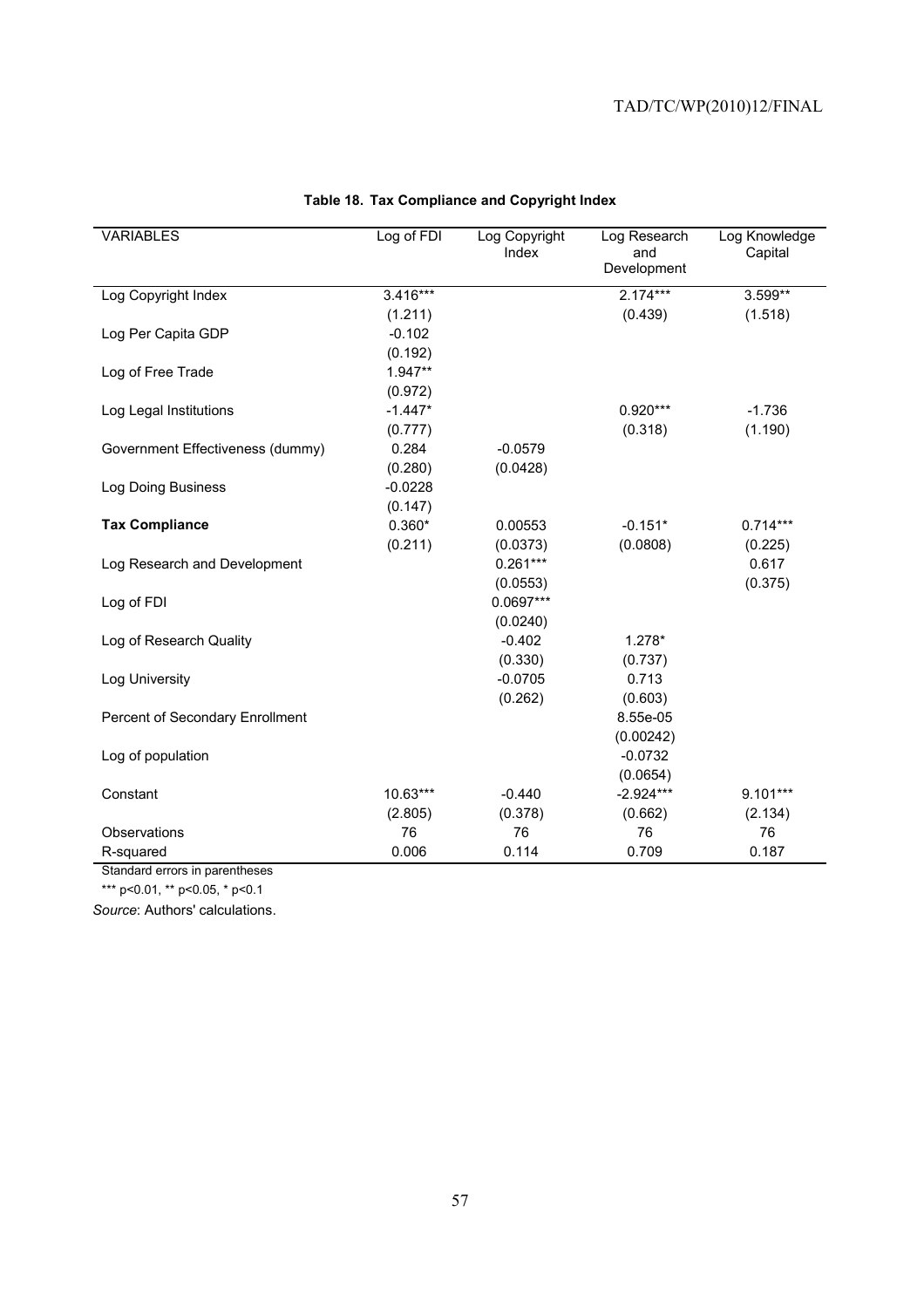| <b>VARIABLES</b>                 | Log of FDI | Log Trademark<br>Index | Log Research<br>and<br>Development | Log Knowledge<br>Capital |
|----------------------------------|------------|------------------------|------------------------------------|--------------------------|
| Log Trademark Index              | 2.683***   |                        | $1.427***$                         | $2.210**$                |
|                                  | (0.715)    |                        | (0.274)                            | (1.012)                  |
| Log Per Capita GDP               | $-0.262$   |                        |                                    |                          |
|                                  | (0.181)    |                        |                                    |                          |
| Log of Free Trade                | $2.223**$  |                        |                                    |                          |
|                                  | (1.119)    |                        |                                    |                          |
| Log Legal Institutions           | $-0.863$   |                        | $0.641**$                          | $-0.663$                 |
|                                  | (0.800)    |                        | (0.288)                            | (1.070)                  |
| Government Effectiveness (dummy) | 0.150      | $-0.0609$              |                                    |                          |
|                                  | (0.283)    | (0.0507)               |                                    |                          |
| Log Doing Business               | $-0.121$   |                        |                                    |                          |
|                                  | (0.177)    |                        |                                    |                          |
| <b>Tax Compliance</b>            | $0.642***$ | $-0.0695$              | $-0.0517$                          | 0.878***                 |
|                                  | (0.232)    | (0.0557)               | (0.0997)                           | (0.267)                  |
| Log Research and Development     |            | $0.401***$             |                                    | 0.465                    |
|                                  |            | (0.0796)               |                                    | (0.349)                  |
| Log of FDI                       |            | $0.100***$             |                                    |                          |
|                                  |            | (0.0282)               |                                    |                          |
| Log of Research Quality          |            | $-0.764$               | 2.158**                            |                          |
|                                  |            | (0.600)                | (0.914)                            |                          |
| Log University                   |            | $-0.278$               | 0.762                              |                          |
|                                  |            | (0.436)                | (0.754)                            |                          |
| Percent of Secondary Enrollment  |            |                        | $-0.00268$                         |                          |
|                                  |            |                        | (0.00272)                          |                          |
| Log of Population                |            |                        | $-0.0845$                          |                          |
|                                  |            |                        | (0.0524)                           |                          |
| Constant                         | 9.914***   | 0.182                  | $-3.883***$                        | $6.027***$               |
|                                  | (3.266)    | (0.462)                | (0.603)                            | (1.880)                  |
| Observations                     | 70         | 70                     | 70                                 | 70                       |
| R-squared                        | 0.100      | $-0.136$               | 0.767                              | 0.295                    |

## **Table 19. Tax Compliance and Trademark Index**

Standard errors in parentheses

\*\*\* p<0.01, \*\* p<0.05, \* p<0.1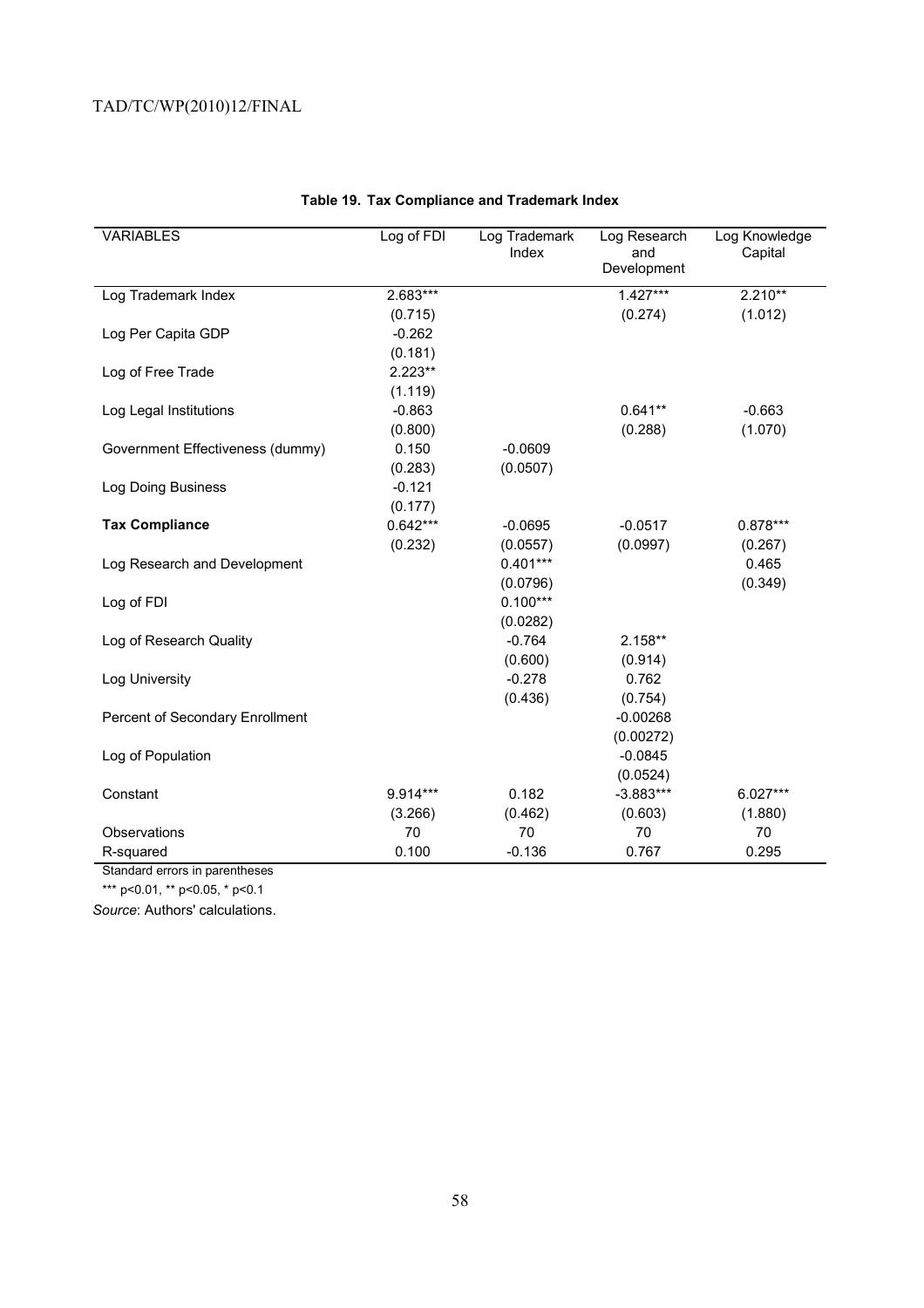| <b>VARIABLES</b>                 | Log of FDI  | Log Patent<br>Index | Log Research<br>and<br>Development | Log Knowledge<br>Capital |
|----------------------------------|-------------|---------------------|------------------------------------|--------------------------|
|                                  |             |                     |                                    |                          |
| Log Patent Index                 | 2.795***    |                     | 0.403                              | $1.424**$                |
|                                  | (0.943)     |                     | (0.347)                            | (0.638)                  |
| Log Per Capita GDP               | $-0.111$    |                     |                                    |                          |
|                                  | (0.146)     |                     |                                    |                          |
| Log of Free Trade                | $-0.925$    |                     |                                    |                          |
|                                  | (0.637)     |                     |                                    |                          |
| Log Legal Institutions           | 0.544       |                     | 1.584***                           | $-2.338**$               |
|                                  | (1.010)     |                     | (0.327)                            | (1.149)                  |
| Government Effectiveness (dummy) | 0.454       | $-0.00383$          |                                    |                          |
|                                  | (0.364)     | (0.0561)            |                                    |                          |
| Log Doing Business               | $-0.0594$   |                     |                                    |                          |
|                                  | (0.0952)    |                     |                                    |                          |
| <b>Tax level</b>                 | $-3.493***$ | $1.141***$          | $-1.013**$                         | $-1.543$                 |
|                                  | (0.905)     | (0.313)             | (0.411)                            | (1.191)                  |
| Log Research and Development     |             | 0.0454              |                                    | 1.654***                 |
|                                  |             | (0.0614)            |                                    | (0.304)                  |
| Log of FDI                       |             | $0.307***$          |                                    |                          |
|                                  |             | (0.0456)            |                                    |                          |
| Log of Research Quality          |             | $-1.151***$         | 1.259**                            |                          |
|                                  |             | (0.357)             | (0.601)                            |                          |
| Log University                   |             | 0.373               | 0.790                              |                          |
|                                  |             | (0.256)             | (0.521)                            |                          |
| Percent of Secondary Enrollment  |             |                     | $-0.00102$                         |                          |
|                                  |             |                     | (0.00287)                          |                          |
| Log of Population                |             |                     | $-0.257***$                        |                          |
|                                  |             |                     | (0.0601)                           |                          |
| Constant                         | 10.45***    | $-1.374***$         | $-4.841***$                        | 10.03***                 |
|                                  | (2.221)     | (0.475)             | (0.666)                            | (2.266)                  |
| Observations                     | 88          | 88                  | 88                                 | 88                       |
| R-squared                        | 0.529       | 0.097               | 0.855                              | 0.553                    |

# **Table 20. Tax Levels and Patent Index**

Standard errors in parentheses

\*\*\* p<0.01, \*\* p<0.05, \* p<0.1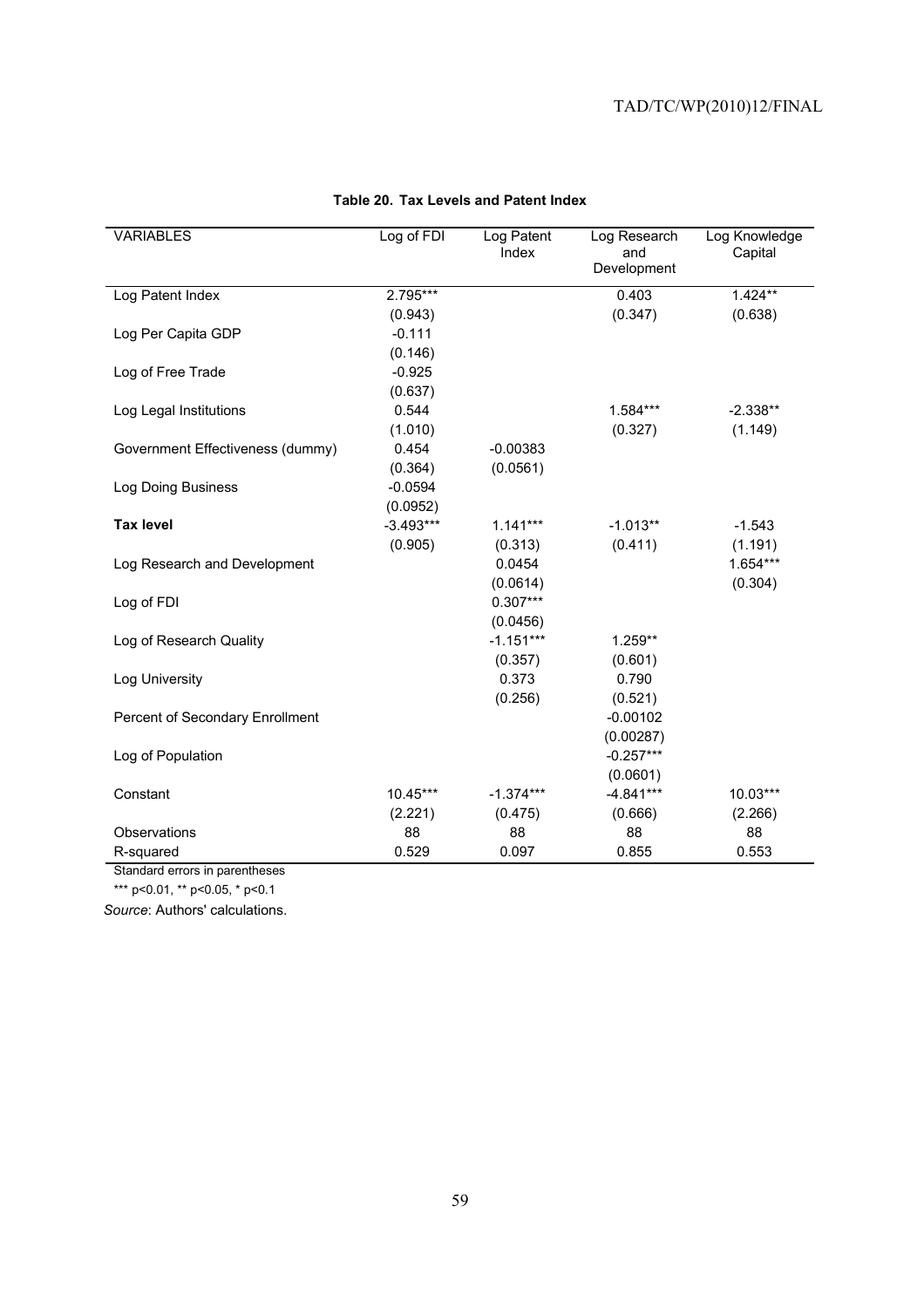| <b>VARIABLES</b>                 | Log of FDI  | Log Copyright<br>Index | Log Research<br>and<br>Development | Log Knowledge<br>Capital |
|----------------------------------|-------------|------------------------|------------------------------------|--------------------------|
| Log Copyright Index              | $3.078**$   |                        | $3.717***$                         | $-3.436*$                |
|                                  | (1.381)     |                        | (0.435)                            | (1.790)                  |
| Log Per Capita GDP               | $-0.207$    |                        |                                    |                          |
|                                  | (0.180)     |                        |                                    |                          |
| Log of Free Trade                | $-0.988$    |                        |                                    |                          |
|                                  | (0.829)     |                        |                                    |                          |
| Log Legal Institutions           | $-0.836$    |                        | $0.475**$                          | $-0.259$                 |
|                                  | (0.786)     |                        | (0.235)                            | (1.355)                  |
| Government Effectiveness (dummy) | $1.018***$  | $-0.0399*$             |                                    |                          |
|                                  | (0.266)     | (0.0203)               |                                    |                          |
| Log Doing Business               | $-0.198$    |                        |                                    |                          |
|                                  | (0.137)     |                        |                                    |                          |
| <b>Tax Level</b>                 | $-3.481***$ | 0.0242                 | 0.734                              | $-4.030**$               |
|                                  | (1.082)     | (0.229)                | (0.655)                            | (1.575)                  |
| Log Research and Development     |             | $0.247***$             |                                    | 1.778***                 |
|                                  |             | (0.0336)               |                                    | (0.445)                  |
| Log of FDI                       |             | $0.0558***$            |                                    |                          |
|                                  |             | (0.0190)               |                                    |                          |
| Log of Research Quality          |             | $-0.245$               | 0.745                              |                          |
|                                  |             | (0.233)                | (0.625)                            |                          |
| Log University                   |             | $-0.454**$             | 1.601***                           |                          |
|                                  |             | (0.197)                | (0.540)                            |                          |
| Percent of Secondary Enrollment  |             |                        | $-0.00226$                         |                          |
|                                  |             |                        | (0.00141)                          |                          |
| Log of population                |             |                        | $-0.0126$                          |                          |
|                                  |             |                        | (0.0357)                           |                          |
| Constant                         | 18.90***    | 0.0124                 | $-2.844***$                        | 7.823***                 |
|                                  | (3.285)     | (0.321)                | (0.571)                            | (2.392)                  |
| Observations                     | 87          | 87                     | 87                                 | 87                       |
| R-squared                        | 0.330       | $-0.087$               | 0.491                              | 0.380                    |

# **Table 21. Tax Levels and Copyright Index**

Standard errors in parentheses

\*\*\* p<0.01, \*\* p<0.05, \* p<0.1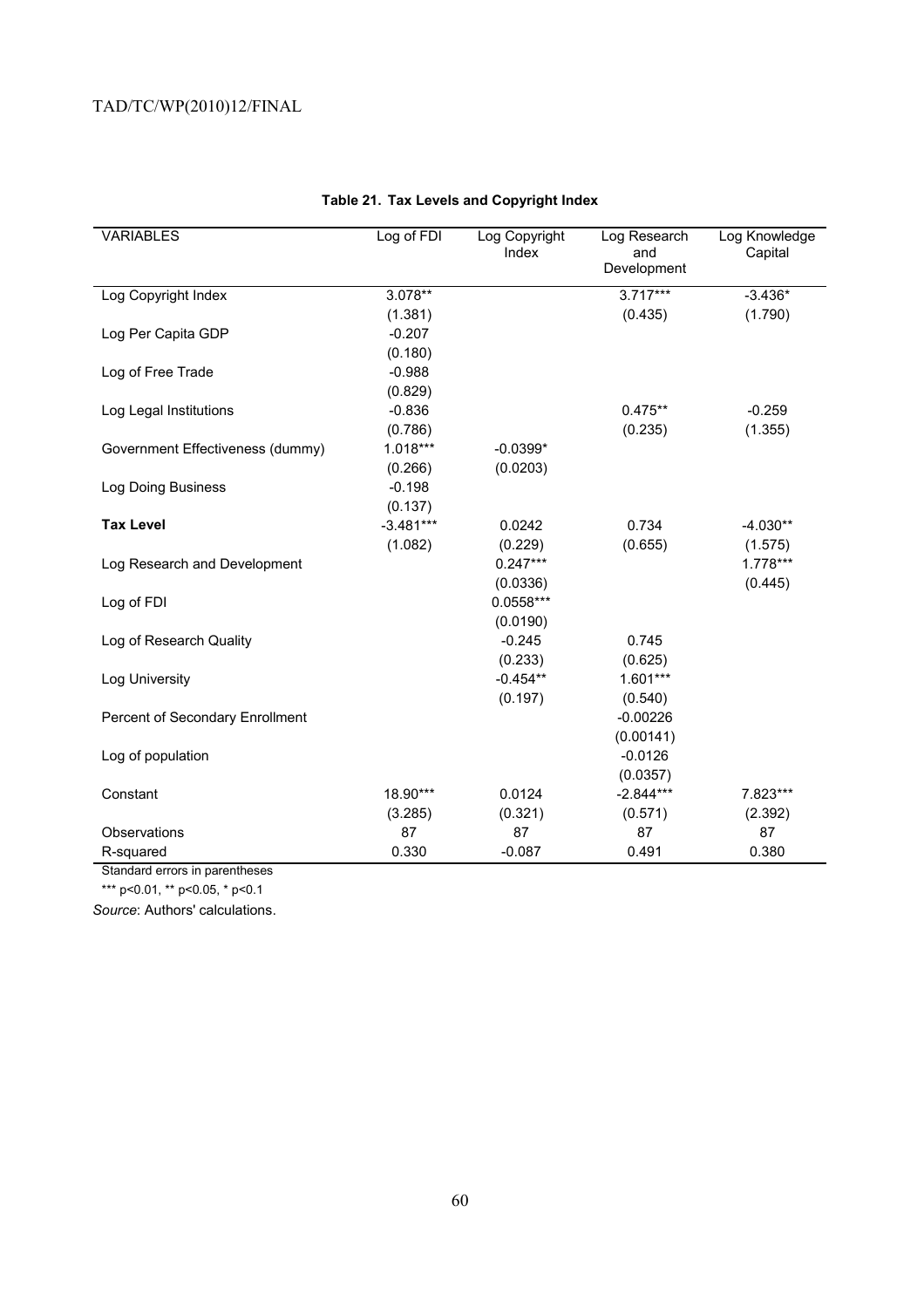| <b>VARIABLES</b>                 | Log of FDI  | Log Trademark<br>Index | Log Research<br>and | Log Knowledge<br>Capital |
|----------------------------------|-------------|------------------------|---------------------|--------------------------|
|                                  |             |                        | Development         |                          |
| Log Trademark Index              | 2.539***    |                        | $1.407***$          | $-0.949$                 |
|                                  | (0.573)     |                        | (0.202)             | (0.766)                  |
| Log Per Capita GDP               | $-0.376**$  |                        |                     |                          |
|                                  | (0.167)     |                        |                     |                          |
| Log of Free Trade                | 0.394       |                        |                     |                          |
|                                  | (1.141)     |                        |                     |                          |
| Log Legal Institutions           | 0.0559      |                        | $1.097***$          | $-1.282$                 |
|                                  | (0.765)     |                        | (0.296)             | (1.263)                  |
| Government Effectiveness (dummy) | $0.797***$  | $-0.177**$             |                     |                          |
|                                  | (0.238)     | (0.0691)               |                     |                          |
| Log Doing Business               | $-0.401***$ |                        |                     |                          |
|                                  | (0.137)     |                        |                     |                          |
| <b>Tax Level</b>                 | $-3.687***$ | 0.265                  | 0.0603              | $-3.208**$               |
|                                  | (1.073)     | (0.379)                | (0.412)             | (1.262)                  |
| Log Research and Development     |             | $0.391***$             |                     | 1.827***                 |
|                                  |             | (0.0749)               |                     | (0.349)                  |
| Log of FDI                       |             | $0.138***$             |                     |                          |
|                                  |             | (0.0491)               |                     |                          |
| Log of Research Quality          |             | $-0.194$               | 0.132               |                          |
|                                  |             | (0.469)                | (0.530)             |                          |
| Log University                   |             | $-0.968**$             | $2.100***$          |                          |
|                                  |             | (0.433)                | (0.497)             |                          |
| Percent of Secondary Enrollment  |             |                        | $-0.000990$         |                          |
|                                  |             |                        | (0.00185)           |                          |
| Log of Population                |             |                        | $-0.135***$         |                          |
|                                  |             |                        | (0.0469)            |                          |
| Constant                         | 17.06***    | $-0.339$               | $-3.811***$         | 10.24***                 |
|                                  | (3.245)     | (0.618)                | (0.444)             | (2.176)                  |
| Observations                     | 75          | 75                     | 75                  | 75                       |
| R-squared                        | 0.410       | $-0.393$               | 0.833               | 0.625                    |

# **Table 22. Tax Levels and Trademark Index**

Standard errors in parentheses

\*\*\* p<0.01, \*\* p<0.05, \* p<0.1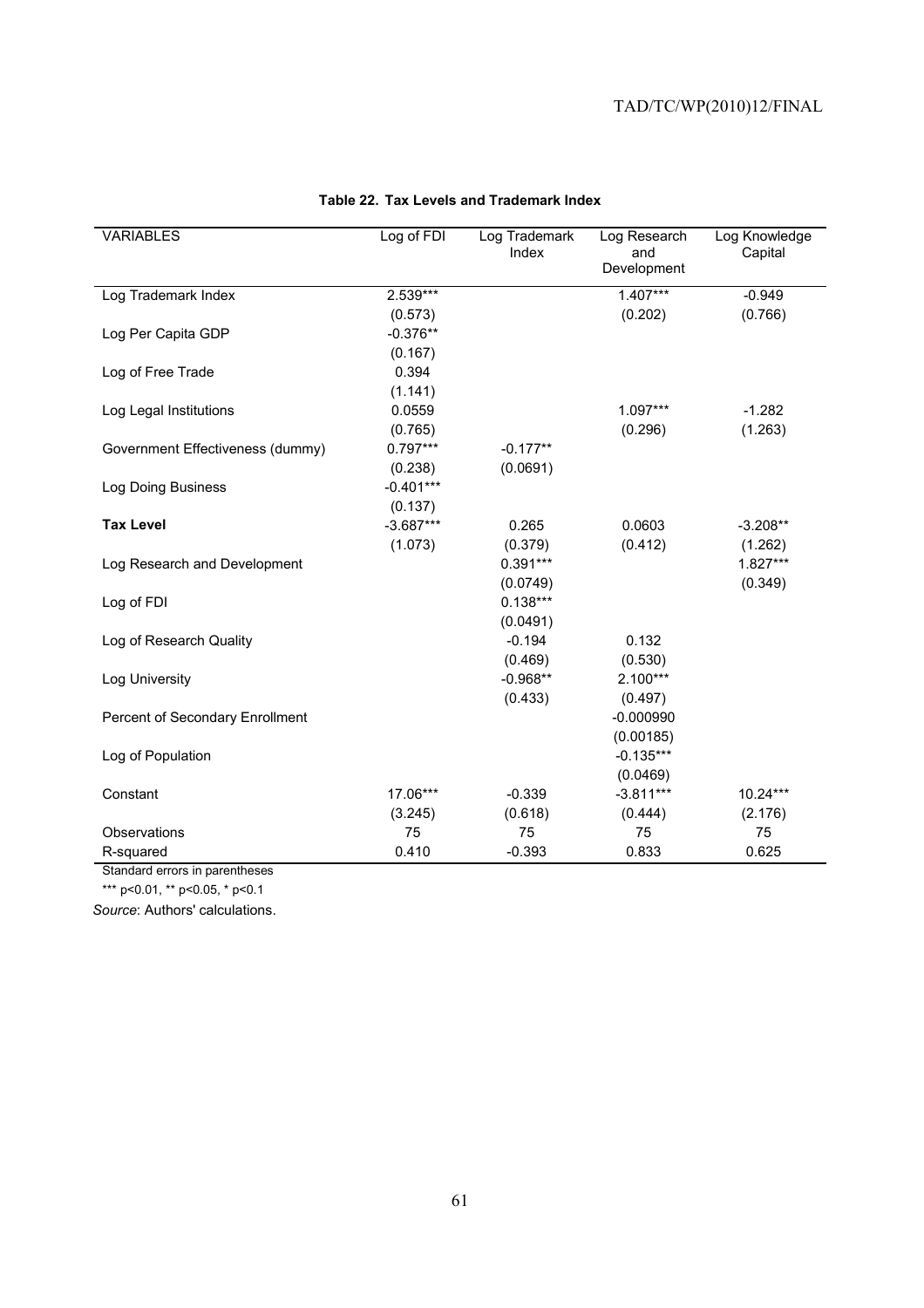| <b>VARIABLES</b>                | Log of FDI<br>Log of FDI |           | Log of FDI |
|---------------------------------|--------------------------|-----------|------------|
|                                 | High                     | Medium    | Low        |
| Log Patent Index                | $-325.3***$              | 0.119     | $-53.14$   |
|                                 | (63.55)                  | (7.192)   | (113.8)    |
| Log GDP per capita              | $-17.56***$              | $0.630*$  | 6.443      |
|                                 | (2.767)                  | (0.348)   | (7.931)    |
| Log Free Trade                  | 3.605                    | $-2.018$  | 8.641**    |
|                                 | (11.71)                  | (1.711)   | (4.336)    |
| Log Doing Business              | $-6.691*$                | $1.243*$  | $-19.55*$  |
|                                 | (3.745)                  | (0.684)   | (10.52)    |
| Log WEF IPR indicator           | $-94.27**$               | 0.493     | 24.42*     |
|                                 | (37.20)                  | (2.199)   | (13.83)    |
| Log Legal Institutions          | $-23.53$                 | $-0.315$  | 1.896      |
|                                 | (14.59)                  | (1.060)   | (6.163)    |
| Log Property Rights             | 85.57**                  | 1.749     | $-28.90$   |
|                                 | (38.27)                  | (2.998)   | (18.90)    |
| <b>Government Effectiveness</b> | $5.454*$                 | $-0.738$  | $-7.520$   |
|                                 | (2.976)                  | (0.678)   | (4.663)    |
| GDP per cap * Patent Index      | 132.7***                 | $-0.0895$ | $-31.52$   |
|                                 | (17.93)                  | (2.397)   | (55.57)    |
| Free Trade * Patent Index       | $-4.022$                 | $3.005*$  | $-8.057$   |
|                                 | (8.342)                  | (1.541)   | (6.074)    |
| Doing Business * Patent Index   | 4.491*                   | $-0.534$  | 24.87**    |
|                                 | (2.455)                  | (0.470)   | (11.22)    |
| WEF IPR * Patent Index          | 67.73***                 | 0.995     | $-34.27**$ |
|                                 | (22.17)                  | (1.968)   | (14.65)    |
| Legal Inst. * Patent Index      | 14.82                    | $-0.411$  | $-0.725$   |
|                                 | (10.13)                  | (1.205)   | (7.569)    |
| Property Rights * Patent Index  | $-65.01***$              | $-1.641$  | 34.28*     |
|                                 | (21.91)                  | (2.646)   | (20.49)    |
| Gov. Effec. * Patent Index      | $-3.768*$                | 0.997     | $9.772*$   |
|                                 | (2.120)                  | (0.636)   | (5.265)    |
| Constant                        | 233.6***                 | $-1.745$  | 54.02      |
|                                 | (76.83)                  | (7.693)   | (76.74)    |
| Observations                    | 75                       | 181       | 34         |
| Number of country groups        | 23                       | 56        | 12         |

# **Table 23. Policy Interactions and FDI, by Country Income Group**

Robust standard errors in parentheses

\*\*\* p<0.01, \*\* p<0.05, \* p<0.1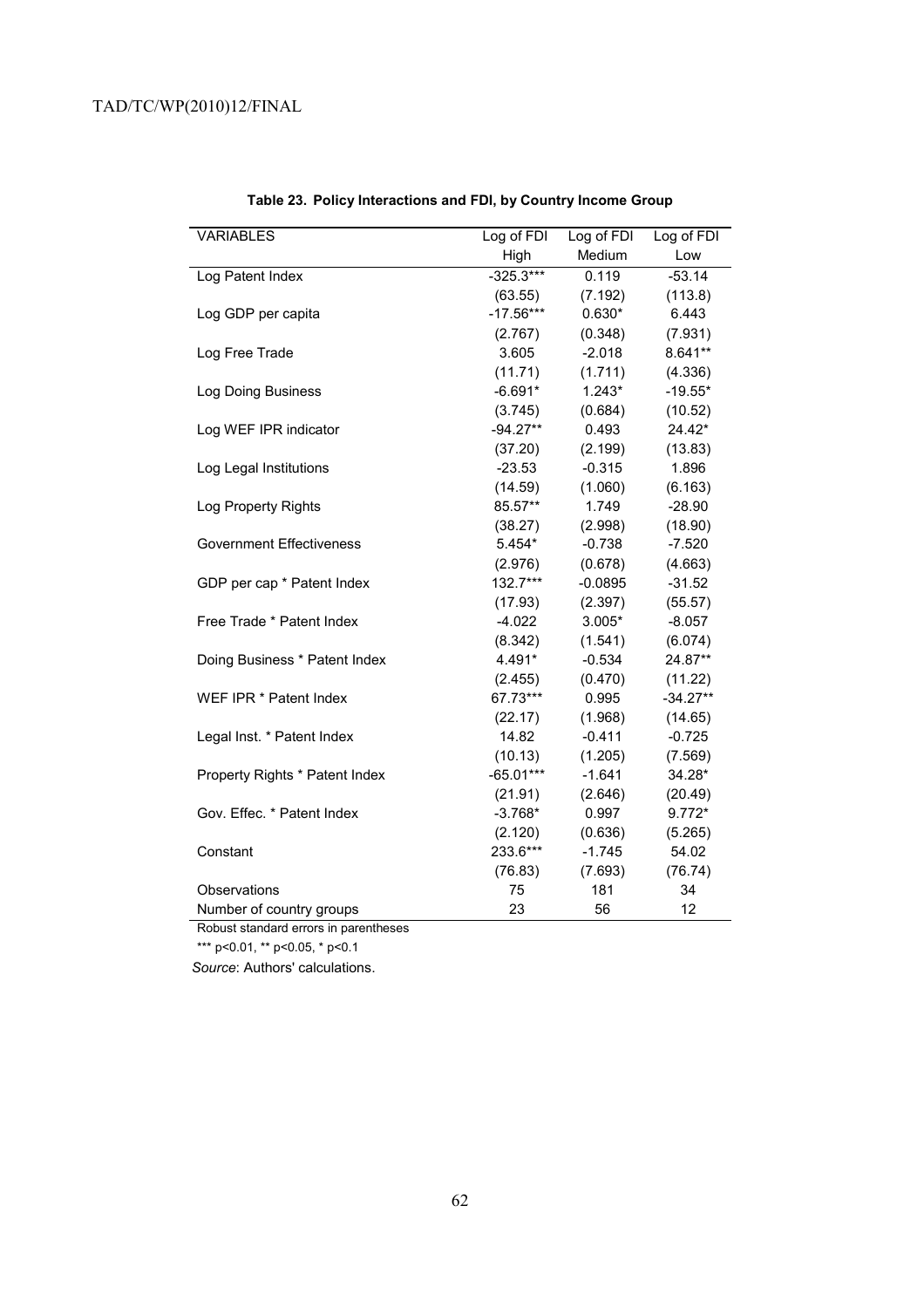| <b>VARIABLES</b>                | Log Merchandise | Log Merchandise | Log Merchandise |
|---------------------------------|-----------------|-----------------|-----------------|
|                                 | Imports         | Imports         | Imports         |
|                                 |                 |                 |                 |
|                                 | High            | Medium          | Low             |
| Log Patent Index                | $-91.77**$      | 1.396           | $-58.89$        |
|                                 | (42.26)         | (2.082)         | (38.57)         |
| Log GDP Per Capita              | $-5.978**$      | $1.407***$      | 2.594           |
|                                 | (2.388)         | (0.166)         | (2.111)         |
| Log Free Trade                  | 2.896           | $-0.929$        | $-5.880*$       |
|                                 | (3.780)         | (0.618)         | (3.402)         |
| Log Doing Business              | $-0.328$        | 0.357           | $-6.129$        |
|                                 | (1.530)         | (0.355)         | (4.086)         |
| Log WEF IPR Indicator           | $-10.52$        | 0.580           | 6.117           |
|                                 | (13.91)         | (1.865)         | (3.987)         |
| Log Legal Institutions          | $-12.70**$      | 0.407           | $-3.116**$      |
|                                 | (5.981)         | (0.317)         | (1.342)         |
| Log Property Rights             | 24.50           | 0.353           | $-11.69*$       |
|                                 | (17.05)         | (1.978)         | (6.961)         |
| <b>Government Effectiveness</b> | 3.229**         | $-0.208$        | 2.549           |
|                                 | (1.611)         | (0.255)         | (2.277)         |
| GDP Per Cap * Patent Index      | 48.11***        | $-1.655**$      | $-5.397$        |
|                                 | (15.30)         | (0.775)         | (14.13)         |
| Free Trade * Patent Index       | $-2.918$        | $1.061*$        | 7.990           |
|                                 | (2.730)         | (0.570)         | (4.970)         |
| Doing Business * Patent Index   | 0.328           | 0.251           | 6.803           |
|                                 | (1.023)         | (0.175)         | (4.517)         |
| WEF IPR * Patent Index          | $14.75*$        | 1.047           | $-8.953*$       |
|                                 | (8.891)         | (0.894)         | (4.689)         |
| Legal Inst. * Patent Index      | 7.726*          | $-0.954***$     | $3.851**$       |
|                                 | (3.951)         | (0.304)         | (1.732)         |
| Property Rights * Patent Index  | $-27.74**$      | $-0.421$        | 17.37**         |
|                                 | (11.75)         | (1.033)         | (8.469)         |
| Gov. Effec. * Patent Index      | $-2.186**$      | $0.418*$        | $-3.490$        |
|                                 | (1.099)         | (0.245)         | (2.734)         |
| Constant                        | 72.55*          | 10.68***        | 61.72**         |
|                                 | (41.54)         | (3.033)         | (27.37)         |
| Observations                    | 77              | 182             | 34              |
| Number of country groups        | 23              | 56              | 12              |

# **Table 24. Policy Interactions and Merchandise Imports, by Country Income Group**

Robust standard errors in parentheses

\*\*\* p<0.01, \*\* p<0.05, \* p<0.1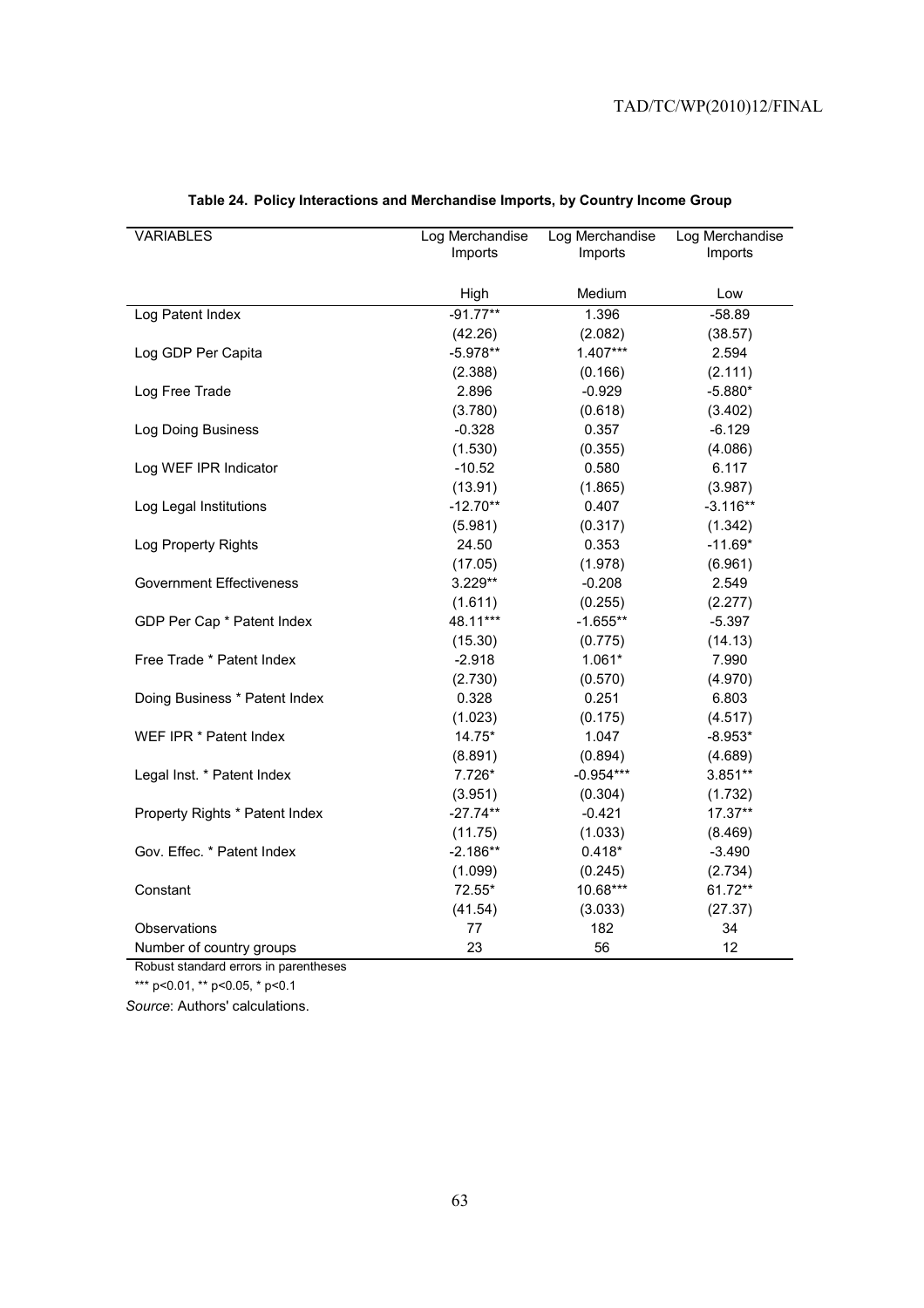| <b>VARIABLES</b>                           | Export<br>Turnover | Sales       | Total<br>Assets | Intangible<br>Assets |
|--------------------------------------------|--------------------|-------------|-----------------|----------------------|
| Log FDI                                    | $-2.206***$        | 0.886       | 0.914           | $0.911*$             |
|                                            | (0.393)            | (0.591)     | (0.681)         | (0.495)              |
| Log Patent Index                           | 4.210              | $-7.091***$ | $-6.276**$      | $-6.531***$          |
|                                            | (4.725)            | (2.719)     | (3.162)         | (2.471)              |
| Log GDP Per Capita                         | 0.0465             | $-1.322$    | $-1.916$        | $-0.247$             |
|                                            | (1.440)            | (4.588)     | (5.708)         | (2.187)              |
| Log Free Trade                             | $-4.356$           | 6.613       | 6.225           | $6.108*$             |
|                                            | (3.260)            | (5.985)     | (7.003)         | (3.561)              |
| Log Doing Business                         | 0.465              | $-0.280$    | $-0.541$        | $-0.248$             |
|                                            | (0.520)            | (1.845)     | (2.350)         | (0.742)              |
| Log Legal Institutions                     | $-13.81***$        | 1.375       | 0.537           | 2.016                |
|                                            | (5.238)            | (2.403)     | (2.712)         | (1.500)              |
| Log Property Rights                        | 37.54              | $-4.255$    | $-1.825$        | $-2.649$             |
|                                            | (39.06)            | (7.731)     | (9.361)         | (3.878)              |
| Government Effectiveness                   | $-4.671***$        | 1.003       | 1.033           | 0.567                |
|                                            | (1.060)            | (0.831)     | (0.863)         | (1.188)              |
| <b>Log University Industry Cooperation</b> | 28.37***           | $-0.896$    | $-0.919$        | $-4.937*$            |
|                                            | (8.899)            | (5.587)     | (6.908)         | (2.948)              |
| Constant                                   | $-39.18$           | 13.70       | 16.95           | 2.914                |
|                                            | (36.82)            | (16.79)     | (20.38)         | (8.552)              |
| Observations                               | 174964             | 4474811     | 4640435         | 1645572              |
| Number of country groups                   | 7                  | 84          | 84              | 78                   |
| R-squared overall                          | 0.143              | 0.0254      | 0.0118          | 0.00308              |

# **Table 25. Firm Level Outcomes, Patent Index, and University Industry Cooperation**

Robust standard errors in parentheses

\*\*\* p<0.01, \*\* p<0.05, \* p<0.1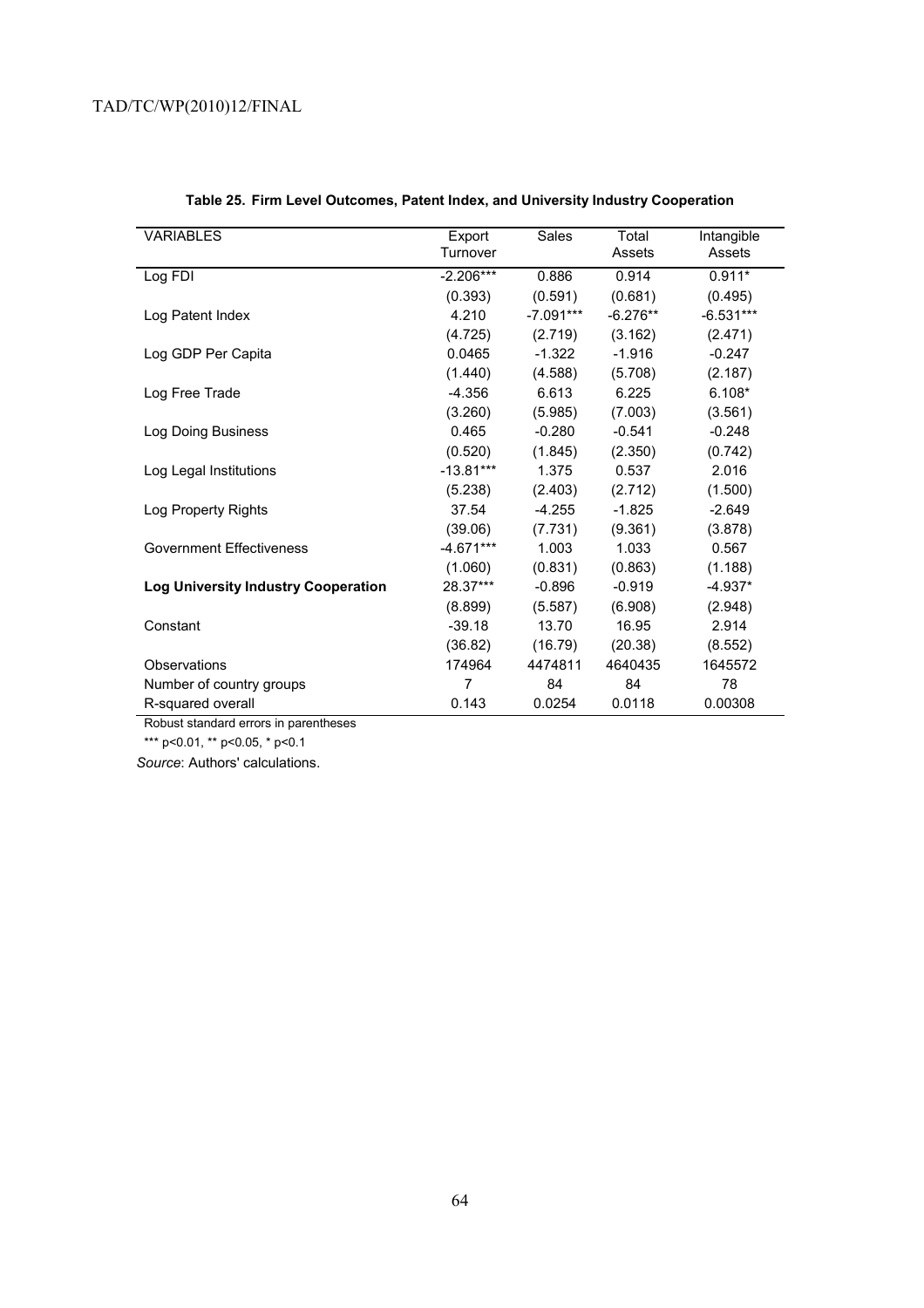| <b>VARIABLES</b>                           | Export<br>Turnover | Sales    | Total<br>Assets | Intangible<br>Assets |
|--------------------------------------------|--------------------|----------|-----------------|----------------------|
| Log FDI                                    | $-4.365***$        | 0.557    | 0.649           | 0.841                |
|                                            | (1.081)            | (0.640)  | (0.755)         | (0.521)              |
| Log Trademark Index                        | 75.42**            | 6.355*** | 6.989***        | 1.780                |
|                                            | (30.18)            | (1.563)  | (2.160)         | (3.311)              |
| Log GDP Per Capita                         | 5.661***           | $-2.438$ | $-3.116$        | $-2.066$             |
|                                            | (1.130)            | (3.988)  | (5.296)         | (2.223)              |
| Log Free Trade                             | $-15.53***$        | 3.713    | 3.846           | 5.299                |
|                                            | (5.449)            | (6.090)  | (7.607)         | (3.814)              |
| Log Doing Business                         | $-13.01**$         | $-1.220$ | $-1.596$        | $-1.438$             |
|                                            | (5.113)            | (1.789)  | (2.415)         | (0.963)              |
| Log Legal Institutions                     | $-63.27***$        | 1.104    | 0.326           | 2.352                |
|                                            | (22.66)            | (2.919)  | (3.123)         | (1.829)              |
| Log Property Rights                        | $-146.1***$        | $-2.957$ | $-0.932$        | $-1.620$             |
|                                            | (43.60)            | (8.296)  | (10.37)         | (5.381)              |
| <b>Government Effectiveness</b>            | 8.648*             | 0.763    | 0.804           | 0.0711               |
|                                            | (5.239)            | (1.100)  | (1.117)         | (1.424)              |
| <b>Log University Industry Cooperation</b> | 53.45***           | $-1.775$ | $-2.084$        | $-2.994$             |
|                                            | (3.869)            | (4.879)  | (5.950)         | (3.740)              |
| Constant                                   | 395.9***           | 29.11    | 34.20           | 12.89                |
|                                            | (145.1)            | (20.66)  | (24.81)         | (13.16)              |
| Observations                               | 174964             | 4421516  | 4586431         | 1642657              |
| Number of country groups                   | 7                  | 61       | 61              | 59                   |
| R-squared overall                          | 0.144              | 0.0506   | 0.0552          | 0.0553               |

# **Table 26. Firm Level Data, Trademark Index, and University Industry Cooperation**

Robust standard errors in parentheses

\*\*\* p<0.01, \*\* p<0.05, \* p<0.1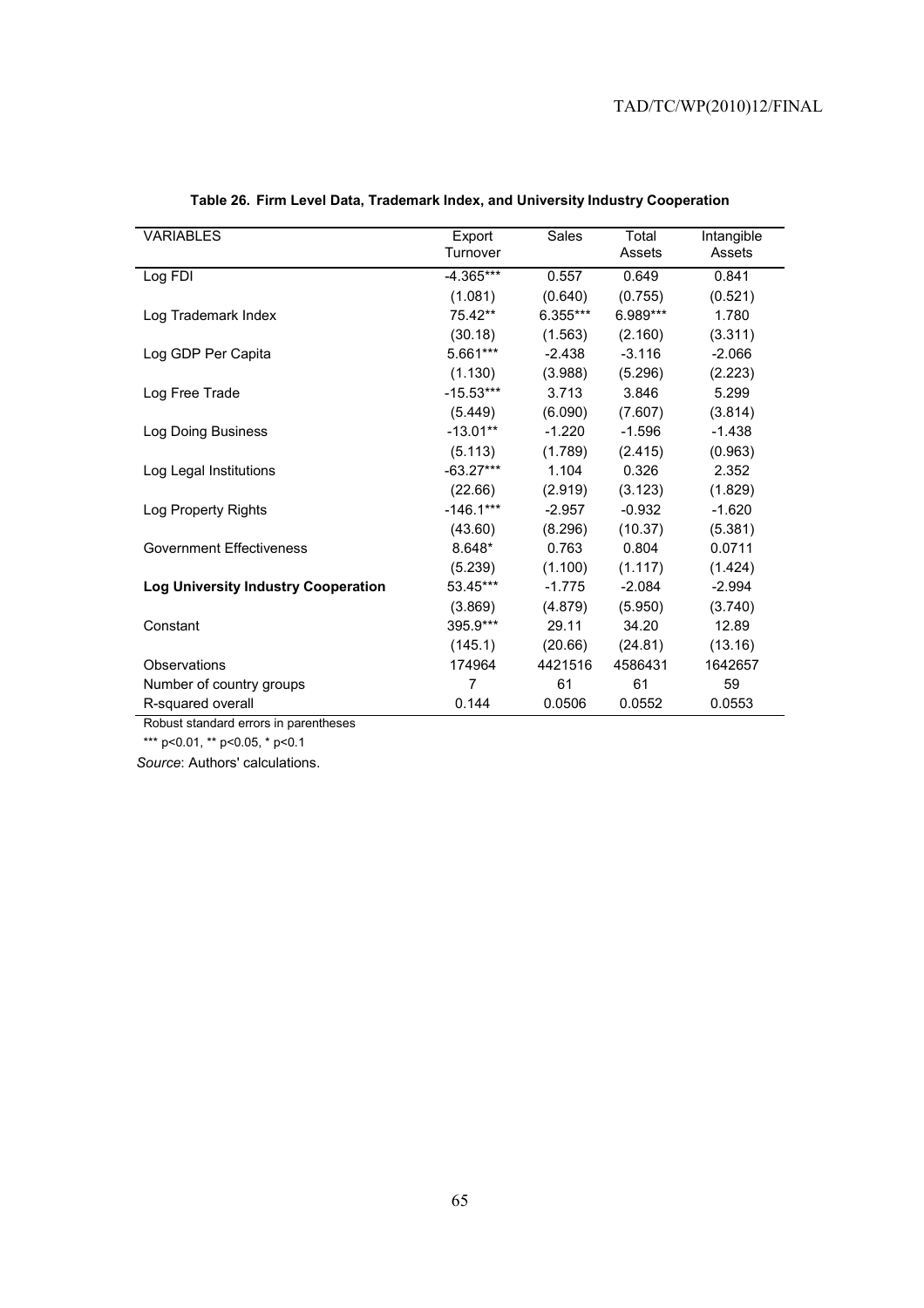| <b>VARIABLES</b>                           | Export      | Sales      | Total      | Intangible |
|--------------------------------------------|-------------|------------|------------|------------|
|                                            | Turnover    |            | Assets     | Assets     |
| Log FDI                                    | $0.603***$  | 0.809      | 0.915      | $0.786**$  |
|                                            | (0.221)     | (0.498)    | (0.637)    | (0.369)    |
| Log Copyright Index                        | $144.8***$  | $-16.39**$ | $-17.83**$ | 0.744      |
|                                            | (10.58)     | (7.165)    | (7.314)    | (8.121)    |
| Log GDP Per Capita                         | $-20.71***$ | 0.416      | 0.00724    | $-1.785$   |
|                                            | (1.516)     | (3.591)    | (4.526)    | (2.705)    |
| Log Free Trade                             | $-53.18***$ | 7.517      | 8.124      | 4.750      |
|                                            | (4.074)     | (4.748)    | (6.501)    | (3.274)    |
| Log Doing Business                         | 7.260***    | $-0.632$   | $-0.886$   | $-0.957$   |
|                                            | (0.465)     | (1.401)    | (1.889)    | (0.698)    |
| Log Legal Institutions                     | 72.10***    | 1.030      | 0.155      | $2.427*$   |
|                                            | (6.871)     | (2.067)    | (2.236)    | (1.274)    |
| Log Property Rights                        | $-73.14***$ | $-9.119$   | $-7.292$   | $-0.342$   |
|                                            | (10.41)     | (7.017)    | (7.716)    | (4.984)    |
| Government Effectiveness                   | $-9.788***$ | 0.964      | $1.032*$   | 0.0554     |
|                                            | (0.515)     | (0.638)    | (0.625)    | (0.930)    |
| <b>Log University Industry Cooperation</b> | 96.17***    | $-5.042$   | $-5.362$   | $-3.412$   |
|                                            | (4.904)     | (5.664)    | (6.788)    | (3.988)    |
| Constant                                   | 180.4***    | $-4.058$   | $-3.425$   | 8.223      |
|                                            | (18.90)     | (19.03)    | (20.21)    | (17.00)    |
| Observations                               | 174964      | 4474537    | 4640156    | 1645414    |
| Number of country groups                   | 7           | 77         | 77         | 73         |
| R-squared overall                          | 0.146       | 0.119      | 0.122      | 0.0579     |

# **Table 27. Firm Level Data, Copyright Index, and University Industry Cooperation**

Robust standard errors in parentheses

\*\*\* p<0.01, \*\* p<0.05, \* p<0.1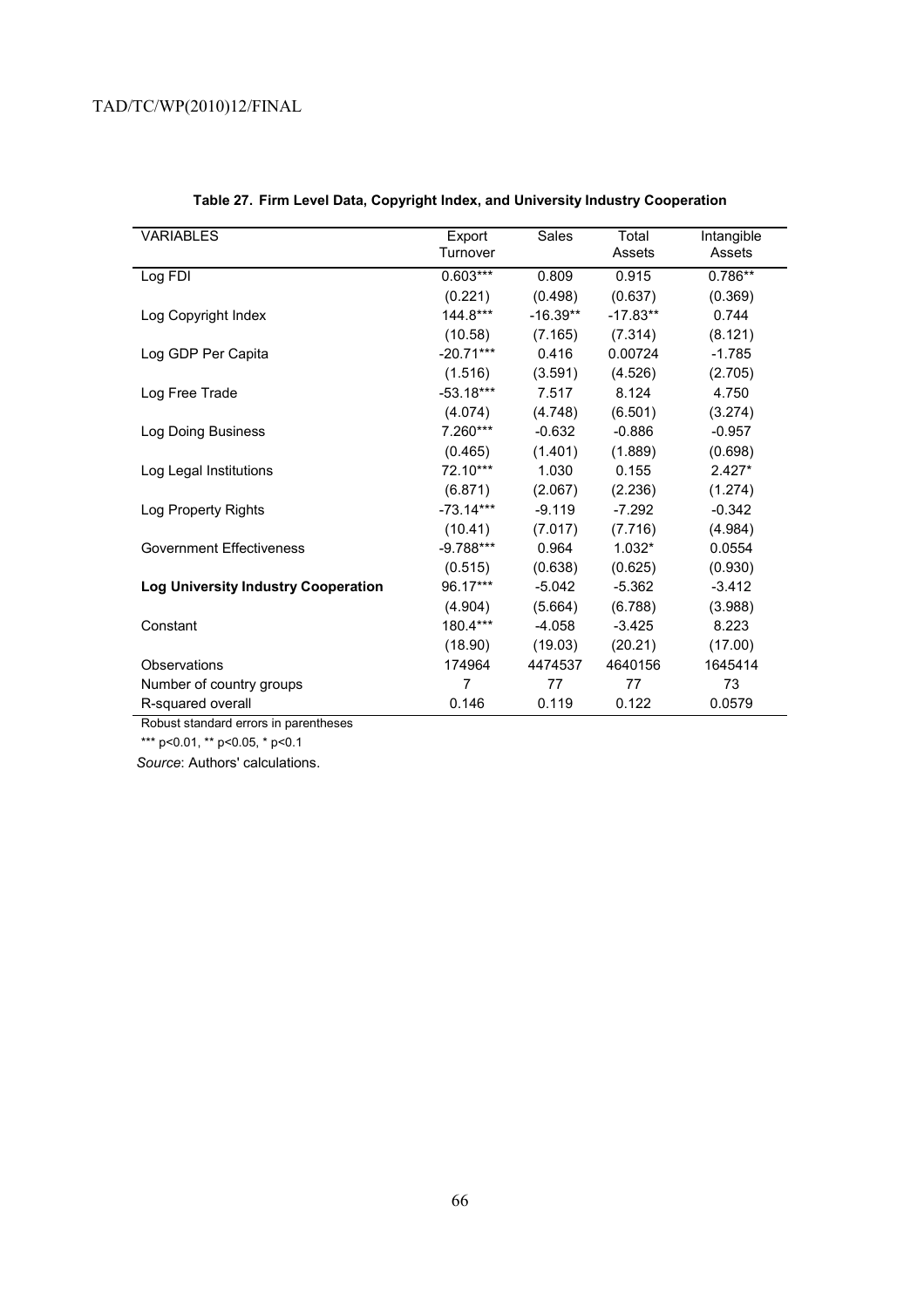| <b>VARIABLES</b>                | Export<br>Turnover | Sales       | Total<br>Assets | Intangible<br>Assets |
|---------------------------------|--------------------|-------------|-----------------|----------------------|
| Log FDI                         | $-4.522***$        | 0.884       | 0.911           | $0.903*$             |
|                                 | (1.217)            | (0.595)     | (0.683)         | (0.493)              |
| Log Patent Index                | $12.52**$          | $-7.092***$ | $-6.276**$      | $-6.541***$          |
|                                 | (5.184)            | (2.720)     | (3.163)         | (2.474)              |
| Log GDP Per Capita              | $-2.833**$         | $-1.302$    | $-1.899$        | $-0.186$             |
|                                 | (1.314)            | (4.625)     | (5.733)         | (2.183)              |
| Log Free Trade                  | $-16.68***$        | 6.589       | 6.206           | $6.046*$             |
|                                 | (5.659)            | (6.014)     | (7.023)         | (3.530)              |
| Log Doing Business              | $-5.529*$          | $-0.377$    | $-0.630$        | $-0.173$             |
|                                 | (2.920)            | (1.912)     | (2.418)         | (0.773)              |
| Log Legal Institutions          | $-55.89***$        | 1.382       | 0.542           | 2.026                |
|                                 | (19.08)            | (2.410)     | (2.717)         | (1.498)              |
| Log Property Rights             | 46.06              | $-2.352$    | $-0.0536$       | $-0.0304$            |
|                                 | (46.03)            | (5.420)     | (6.492)         | (3.058)              |
| <b>Government Effectiveness</b> | 2.481              | 1.001       | 1.032           | 0.567                |
|                                 | (3.255)            | (0.832)     | (0.863)         | (1.188)              |
| <b>Innovation Capacity</b>      | 28.39**            | $-3.467$    | $-3.287$        | $-7.845**$           |
|                                 | (13.35)            | (7.649)     | (9.591)         | (3.298)              |
| Constant                        | 105.7              | 14.38       | 17.56           | 2.368                |
|                                 | (99.26)            | (17.51)     | (21.19)         | (8.589)              |
| Observations                    | 174964             | 4474811     | 4640435         | 1645572              |
| Number of country groups        | 7                  | 84          | 84              | 78                   |
| R-squared overall               | 0.142              | 0.00946     | 0.00485         | 0.0169               |

# **Table 28. Firm Level Data, Patent Index, and Innovation Capacity**

Robust standard errors in parentheses

\*\*\* p<0.01, \*\* p<0.05, \* p<0.1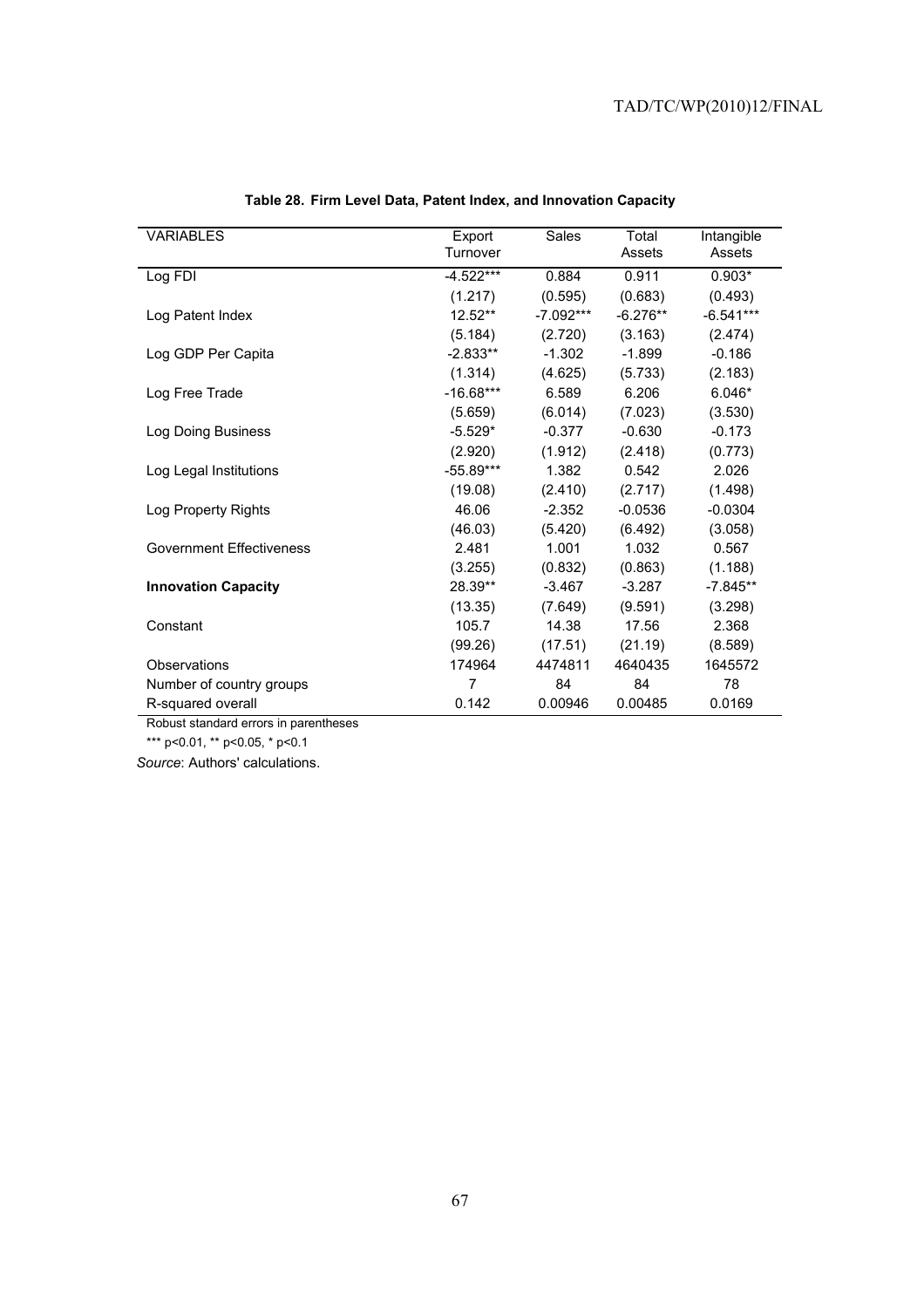| <b>VARIABLES</b>           | <b>Export Turnover</b> | Sales    | Total<br>Assets | Intangible<br>Assets |
|----------------------------|------------------------|----------|-----------------|----------------------|
| Log FDI                    | 15.20                  | 0.555    | 0.646           | 0.835                |
|                            | (11.06)                | (0.640)  | (0.754)         | (0.518)              |
| Log Trademark Index        | $-321.6*$              | 6.356*** | 6.986***        | 1.763                |
|                            | (172.7)                | (1.564)  | (2.159)         | (3.305)              |
| Log GDP Per Capita         | $-16.62**$             | $-2.421$ | $-3.099$        | $-2.018$             |
|                            | (7.822)                | (3.993)  | (5.292)         | (2.205)              |
| Log Free Trade             | 79.17                  | 3.692    | 3.825           | 5.243                |
|                            | (50.43)                | (6.090)  | (7.600)         | (3.790)              |
| Log Doing Business         | $77.23*$               | $-1.319$ | $-1.704$        | $-1.482$             |
|                            | (45.24)                | (1.783)  | (2.432)         | (0.915)              |
| Log Legal Institutions     | 332.7                  | 1.110    | 0.331           | 2.362                |
|                            | (215.3)                | (2.921)  | (3.124)         | (1.829)              |
| Log Property Rights        | 804.7*                 | $-0.334$ | 1.961           | 1.484                |
|                            | (411.6)                | (7.243)  | (8.931)         | (4.501)              |
| Government Effectiveness   | $-79.79*$              | 0.761    | 0.803           | 0.0703               |
|                            | (43.79)                | (1.101)  | (1.118)         | (1.423)              |
| <b>Innovation Capacity</b> | $-96.10$               | $-5.113$ | $-5.731$        | $-6.882**$           |
|                            | (73.06)                | (5.282)  | (6.496)         | (3.181)              |
| Constant                   | $-2,351*$              | 29.90    | 35.04           | 13.43                |
|                            | (1, 342)               | (20.78)  | (25.13)         | (13.04)              |
| Observations               | 174964                 | 4421516  | 4586431         | 1642657              |
| Number of country groups   | 7                      | 61       | 61              | 59                   |
| R-squared overall          | 0.143                  | 0.0514   | 0.0506          | 0.0372               |

# **Table 29. Firm Level Data, Trademark Index, and Innovation Capacity**

Robust standard errors in parentheses

\*\*\* p<0.01, \*\* p<0.05, \* p<0.1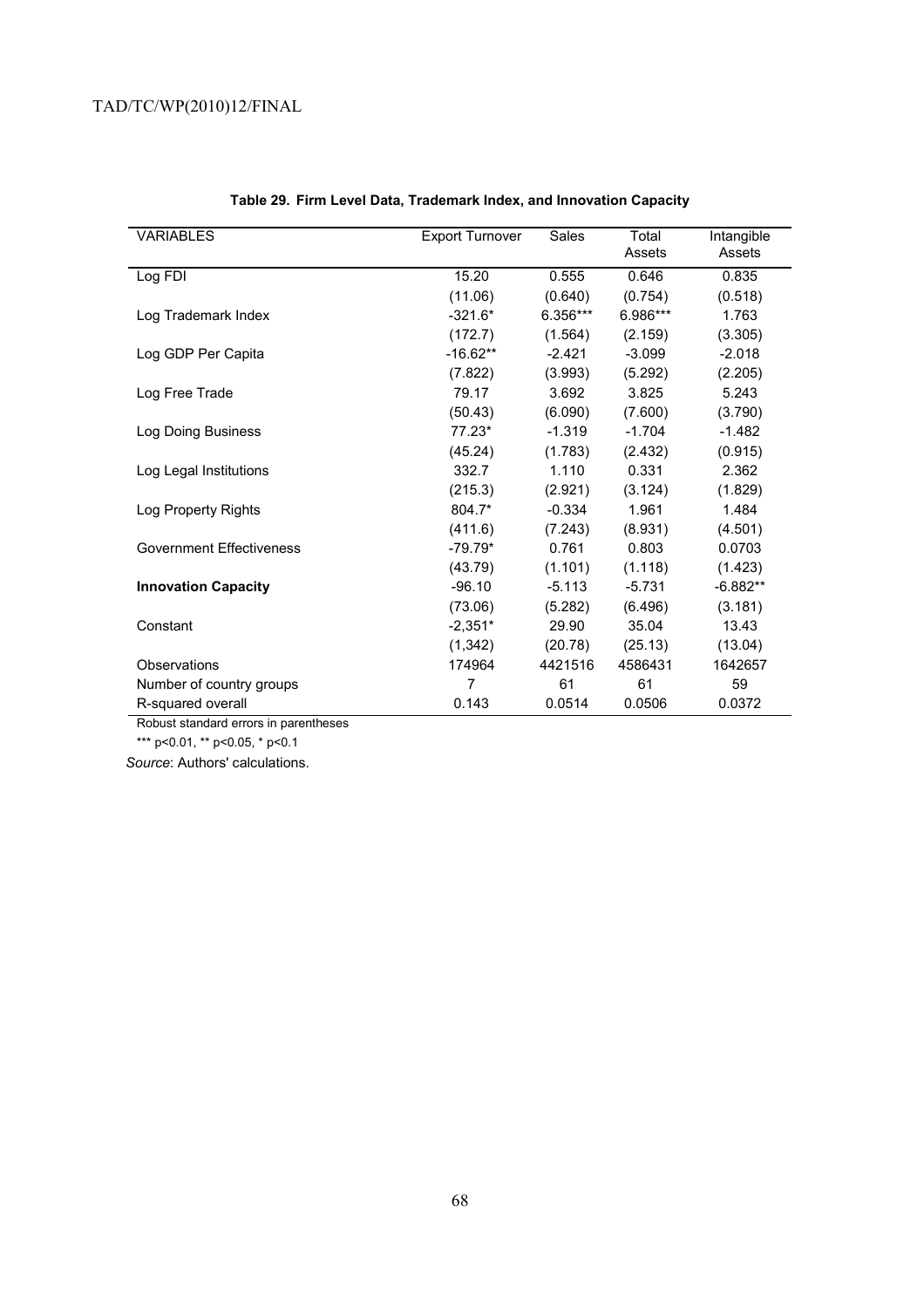|                         |            |                | Non-resident                         |                                               |
|-------------------------|------------|----------------|--------------------------------------|-----------------------------------------------|
| <b>Variable</b>         | <b>FDI</b> | <b>Imports</b> | <b>Patent</b><br><b>Applications</b> | <b>Resident Patent</b><br><b>Applications</b> |
| Patent Rights Index     | 14.424***  | 0.986***       | $3.212***$                           | 2.057                                         |
|                         | (4.322)    | (0.332)        | (0.630)                              | (1.338)                                       |
| Real GDP per capita     |            |                |                                      |                                               |
|                         | 11.853     | 3.826          | 2.730                                | $-11.047$                                     |
|                         | (21.961)   | (3.489)        | (3.121)                              | (8.389)                                       |
| Growth rate             |            |                |                                      |                                               |
|                         | 0.119      | 0.0004         | $-0.005$                             | 0.070                                         |
|                         | (0.109)    | (0.018)        | (0.026)                              | (0.062)                                       |
| Economic freedom        |            |                |                                      |                                               |
|                         | 9.326      | $-0.516$       | $-0.704$                             | $-2.300$                                      |
|                         | (6.046)    | (0.562)        | (0.683)                              | (2.141)                                       |
| Population (a proxy for |            |                |                                      |                                               |
| market size)            | $-5.431$   | 10.974         | 1.265                                | $-20.403$                                     |
|                         | (58.725)   | (10.681)       | (8.705)                              | (23.145)                                      |
| Market openness         |            |                |                                      |                                               |
|                         | 1.184      |                | $-0.072$                             | 0.079                                         |
|                         | (1.480)    |                | (0.310)                              | (0.525)                                       |
| Observations            | 30         | 34             | 30                                   | 30                                            |
| Adjusted R-squared      | 0.9222     | 0.9581         | 0.9329                               | 0.3512                                        |

## **Table 30. Bangladesh: Patent Protection and Indicators of Technology Transfer, 1974 – 2007**

Notes: 1) Each regression includes a time trend and a constant term. All variables except GDP growth rate and time trend are in natural log format. Robust regression is used in this table. The robust standard errors are in parentheses. \*\*\*, \*\*, and \* denote 1%, 5%, and 10% levels of significance, respectively. 2) The Economic Freedom index includes the following main components of freedom: personal choice, voluntary exchange coordinated by markets, freedom to enter and compete in markets, and protection of persons and their property from abuse by others. 3) Market openness refers to trade as a share of real GDP.

*Sources*: Patent Rights Index (Park, 2008); FDI, imports, real GDP per capita, growth rate and population (World Bank, World Development Indicators, WDI); Economic freedom (Economic Freedom of the World Report, 2009); market openness (Penn-World dataset, table 6.3, via NBER on-line); patent applications (WDI and WIPO Statistical Database). Calculations by Thitima Puttitanun, consultant to the Secretariat.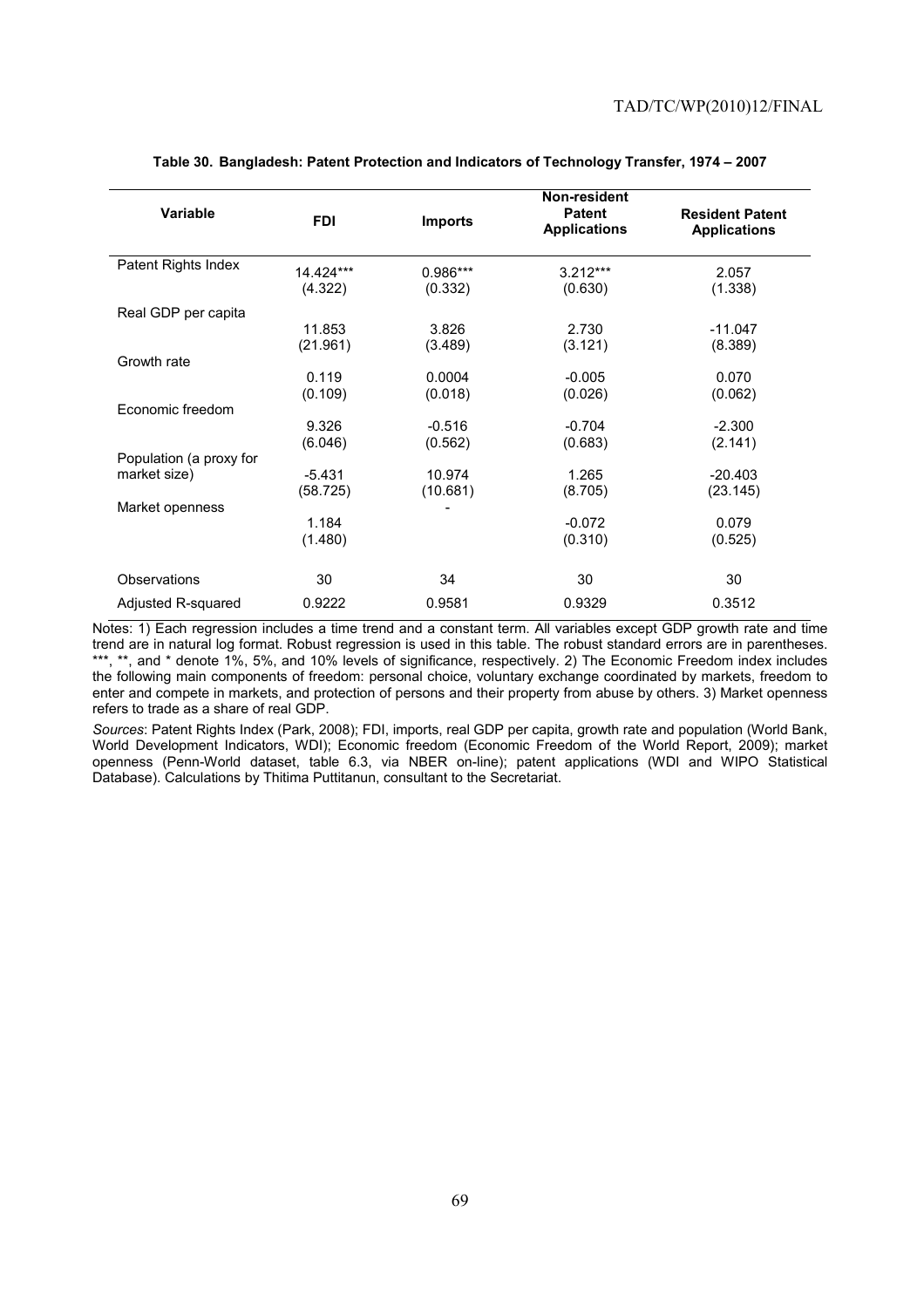# **TECHNICAL APPENDIX: EXPLANATION OF THE TSLS ESTIMATOR**

1. The Instrumental Variables (IV) estimator is used in this paper's regression model because of the reverse causality between the variables. This approach enables us to obtain a consistent estimator of the unknown coefficients of the population regression function.

#### **The IV Model and Assumptions**

2. We examine the population regression model relating the dependent variable  $Y_i$  and regressor  $X_i$ 

$$
Y_i = \beta_0 + \beta_1 X_i + u_i, i = 1, \dots, n
$$

where  $u_i$  is the error term representing omitted factors that determine  $Y_i$ . If  $X_i$  and  $u_i$  are correlated, then the OLS estimator is inconsistent. The instrumental variables estimator uses an additional variable known as an instrument to isolate that part of  $\overline{X}$  that is uncorrelated with  $u_i$ .

• Key Definitions:

*Endogenous variable:* the variable which is correlated with the error term

*Exogenous variable:* the variable which is not correlated with the error term

*Two conditions for a valid instrument*: Instrument Relevance and Instrument Exogeneity

**Instrument Relevance**  $\text{corr}$   $(Z_i, X_j) \neq 0$ 

**Instrument Exogeneity**  $corr (Z_{i}, u_{i}) = 0$ 

3. If an instrument is relevant, then the variation in the instrument is related to the variation in  $X_i$ . If an instrument is also exogenous, then the part of the variation of  $X_i$  captured by the instrumental variable is exogenous. If an instrument is relevant and exogenous it captures the variation in *X* and this variation is exogenous. The exogenous variation is then used to estimate the population coefficient  $\beta_1$ .

#### **The Two Stage Least Squares (TSLS) Estimator**

4. If the instrument *Z* satisfies the conditions for relevance and exogeneity, then the parameter  $\beta_1$  can be estimated using a IV estimator called Two Stage Least Squares. The First Stage of the estimation links the endogenous variables to the instrument. It decomposes  $X$  into two components: one which may be correlated with the regression error term, and the other that will not be correlated with the regression error term. The Second Stage uses the second component to estimate the parameters of interest.

5. Assume the following population regression function linking *X* and *Z*

$$
X_i = \pi_0 + \pi_1 Z_i + v_i
$$